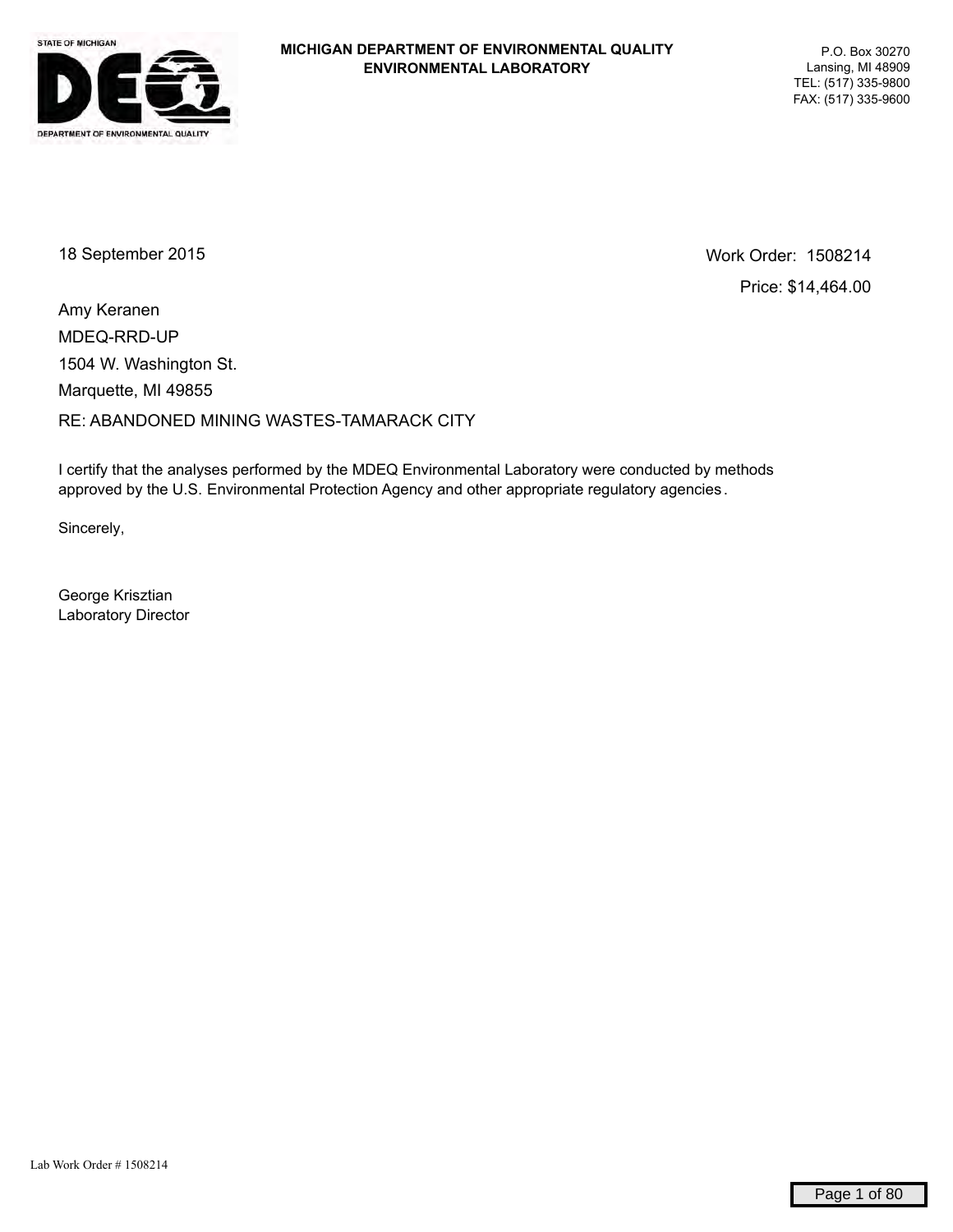#### STATE OF MICHIGAN



# **MICHIGAN DEPARTMENT OF ENVIRONMENTAL QUALITY ENVIRONMENTAL LABORATORY**

| MDEO-RRD-UP            | Project: ABANDONED MINING WASTES-TAMARACK CITY Ops |            |
|------------------------|----------------------------------------------------|------------|
| 1504 W. Washington St. | Site Code: 31000098                                | Reported:  |
| Marquette MI, 49855    | Project Manager: Amy Keranen                       | 09/18/2015 |

**Analytical Report for Samples**

| Sample ID             | <b>Laboratory ID</b> | <b>Matrix</b> | <b>Date Sampled</b> | <b>Date Received</b><br>Oualifier |
|-----------------------|----------------------|---------------|---------------------|-----------------------------------|
| CHTC - SS01 - 3"-9"   | 1508214-01           | Soil/Sediment | 08/20/2015          | 08/25/2015                        |
| CHTC - SS02 - 3"-9"   | 1508214-02           | Soil/Sediment | 08/20/2015          | 08/25/2015                        |
| CHTC - SS03 - 3"-9"   | 1508214-03           | Soil/Sediment | 08/20/2015          | 08/25/2015                        |
| CHTC - SS04 - 3"-9"   | 1508214-04           | Soil/Sediment | 08/20/2015          | 08/25/2015                        |
| CHTC - SS05 - 3"-9"   | 1508214-05           | Soil/Sediment | 08/20/2015          | 08/25/2015                        |
| CHTC - SS06 - 3"-9"   | 1508214-06           | Soil/Sediment | 08/20/2015          | 08/25/2015                        |
| CHTC - SS07 - 3"-9"   | 1508214-07           | Soil/Sediment | 08/20/2015          | 08/25/2015                        |
| CHTC - DM01 - 0-6"    | 1508214-08           | Soil/Sediment | 08/20/2015          | 08/25/2015                        |
| CHTC - SS08 - 3"-9"   | 1508214-09           | Soil/Sediment | 08/20/2015          | 08/25/2015                        |
| CHTC - DM02 - 0-6"    | 1508214-10           | Soil/Sediment | 08/20/2015          | 08/25/2015                        |
| CHTC - DM04           | 1508214-11           | Soil/Sediment | 08/20/2015          | 08/25/2015                        |
| CHTC - SS09 - 0-6"    | 1508214-12           | Soil/Sediment | 08/20/2015          | 08/25/2015                        |
| CHTC - DM03           | 1508214-13           | Soil/Sediment | 08/20/2015          | 08/25/2015                        |
| CHTC - SS-10 - 0-6"   | 1508214-14           | Soil/Sediment | 08/20/2015          | 08/25/2015                        |
| CHTC - SS-12 - 0-6"   | 1508214-15           | Soil/Sediment | 08/20/2015          | 08/25/2015                        |
| CHTC - SB48 - 12"-18" | 1508214-16           | Soil/Sediment | 08/21/2015          | 08/25/2015                        |
| CHTC - SB48 - 18"-24" | 1508214-17           | Soil/Sediment | 08/21/2015          | 08/25/2015                        |
| CHTC - SB43 - 6"-12"  | 1508214-18           | Soil/Sediment | 08/21/2015          | 08/25/2015                        |
| CHTC - SB43 - 1'-5'   | 1508214-19           | Soil/Sediment | 08/21/2015          | 08/25/2015                        |
| CHTC - SB42 - 6"-12"  | 1508214-20           | Soil/Sediment | 08/21/2015          | 08/25/2015                        |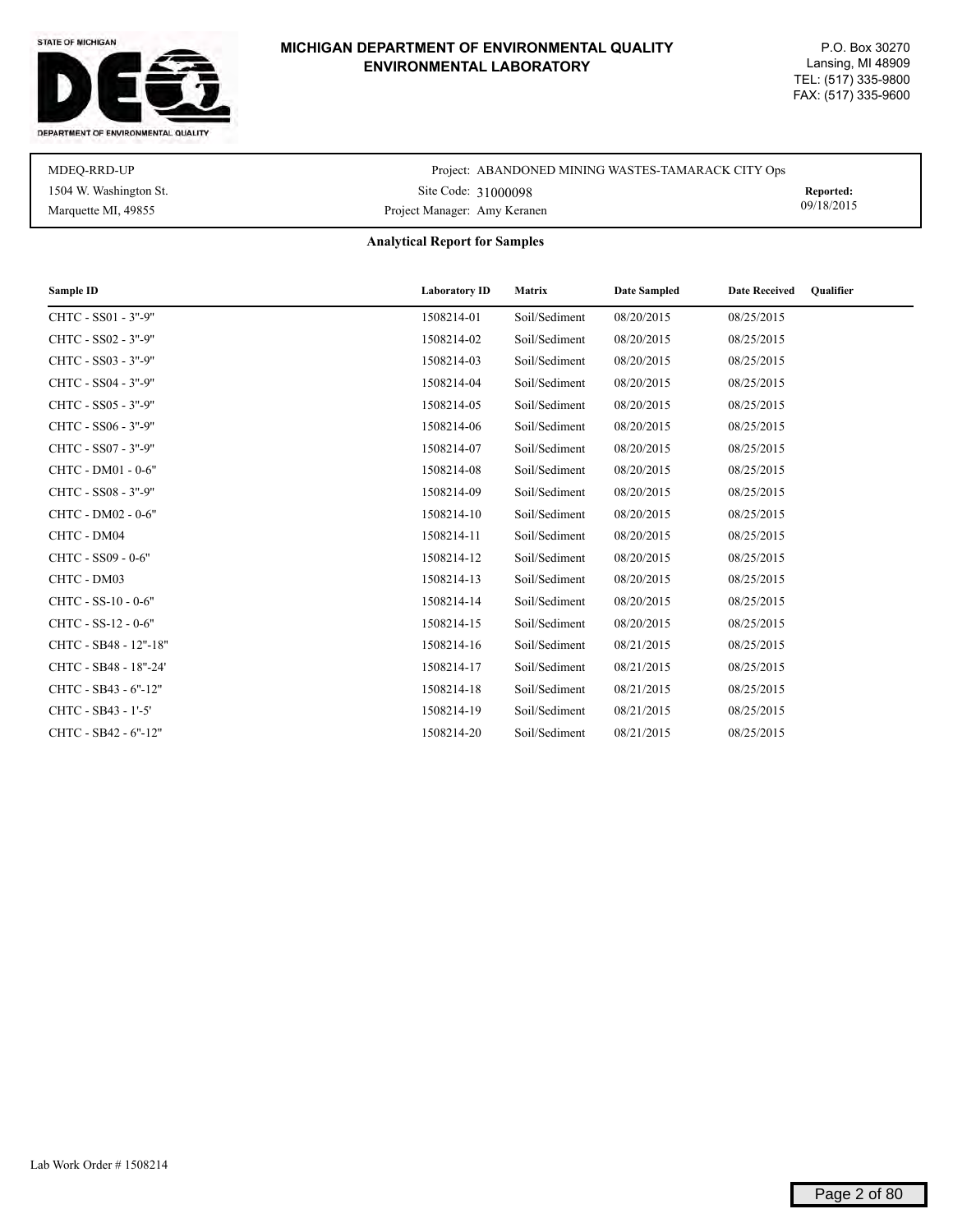

#### **Notes and Definitions**

- T Reported value is less than the reporting limit (RL). Result is estimated.
- A03 Result(s) and reporting limit(s) are estimated due to low matrix spike recovery.
- A04 Result is estimated due to high matrix spike recovery.
- A06 Result is estimated due to high continuing calibration standard criteria failure.
- A07 Result(s) and reporting limit(s) are estimated due to poor precision.
- A09 Result is estimated due to high recovery of batch quality control.
- A11 Result is estimated due to high initial verification standard criteria failure.
- I Dilution required due to matrix interference; reporting limit (RL) raised.
- A01 Result(s) and reporting limit(s) are estimated due to low surrogate recovery.
- PI Result is estimated due to possible interference.
- Y25 Sample extract would not concentrate to the normal volume causing raised reporting limits.
- V Value not available due to dilution.
- X Methods 8260  $\&$  624 are used to analyze volatile organics that have boiling points below 200 °C. 2-Methylnaphthalene  $\&$  naphthalene have boiling points above 200 °C and are better suited to analysis by methods 8270 & 625 as semivolatile organics.
- X3 Spike recovery is not applicable due to large target analyte concentration in the source sample.
- Y11 Unidentified peaks present in sample.
- Y15 Methanol leaked out of the vial in transit to the lab. Results and reporting limits are estimated.
- Y17 Probable petroleum product(s) present.
- Y20 Reporting Limits (RL) raised due to matrix.
- Y21 Reporting Limits (RL) raised due to matrix interference.
- N Result is estimated due to Non-homogeneous sample.
- ND Indicates compound analyzed for but not detected
- RL Reporting Limit
- NA Not Applicable
- dry Sample results reported on a dry weight basis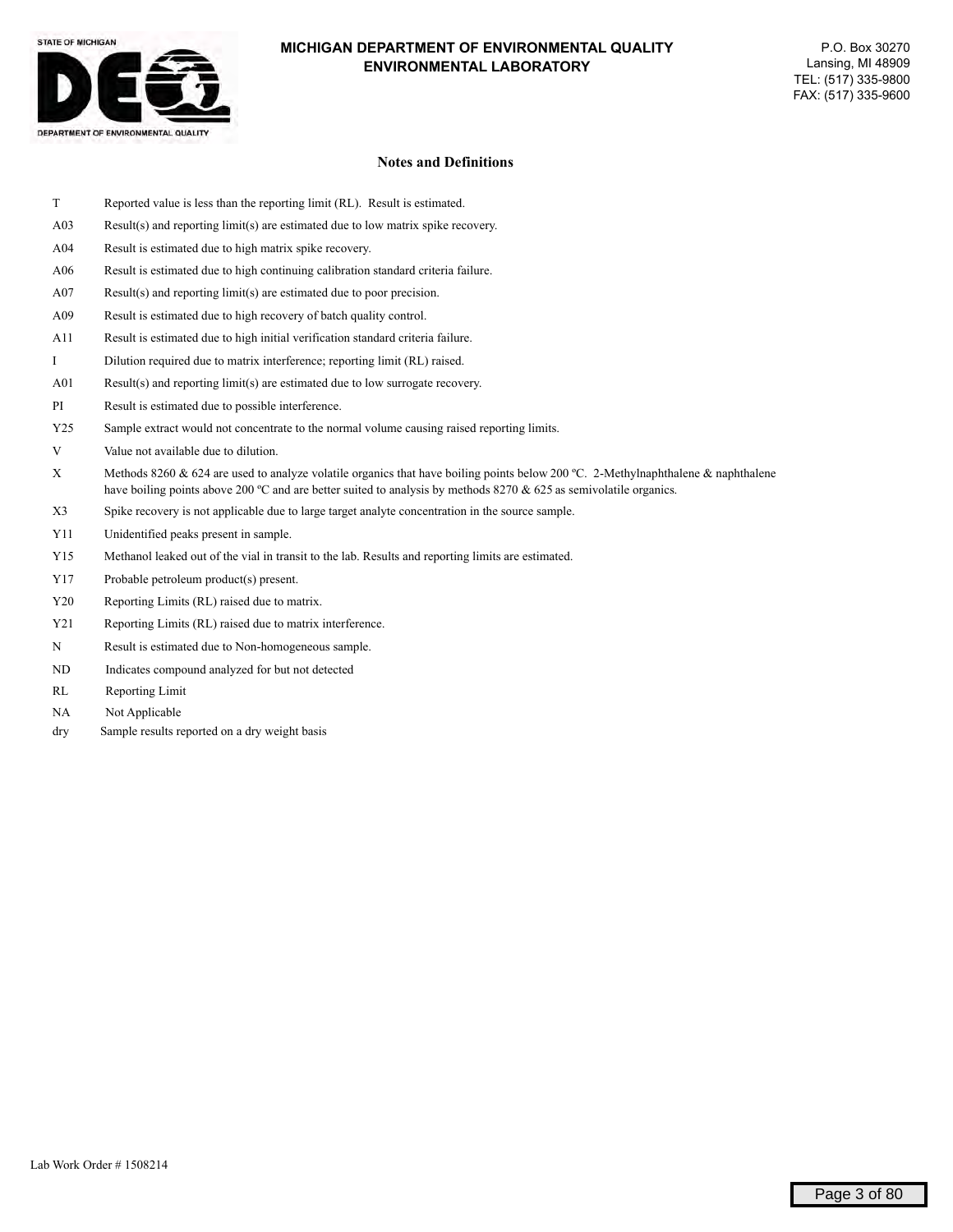

| CAS#                      | Analyte                     | Result    | RL    | Units                 | Dilution | Analyzed<br>Date | QC Batch | Method | Qualifier |
|---------------------------|-----------------------------|-----------|-------|-----------------------|----------|------------------|----------|--------|-----------|
| <b>Organics-Volatiles</b> |                             |           |       |                       |          |                  |          |        |           |
| 630-20-6                  | 1.1.1.2-Tetrachloroethane   | <b>ND</b> | 710   | ug/kg dry             | 50       | 08/26/15         | B5H2613  | 8260   |           |
| $71 - 55 - 6$             | 1,1,1-Trichloroethane       | ND        | 710   | $\frac{u g}{k g}$ dry | 50       | 08/26/15         | B5H2613  | 8260   |           |
| 79-34-5                   | 1,1,2,2-Tetrachloroethane   | ND        | 710   | ug/kg dry             | 50       | 08/26/15         | B5H2613  | 8260   |           |
| 79-00-5                   | 1,1,2-Trichloroethane       | <b>ND</b> | 710   | ug/kg dry             | 50       | 08/26/15         | B5H2613  | 8260   |           |
| $75 - 34 - 3$             | 1,1-Dichloroethane          | <b>ND</b> | 710   | ug/kg dry             | 50       | 08/26/15         | B5H2613  | 8260   |           |
| $75 - 35 - 4$             | 1,1-Dichloroethylene        | <b>ND</b> | 710   | ug/kg dry             | 50       | 08/26/15         | B5H2613  | 8260   |           |
| $87 - 61 - 6$             | 1,2,3-Trichlorobenzene      | ND        | 3600  | ug/kg dry             | 50       | 08/26/15         | B5H2613  | 8260   |           |
| $96 - 18 - 4$             | 1,2,3-Trichloropropane      | ND        | 710   | ug/kg dry             | 50       | 08/26/15         | B5H2613  | 8260   |           |
| 526-73-8                  | 1,2,3-Trimethylbenzene      | ND        | 710   | ug/kg dry             | 50       | 08/26/15         | B5H2613  | 8260   |           |
| $120 - 82 - 1$            | 1,2,4-Trichlorobenzene      | ND        | 3600  | ug/kg dry             | 50       | 08/26/15         | B5H2613  | 8260   |           |
| $95 - 63 - 6$             | 1,2,4-Trimethylbenzene      | <b>ND</b> | 710   | ug/kg dry             | 50       | 08/26/15         | B5H2613  | 8260   |           |
| $96 - 12 - 8$             | 1,2-Dibromo-3-chloropropane | ND        | 3600  | ug/kg dry             | 50       | 08/26/15         | B5H2613  | 8260   |           |
| 106-93-4                  | 1,2-Dibromoethane           | <b>ND</b> | 710   | ug/kg dry             | 50       | 08/26/15         | B5H2613  | 8260   |           |
| $95 - 50 - 1$             | 1,2-Dichlorobenzene         | ND        | 710   | ug/kg dry             | 50       | 08/26/15         | B5H2613  | 8260   |           |
| 107-06-2                  | 1,2-Dichloroethane          | <b>ND</b> | 710   | ug/kg dry             | 50       | 08/26/15         | B5H2613  | 8260   |           |
| 78-87-5                   | 1,2-Dichloropropane         | ND        | 710   | ug/kg dry             | 50       | 08/26/15         | B5H2613  | 8260   |           |
| 108-67-8                  | 1,3,5-Trimethylbenzene      | <b>ND</b> | 710   | ug/kg dry             | 50       | 08/26/15         | B5H2613  | 8260   |           |
| $541 - 73 - 1$            | 1,3-Dichlorobenzene         | ND        | 710   | ug/kg dry             | 50       | 08/26/15         | B5H2613  | 8260   |           |
| 106-46-7                  | 1,4-Dichlorobenzene         | <b>ND</b> | 710   | ug/kg dry             | 50       | 08/26/15         | B5H2613  | 8260   |           |
| 78-93-3                   | 2-Butanone (MEK)            | ND        | 3600  | ug/kg dry             | 50       | 08/26/15         | B5H2613  | 8260   |           |
| 591-78-6                  | 2-Hexanone                  | ND        | 3600  | ug/kg dry             | 50       | 08/26/15         | B5H2613  | 8260   |           |
| $91 - 57 - 6$             | 2-Methylnaphthalene         | ND        | 3600  | ug/kg dry             | 50       | 08/26/15         | B5H2613  | 8260   | X         |
| $67 - 64 - 1$             | 2-Propanone (acetone)       | <b>ND</b> | 14000 | ug/kg dry             | 50       | 08/26/15         | B5H2613  | 8260   |           |
| $108 - 10 - 1$            | 4-Methyl-2-pentanone (MIBK) | ND        | 3600  | ug/kg dry             | 50       | 08/26/15         | B5H2613  | 8260   |           |
| $107 - 13 - 1$            | Acrylonitrile               | <b>ND</b> | 3600  | ug/kg dry             | 50       | 08/26/15         | B5H2613  | 8260   |           |
| $71 - 43 - 2$             | Benzene                     | ND        | 710   | ug/kg dry             | 50       | 08/26/15         | B5H2613  | 8260   |           |
| 108-86-1                  | Bromobenzene                | ND        | 710   | ug/kg dry             | 50       | 08/26/15         | B5H2613  | 8260   |           |
| 74-97-5                   | Bromochloromethane          | ND        | 710   | ug/kg dry             | 50       | 08/26/15         | B5H2613  | 8260   |           |
| $75 - 27 - 4$             | Bromodichloromethane        | <b>ND</b> | 710   | ug/kg dry             | 50       | 08/26/15         | B5H2613  | 8260   |           |
| $75 - 25 - 2$             | Bromoform                   | ND        | 710   | ug/kg dry             | 50       | 08/26/15         | B5H2613  | 8260   |           |
| 74-83-9                   | Bromomethane                | $\rm ND$  | 3600  | ug/kg dry             | 50       | 08/26/15         | B5H2613  | 8260   |           |
| $75 - 15 - 0$             | Carbon disulfide            | $\rm ND$  | 710   | ug/kg dry             | 50       | 08/26/15         | B5H2613  | 8260   |           |
| $56 - 23 - 5$             | Carbon tetrachloride        | $\rm ND$  | 710   | ug/kg dry             | 50       | 08/26/15         | B5H2613  | 8260   |           |
| 108-90-7                  | Chlorobenzene               | $\rm ND$  | 710   | ug/kg dry             | 50       | 08/26/15         | B5H2613  | 8260   |           |
| $75-00-3$                 | Chloroethane                | ND        | 3600  | ug/kg dry             | 50       | 08/26/15         | B5H2613  | 8260   |           |
| 67-66-3                   | Chloroform                  | ND        | 710   | ug/kg dry             | 50       | 08/26/15         | B5H2613  | 8260   |           |
| $74 - 87 - 3$             | Chloromethane               | ND        | 3600  | ug/kg dry             | 50       | 08/26/15         | B5H2613  | 8260   |           |
| 156-59-2                  | cis-1,2-Dichloroethylene    | $\rm ND$  | 710   | ug/kg dry             | 50       | 08/26/15         | B5H2613  | 8260   |           |
| 10061-01-5                | cis-1,3-Dichloropropylene   | ND        | 710   | ug/kg dry             | 50       | 08/26/15         | B5H2613  | 8260   |           |
| 110-82-7                  | Cyclohexane                 | ND        | 3600  | ug/kg dry             | 50       | 08/26/15         | B5H2613  | 8260   |           |
| 124-48-1                  | Dibromochloromethane        | ND        | 710   | ug/kg dry             | 50       | 08/26/15         | B5H2613  | 8260   |           |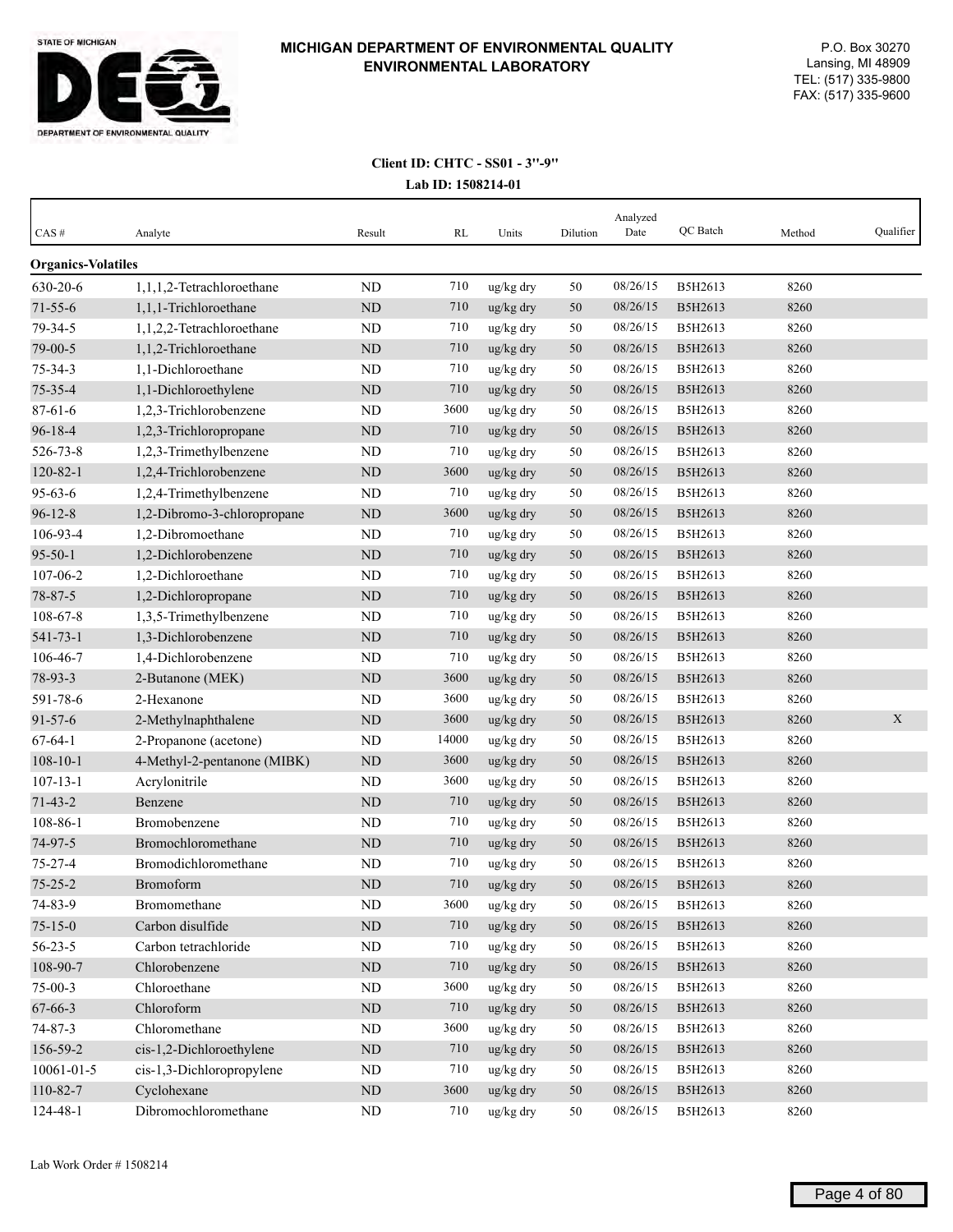

| CAS#                          | Analyte                         | Result         | RL    | Units        | Dilution | Analyzed<br>Date | <b>OC</b> Batch | Method | Qualifier |
|-------------------------------|---------------------------------|----------------|-------|--------------|----------|------------------|-----------------|--------|-----------|
| <b>Organics-Volatiles</b>     |                                 |                |       |              |          |                  |                 |        |           |
| $74-95-3$                     | Dibromomethane                  | <b>ND</b>      | 710   | ug/kg dry    | 50       | 08/26/15         | B5H2613         | 8260   |           |
| $75 - 71 - 8$                 | Dichlorodifluoromethane         | <b>ND</b>      | 3600  | ug/kg dry    | 50       | 08/26/15         | B5H2613         | 8260   |           |
| $60 - 29 - 7$                 | Diethyl ether                   | N <sub>D</sub> | 3600  | ug/kg dry    | 50       | 08/26/15         | B5H2613         | 8260   |           |
| 108-20-3                      | Diisopropyl Ether               | <b>ND</b>      | 3600  | ug/kg dry    | 50       | 08/26/15         | B5H2613         | 8260   |           |
| $100 - 41 - 4$                | Ethylbenzene                    | <b>ND</b>      | 710   | ug/kg dry    | 50       | 08/26/15         | B5H2613         | 8260   |           |
| 637-92-3                      | Ethyltertiarybutylether         | <b>ND</b>      | 3600  | ug/kg dry    | 50       | 08/26/15         | B5H2613         | 8260   |           |
| $67 - 72 - 1$                 | Hexachloroethane                | ND             | 3600  | ug/kg dry    | 50       | 08/26/15         | B5H2613         | 8260   |           |
| 98-82-8                       | Isopropylbenzene                | ND             | 710   | ug/kg dry    | 50       | 08/26/15         | B5H2613         | 8260   |           |
| 1330-20-7                     | m & p - Xylene                  | ND             | 1400  | ug/kg dry    | 50       | 08/26/15         | B5H2613         | 8260   |           |
| 74-88-4                       | Methyl iodide                   | <b>ND</b>      | 710   | ug/kg dry    | 50       | 08/26/15         | B5H2613         | 8260   |           |
| 75-09-2                       | Methylene chloride              | ND             | 3600  | ug/kg dry    | 50       | 08/26/15         | B5H2613         | 8260   |           |
| 1634-04-4                     | Methyltertiarybutylether        | ND             | 710   | ug/kg dry    | 50       | 08/26/15         | B5H2613         | 8260   |           |
| $91 - 20 - 3$                 | Naphthalene                     | N <sub>D</sub> | 3600  | ug/kg dry    | 50       | 08/26/15         | B5H2613         | 8260   | X         |
| $104 - 51 - 8$                | n-Butylbenzene                  | <b>ND</b>      | 710   | ug/kg dry    | 50       | 08/26/15         | B5H2613         | 8260   |           |
| $103 - 65 - 1$                | n-Propylbenzene                 | <b>ND</b>      | 710   | ug/kg dry    | 50       | 08/26/15         | B5H2613         | 8260   |           |
| 95-47-6                       | o-Xylene                        | <b>ND</b>      | 710   | ug/kg dry    | 50       | 08/26/15         | B5H2613         | 8260   |           |
| $99 - 87 - 6$                 | p-Isopropyl toluene             | <b>ND</b>      | 710   | ug/kg dry    | 50       | 08/26/15         | B5H2613         | 8260   |           |
| 135-98-8                      | sec-Butylbenzene                | ND             | 710   | ug/kg dry    | 50       | 08/26/15         | B5H2613         | 8260   |           |
| $100 - 42 - 5$                | Styrene                         | <b>ND</b>      | 710   | ug/kg dry    | 50       | 08/26/15         | B5H2613         | 8260   |           |
| 98-06-6                       | tert-Butylbenzene               | <b>ND</b>      | 710   | ug/kg dry    | 50       | 08/26/15         | B5H2613         | 8260   |           |
| $75 - 65 - 0$                 | tertiary Butyl Alcohol          | ND             | 36000 | ug/kg dry    | 50       | 08/26/15         | B5H2613         | 8260   |           |
| 994-05-8                      | tertiaryAmylmethylether         | ND             | 3600  | ug/kg dry    | 50       | 08/26/15         | B5H2613         | 8260   |           |
| $127 - 18 - 4$                | Tetrachloroethylene             | <b>ND</b>      | 710   | ug/kg dry    | 50       | 08/26/15         | B5H2613         | 8260   |           |
| 109-99-9                      | Tetrahydrofuran                 | <b>ND</b>      | 3600  | ug/kg dry    | 50       | 08/26/15         | B5H2613         | 8260   |           |
| 108-88-3                      | Toluene                         | <b>ND</b>      | 710   | ug/kg dry    | 50       | 08/26/15         | B5H2613         | 8260   |           |
| 156-60-5                      | trans-1,2-Dichloroethylene      | <b>ND</b>      | 710   | ug/kg dry    | 50       | 08/26/15         | B5H2613         | 8260   |           |
| 10061-02-6                    | trans-1,3-Dichloropropylene     | <b>ND</b>      | 710   | ug/kg dry    | 50       | 08/26/15         | B5H2613         | 8260   |           |
| 110-57-6                      | trans-1,4-Dichloro-2-butene     | <b>ND</b>      | 3600  | ug/kg dry    | 50       | 08/26/15         | B5H2613         | 8260   |           |
| $79-01-6$                     | Trichloroethylene               | ND             | 710   | ug/kg dry    | 50       | 08/26/15         | B5H2613         | 8260   |           |
| 75-69-4                       | Trichlorofluoromethane          | <b>ND</b>      | 710   | ug/kg dry    | 50       | 08/26/15         | B5H2613         | 8260   |           |
| $75 - 01 - 4$                 | Vinyl chloride                  | <b>ND</b>      | 710   | ug/kg dry    | 50       | 08/26/15         | B5H2613         | 8260   |           |
| Surrogate: Bromofluorobenzene |                                 |                | 79.5% | $40.3 - 194$ |          | 08/26/15         | B5H2613         | 8260   |           |
|                               | Surrogate: Dibromofluoromethane |                | 91.6% | $52.1 - 217$ |          | 08/26/15         | B5H2613         | 8260   |           |
| Surrogate: Toluene-d8         |                                 |                | 83.1% | 55.4-196     |          | 08/26/15         | B5H2613         | 8260   |           |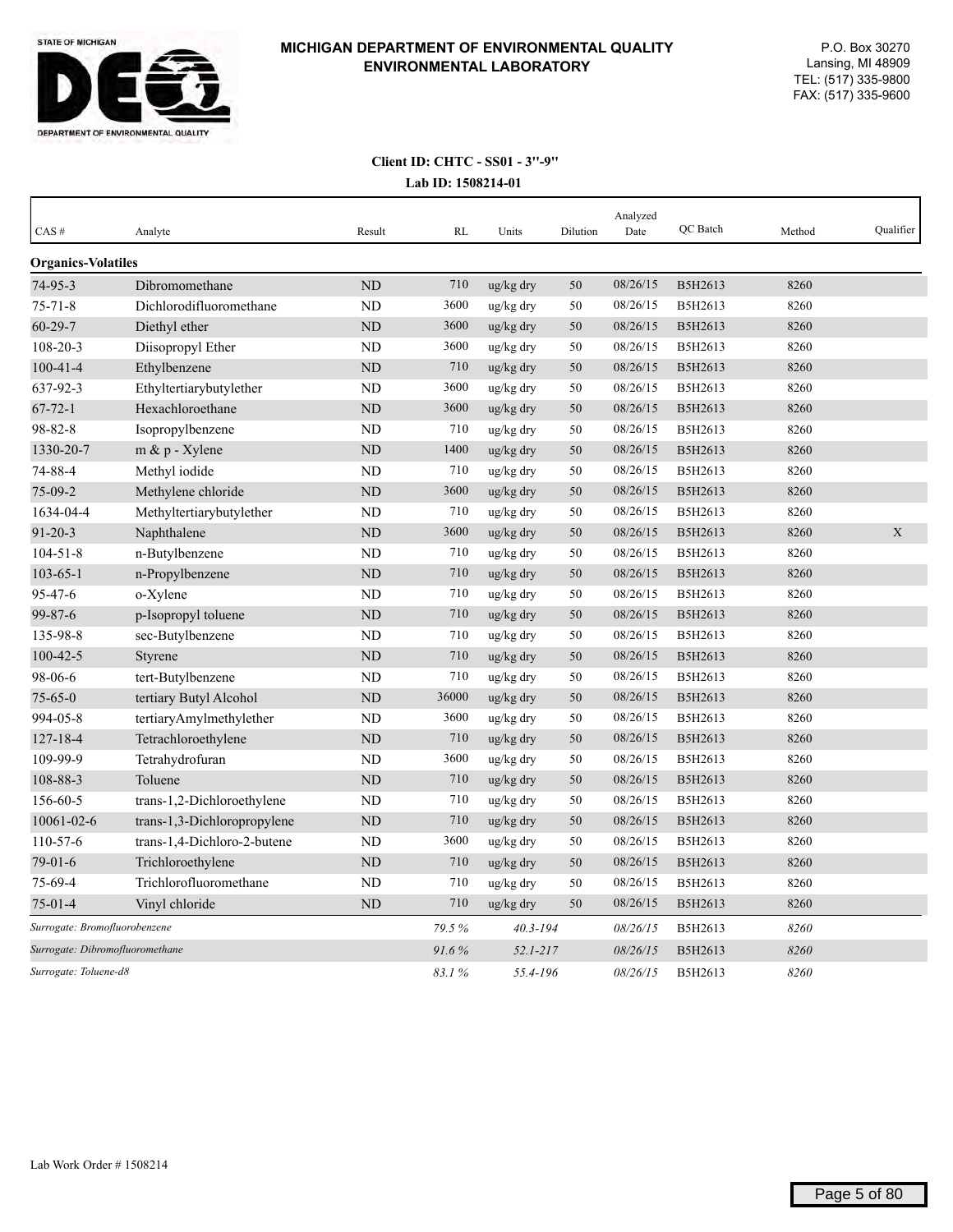

| CAS#                             | Analyte                     | Result         | <b>RL</b> | Units        | Dilution     | Analyzed<br>Date | QC Batch       | Method    | Qualifier    |
|----------------------------------|-----------------------------|----------------|-----------|--------------|--------------|------------------|----------------|-----------|--------------|
| <b>Organics-Semivolatiles</b>    |                             |                |           |              |              |                  |                |           | See note Y20 |
| $91 - 57 - 6$                    | 2-Methylnaphthalene         | <b>ND</b>      | 7700      | ug/kg dry    | $\mathbf{1}$ | 09/02/15         | B5H2615        | 8270      |              |
| 83-32-9                          | Acenaphthene                | N <sub>D</sub> | 3100      | ug/kg dry    | $\mathbf{1}$ | 09/02/15         | B5H2615        | 8270      |              |
| 208-96-8                         | Acenaphthylene              | <b>ND</b>      | 3100      | ug/kg dry    | 1            | 09/02/15         | B5H2615        | 8270      |              |
| $120 - 12 - 7$                   | Anthracene                  | N <sub>D</sub> | 3100      | ug/kg dry    | 1            | 09/02/15         | B5H2615        | 8270      |              |
| $56 - 55 - 3$                    | Benz[a]anthracene           | ND             | 3100      | ug/kg dry    | $\mathbf{1}$ | 09/02/15         | B5H2615        | 8270      |              |
| $50 - 32 - 8$                    | Benzo[a]pyrene              | <b>ND</b>      | 6200      | ug/kg dry    | $\mathbf{1}$ | 09/02/15         | B5H2615        | 8270      |              |
| 205-99-2                         | Benzo[b]fluoranthene        | ND             | 6200      | ug/kg dry    | $\mathbf{1}$ | 09/02/15         | B5H2615        | 8270      |              |
| 191-24-2                         | $Benzo[g,h,i]$ perylene     | <b>ND</b>      | 6200      | ug/kg dry    | 1            | 09/02/15         | B5H2615        | 8270      |              |
| 207-08-9                         | Benzo[k]fluoranthene        | ND             | 6200      | ug/kg dry    | $\mathbf{1}$ | 09/02/15         | B5H2615        | 8270      |              |
| 218-01-9                         | Chrysene                    | <b>ND</b>      | 3100      | ug/kg dry    | $\mathbf{1}$ | 09/02/15         | B5H2615        | 8270      |              |
| $53 - 70 - 3$                    | Dibenz[a,h]anthracene       | <b>ND</b>      | 6200      | ug/kg dry    | $\mathbf{1}$ | 09/02/15         | B5H2615        | 8270      |              |
| 206-44-0                         | Fluoranthene                | <b>ND</b>      | 3100      | ug/kg dry    | 1            | 09/02/15         | B5H2615        | 8270      |              |
| $86 - 73 - 7$                    | Fluorene                    | <b>ND</b>      | 3100      | ug/kg dry    | $\mathbf{1}$ | 09/02/15         | B5H2615        | 8270      |              |
| 193-39-5                         | Indeno $(1,2,3-c,d)$ pyrene | <b>ND</b>      | 6200      | ug/kg dry    | 1            | 09/02/15         | B5H2615        | 8270      |              |
| $91 - 20 - 3$                    | Naphthalene                 | ND             | 3100      | ug/kg dry    | $\mathbf{1}$ | 09/02/15         | B5H2615        | 8270      |              |
| $85 - 01 - 8$                    | Phenanthrene                | <b>ND</b>      | 3100      | ug/kg dry    | 1            | 09/02/15         | B5H2615        | 8270      |              |
| $129 - 00 - 0$                   | Pyrene                      | ND             | 3100      | ug/kg dry    | $\mathbf{1}$ | 09/02/15         | B5H2615        | 8270      |              |
| Surrogate: 2-Fluorobiphenyl      |                             |                | 65.2%     | $32.9 - 115$ |              | 09/02/15         | B5H2615        | 8270      |              |
| Surrogate: Nitrobenzene-d5       |                             |                | 67.1%     | $31.8 - 115$ |              | 09/02/15         | B5H2615        | 8270      |              |
| Surrogate: p-Terphenyl-d14       |                             |                | 93.8%     | $38.5 - 115$ |              | 09/02/15         | B5H2615        | 8270      |              |
| <b>Organics-PCBs as Aroclors</b> |                             |                |           |              |              |                  |                |           | See note Y20 |
| 12674-11-2                       | Aroclor 1016                | <b>ND</b>      | 1200      | ug/kg dry    | $\mathbf{1}$ | 09/12/15         | B5I0209        | 8081/8082 |              |
| 11104-28-2                       | Aroclor 1221                | <b>ND</b>      | 1200      | ug/kg dry    | $\mathbf{1}$ | 09/12/15         | B5I0209        | 8081/8082 |              |
| 11141-16-5                       | Aroclor 1232                | <b>ND</b>      | 1200      | ug/kg dry    | $\mathbf{1}$ | 09/12/15         | B5I0209        | 8081/8082 |              |
| 53469-21-9                       | Aroclor 1242                | <b>ND</b>      | 1200      | ug/kg dry    | 1            | 09/12/15         | B5I0209        | 8081/8082 |              |
| 12672-29-6                       | Aroclor 1248                | <b>ND</b>      | 1200      | ug/kg dry    | 1            | 09/12/15         | B5I0209        | 8081/8082 |              |
| 11097-69-1                       | Aroclor 1254                | <b>ND</b>      | 1200      | ug/kg dry    | 1            | 09/12/15         | B5I0209        | 8081/8082 |              |
| 11096-82-5                       | Aroclor 1260                | <b>ND</b>      | 1200      | ug/kg dry    | $\mathbf{1}$ | 09/12/15         | B5I0209        | 8081/8082 |              |
| 37324-23-5                       | Aroclor 1262                | <b>ND</b>      | 1200      | ug/kg dry    | 1            | 09/12/15         | B5I0209        | 8081/8082 |              |
| 11100-14-4                       | Aroclor 1268                | <b>ND</b>      | 1200      | ug/kg dry    | $\mathbf{1}$ | 09/12/15         | B5I0209        | 8081/8082 |              |
| Surrogate: Decachlorobiphenyl    |                             |                | 79.5%     | 30-150       |              | 09/12/15         | B5I0209        | 8081/8082 |              |
| Surrogate: Tetrachloro-m-xylene  |                             |                | 70.7%     | $30 - 150$   |              | 09/12/15         | <b>B5I0209</b> | 8081/8082 |              |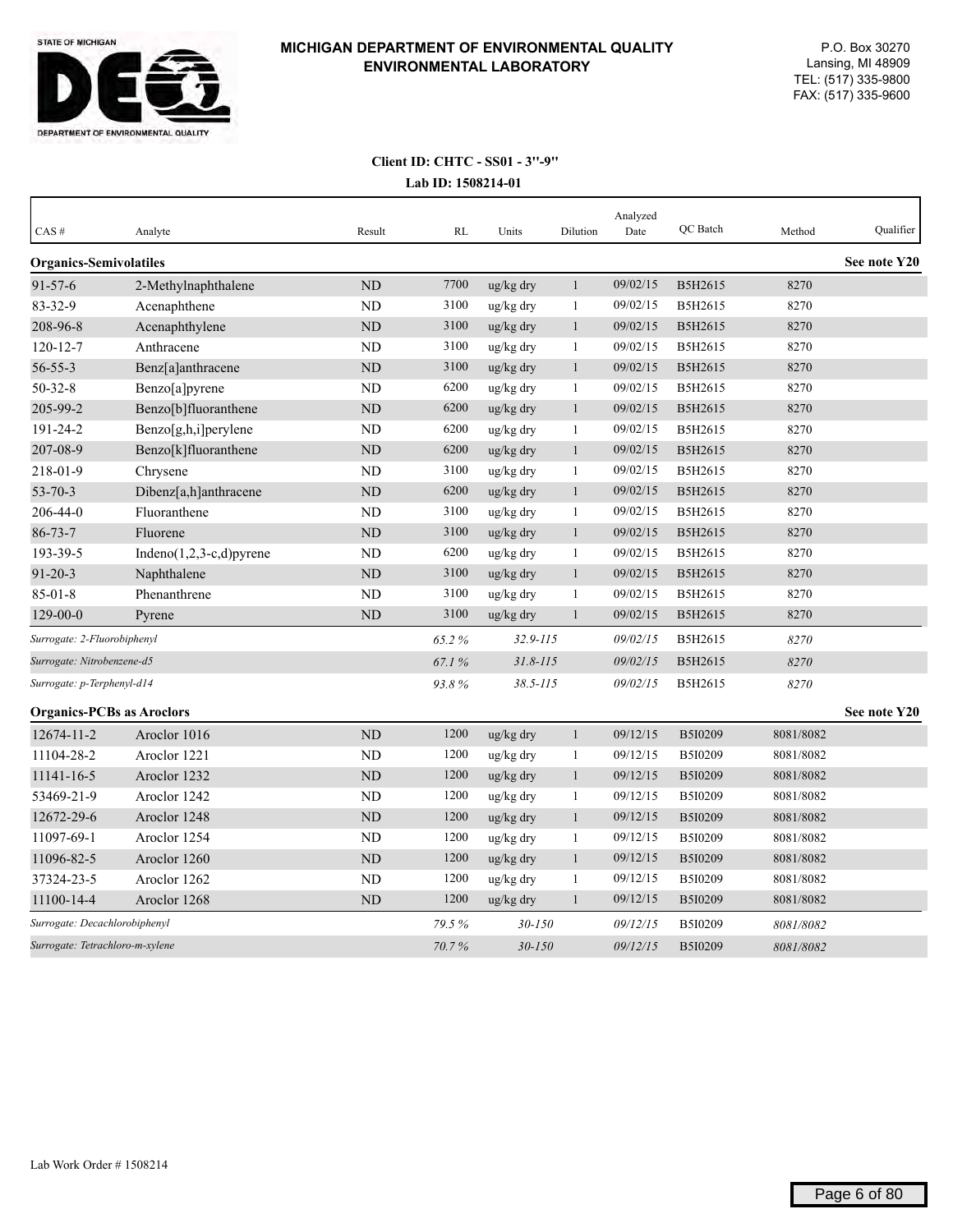

| $CAS \#$                 | Analyte                             | Result         | RL   | Units         | Dilution     | Analyzed<br>Date | QC Batch | Method     | Qualifier |
|--------------------------|-------------------------------------|----------------|------|---------------|--------------|------------------|----------|------------|-----------|
|                          | <b>Inorganics-General Chemistry</b> |                |      |               |              |                  |          |            |           |
| <b>TS</b>                | % Total Solids                      | 16.2           | 0.1  | $\frac{0}{0}$ | 1            | 08/26/15         | B5H2609  | 2540 B     | N         |
| $57 - 12 - 5$            | <b>Total Cyanide</b>                | 0.69           | 0.62 | mg/kg dry     | $\mathbf{1}$ | 08/28/15         | B5H2406  | ASTM D7284 |           |
| <b>Inorganics-Metals</b> |                                     |                |      |               |              |                  |          |            |           |
| 7429-90-5                | <b>Aluminium</b>                    | 8400           | 10   | mg/kg dry     | 100          | 09/04/15         | B5H2802  | 6020/200.8 |           |
| 7440-36-0                | Antimony                            | N <sub>D</sub> | 0.3  | mg/kg dry     | 10           | 09/04/15         | B5H2703  | 6020/200.8 |           |
| 7440-38-2                | Arsenic                             | 16             | 0.5  | mg/kg dry     | 10           | 09/03/15         | B5H2802  | 6020/200.8 |           |
| 7440-39-3                | <b>Barium</b>                       | 95             | 10   | mg/kg dry     | 100          | 09/04/15         | B5H2802  | 6020/200.8 |           |
| 7440-41-7                | <b>Beryllium</b>                    | 0.3            | 0.2  | mg/kg dry     | 10           | 09/03/15         | B5H2802  | 6020/200.8 |           |
| 7440-43-9                | Cadmium                             | 0.3            | 0.2  | mg/kg dry     | $10\,$       | 09/03/15         | B5H2802  | 6020/200.8 |           |
| 7440-47-3                | Chromium                            | ND             | 20   | mg/kg dry     | 100          | 09/04/15         | B5H2802  | 6020/200.8 |           |
| 7440-48-4                | Cobalt                              | 12             | 5.0  | mg/kg dry     | 100          | 09/04/15         | B5H2802  | 6020/200.8 |           |
| 7440-50-8                | Copper                              | 1300           | 10   | mg/kg dry     | 100          | 09/04/15         | B5H2802  | 6020/200.8 |           |
| 7439-89-6                | Iron                                | 2100           | 5.0  | mg/kg dry     | 10           | 09/11/15         | B5H2802  | 6010/200.7 | A09       |
| 7439-92-1                | Lead                                | 14             | 1.0  | mg/kg dry     | 10           | 09/03/15         | B5H2802  | 6020/200.8 |           |
| 7439-93-2                | Lithium                             | 4.1            | 0.2  | mg/kg dry     | $\mathbf{1}$ | 09/11/15         | B5H2802  | 6010/200.7 |           |
| 7439-95-4                | Magnesium                           | 9700           | 50   | mg/kg dry     | 10           | 09/11/15         | B5H2802  | 6010/200.7 |           |
| 7439-96-5                | Manganese                           | 560            | 10   | mg/kg dry     | 100          | 09/04/15         | B5H2802  | 6020/200.8 |           |
| 7439-97-6                | Mercury                             | ND             | 0.3  | mg/kg dry     | $\mathbf{1}$ | 09/03/15         | B5I0203  | 7471/245.5 |           |
| 7440-02-0                | <b>Nickel</b>                       | 24             | 1.0  | mg/kg dry     | 10           | 09/03/15         | B5H2802  | 6020/200.8 |           |
| 7782-49-2                | Selenium                            | ND             | 0.2  | mg/kg dry     | 10           | 09/03/15         | B5H2802  | 6020/200.8 |           |
| 7440-22-4                | <b>Silver</b>                       | 1.4            | 0.1  | mg/kg dry     | 10           | 09/03/15         | B5H2802  | 6020/200.8 |           |
| 7440-28-0                | Thallium                            | <b>ND</b>      | 0.5  | mg/kg dry     | 10           | 09/03/15         | B5H2802  | 6020/200.8 |           |
| 7440-66-6                | Zinc                                | 100            | 10   | mg/kg dry     | 100          | 09/03/15         | B5H2802  | 6020/200.8 |           |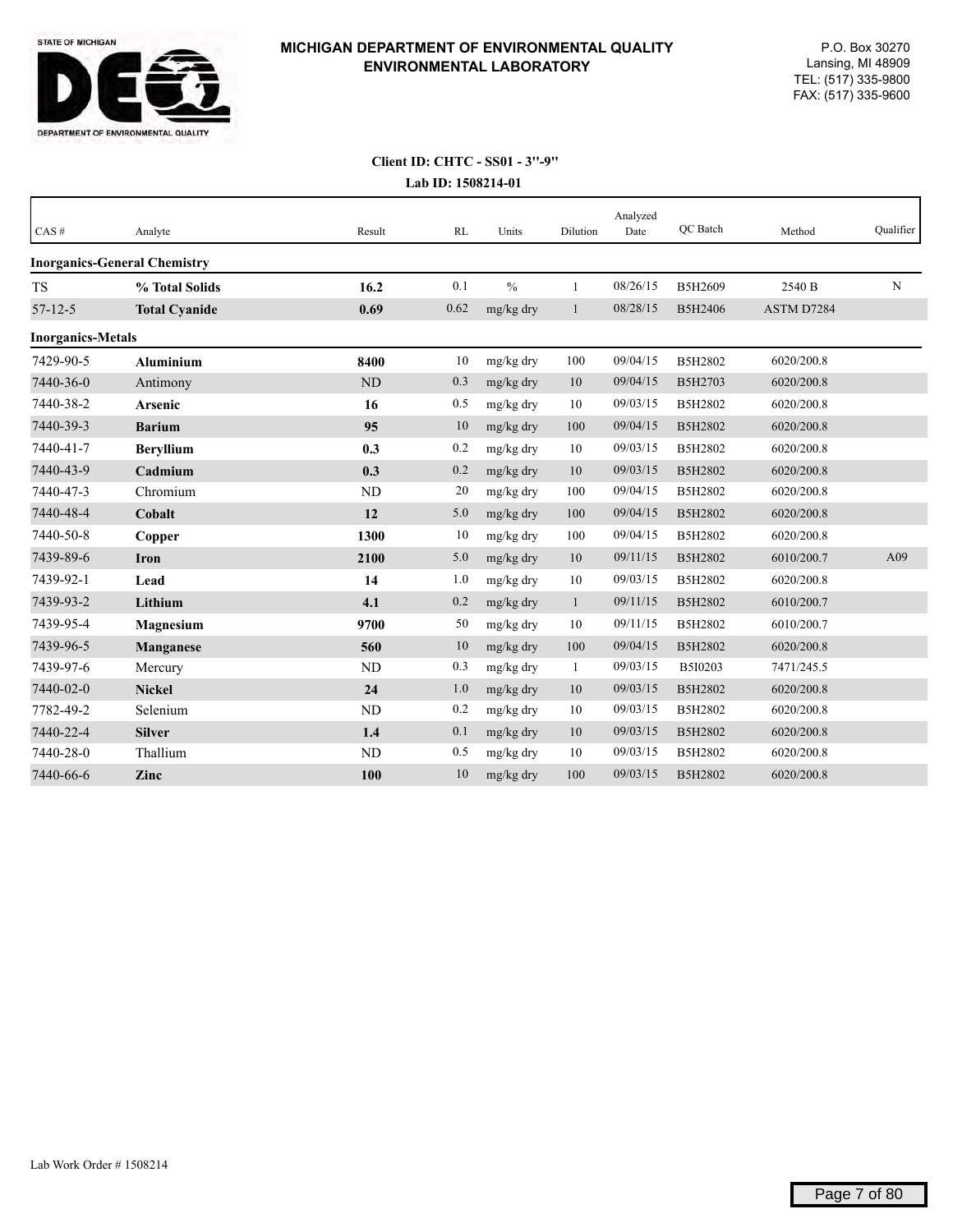

| $CAS \#$                  | Analyte                     | Result    | RL   | Units     | Dilution | Analyzed<br>Date | QC Batch | Method | Qualifier   |
|---------------------------|-----------------------------|-----------|------|-----------|----------|------------------|----------|--------|-------------|
| <b>Organics-Volatiles</b> |                             |           |      |           |          |                  |          |        |             |
| 630-20-6                  | 1,1,1,2-Tetrachloroethane   | ND        | 83   | ug/kg dry | 50       | 08/26/15         | B5H2613  | 8260   |             |
| $71 - 55 - 6$             | 1,1,1-Trichloroethane       | ND        | 83   | ug/kg dry | 50       | 08/26/15         | B5H2613  | 8260   |             |
| 79-34-5                   | 1,1,2,2-Tetrachloroethane   | ND        | 83   | ug/kg dry | 50       | 08/26/15         | B5H2613  | 8260   |             |
| 79-00-5                   | 1,1,2-Trichloroethane       | ND        | 83   | ug/kg dry | 50       | 08/26/15         | B5H2613  | 8260   |             |
| $75 - 34 - 3$             | 1,1-Dichloroethane          | ND        | 83   | ug/kg dry | 50       | 08/26/15         | B5H2613  | 8260   |             |
| 75-35-4                   | 1,1-Dichloroethylene        | ND        | 83   | ug/kg dry | 50       | 08/26/15         | B5H2613  | 8260   |             |
| $87 - 61 - 6$             | 1,2,3-Trichlorobenzene      | ND        | 420  | ug/kg dry | 50       | 08/26/15         | B5H2613  | 8260   |             |
| $96 - 18 - 4$             | 1,2,3-Trichloropropane      | ND        | 83   | ug/kg dry | 50       | 08/26/15         | B5H2613  | 8260   |             |
| 526-73-8                  | 1,2,3-Trimethylbenzene      | 110       | 83   | ug/kg dry | 50       | 08/26/15         | B5H2613  | 8260   |             |
| $120 - 82 - 1$            | 1,2,4-Trichlorobenzene      | <b>ND</b> | 420  | ug/kg dry | 50       | 08/26/15         | B5H2613  | 8260   |             |
| $95 - 63 - 6$             | 1,2,4-Trimethylbenzene      | 250       | 83   | ug/kg dry | 50       | 08/26/15         | B5H2613  | 8260   |             |
| $96 - 12 - 8$             | 1,2-Dibromo-3-chloropropane | ND        | 420  | ug/kg dry | 50       | 08/26/15         | B5H2613  | 8260   |             |
| 106-93-4                  | 1,2-Dibromoethane           | ND        | 83   | ug/kg dry | 50       | 08/26/15         | B5H2613  | 8260   |             |
| $95 - 50 - 1$             | 1,2-Dichlorobenzene         | <b>ND</b> | 83   | ug/kg dry | 50       | 08/26/15         | B5H2613  | 8260   |             |
| 107-06-2                  | 1,2-Dichloroethane          | ND        | 83   | ug/kg dry | 50       | 08/26/15         | B5H2613  | 8260   |             |
| 78-87-5                   | 1,2-Dichloropropane         | $\rm ND$  | 83   | ug/kg dry | 50       | 08/26/15         | B5H2613  | 8260   |             |
| 108-67-8                  | 1,3,5-Trimethylbenzene      | ND        | 83   | ug/kg dry | 50       | 08/26/15         | B5H2613  | 8260   |             |
| 541-73-1                  | 1,3-Dichlorobenzene         | $\rm ND$  | 83   | ug/kg dry | 50       | 08/26/15         | B5H2613  | 8260   |             |
| 106-46-7                  | 1,4-Dichlorobenzene         | ND        | 83   | ug/kg dry | 50       | 08/26/15         | B5H2613  | 8260   |             |
| 78-93-3                   | 2-Butanone (MEK)            | <b>ND</b> | 420  | ug/kg dry | 50       | 08/26/15         | B5H2613  | 8260   |             |
| 591-78-6                  | 2-Hexanone                  | ND        | 420  | ug/kg dry | 50       | 08/26/15         | B5H2613  | 8260   |             |
| $91 - 57 - 6$             | 2-Methylnaphthalene         | <b>ND</b> | 420  | ug/kg dry | 50       | 08/26/15         | B5H2613  | 8260   | $\mathbf X$ |
| $67 - 64 - 1$             | 2-Propanone (acetone)       | ND        | 1700 | ug/kg dry | 50       | 08/26/15         | B5H2613  | 8260   |             |
| $108 - 10 - 1$            | 4-Methyl-2-pentanone (MIBK) | ND        | 420  | ug/kg dry | 50       | 08/26/15         | B5H2613  | 8260   |             |
| $107 - 13 - 1$            | Acrylonitrile               | ND        | 420  | ug/kg dry | 50       | 08/26/15         | B5H2613  | 8260   |             |
| $71 - 43 - 2$             | Benzene                     | ND        | 83   | ug/kg dry | 50       | 08/26/15         | B5H2613  | 8260   |             |
| 108-86-1                  | Bromobenzene                | ND        | 83   | ug/kg dry | 50       | 08/26/15         | B5H2613  | 8260   |             |
| 74-97-5                   | Bromochloromethane          | $\rm ND$  | 83   | ug/kg dry | 50       | 08/26/15         | B5H2613  | 8260   |             |
| $75 - 27 - 4$             | Bromodichloromethane        | ND        | 83   | ug/kg dry | 50       | 08/26/15         | B5H2613  | 8260   |             |
| $75 - 25 - 2$             | Bromoform                   | ND        | 83   | ug/kg dry | 50       | 08/26/15         | B5H2613  | 8260   |             |
| 74-83-9                   | Bromomethane                | ND        | 420  | ug/kg dry | 50       | 08/26/15         | B5H2613  | 8260   |             |
| $75 - 15 - 0$             | Carbon disulfide            | $\rm ND$  | 83   | ug/kg dry | 50       | 08/26/15         | B5H2613  | 8260   |             |
| $56 - 23 - 5$             | Carbon tetrachloride        | $\rm ND$  | 83   | ug/kg dry | 50       | 08/26/15         | B5H2613  | 8260   |             |
| 108-90-7                  | Chlorobenzene               | $\rm ND$  | 83   | ug/kg dry | 50       | 08/26/15         | B5H2613  | 8260   |             |
| $75-00-3$                 | Chloroethane                | ND        | 420  | ug/kg dry | 50       | 08/26/15         | B5H2613  | 8260   |             |
| $67 - 66 - 3$             | Chloroform                  | $\rm ND$  | 83   | ug/kg dry | 50       | 08/26/15         | B5H2613  | 8260   |             |
| $74 - 87 - 3$             | Chloromethane               | ND        | 420  | ug/kg dry | 50       | 08/26/15         | B5H2613  | 8260   |             |
| 156-59-2                  | cis-1,2-Dichloroethylene    | $\rm ND$  | 83   | ug/kg dry | 50       | 08/26/15         | B5H2613  | 8260   |             |
| 10061-01-5                | cis-1,3-Dichloropropylene   | ND        | 83   | ug/kg dry | 50       | 08/26/15         | B5H2613  | 8260   |             |
| 110-82-7                  | Cyclohexane                 | $\rm ND$  | 420  | ug/kg dry | 50       | 08/26/15         | B5H2613  | 8260   |             |
| 124-48-1                  | Dibromochloromethane        | ND        | 83   | ug/kg dry | 50       | 08/26/15         | B5H2613  | 8260   |             |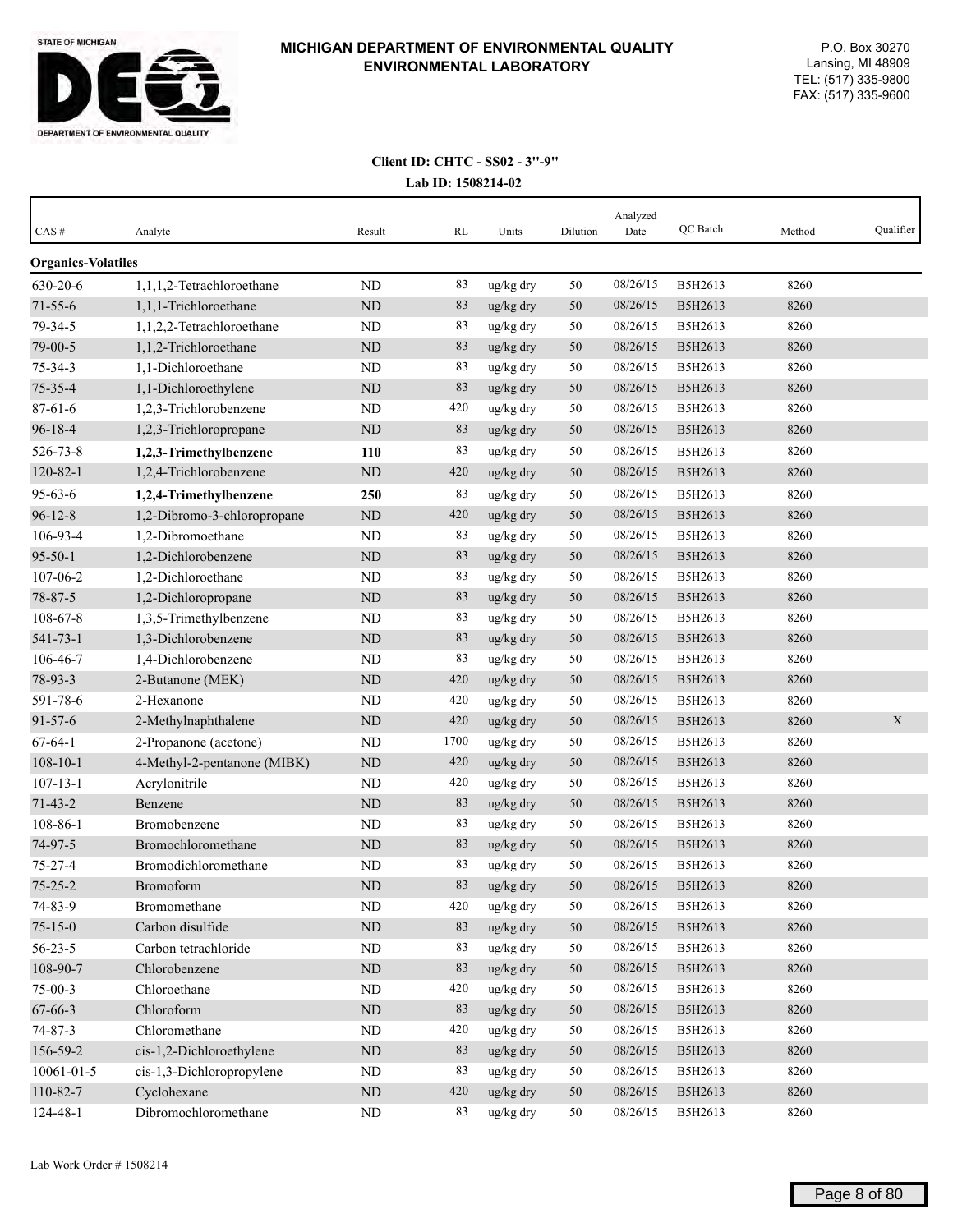

| CAS#                            | Analyte                     | Result    | RL    | Units        | Dilution | Analyzed<br>Date | QC Batch | Method | Qualifier   |
|---------------------------------|-----------------------------|-----------|-------|--------------|----------|------------------|----------|--------|-------------|
| <b>Organics-Volatiles</b>       |                             |           |       |              |          |                  |          |        |             |
| $74-95-3$                       | Dibromomethane              | <b>ND</b> | 83    | ug/kg dry    | 50       | 08/26/15         | B5H2613  | 8260   |             |
| $75 - 71 - 8$                   | Dichlorodifluoromethane     | <b>ND</b> | 420   | ug/kg dry    | 50       | 08/26/15         | B5H2613  | 8260   |             |
| $60 - 29 - 7$                   | Diethyl ether               | <b>ND</b> | 420   | ug/kg dry    | 50       | 08/26/15         | B5H2613  | 8260   |             |
| $108 - 20 - 3$                  | Diisopropyl Ether           | <b>ND</b> | 420   | ug/kg dry    | 50       | 08/26/15         | B5H2613  | 8260   |             |
| $100 - 41 - 4$                  | Ethylbenzene                | <b>ND</b> | 83    | ug/kg dry    | 50       | 08/26/15         | B5H2613  | 8260   |             |
| 637-92-3                        | Ethyltertiarybutylether     | ND        | 420   | ug/kg dry    | 50       | 08/26/15         | B5H2613  | 8260   |             |
| $67 - 72 - 1$                   | Hexachloroethane            | ND        | 420   | ug/kg dry    | 50       | 08/26/15         | B5H2613  | 8260   |             |
| 98-82-8                         | Isopropylbenzene            | ND        | 83    | ug/kg dry    | 50       | 08/26/15         | B5H2613  | 8260   |             |
| 1330-20-7                       | m & p - Xylene              | 340       | 170   | ug/kg dry    | 50       | 08/26/15         | B5H2613  | 8260   |             |
| 74-88-4                         | Methyl iodide               | ND        | 83    | ug/kg dry    | 50       | 08/26/15         | B5H2613  | 8260   |             |
| $75-09-2$                       | Methylene chloride          | <b>ND</b> | 420   | ug/kg dry    | 50       | 08/26/15         | B5H2613  | 8260   |             |
| 1634-04-4                       | Methyltertiarybutylether    | <b>ND</b> | 83    | ug/kg dry    | 50       | 08/26/15         | B5H2613  | 8260   |             |
| $91 - 20 - 3$                   | Naphthalene                 | 420       | 420   | ug/kg dry    | 50       | 08/26/15         | B5H2613  | 8260   | $\mathbf X$ |
| $104 - 51 - 8$                  | n-Butylbenzene              | <b>ND</b> | 83    | ug/kg dry    | 50       | 08/26/15         | B5H2613  | 8260   |             |
| $103 - 65 - 1$                  | n-Propylbenzene             | <b>ND</b> | 83    | ug/kg dry    | 50       | 08/26/15         | B5H2613  | 8260   |             |
| 95-47-6                         | o-Xylene                    | 270       | 83    | ug/kg dry    | 50       | 08/26/15         | B5H2613  | 8260   |             |
| $99 - 87 - 6$                   | p-Isopropyl toluene         | ND        | 83    | ug/kg dry    | 50       | 08/26/15         | B5H2613  | 8260   |             |
| 135-98-8                        | sec-Butylbenzene            | ND        | 83    | ug/kg dry    | 50       | 08/26/15         | B5H2613  | 8260   |             |
| $100 - 42 - 5$                  | Styrene                     | <b>ND</b> | 83    | ug/kg dry    | 50       | 08/26/15         | B5H2613  | 8260   |             |
| 98-06-6                         | tert-Butylbenzene           | <b>ND</b> | 83    | ug/kg dry    | 50       | 08/26/15         | B5H2613  | 8260   |             |
| $75 - 65 - 0$                   | tertiary Butyl Alcohol      | <b>ND</b> | 4200  | ug/kg dry    | 50       | 08/26/15         | B5H2613  | 8260   |             |
| 994-05-8                        | tertiaryAmylmethylether     | ND        | 420   | ug/kg dry    | 50       | 08/26/15         | B5H2613  | 8260   |             |
| $127 - 18 - 4$                  | Tetrachloroethylene         | ND        | 83    | ug/kg dry    | 50       | 08/26/15         | B5H2613  | 8260   |             |
| 109-99-9                        | Tetrahydrofuran             | <b>ND</b> | 420   | ug/kg dry    | 50       | 08/26/15         | B5H2613  | 8260   |             |
| 108-88-3                        | <b>Toluene</b>              | 230       | 83    | ug/kg dry    | 50       | 08/26/15         | B5H2613  | 8260   |             |
| 156-60-5                        | trans-1,2-Dichloroethylene  | <b>ND</b> | 83    | ug/kg dry    | 50       | 08/26/15         | B5H2613  | 8260   |             |
| 10061-02-6                      | trans-1,3-Dichloropropylene | <b>ND</b> | 83    | ug/kg dry    | 50       | 08/26/15         | B5H2613  | 8260   |             |
| 110-57-6                        | trans-1,4-Dichloro-2-butene | <b>ND</b> | 420   | ug/kg dry    | 50       | 08/26/15         | B5H2613  | 8260   |             |
| $79-01-6$                       | Trichloroethylene           | ND        | 83    | ug/kg dry    | 50       | 08/26/15         | B5H2613  | 8260   |             |
| 75-69-4                         | Trichlorofluoromethane      | <b>ND</b> | 83    | ug/kg dry    | 50       | 08/26/15         | B5H2613  | 8260   |             |
| $75-01-4$                       | Vinyl chloride              | ND        | 83    | ug/kg dry    | 50       | 08/26/15         | B5H2613  | 8260   |             |
| Surrogate: Bromofluorobenzene   |                             |           | 170 % | $40.3 - 194$ |          | 08/26/15         | B5H2613  | 8260   |             |
| Surrogate: Dibromofluoromethane |                             |           | 194 % | $52.1 - 217$ |          | 08/26/15         | B5H2613  | 8260   |             |
| Surrogate: Toluene-d8           |                             |           | 183 % | 55.4-196     |          | 08/26/15         | B5H2613  | 8260   |             |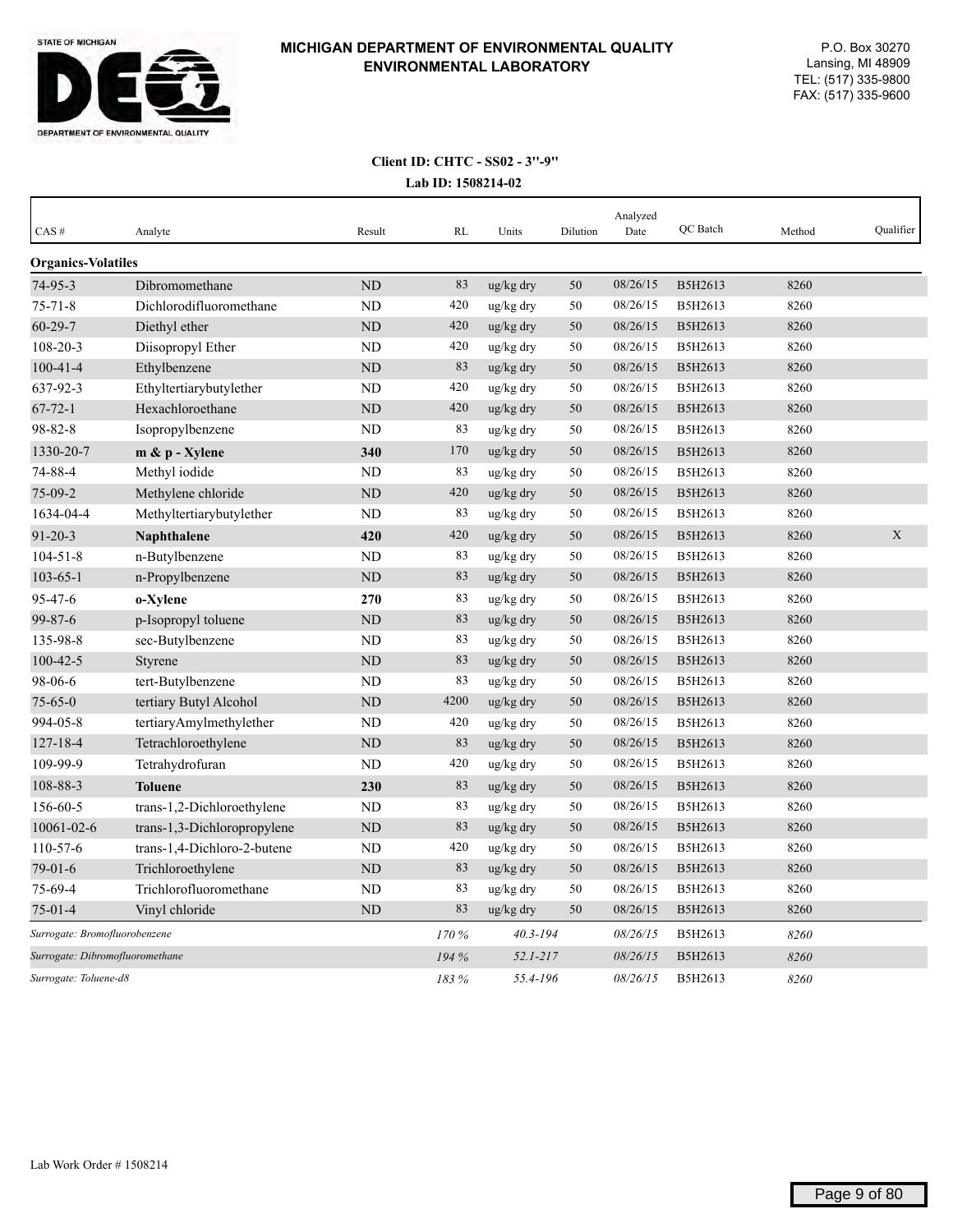

| CAS#                             | Analyte                     | Result         | <b>RL</b> | Units                 | Dilution     | Analyzed<br>Date | QC Batch       | Method    | Qualifier         |
|----------------------------------|-----------------------------|----------------|-----------|-----------------------|--------------|------------------|----------------|-----------|-------------------|
| <b>Organics-Semivolatiles</b>    |                             |                |           |                       |              |                  |                |           | See note Y20, Y25 |
| $91 - 57 - 6$                    | 2-Methylnaphthalene         | <b>ND</b>      | 3100      | ug/kg dry             | $\mathbf{1}$ | 09/02/15         | B5H2615        | 8270      |                   |
| 83-32-9                          | Acenaphthene                | ND             | 1200      | ug/kg dry             | $\mathbf{1}$ | 09/02/15         | B5H2615        | 8270      |                   |
| 208-96-8                         | Acenaphthylene              | ND             | 1200      | ug/kg dry             | $\mathbf{1}$ | 09/02/15         | B5H2615        | 8270      |                   |
| $120 - 12 - 7$                   | Anthracene                  | N <sub>D</sub> | 1200      | ug/kg dry             | 1            | 09/02/15         | B5H2615        | 8270      |                   |
| $56 - 55 - 3$                    | Benz[a]anthracene           | ND             | 1200      | ug/kg dry             | $\mathbf{1}$ | 09/02/15         | B5H2615        | 8270      |                   |
| $50 - 32 - 8$                    | Benzo[a]pyrene              | <b>ND</b>      | 2500      | ug/kg dry             | 1            | 09/02/15         | B5H2615        | 8270      |                   |
| 205-99-2                         | Benzo[b]fluoranthene        | ND             | 2500      | ug/kg dry             | $\mathbf{1}$ | 09/02/15         | B5H2615        | 8270      |                   |
| 191-24-2                         | Benzo[g,h,i]perylene        | <b>ND</b>      | 2500      | ug/kg dry             | $\mathbf{1}$ | 09/02/15         | B5H2615        | 8270      |                   |
| 207-08-9                         | Benzo[k]fluoranthene        | ND             | 2500      | ug/kg dry             | 1            | 09/02/15         | B5H2615        | 8270      |                   |
| 218-01-9                         | Chrysene                    | ND             | 1200      | ug/kg dry             | 1            | 09/02/15         | B5H2615        | 8270      |                   |
| $53 - 70 - 3$                    | Dibenz[a,h]anthracene       | <b>ND</b>      | 2500      | ug/kg dry             | $\mathbf{1}$ | 09/02/15         | B5H2615        | 8270      |                   |
| 206-44-0                         | Fluoranthene                | <b>ND</b>      | 1200      | ug/kg dry             | $\mathbf{1}$ | 09/02/15         | B5H2615        | 8270      |                   |
| $86 - 73 - 7$                    | Fluorene                    | <b>ND</b>      | 1200      | ug/kg dry             | $\mathbf{1}$ | 09/02/15         | B5H2615        | 8270      |                   |
| 193-39-5                         | Indeno $(1,2,3-c,d)$ pyrene | <b>ND</b>      | 2500      | ug/kg dry             | $\mathbf{1}$ | 09/02/15         | B5H2615        | 8270      |                   |
| $91 - 20 - 3$                    | Naphthalene                 | ND             | 1200      | ug/kg dry             | $\mathbf{1}$ | 09/02/15         | B5H2615        | 8270      |                   |
| $85 - 01 - 8$                    | Phenanthrene                | <b>ND</b>      | 1200      | ug/kg dry             | 1            | 09/02/15         | B5H2615        | 8270      |                   |
| $129 - 00 - 0$                   | Pyrene                      | <b>ND</b>      | 1200      | $\frac{u g}{k g}$ dry | $\mathbf{1}$ | 09/02/15         | B5H2615        | 8270      |                   |
| Surrogate: 2-Fluorobiphenyl      |                             |                | 67.7%     | $32.9 - 115$          |              | 09/02/15         | B5H2615        | 8270      |                   |
| Surrogate: Nitrobenzene-d5       |                             |                | 62.6%     | $31.8 - 115$          |              | 09/02/15         | B5H2615        | 8270      |                   |
| Surrogate: p-Terphenyl-d14       |                             |                | 82.9%     | $38.5 - 115$          |              | 09/02/15         | B5H2615        | 8270      |                   |
| <b>Organics-PCBs as Aroclors</b> |                             |                |           |                       |              |                  |                |           |                   |
| 12674-11-2                       | Aroclor 1016                | <b>ND</b>      | 120       | ug/kg dry             | $\mathbf{1}$ | 09/12/15         | B5I0411        | 8081/8082 |                   |
| 11104-28-2                       | Aroclor 1221                | N <sub>D</sub> | 120       | ug/kg dry             | $\mathbf{1}$ | 09/12/15         | B5I0411        | 8081/8082 |                   |
| 11141-16-5                       | Aroclor 1232                | <b>ND</b>      | 120       | ug/kg dry             | $\mathbf{1}$ | 09/12/15         | <b>B5I0411</b> | 8081/8082 |                   |
| 53469-21-9                       | Aroclor 1242                | ND             | 120       | ug/kg dry             | 1            | 09/12/15         | B5I0411        | 8081/8082 |                   |
| 12672-29-6                       | Aroclor 1248                | <b>ND</b>      | 120       | ug/kg dry             | $\mathbf{1}$ | 09/12/15         | B5I0411        | 8081/8082 |                   |
| 11097-69-1                       | Aroclor 1254                | <b>ND</b>      | 120       | ug/kg dry             | 1            | 09/12/15         | B5I0411        | 8081/8082 |                   |
| 11096-82-5                       | Aroclor 1260                | ND             | 120       | ug/kg dry             | 1            | 09/12/15         | B5I0411        | 8081/8082 |                   |
| 37324-23-5                       | Aroclor 1262                | <b>ND</b>      | 120       | ug/kg dry             | 1            | 09/12/15         | B5I0411        | 8081/8082 |                   |
| 11100-14-4                       | Aroclor 1268                | <b>ND</b>      | 120       | $\frac{u g}{k g}$ dry | 1            | 09/12/15         | B5I0411        | 8081/8082 |                   |
| Surrogate: Decachlorobiphenyl    |                             |                | 62.3%     | $30 - 150$            |              | 09/12/15         | B5I0411        | 8081/8082 |                   |
| Surrogate: Tetrachloro-m-xylene  |                             |                | 74.3%     | $30 - 150$            |              | 09/12/15         | B5I0411        | 8081/8082 |                   |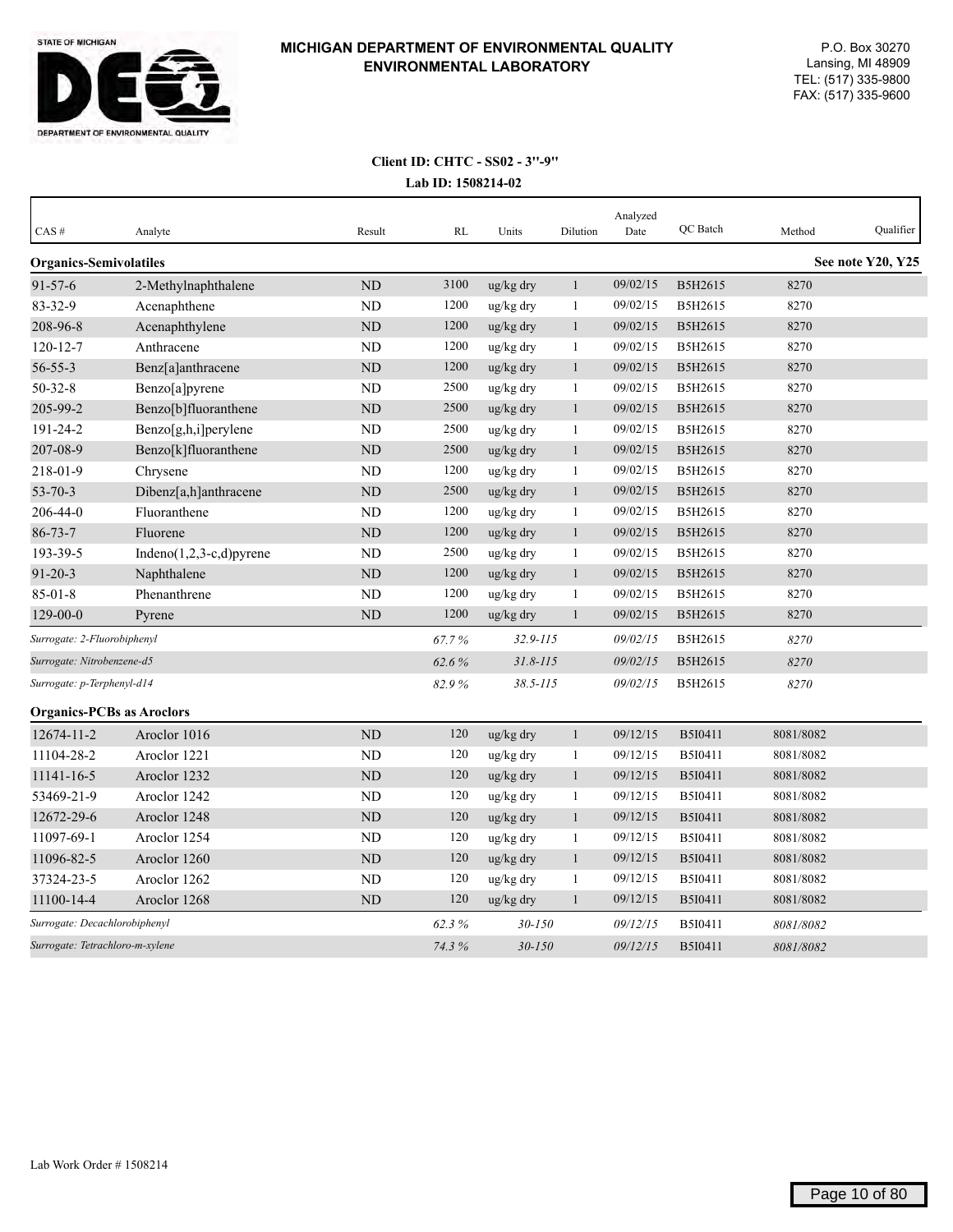

| CAS#                     | Analyte                             | Result    | RL   | Units         | Dilution     | Analyzed<br>Date | QC Batch | Method     | Qualifier |
|--------------------------|-------------------------------------|-----------|------|---------------|--------------|------------------|----------|------------|-----------|
|                          | <b>Inorganics-General Chemistry</b> |           |      |               |              |                  |          |            |           |
| <b>TS</b>                | % Total Solids                      | 81.5      | 0.1  | $\frac{0}{0}$ | 1            | 08/26/15         | B5H2609  | 2540 B     |           |
| $57 - 12 - 5$            | <b>Total Cyanide</b>                | 0.42      | 0.12 | mg/kg dry     | $\mathbf{1}$ | 08/28/15         | B5H2406  | ASTM D7284 |           |
| <b>Inorganics-Metals</b> |                                     |           |      |               |              |                  |          |            |           |
| 7429-90-5                | <b>Aluminium</b>                    | 9200      | 10   | mg/kg dry     | 100          | 09/04/15         | B5H2802  | 6020/200.8 |           |
| 7440-36-0                | <b>Antimony</b>                     | 0.6       | 0.3  | mg/kg dry     | $10\,$       | 09/04/15         | B5H2703  | 6020/200.8 |           |
| 7440-38-2                | Arsenic                             | 7.6       | 5.0  | mg/kg dry     | 100          | 09/03/15         | B5H2802  | 6020/200.8 |           |
| 7440-39-3                | <b>Barium</b>                       | 81        | 10   | mg/kg dry     | 100          | 09/04/15         | B5H2802  | 6020/200.8 |           |
| 7440-41-7                | Beryllium                           | <b>ND</b> | 2.0  | mg/kg dry     | 100          | 09/03/15         | B5H2802  | 6020/200.8 |           |
| 7440-43-9                | Cadmium                             | 0.6       | 0.2  | mg/kg dry     | 10           | 09/03/15         | B5H2802  | 6020/200.8 |           |
| 7440-47-3                | Chromium                            | <b>ND</b> | 20   | mg/kg dry     | 100          | 09/04/15         | B5H2802  | 6020/200.8 |           |
| 7440-48-4                | Cobalt                              | 7.4       | 5.0  | mg/kg dry     | 100          | 09/04/15         | B5H2802  | 6020/200.8 |           |
| 7440-50-8                | Copper                              | 560       | 10   | mg/kg dry     | 100          | 09/04/15         | B5H2802  | 6020/200.8 |           |
| 7439-89-6                | <b>Iron</b>                         | 19000     | 5.0  | mg/kg dry     | $10\,$       | 09/11/15         | B5H2802  | 6010/200.7 | A09       |
| 7439-92-1                | Lead                                | 99        | 10   | mg/kg dry     | 100          | 09/03/15         | B5H2802  | 6020/200.8 |           |
| 7439-93-2                | Lithium                             | 9.1       | 0.2  | mg/kg dry     | $\mathbf{1}$ | 09/11/15         | B5H2802  | 6010/200.7 |           |
| 7439-95-4                | Magnesium                           | 4400      | 50   | mg/kg dry     | 10           | 09/11/15         | B5H2802  | 6010/200.7 |           |
| 7439-96-5                | Manganese                           | 380       | 10   | mg/kg dry     | 100          | 09/04/15         | B5H2802  | 6020/200.8 |           |
| 7439-97-6                | Mercury                             | 0.2       | 0.06 | mg/kg dry     | -1           | 09/03/15         | B5I0203  | 7471/245.5 |           |
| 7440-02-0                | <b>Nickel</b>                       | 20        | 10   | mg/kg dry     | 100          | 09/03/15         | B5H2802  | 6020/200.8 |           |
| 7782-49-2                | Selenium                            | <b>ND</b> | 2.0  | mg/kg dry     | 100          | 09/03/15         | B5H2802  | 6020/200.8 |           |
| 7440-22-4                | <b>Silver</b>                       | 0.5       | 0.1  | mg/kg dry     | 10           | 09/03/15         | B5H2802  | 6020/200.8 |           |
| 7440-28-0                | Thallium                            | ND        | 5.0  | mg/kg dry     | 100          | 09/03/15         | B5H2802  | 6020/200.8 |           |
| 7440-66-6                | Zinc                                | 99        | 10   | mg/kg dry     | 100          | 09/03/15         | B5H2802  | 6020/200.8 |           |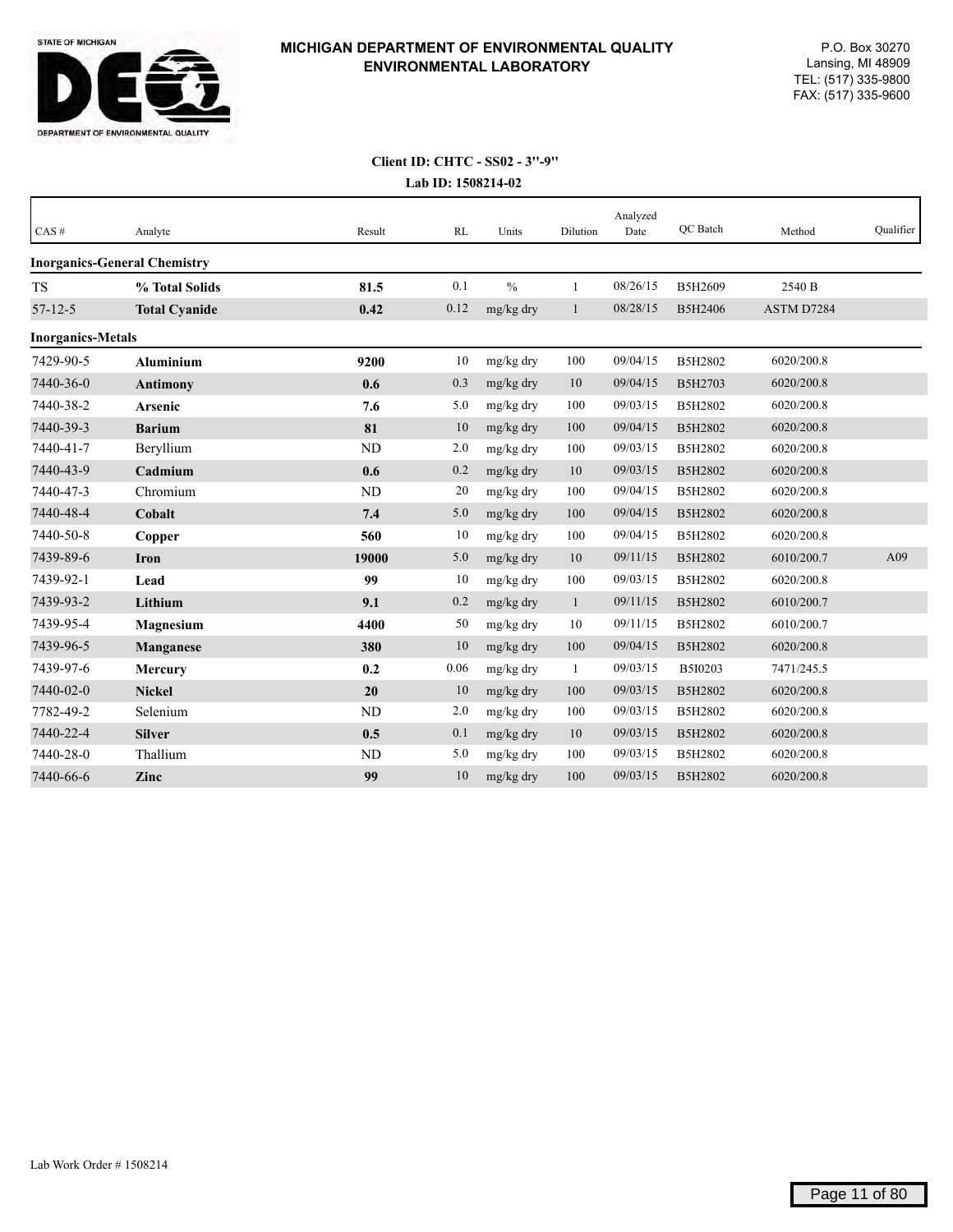

| CAS#                      | Analyte                     | Result    | RL   | Units                 | Dilution | Analyzed<br>Date | QC Batch | Method | Qualifier |
|---------------------------|-----------------------------|-----------|------|-----------------------|----------|------------------|----------|--------|-----------|
| <b>Organics-Volatiles</b> |                             |           |      |                       |          |                  |          |        |           |
| 630-20-6                  | 1,1,1,2-Tetrachloroethane   | <b>ND</b> | 57   | ug/kg dry             | 50       | 08/27/15         | B5H2705  | 8260   |           |
| $71 - 55 - 6$             | 1,1,1-Trichloroethane       | ND        | 57   | ug/kg dry             | 50       | 08/27/15         | B5H2705  | 8260   |           |
| 79-34-5                   | 1,1,2,2-Tetrachloroethane   | ND        | 57   | ug/kg dry             | 50       | 08/27/15         | B5H2705  | 8260   |           |
| 79-00-5                   | 1,1,2-Trichloroethane       | ND        | 57   | ug/kg dry             | 50       | 08/27/15         | B5H2705  | 8260   |           |
| $75 - 34 - 3$             | 1,1-Dichloroethane          | ND        | 57   | ug/kg dry             | 50       | 08/27/15         | B5H2705  | 8260   |           |
| $75 - 35 - 4$             | 1,1-Dichloroethylene        | <b>ND</b> | 57   | ug/kg dry             | 50       | 08/27/15         | B5H2705  | 8260   |           |
| $87 - 61 - 6$             | 1,2,3-Trichlorobenzene      | ND        | 290  | ug/kg dry             | 50       | 08/27/15         | B5H2705  | 8260   |           |
| $96 - 18 - 4$             | 1,2,3-Trichloropropane      | $\rm ND$  | 57   | ug/kg dry             | 50       | 08/27/15         | B5H2705  | 8260   |           |
| 526-73-8                  | 1,2,3-Trimethylbenzene      | ND        | 57   | ug/kg dry             | 50       | 08/27/15         | B5H2705  | 8260   |           |
| $120 - 82 - 1$            | 1,2,4-Trichlorobenzene      | $\rm ND$  | 290  | ug/kg dry             | 50       | 08/27/15         | B5H2705  | 8260   |           |
| $95 - 63 - 6$             | 1,2,4-Trimethylbenzene      | ND        | 57   | ug/kg dry             | 50       | 08/27/15         | B5H2705  | 8260   |           |
| $96 - 12 - 8$             | 1,2-Dibromo-3-chloropropane | ND        | 290  | ug/kg dry             | 50       | 08/27/15         | B5H2705  | 8260   |           |
| 106-93-4                  | 1,2-Dibromoethane           | ND        | 57   | ug/kg dry             | 50       | 08/27/15         | B5H2705  | 8260   |           |
| $95 - 50 - 1$             | 1,2-Dichlorobenzene         | ND        | 57   | ug/kg dry             | 50       | 08/27/15         | B5H2705  | 8260   |           |
| 107-06-2                  | 1,2-Dichloroethane          | ND        | 57   | ug/kg dry             | 50       | 08/27/15         | B5H2705  | 8260   |           |
| 78-87-5                   | 1,2-Dichloropropane         | ND        | 57   | ug/kg dry             | 50       | 08/27/15         | B5H2705  | 8260   |           |
| 108-67-8                  | 1,3,5-Trimethylbenzene      | ND        | 57   | ug/kg dry             | 50       | 08/27/15         | B5H2705  | 8260   |           |
| $541 - 73 - 1$            | 1,3-Dichlorobenzene         | ND        | 57   | ug/kg dry             | 50       | 08/27/15         | B5H2705  | 8260   |           |
| 106-46-7                  | 1,4-Dichlorobenzene         | ND        | 57   | ug/kg dry             | 50       | 08/27/15         | B5H2705  | 8260   |           |
| 78-93-3                   | 2-Butanone (MEK)            | $\rm ND$  | 290  | ug/kg dry             | 50       | 08/27/15         | B5H2705  | 8260   |           |
| 591-78-6                  | 2-Hexanone                  | ND        | 290  | $ug/kg$ dry           | 50       | 08/27/15         | B5H2705  | 8260   |           |
| $91 - 57 - 6$             | 2-Methylnaphthalene         | ND        | 290  | $\frac{u g}{k g}$ dry | 50       | 08/27/15         | B5H2705  | 8260   | X         |
| $67 - 64 - 1$             | 2-Propanone (acetone)       | ND        | 1100 | ug/kg dry             | 50       | 08/27/15         | B5H2705  | 8260   |           |
| $108 - 10 - 1$            | 4-Methyl-2-pentanone (MIBK) | <b>ND</b> | 290  | ug/kg dry             | 50       | 08/27/15         | B5H2705  | 8260   |           |
| $107 - 13 - 1$            | Acrylonitrile               | ND        | 290  | ug/kg dry             | 50       | 08/27/15         | B5H2705  | 8260   |           |
| $71 - 43 - 2$             | Benzene                     | ND        | 57   | ug/kg dry             | 50       | 08/27/15         | B5H2705  | 8260   |           |
| 108-86-1                  | Bromobenzene                | ND        | 57   | ug/kg dry             | 50       | 08/27/15         | B5H2705  | 8260   |           |
| 74-97-5                   | Bromochloromethane          | <b>ND</b> | 57   | ug/kg dry             | 50       | 08/27/15         | B5H2705  | 8260   |           |
| $75 - 27 - 4$             | Bromodichloromethane        | <b>ND</b> | 57   | ug/kg dry             | 50       | 08/27/15         | B5H2705  | 8260   |           |
| $75 - 25 - 2$             | Bromoform                   | <b>ND</b> | 57   | ug/kg dry             | 50       | 08/27/15         | B5H2705  | 8260   |           |
| 74-83-9                   | Bromomethane                | ND        | 290  | ug/kg dry             | 50       | 08/27/15         | B5H2705  | 8260   |           |
| $75 - 15 - 0$             | Carbon disulfide            | $\rm ND$  | 57   | ug/kg dry             | 50       | 08/27/15         | B5H2705  | 8260   |           |
| $56 - 23 - 5$             | Carbon tetrachloride        | ND        | 57   | ug/kg dry             | 50       | 08/27/15         | B5H2705  | 8260   |           |
| 108-90-7                  | Chlorobenzene               | $\rm ND$  | 57   | ug/kg dry             | $50\,$   | 08/27/15         | B5H2705  | 8260   |           |
| $75 - 00 - 3$             | Chloroethane                | $\rm ND$  | 290  | ug/kg dry             | 50       | 08/27/15         | B5H2705  | 8260   |           |
| 67-66-3                   | Chloroform                  | $\rm ND$  | 57   | ug/kg dry             | 50       | 08/27/15         | B5H2705  | 8260   |           |
| $74 - 87 - 3$             | Chloromethane               | $\rm ND$  | 290  | ug/kg dry             | 50       | 08/27/15         | B5H2705  | 8260   |           |
| 156-59-2                  | cis-1,2-Dichloroethylene    | ND        | 57   | ug/kg dry             | 50       | 08/27/15         | B5H2705  | 8260   |           |
| 10061-01-5                | cis-1,3-Dichloropropylene   | ND        | 57   | ug/kg dry             | 50       | 08/27/15         | B5H2705  | 8260   |           |
| 110-82-7                  | Cyclohexane                 | $\rm ND$  | 290  | ug/kg dry             | $50\,$   | 08/27/15         | B5H2705  | 8260   |           |
| 124-48-1                  | Dibromochloromethane        | $\rm ND$  | 57   | ug/kg dry             | 50       | 08/27/15         | B5H2705  | 8260   |           |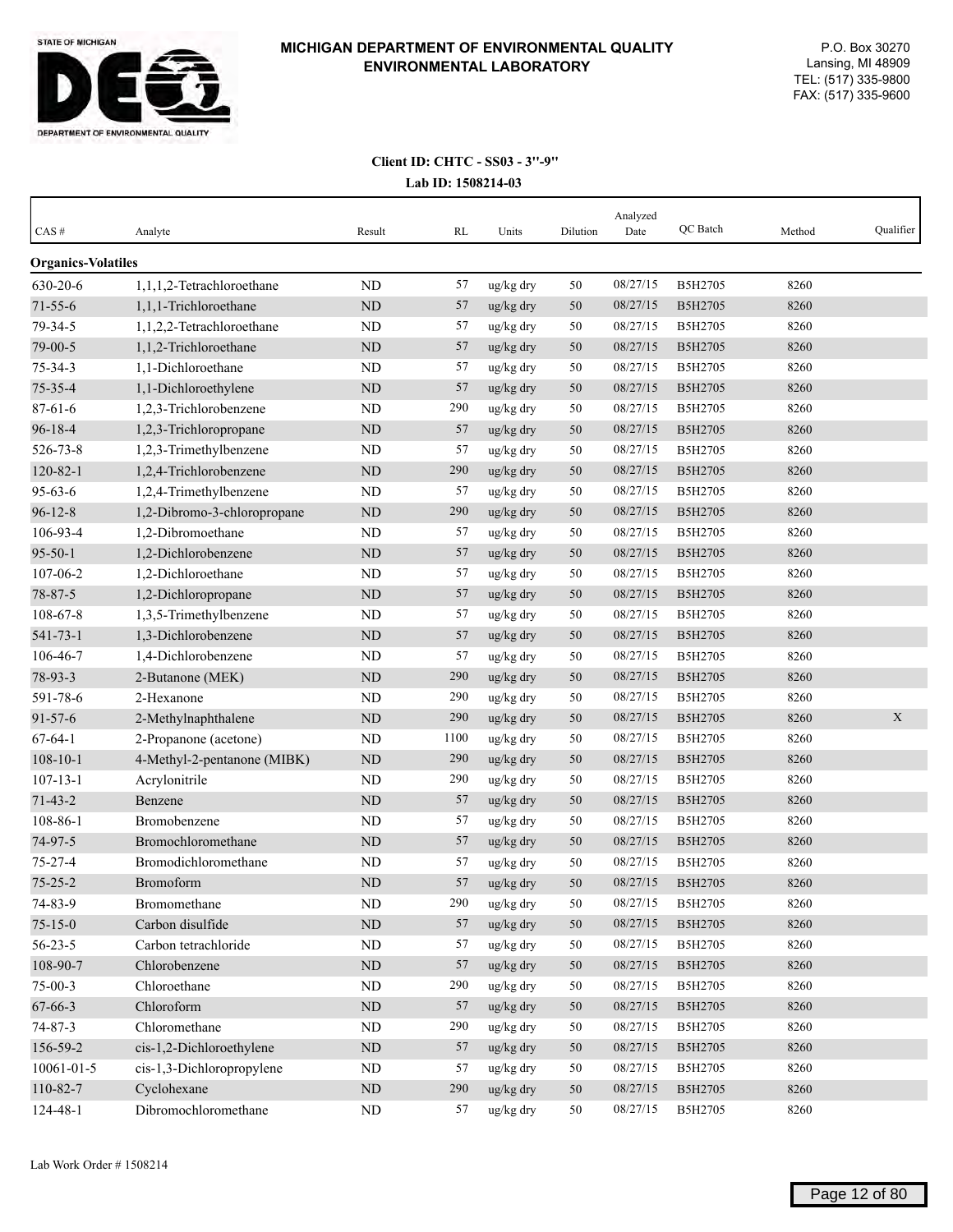

| CAS#                          | Analyte                         | Result         | RL    | Units        | Dilution | Analyzed<br>Date | <b>OC</b> Batch | Method | Qualifier   |
|-------------------------------|---------------------------------|----------------|-------|--------------|----------|------------------|-----------------|--------|-------------|
| <b>Organics-Volatiles</b>     |                                 |                |       |              |          |                  |                 |        |             |
| $74-95-3$                     | Dibromomethane                  | ND             | 57    | ug/kg dry    | 50       | 08/27/15         | B5H2705         | 8260   |             |
| $75 - 71 - 8$                 | Dichlorodifluoromethane         | ND             | 290   | ug/kg dry    | 50       | 08/27/15         | B5H2705         | 8260   |             |
| $60 - 29 - 7$                 | Diethyl ether                   | ND             | 290   | ug/kg dry    | 50       | 08/27/15         | B5H2705         | 8260   |             |
| 108-20-3                      | Diisopropyl Ether               | ND             | 290   | ug/kg dry    | 50       | 08/27/15         | B5H2705         | 8260   |             |
| $100 - 41 - 4$                | Ethylbenzene                    | ND             | 57    | ug/kg dry    | 50       | 08/27/15         | <b>B5H2705</b>  | 8260   |             |
| 637-92-3                      | Ethyltertiarybutylether         | N <sub>D</sub> | 290   | ug/kg dry    | 50       | 08/27/15         | B5H2705         | 8260   |             |
| $67 - 72 - 1$                 | Hexachloroethane                | <b>ND</b>      | 290   | ug/kg dry    | 50       | 08/27/15         | B5H2705         | 8260   |             |
| 98-82-8                       | Isopropylbenzene                | <b>ND</b>      | 57    | ug/kg dry    | 50       | 08/27/15         | B5H2705         | 8260   |             |
| 1330-20-7                     | $m \& p$ - Xylene               | <b>ND</b>      | 110   | ug/kg dry    | 50       | 08/27/15         | B5H2705         | 8260   |             |
| 74-88-4                       | Methyl iodide                   | ND             | 57    | ug/kg dry    | 50       | 08/27/15         | B5H2705         | 8260   |             |
| $75-09-2$                     | Methylene chloride              | <b>ND</b>      | 290   | ug/kg dry    | 50       | 08/27/15         | B5H2705         | 8260   |             |
| 1634-04-4                     | Methyltertiarybutylether        | ND             | 57    | ug/kg dry    | 50       | 08/27/15         | B5H2705         | 8260   |             |
| $91 - 20 - 3$                 | Naphthalene                     | <b>ND</b>      | 290   | ug/kg dry    | 50       | 08/27/15         | B5H2705         | 8260   | $\mathbf X$ |
| $104 - 51 - 8$                | n-Butylbenzene                  | <b>ND</b>      | 57    | ug/kg dry    | 50       | 08/27/15         | B5H2705         | 8260   |             |
| $103 - 65 - 1$                | n-Propylbenzene                 | ND             | 57    | ug/kg dry    | 50       | 08/27/15         | B5H2705         | 8260   |             |
| 95-47-6                       | o-Xylene                        | ND             | 57    | ug/kg dry    | 50       | 08/27/15         | B5H2705         | 8260   |             |
| $99 - 87 - 6$                 | p-Isopropyl toluene             | <b>ND</b>      | 57    | ug/kg dry    | 50       | 08/27/15         | B5H2705         | 8260   |             |
| 135-98-8                      | sec-Butylbenzene                | <b>ND</b>      | 57    | ug/kg dry    | 50       | 08/27/15         | B5H2705         | 8260   |             |
| $100 - 42 - 5$                | Styrene                         | N <sub>D</sub> | 57    | ug/kg dry    | 50       | 08/27/15         | B5H2705         | 8260   |             |
| 98-06-6                       | tert-Butylbenzene               | ND             | 57    | ug/kg dry    | 50       | 08/27/15         | <b>B5H2705</b>  | 8260   |             |
| $75 - 65 - 0$                 | tertiary Butyl Alcohol          | N <sub>D</sub> | 2900  | ug/kg dry    | 50       | 08/27/15         | B5H2705         | 8260   |             |
| 994-05-8                      | tertiaryAmylmethylether         | <b>ND</b>      | 290   | ug/kg dry    | 50       | 08/27/15         | B5H2705         | 8260   |             |
| $127 - 18 - 4$                | Tetrachloroethylene             | ND             | 57    | ug/kg dry    | 50       | 08/27/15         | B5H2705         | 8260   |             |
| 109-99-9                      | Tetrahydrofuran                 | <b>ND</b>      | 290   | ug/kg dry    | 50       | 08/27/15         | B5H2705         | 8260   |             |
| 108-88-3                      | Toluene                         | ND             | 57    | ug/kg dry    | 50       | 08/27/15         | B5H2705         | 8260   |             |
| 156-60-5                      | trans-1,2-Dichloroethylene      | <b>ND</b>      | 57    | ug/kg dry    | 50       | 08/27/15         | B5H2705         | 8260   |             |
| 10061-02-6                    | trans-1,3-Dichloropropylene     | ND             | 57    | ug/kg dry    | 50       | 08/27/15         | B5H2705         | 8260   |             |
| 110-57-6                      | trans-1,4-Dichloro-2-butene     | <b>ND</b>      | 290   | ug/kg dry    | 50       | 08/27/15         | B5H2705         | 8260   |             |
| $79-01-6$                     | Trichloroethylene               | ND             | 57    | ug/kg dry    | 50       | 08/27/15         | B5H2705         | 8260   |             |
| 75-69-4                       | Trichlorofluoromethane          | <b>ND</b>      | 57    | ug/kg dry    | 50       | 08/27/15         | B5H2705         | 8260   |             |
| $75-01-4$                     | Vinyl chloride                  | <b>ND</b>      | 57    | ug/kg dry    | 50       | 08/27/15         | B5H2705         | 8260   |             |
| Surrogate: Bromofluorobenzene |                                 |                | 99.4% | $40.3 - 194$ |          | 08/27/15         | B5H2705         | 8260   |             |
|                               | Surrogate: Dibromofluoromethane |                | 110%  | $52.1 - 217$ |          | 08/27/15         | B5H2705         | 8260   |             |
| Surrogate: Toluene-d8         |                                 |                | 104 % | 55.4-196     |          | 08/27/15         | B5H2705         | 8260   |             |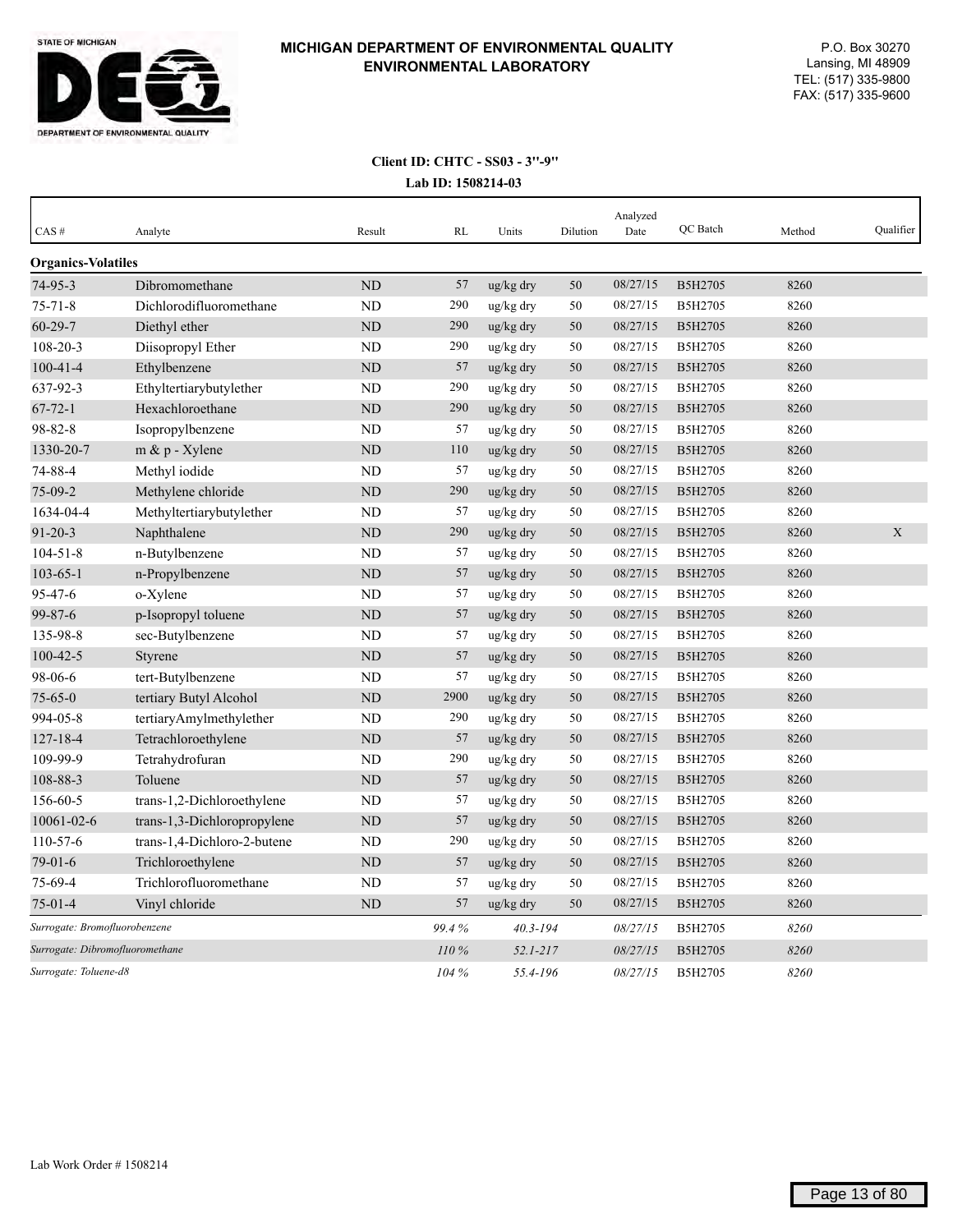

| CAS#                             | Analyte                     | Result         | RL    | Units        | Dilution     | Analyzed<br>Date | QC Batch       | Method    | Qualifier    |
|----------------------------------|-----------------------------|----------------|-------|--------------|--------------|------------------|----------------|-----------|--------------|
| <b>Organics-Semivolatiles</b>    |                             |                |       |              |              |                  |                |           | See note Y20 |
| $91 - 57 - 6$                    | 2-Methylnaphthalene         | <b>ND</b>      | 550   | ug/kg dry    | $\mathbf{1}$ | 09/02/15         | B5H2615        | 8270      |              |
| 83-32-9                          | Acenaphthene                | ND             | 220   | ug/kg dry    | $\mathbf{1}$ | 09/02/15         | B5H2615        | 8270      |              |
| 208-96-8                         | Acenaphthylene              | ND             | 220   | ug/kg dry    | $\mathbf{1}$ | 09/02/15         | B5H2615        | 8270      |              |
| $120 - 12 - 7$                   | Anthracene                  | N <sub>D</sub> | 220   | ug/kg dry    | 1            | 09/02/15         | B5H2615        | 8270      |              |
| $56 - 55 - 3$                    | Benz[a]anthracene           | ND             | 220   | ug/kg dry    | $\mathbf{1}$ | 09/02/15         | B5H2615        | 8270      |              |
| $50 - 32 - 8$                    | Benzo[a]pyrene              | <b>ND</b>      | 440   | ug/kg dry    | 1            | 09/02/15         | B5H2615        | 8270      |              |
| 205-99-2                         | Benzo[b]fluoranthene        | ND             | 440   | ug/kg dry    | $\mathbf{1}$ | 09/02/15         | B5H2615        | 8270      |              |
| 191-24-2                         | Benzo[g,h,i]perylene        | <b>ND</b>      | 440   | ug/kg dry    | $\mathbf{1}$ | 09/02/15         | B5H2615        | 8270      |              |
| 207-08-9                         | Benzo[k]fluoranthene        | ND             | 440   | ug/kg dry    | 1            | 09/02/15         | B5H2615        | 8270      |              |
| 218-01-9                         | Chrysene                    | ND             | 220   | ug/kg dry    | 1            | 09/02/15         | B5H2615        | 8270      |              |
| $53 - 70 - 3$                    | Dibenz[a,h]anthracene       | <b>ND</b>      | 440   | ug/kg dry    | $\mathbf{1}$ | 09/02/15         | B5H2615        | 8270      |              |
| 206-44-0                         | Fluoranthene                | <b>ND</b>      | 220   | ug/kg dry    | $\mathbf{1}$ | 09/02/15         | B5H2615        | 8270      |              |
| $86 - 73 - 7$                    | Fluorene                    | <b>ND</b>      | 220   | ug/kg dry    | $\mathbf{1}$ | 09/02/15         | B5H2615        | 8270      |              |
| 193-39-5                         | Indeno $(1,2,3-c,d)$ pyrene | <b>ND</b>      | 440   | ug/kg dry    | $\mathbf{1}$ | 09/02/15         | B5H2615        | 8270      |              |
| $91 - 20 - 3$                    | Naphthalene                 | ND             | 220   | ug/kg dry    | $\mathbf{1}$ | 09/02/15         | B5H2615        | 8270      |              |
| $85 - 01 - 8$                    | Phenanthrene                | <b>ND</b>      | 220   | ug/kg dry    | 1            | 09/02/15         | B5H2615        | 8270      |              |
| $129 - 00 - 0$                   | Pyrene                      | <b>ND</b>      | 220   | ug/kg dry    | $\mathbf{1}$ | 09/02/15         | B5H2615        | 8270      |              |
| Surrogate: 2-Fluorobiphenyl      |                             |                | 65.7% | $32.9 - 115$ |              | 09/02/15         | B5H2615        | 8270      |              |
| Surrogate: Nitrobenzene-d5       |                             |                | 63.7% | $31.8 - 115$ |              | 09/02/15         | B5H2615        | 8270      |              |
| Surrogate: p-Terphenyl-d14       |                             |                | 84.6% | $38.5 - 115$ |              | 09/02/15         | B5H2615        | 8270      |              |
| <b>Organics-PCBs as Aroclors</b> |                             |                |       |              |              |                  |                |           |              |
| 12674-11-2                       | Aroclor 1016                | <b>ND</b>      | 110   | ug/kg dry    | $\mathbf{1}$ | 09/12/15         | B5I0411        | 8081/8082 |              |
| 11104-28-2                       | Aroclor 1221                | N <sub>D</sub> | 110   | ug/kg dry    | $\mathbf{1}$ | 09/12/15         | B5I0411        | 8081/8082 |              |
| 11141-16-5                       | Aroclor 1232                | <b>ND</b>      | 110   | ug/kg dry    | $\mathbf{1}$ | 09/12/15         | <b>B5I0411</b> | 8081/8082 |              |
| 53469-21-9                       | Aroclor 1242                | ND             | 110   | ug/kg dry    | 1            | 09/12/15         | B5I0411        | 8081/8082 |              |
| 12672-29-6                       | Aroclor 1248                | <b>ND</b>      | 110   | ug/kg dry    | $\mathbf{1}$ | 09/12/15         | B5I0411        | 8081/8082 |              |
| 11097-69-1                       | Aroclor 1254                | <b>ND</b>      | 110   | ug/kg dry    | 1            | 09/12/15         | B5I0411        | 8081/8082 |              |
| 11096-82-5                       | Aroclor 1260                | ND             | 110   | ug/kg dry    | 1            | 09/12/15         | B5I0411        | 8081/8082 |              |
| 37324-23-5                       | Aroclor 1262                | <b>ND</b>      | 110   | ug/kg dry    | 1            | 09/12/15         | B5I0411        | 8081/8082 |              |
| 11100-14-4                       | Aroclor 1268                | <b>ND</b>      | 110   | ug/kg dry    | 1            | 09/12/15         | B5I0411        | 8081/8082 |              |
| Surrogate: Decachlorobiphenyl    |                             |                | 72.6% | $30 - 150$   |              | 09/12/15         | B5I0411        | 8081/8082 |              |
| Surrogate: Tetrachloro-m-xylene  |                             |                | 69.8% | $30 - 150$   |              | 09/12/15         | B5I0411        | 8081/8082 |              |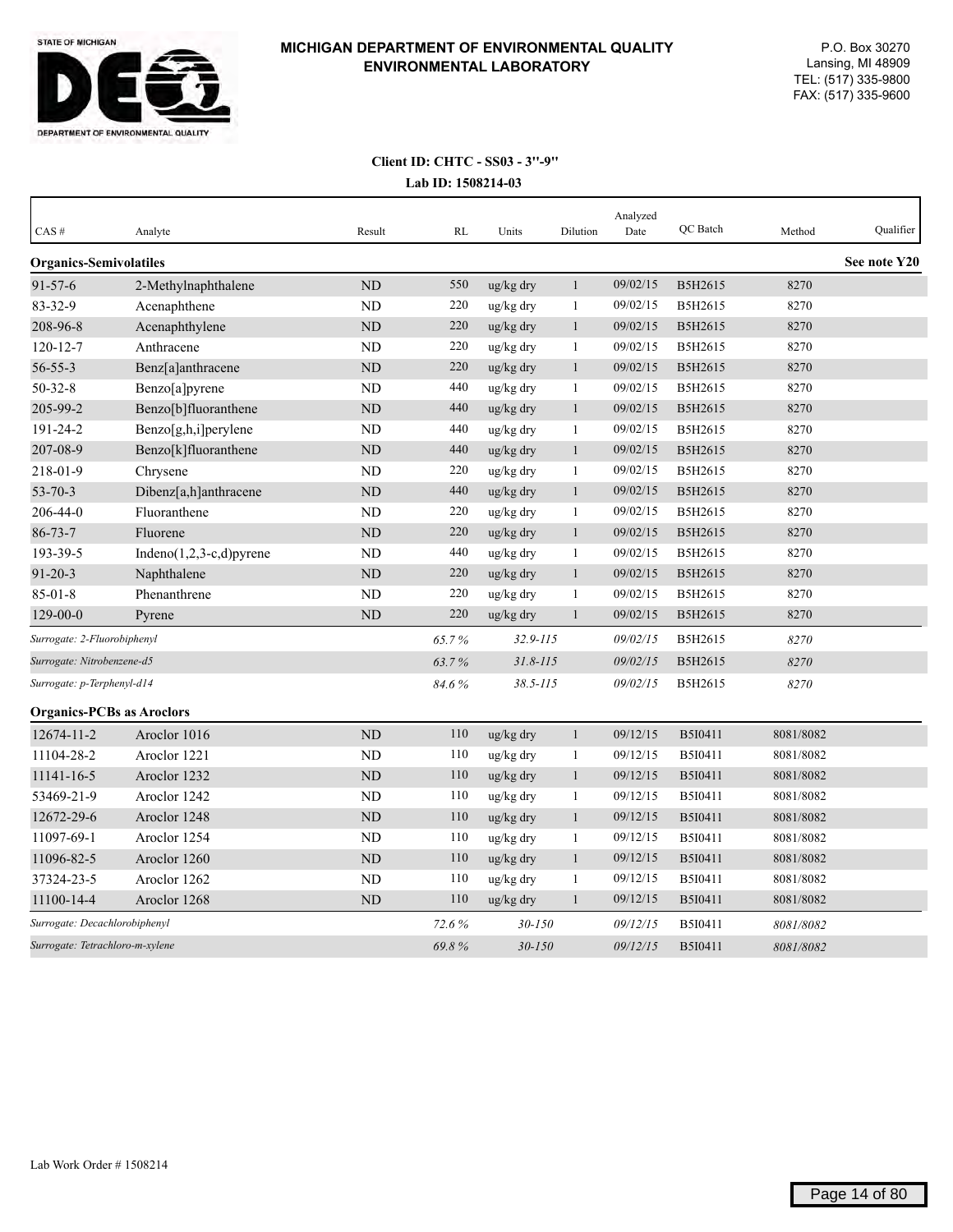

| CAS#                     | Analyte                             | Result    | RL   | Units         | Dilution     | Analyzed<br>Date | QC Batch | Method     | Qualifier |
|--------------------------|-------------------------------------|-----------|------|---------------|--------------|------------------|----------|------------|-----------|
|                          | <b>Inorganics-General Chemistry</b> |           |      |               |              |                  |          |            |           |
| <b>TS</b>                | % Total Solids                      | 91.4      | 0.1  | $\frac{0}{0}$ | 1            | 08/26/15         | B5H2609  | 2540 B     |           |
| $57 - 12 - 5$            | Total Cyanide                       | ND        | 0.11 | mg/kg dry     | 1            | 08/28/15         | B5H2406  | ASTM D7284 |           |
| <b>Inorganics-Metals</b> |                                     |           |      |               |              |                  |          |            |           |
| 7429-90-5                | <b>Aluminium</b>                    | 4100      | 10   | mg/kg dry     | 100          | 09/04/15         | B5H2802  | 6020/200.8 |           |
| 7440-36-0                | Antimony                            | $\rm ND$  | 0.3  | mg/kg dry     | 10           | 09/04/15         | B5H2703  | 6020/200.8 |           |
| 7440-38-2                | <b>Arsenic</b>                      | 1.9       | 0.5  | mg/kg dry     | 10           | 09/03/15         | B5H2802  | 6020/200.8 |           |
| 7440-39-3                | <b>Barium</b>                       | 39        | 10   | mg/kg dry     | 100          | 09/04/15         | B5H2802  | 6020/200.8 |           |
| 7440-41-7                | <b>Beryllium</b>                    | 0.2       | 0.2  | mg/kg dry     | 10           | 09/03/15         | B5H2802  | 6020/200.8 |           |
| 7440-43-9                | Cadmium                             | <b>ND</b> | 0.2  | mg/kg dry     | 10           | 09/03/15         | B5H2802  | 6020/200.8 |           |
| 7440-47-3                | Chromium                            | <b>ND</b> | 20   | mg/kg dry     | 100          | 09/04/15         | B5H2802  | 6020/200.8 |           |
| 7440-48-4                | Cobalt                              | ND        | 5.0  | mg/kg dry     | 100          | 09/04/15         | B5H2802  | 6020/200.8 |           |
| 7440-50-8                | Copper                              | 610       | 10   | mg/kg dry     | 100          | 09/04/15         | B5H2802  | 6020/200.8 |           |
| 7439-89-6                | Iron                                | 10000     | 5.0  | mg/kg dry     | 10           | 09/11/15         | B5H2802  | 6010/200.7 | A09       |
| 7439-92-1                | Lead                                | 140       | 10   | mg/kg dry     | 100          | 09/03/15         | B5H2802  | 6020/200.8 |           |
| 7439-93-2                | Lithium                             | 3.8       | 0.2  | mg/kg dry     | $\mathbf{1}$ | 09/11/15         | B5H2802  | 6010/200.7 |           |
| 7439-95-4                | Magnesium                           | 2600      | 5.0  | mg/kg dry     | 1            | 09/11/15         | B5H2802  | 6010/200.7 |           |
| 7439-96-5                | <b>Manganese</b>                    | 120       | 10   | mg/kg dry     | 100          | 09/04/15         | B5H2802  | 6020/200.8 |           |
| 7439-97-6                | Mercury                             | <b>ND</b> | 0.05 | mg/kg dry     | 1            | 09/03/15         | B5I0203  | 7471/245.5 |           |
| 7440-02-0                | <b>Nickel</b>                       | 8.8       | 1.0  | mg/kg dry     | 10           | 09/03/15         | B5H2802  | 6020/200.8 |           |
| 7782-49-2                | Selenium                            | <b>ND</b> | 0.2  | mg/kg dry     | 10           | 09/03/15         | B5H2802  | 6020/200.8 |           |
| 7440-22-4                | <b>Silver</b>                       | 0.3       | 0.1  | mg/kg dry     | 10           | 09/03/15         | B5H2802  | 6020/200.8 |           |
| 7440-28-0                | Thallium                            | <b>ND</b> | 0.5  | mg/kg dry     | 10           | 09/03/15         | B5H2802  | 6020/200.8 |           |
| 7440-66-6                | Zinc                                | 66        | 10   | mg/kg dry     | 100          | 09/03/15         | B5H2802  | 6020/200.8 |           |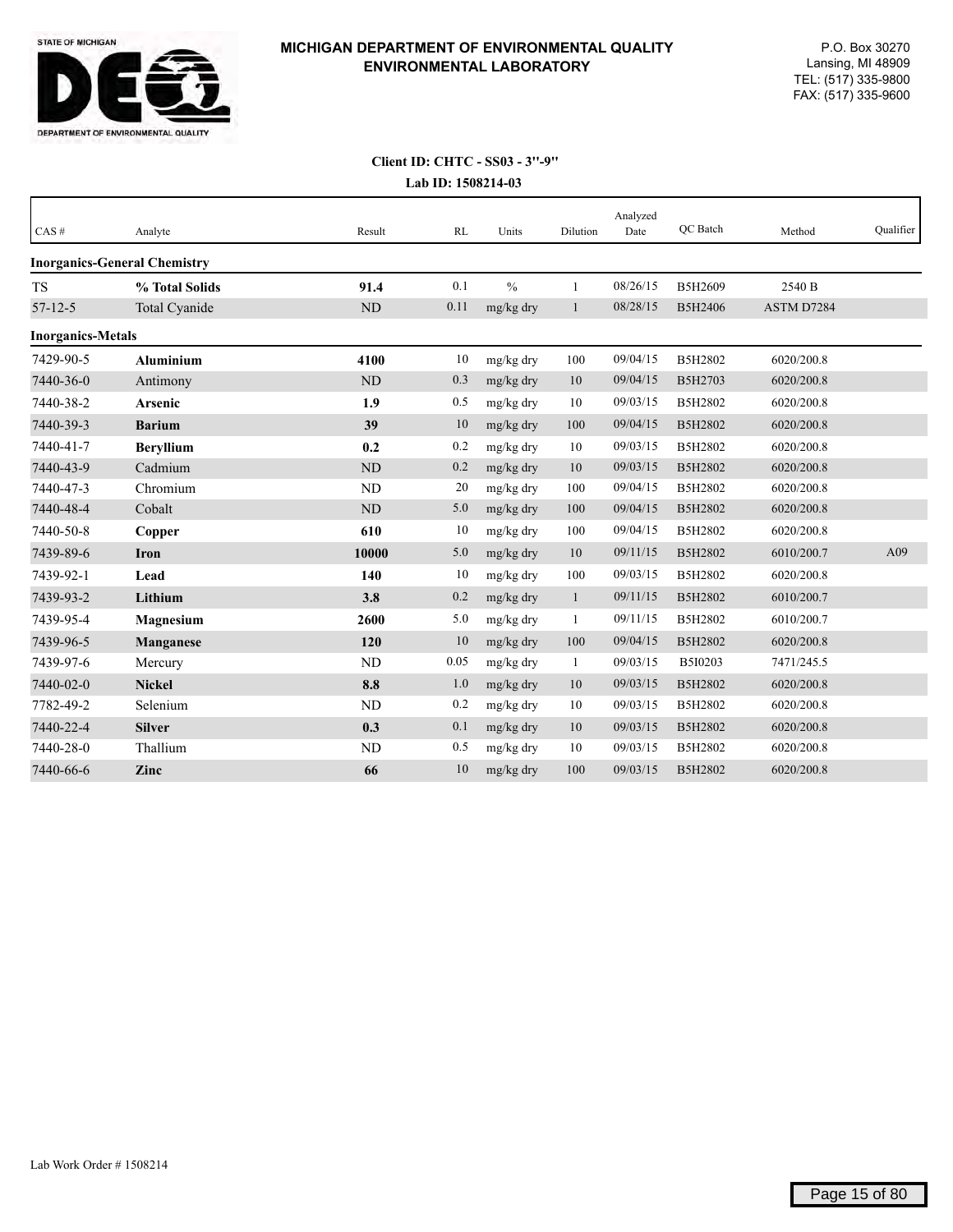

| $CAS \#$                  | Analyte                     | Result    | RL   | Units     | Dilution | Analyzed<br>Date | QC Batch       | Method | Qualifier |
|---------------------------|-----------------------------|-----------|------|-----------|----------|------------------|----------------|--------|-----------|
| <b>Organics-Volatiles</b> |                             |           |      |           |          |                  |                |        |           |
| 630-20-6                  | 1,1,1,2-Tetrachloroethane   | ND        | 61   | ug/kg dry | 50       | 08/27/15         | B5H2705        | 8260   |           |
| $71 - 55 - 6$             | 1,1,1-Trichloroethane       | ND        | 61   | ug/kg dry | 50       | 08/27/15         | <b>B5H2705</b> | 8260   |           |
| $79 - 34 - 5$             | 1,1,2,2-Tetrachloroethane   | ND        | 61   | ug/kg dry | 50       | 08/27/15         | B5H2705        | 8260   |           |
| 79-00-5                   | 1,1,2-Trichloroethane       | ND        | 61   | ug/kg dry | 50       | 08/27/15         | B5H2705        | 8260   |           |
| $75 - 34 - 3$             | 1,1-Dichloroethane          | ND        | 61   | ug/kg dry | 50       | 08/27/15         | B5H2705        | 8260   |           |
| 75-35-4                   | 1,1-Dichloroethylene        | <b>ND</b> | 61   | ug/kg dry | 50       | 08/27/15         | B5H2705        | 8260   |           |
| $87 - 61 - 6$             | 1,2,3-Trichlorobenzene      | ND        | 310  | ug/kg dry | 50       | 08/27/15         | B5H2705        | 8260   |           |
| $96 - 18 - 4$             | 1,2,3-Trichloropropane      | $\rm ND$  | 61   | ug/kg dry | 50       | 08/27/15         | B5H2705        | 8260   |           |
| 526-73-8                  | 1,2,3-Trimethylbenzene      | ND        | 61   | ug/kg dry | 50       | 08/27/15         | B5H2705        | 8260   |           |
| $120 - 82 - 1$            | 1,2,4-Trichlorobenzene      | ND        | 310  | ug/kg dry | 50       | 08/27/15         | B5H2705        | 8260   |           |
| $95 - 63 - 6$             | 1,2,4-Trimethylbenzene      | 68        | 61   | ug/kg dry | 50       | 08/27/15         | B5H2705        | 8260   |           |
| $96 - 12 - 8$             | 1,2-Dibromo-3-chloropropane | $\rm ND$  | 310  | ug/kg dry | 50       | 08/27/15         | B5H2705        | 8260   |           |
| 106-93-4                  | 1,2-Dibromoethane           | ND        | 61   | ug/kg dry | 50       | 08/27/15         | B5H2705        | 8260   |           |
| $95 - 50 - 1$             | 1,2-Dichlorobenzene         | $\rm ND$  | 61   | ug/kg dry | 50       | 08/27/15         | B5H2705        | 8260   |           |
| 107-06-2                  | 1,2-Dichloroethane          | ND        | 61   | ug/kg dry | 50       | 08/27/15         | B5H2705        | 8260   |           |
| 78-87-5                   | 1,2-Dichloropropane         | ND        | 61   | ug/kg dry | 50       | 08/27/15         | B5H2705        | 8260   |           |
| 108-67-8                  | 1,3,5-Trimethylbenzene      | ND        | 61   | ug/kg dry | 50       | 08/27/15         | B5H2705        | 8260   |           |
| $541 - 73 - 1$            | 1,3-Dichlorobenzene         | <b>ND</b> | 61   | ug/kg dry | 50       | 08/27/15         | B5H2705        | 8260   |           |
| 106-46-7                  | 1,4-Dichlorobenzene         | ND        | 61   | ug/kg dry | 50       | 08/27/15         | B5H2705        | 8260   |           |
| 78-93-3                   | 2-Butanone (MEK)            | ND        | 310  | ug/kg dry | 50       | 08/27/15         | B5H2705        | 8260   |           |
| 591-78-6                  | 2-Hexanone                  | ND        | 310  | ug/kg dry | 50       | 08/27/15         | B5H2705        | 8260   |           |
| $91 - 57 - 6$             | 2-Methylnaphthalene         | ND        | 310  | ug/kg dry | 50       | 08/27/15         | B5H2705        | 8260   | X         |
| $67 - 64 - 1$             | 2-Propanone (acetone)       | <b>ND</b> | 1200 | ug/kg dry | 50       | 08/27/15         | B5H2705        | 8260   |           |
| $108 - 10 - 1$            | 4-Methyl-2-pentanone (MIBK) | $\rm ND$  | 310  | ug/kg dry | 50       | 08/27/15         | <b>B5H2705</b> | 8260   |           |
| $107 - 13 - 1$            | Acrylonitrile               | ND        | 310  | ug/kg dry | 50       | 08/27/15         | B5H2705        | 8260   |           |
| $71 - 43 - 2$             | <b>Benzene</b>              | 81        | 61   | ug/kg dry | 50       | 08/27/15         | B5H2705        | 8260   |           |
| 108-86-1                  | Bromobenzene                | ND        | 61   | ug/kg dry | 50       | 08/27/15         | B5H2705        | 8260   |           |
| 74-97-5                   | Bromochloromethane          | $\rm ND$  | 61   | ug/kg dry | 50       | 08/27/15         | B5H2705        | 8260   |           |
| $75 - 27 - 4$             | Bromodichloromethane        | ND        | 61   | ug/kg dry | 50       | 08/27/15         | B5H2705        | 8260   |           |
| $75 - 25 - 2$             | Bromoform                   | ND        | 61   | ug/kg dry | 50       | 08/27/15         | B5H2705        | 8260   |           |
| 74-83-9                   | Bromomethane                | ND        | 310  | ug/kg dry | 50       | 08/27/15         | B5H2705        | 8260   |           |
| $75 - 15 - 0$             | Carbon disulfide            | $\rm ND$  | 61   | ug/kg dry | 50       | 08/27/15         | B5H2705        | 8260   |           |
| $56 - 23 - 5$             | Carbon tetrachloride        | $\rm ND$  | 61   | ug/kg dry | 50       | 08/27/15         | B5H2705        | 8260   |           |
| 108-90-7                  | Chlorobenzene               | $\rm ND$  | 61   | ug/kg dry | 50       | 08/27/15         | B5H2705        | 8260   |           |
| $75-00-3$                 | Chloroethane                | ND        | 310  | ug/kg dry | 50       | 08/27/15         | B5H2705        | 8260   |           |
| 67-66-3                   | Chloroform                  | $\rm ND$  | 61   | ug/kg dry | 50       | 08/27/15         | B5H2705        | 8260   |           |
| 74-87-3                   | Chloromethane               | ND        | 310  | ug/kg dry | 50       | 08/27/15         | B5H2705        | 8260   |           |
| 156-59-2                  | cis-1,2-Dichloroethylene    | $\rm ND$  | 61   | ug/kg dry | $50\,$   | 08/27/15         | B5H2705        | 8260   |           |
| 10061-01-5                | cis-1,3-Dichloropropylene   | ND        | 61   | ug/kg dry | 50       | 08/27/15         | B5H2705        | 8260   |           |
| 110-82-7                  | Cyclohexane                 | $\rm ND$  | 310  | ug/kg dry | 50       | 08/27/15         | B5H2705        | 8260   |           |
| 124-48-1                  | Dibromochloromethane        | ND        | 61   | ug/kg dry | 50       | 08/27/15         | B5H2705        | 8260   |           |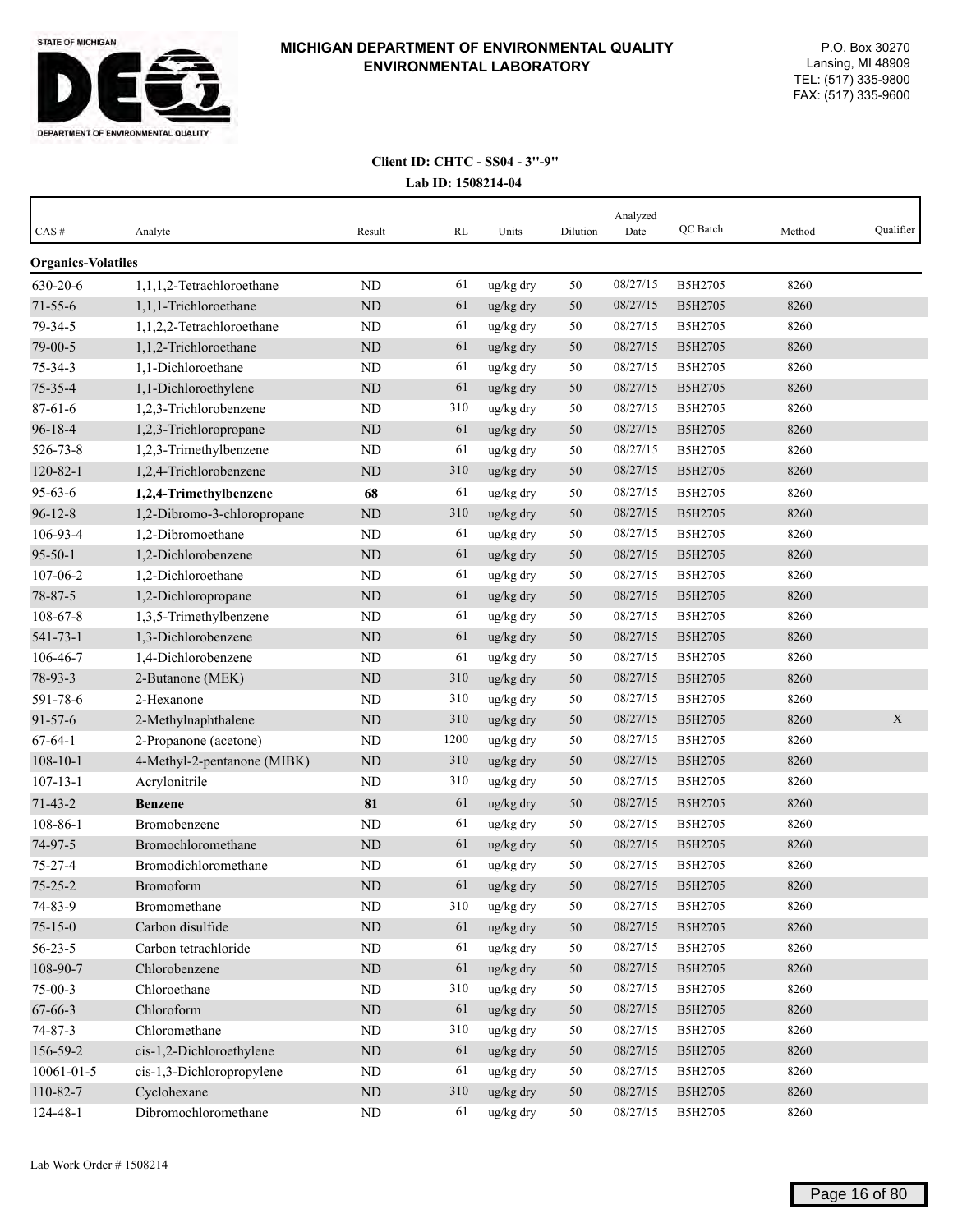

| CAS#                            | Analyte                     | Result    | RL    | Units        | Dilution | Analyzed<br>Date | <b>OC</b> Batch | Method | Qualifier |
|---------------------------------|-----------------------------|-----------|-------|--------------|----------|------------------|-----------------|--------|-----------|
| <b>Organics-Volatiles</b>       |                             |           |       |              |          |                  |                 |        |           |
| 74-95-3                         | Dibromomethane              | <b>ND</b> | 61    | ug/kg dry    | 50       | 08/27/15         | B5H2705         | 8260   |           |
| $75 - 71 - 8$                   | Dichlorodifluoromethane     | ND        | 310   | ug/kg dry    | 50       | 08/27/15         | B5H2705         | 8260   |           |
| $60 - 29 - 7$                   | Diethyl ether               | <b>ND</b> | 310   | ug/kg dry    | 50       | 08/27/15         | B5H2705         | 8260   |           |
| $108 - 20 - 3$                  | Diisopropyl Ether           | <b>ND</b> | 310   | ug/kg dry    | 50       | 08/27/15         | B5H2705         | 8260   |           |
| $100 - 41 - 4$                  | Ethylbenzene                | <b>ND</b> | 61    | ug/kg dry    | 50       | 08/27/15         | B5H2705         | 8260   |           |
| 637-92-3                        | Ethyltertiarybutylether     | ND        | 310   | ug/kg dry    | 50       | 08/27/15         | B5H2705         | 8260   |           |
| $67 - 72 - 1$                   | Hexachloroethane            | <b>ND</b> | 310   | ug/kg dry    | 50       | 08/27/15         | B5H2705         | 8260   |           |
| 98-82-8                         | Isopropylbenzene            | <b>ND</b> | 61    | ug/kg dry    | 50       | 08/27/15         | B5H2705         | 8260   |           |
| 1330-20-7                       | m & p - Xylene              | 150       | 120   | ug/kg dry    | 50       | 08/27/15         | B5H2705         | 8260   |           |
| 74-88-4                         | Methyl iodide               | <b>ND</b> | 61    | ug/kg dry    | 50       | 08/27/15         | B5H2705         | 8260   |           |
| $75-09-2$                       | Methylene chloride          | <b>ND</b> | 310   | ug/kg dry    | 50       | 08/27/15         | B5H2705         | 8260   |           |
| 1634-04-4                       | Methyltertiarybutylether    | ND        | 61    | ug/kg dry    | 50       | 08/27/15         | B5H2705         | 8260   |           |
| $91 - 20 - 3$                   | Naphthalene                 | <b>ND</b> | 310   | ug/kg dry    | 50       | 08/27/15         | B5H2705         | 8260   | X         |
| $104 - 51 - 8$                  | n-Butylbenzene              | <b>ND</b> | 61    | ug/kg dry    | 50       | 08/27/15         | B5H2705         | 8260   |           |
| $103 - 65 - 1$                  | n-Propylbenzene             | <b>ND</b> | 61    | ug/kg dry    | 50       | 08/27/15         | B5H2705         | 8260   |           |
| 95-47-6                         | o-Xylene                    | 91        | 61    | ug/kg dry    | 50       | 08/27/15         | B5H2705         | 8260   |           |
| $99 - 87 - 6$                   | p-Isopropyl toluene         | <b>ND</b> | 61    | ug/kg dry    | 50       | 08/27/15         | B5H2705         | 8260   |           |
| 135-98-8                        | sec-Butylbenzene            | ND        | 61    | ug/kg dry    | 50       | 08/27/15         | B5H2705         | 8260   |           |
| $100 - 42 - 5$                  | Styrene                     | <b>ND</b> | 61    | ug/kg dry    | 50       | 08/27/15         | B5H2705         | 8260   |           |
| 98-06-6                         | tert-Butylbenzene           | ND        | 61    | ug/kg dry    | 50       | 08/27/15         | B5H2705         | 8260   |           |
| $75 - 65 - 0$                   | tertiary Butyl Alcohol      | ND        | 3100  | ug/kg dry    | 50       | 08/27/15         | B5H2705         | 8260   |           |
| 994-05-8                        | tertiaryAmylmethylether     | <b>ND</b> | 310   | ug/kg dry    | 50       | 08/27/15         | B5H2705         | 8260   |           |
| $127 - 18 - 4$                  | Tetrachloroethylene         | <b>ND</b> | 61    | ug/kg dry    | 50       | 08/27/15         | B5H2705         | 8260   |           |
| 109-99-9                        | Tetrahydrofuran             | <b>ND</b> | 310   | ug/kg dry    | 50       | 08/27/15         | B5H2705         | 8260   |           |
| 108-88-3                        | <b>Toluene</b>              | 210       | 61    | ug/kg dry    | 50       | 08/27/15         | B5H2705         | 8260   |           |
| 156-60-5                        | trans-1,2-Dichloroethylene  | ND        | 61    | ug/kg dry    | 50       | 08/27/15         | B5H2705         | 8260   |           |
| 10061-02-6                      | trans-1,3-Dichloropropylene | <b>ND</b> | 61    | ug/kg dry    | 50       | 08/27/15         | B5H2705         | 8260   |           |
| 110-57-6                        | trans-1,4-Dichloro-2-butene | ND        | 310   | ug/kg dry    | 50       | 08/27/15         | B5H2705         | 8260   |           |
| $79-01-6$                       | Trichloroethylene           | <b>ND</b> | 61    | ug/kg dry    | 50       | 08/27/15         | B5H2705         | 8260   |           |
| 75-69-4                         | Trichlorofluoromethane      | <b>ND</b> | 61    | ug/kg dry    | 50       | 08/27/15         | B5H2705         | 8260   |           |
| $75 - 01 - 4$                   | Vinyl chloride              | ND        | 61    | ug/kg dry    | 50       | 08/27/15         | B5H2705         | 8260   |           |
| Surrogate: Bromofluorobenzene   |                             |           | 99.5% | $40.3 - 194$ |          | 08/27/15         | B5H2705         | 8260   |           |
| Surrogate: Dibromofluoromethane |                             |           | 114%  | $52.1 - 217$ |          | 08/27/15         | B5H2705         | 8260   |           |
| Surrogate: Toluene-d8           |                             |           | 106 % | 55.4-196     |          | 08/27/15         | B5H2705         | 8260   |           |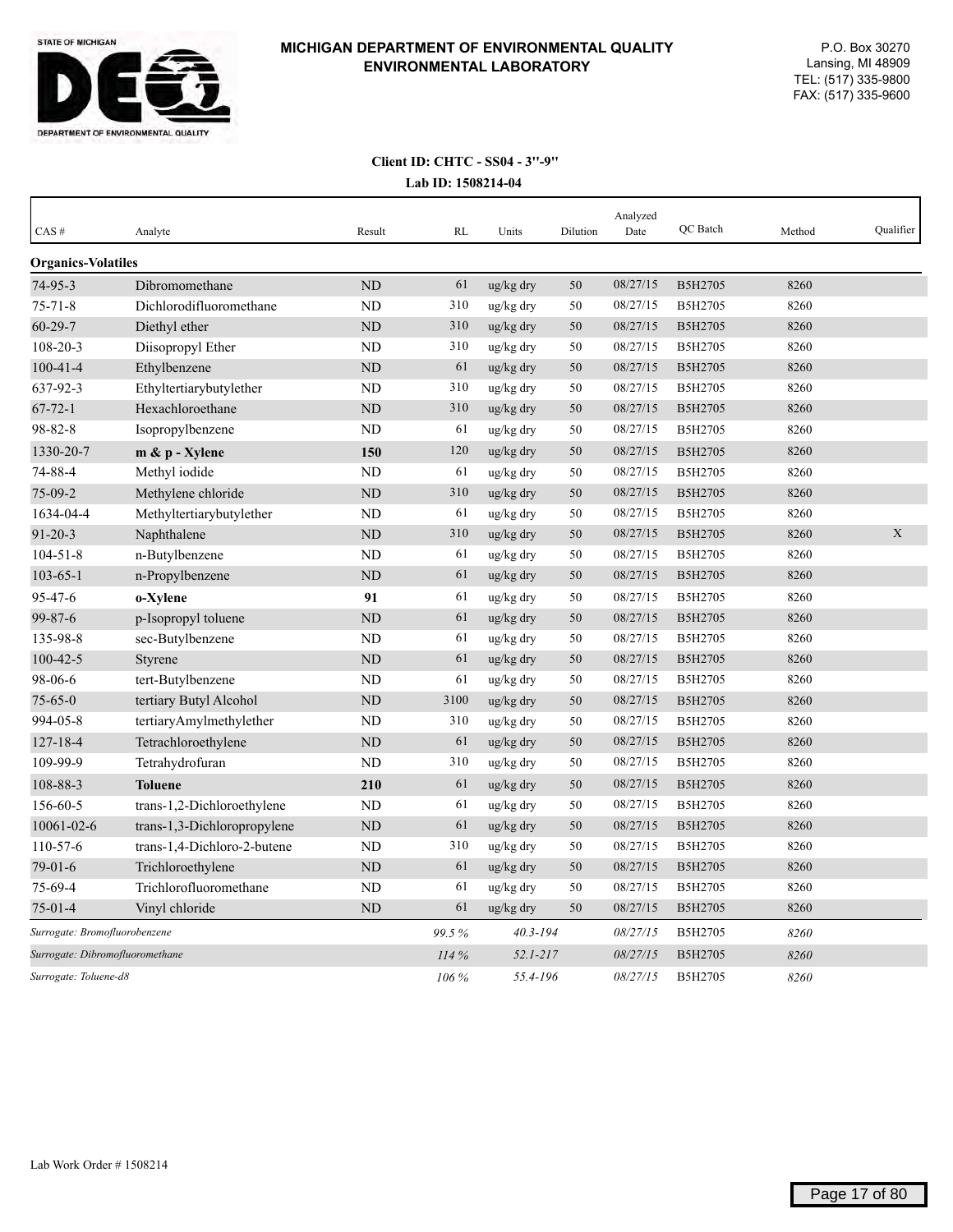

| CAS#                             | Analyte                     | Result         | RL    | Units                 | Dilution     | Analyzed<br>Date | QC Batch       | Method    | Qualifier         |
|----------------------------------|-----------------------------|----------------|-------|-----------------------|--------------|------------------|----------------|-----------|-------------------|
| <b>Organics-Semivolatiles</b>    |                             |                |       |                       |              |                  |                |           | See note Y20, Y25 |
| $91 - 57 - 6$                    | 2-Methylnaphthalene         | <b>ND</b>      | 2700  | ug/kg dry             | $\mathbf{1}$ | 09/02/15         | B5H2615        | 8270      |                   |
| 83-32-9                          | Acenaphthene                | ND             | 1100  | ug/kg dry             | $\mathbf{1}$ | 09/02/15         | B5H2615        | 8270      |                   |
| 208-96-8                         | Acenaphthylene              | <b>ND</b>      | 1100  | ug/kg dry             | $\mathbf{1}$ | 09/02/15         | B5H2615        | 8270      |                   |
| $120 - 12 - 7$                   | Anthracene                  | N <sub>D</sub> | 1100  | ug/kg dry             | 1            | 09/02/15         | B5H2615        | 8270      |                   |
| $56 - 55 - 3$                    | Benz[a]anthracene           | ND             | 1100  | ug/kg dry             | $\mathbf{1}$ | 09/02/15         | B5H2615        | 8270      |                   |
| $50 - 32 - 8$                    | Benzo[a]pyrene              | <b>ND</b>      | 2200  | ug/kg dry             | 1            | 09/02/15         | B5H2615        | 8270      |                   |
| 205-99-2                         | Benzo[b]fluoranthene        | ND             | 2200  | ug/kg dry             | $\mathbf{1}$ | 09/02/15         | B5H2615        | 8270      |                   |
| 191-24-2                         | Benzo[g,h,i]perylene        | <b>ND</b>      | 2200  | ug/kg dry             | $\mathbf{1}$ | 09/02/15         | B5H2615        | 8270      |                   |
| 207-08-9                         | Benzo[k]fluoranthene        | ND             | 2200  | ug/kg dry             | 1            | 09/02/15         | B5H2615        | 8270      |                   |
| 218-01-9                         | Chrysene                    | ND             | 1100  | ug/kg dry             | 1            | 09/02/15         | B5H2615        | 8270      |                   |
| $53 - 70 - 3$                    | Dibenz[a,h]anthracene       | <b>ND</b>      | 2200  | ug/kg dry             | $\mathbf{1}$ | 09/02/15         | B5H2615        | 8270      |                   |
| 206-44-0                         | Fluoranthene                | <b>ND</b>      | 1100  | ug/kg dry             | $\mathbf{1}$ | 09/02/15         | B5H2615        | 8270      |                   |
| $86 - 73 - 7$                    | Fluorene                    | <b>ND</b>      | 1100  | ug/kg dry             | $\mathbf{1}$ | 09/02/15         | B5H2615        | 8270      |                   |
| 193-39-5                         | Indeno $(1,2,3-c,d)$ pyrene | <b>ND</b>      | 2200  | ug/kg dry             | $\mathbf{1}$ | 09/02/15         | B5H2615        | 8270      |                   |
| $91 - 20 - 3$                    | Naphthalene                 | ND             | 1100  | ug/kg dry             | $\mathbf{1}$ | 09/02/15         | B5H2615        | 8270      |                   |
| $85 - 01 - 8$                    | Phenanthrene                | <b>ND</b>      | 1100  | ug/kg dry             | 1            | 09/02/15         | B5H2615        | 8270      |                   |
| $129 - 00 - 0$                   | Pyrene                      | ND             | 1100  | $\frac{u g}{k g}$ dry | $\mathbf{1}$ | 09/02/15         | B5H2615        | 8270      |                   |
| Surrogate: 2-Fluorobiphenyl      |                             |                | 66.4% | $32.9 - 115$          |              | 09/02/15         | B5H2615        | 8270      |                   |
| Surrogate: Nitrobenzene-d5       |                             |                | 59.2% | $31.8 - 115$          |              | 09/02/15         | B5H2615        | 8270      |                   |
| Surrogate: p-Terphenyl-d14       |                             |                | 88.8% | $38.5 - 115$          |              | 09/02/15         | B5H2615        | 8270      |                   |
| <b>Organics-PCBs as Aroclors</b> |                             |                |       |                       |              |                  |                |           |                   |
| 12674-11-2                       | Aroclor 1016                | <b>ND</b>      | 110   | ug/kg dry             | $\mathbf{1}$ | 09/12/15         | B5I0411        | 8081/8082 |                   |
| 11104-28-2                       | Aroclor 1221                | N <sub>D</sub> | 110   | ug/kg dry             | $\mathbf{1}$ | 09/12/15         | B5I0411        | 8081/8082 |                   |
| 11141-16-5                       | Aroclor 1232                | <b>ND</b>      | 110   | ug/kg dry             | $\mathbf{1}$ | 09/12/15         | <b>B5I0411</b> | 8081/8082 |                   |
| 53469-21-9                       | Aroclor 1242                | ND             | 110   | ug/kg dry             | 1            | 09/12/15         | B5I0411        | 8081/8082 |                   |
| 12672-29-6                       | Aroclor 1248                | <b>ND</b>      | 110   | ug/kg dry             | $\mathbf{1}$ | 09/12/15         | B5I0411        | 8081/8082 |                   |
| 11097-69-1                       | Aroclor 1254                | <b>ND</b>      | 110   | ug/kg dry             | 1            | 09/12/15         | B5I0411        | 8081/8082 |                   |
| 11096-82-5                       | Aroclor 1260                | ND             | 110   | ug/kg dry             | 1            | 09/12/15         | B5I0411        | 8081/8082 |                   |
| 37324-23-5                       | Aroclor 1262                | <b>ND</b>      | 110   | ug/kg dry             | 1            | 09/12/15         | B5I0411        | 8081/8082 |                   |
| 11100-14-4                       | Aroclor 1268                | <b>ND</b>      | 110   | $\frac{u g}{k g}$ dry | $\mathbf{1}$ | 09/12/15         | B5I0411        | 8081/8082 |                   |
| Surrogate: Decachlorobiphenyl    |                             |                | 54.7% | $30 - 150$            |              | 09/12/15         | B5I0411        | 8081/8082 |                   |
| Surrogate: Tetrachloro-m-xylene  |                             |                | 68.7% | $30 - 150$            |              | 09/12/15         | B5I0411        | 8081/8082 |                   |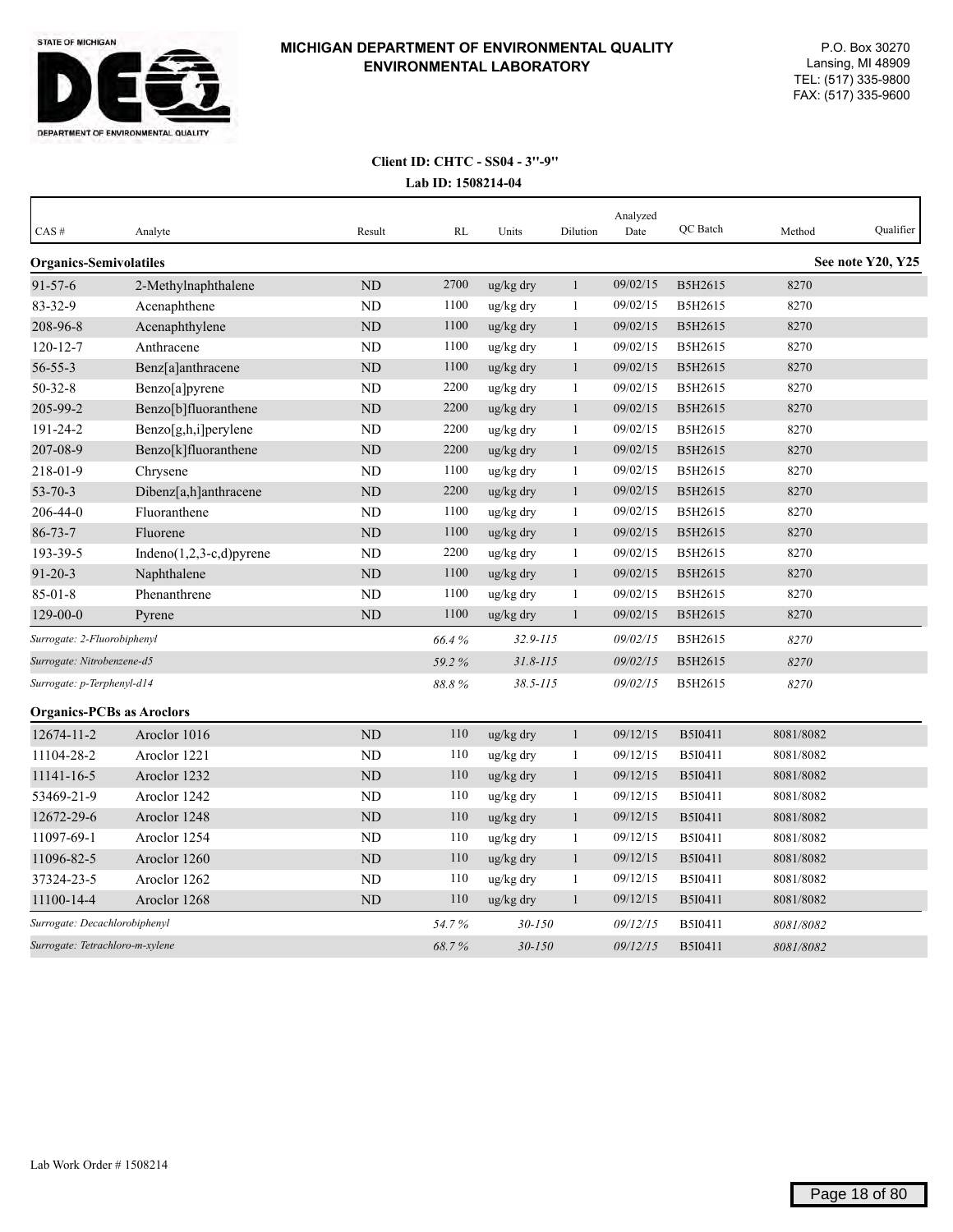

| CAS#                     | Analyte                             | Result    | RL   | Units         | Dilution     | Analyzed<br>Date | QC Batch | Method     | Qualifier |
|--------------------------|-------------------------------------|-----------|------|---------------|--------------|------------------|----------|------------|-----------|
|                          | <b>Inorganics-General Chemistry</b> |           |      |               |              |                  |          |            |           |
| <b>TS</b>                | % Total Solids                      | 90.9      | 0.1  | $\frac{0}{0}$ | 1            | 08/26/15         | B5H2609  | 2540 B     |           |
| $57 - 12 - 5$            | Total Cyanide                       | <b>ND</b> | 0.11 | mg/kg dry     | $\mathbf{1}$ | 08/28/15         | B5H2406  | ASTM D7284 |           |
| <b>Inorganics-Metals</b> |                                     |           |      |               |              |                  |          |            |           |
| 7429-90-5                | <b>Aluminium</b>                    | 6800      | 10   | mg/kg dry     | 100          | 09/04/15         | B5H2802  | 6020/200.8 |           |
| 7440-36-0                | <b>Antimony</b>                     | 0.3       | 0.3  | mg/kg dry     | 10           | 09/04/15         | B5H2703  | 6020/200.8 |           |
| 7440-38-2                | Arsenic                             | 2.7       | 0.5  | mg/kg dry     | 10           | 09/03/15         | B5H2802  | 6020/200.8 |           |
| 7440-39-3                | <b>Barium</b>                       | 35        | 10   | mg/kg dry     | 100          | 09/04/15         | B5H2802  | 6020/200.8 |           |
| 7440-41-7                | <b>Beryllium</b>                    | 0.3       | 0.2  | mg/kg dry     | 10           | 09/03/15         | B5H2802  | 6020/200.8 |           |
| 7440-43-9                | Cadmium                             | 0.2       | 0.2  | mg/kg dry     | 10           | 09/03/15         | B5H2802  | 6020/200.8 |           |
| 7440-47-3                | Chromium                            | <b>ND</b> | 20   | mg/kg dry     | 100          | 09/04/15         | B5H2802  | 6020/200.8 |           |
| 7440-48-4                | Cobalt                              | 8.8       | 5.0  | mg/kg dry     | 100          | 09/04/15         | B5H2802  | 6020/200.8 |           |
| 7440-50-8                | Copper                              | 1200      | 10   | mg/kg dry     | 100          | 09/04/15         | B5H2802  | 6020/200.8 |           |
| 7439-89-6                | Iron                                | 13000     | 5.0  | mg/kg dry     | 10           | 09/11/15         | B5H2802  | 6010/200.7 | A09       |
| 7439-92-1                | Lead                                | 98        | 10   | mg/kg dry     | 100          | 09/03/15         | B5H2802  | 6020/200.8 |           |
| 7439-93-2                | Lithium                             | 4.6       | 0.2  | mg/kg dry     | $\mathbf{1}$ | 09/11/15         | B5H2802  | 6010/200.7 |           |
| 7439-95-4                | <b>Magnesium</b>                    | 6700      | 50   | mg/kg dry     | 10           | 09/11/15         | B5H2802  | 6010/200.7 |           |
| 7439-96-5                | Manganese                           | 170       | 10   | mg/kg dry     | 100          | 09/04/15         | B5H2802  | 6020/200.8 |           |
| 7439-97-6                | <b>Mercury</b>                      | 0.07      | 0.05 | mg/kg dry     | 1            | 09/03/15         | B5I0203  | 7471/245.5 |           |
| 7440-02-0                | <b>Nickel</b>                       | 19        | 1.0  | mg/kg dry     | 10           | 09/03/15         | B5H2802  | 6020/200.8 |           |
| 7782-49-2                | Selenium                            | <b>ND</b> | 0.2  | mg/kg dry     | 10           | 09/03/15         | B5H2802  | 6020/200.8 |           |
| 7440-22-4                | <b>Silver</b>                       | 0.6       | 0.1  | mg/kg dry     | 10           | 09/03/15         | B5H2802  | 6020/200.8 |           |
| 7440-28-0                | Thallium                            | <b>ND</b> | 0.5  | mg/kg dry     | 10           | 09/03/15         | B5H2802  | 6020/200.8 |           |
| 7440-66-6                | Zinc                                | 85        | 10   | mg/kg dry     | 100          | 09/03/15         | B5H2802  | 6020/200.8 |           |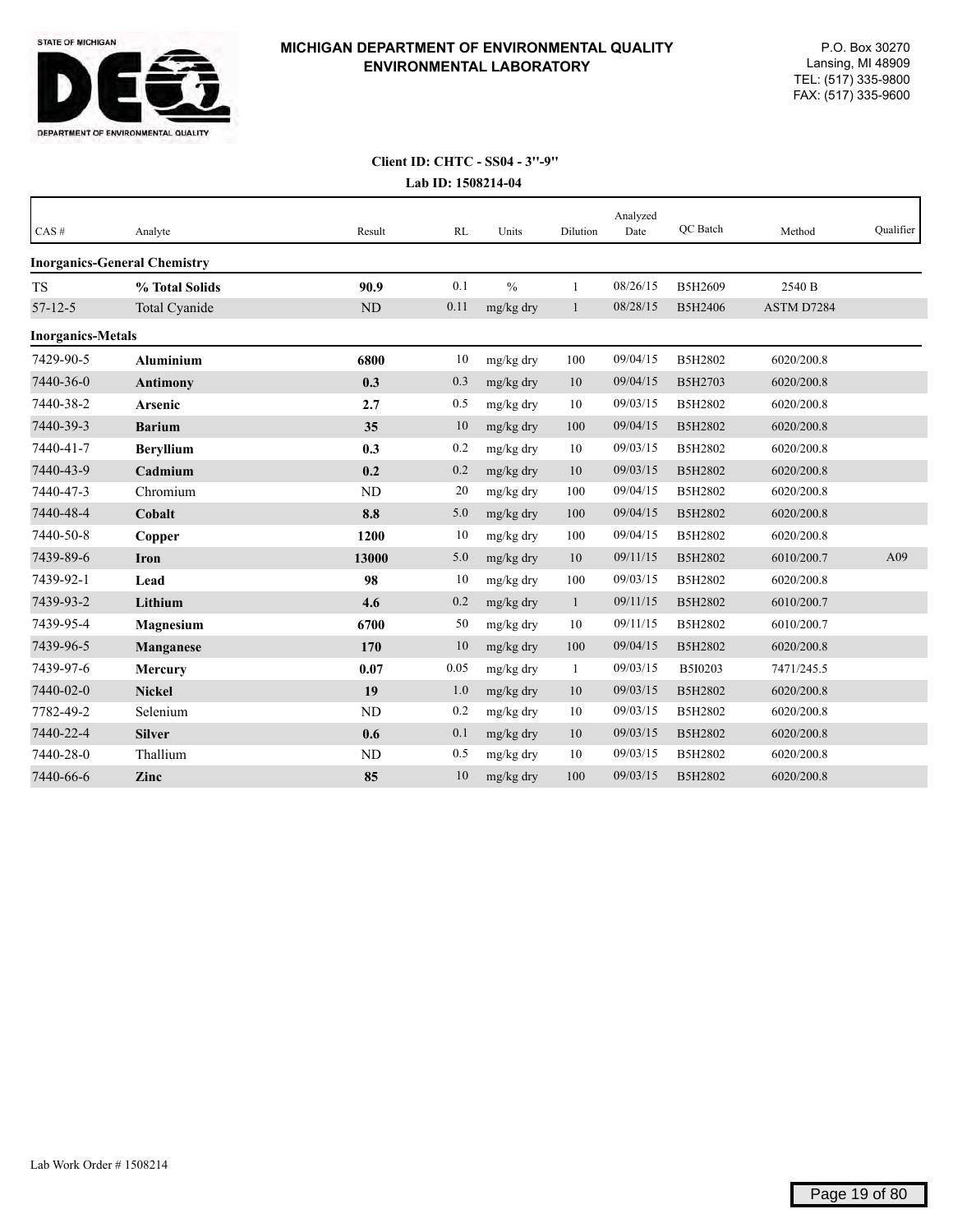

| CAS#                      | Analyte                     | Result    | RL   | Units                 | Dilution | Analyzed<br>Date | QC Batch | Method | Qualifier |
|---------------------------|-----------------------------|-----------|------|-----------------------|----------|------------------|----------|--------|-----------|
| <b>Organics-Volatiles</b> |                             |           |      |                       |          |                  |          |        |           |
| 630-20-6                  | 1,1,1,2-Tetrachloroethane   | <b>ND</b> | 97   | ug/kg dry             | 50       | 08/27/15         | B5H2705  | 8260   |           |
| $71 - 55 - 6$             | 1,1,1-Trichloroethane       | <b>ND</b> | 97   | ug/kg dry             | 50       | 08/27/15         | B5H2705  | 8260   |           |
| 79-34-5                   | 1,1,2,2-Tetrachloroethane   | ND        | 97   | ug/kg dry             | 50       | 08/27/15         | B5H2705  | 8260   |           |
| 79-00-5                   | 1,1,2-Trichloroethane       | ND        | 97   | ug/kg dry             | 50       | 08/27/15         | B5H2705  | 8260   |           |
| $75 - 34 - 3$             | 1,1-Dichloroethane          | ND        | 97   | ug/kg dry             | 50       | 08/27/15         | B5H2705  | 8260   |           |
| $75 - 35 - 4$             | 1,1-Dichloroethylene        | <b>ND</b> | 97   | ug/kg dry             | 50       | 08/27/15         | B5H2705  | 8260   |           |
| $87 - 61 - 6$             | 1,2,3-Trichlorobenzene      | <b>ND</b> | 490  | ug/kg dry             | 50       | 08/27/15         | B5H2705  | 8260   |           |
| $96 - 18 - 4$             | 1,2,3-Trichloropropane      | ND        | 97   | ug/kg dry             | 50       | 08/27/15         | B5H2705  | 8260   |           |
| 526-73-8                  | 1,2,3-Trimethylbenzene      | <b>ND</b> | 97   | ug/kg dry             | 50       | 08/27/15         | B5H2705  | 8260   |           |
| $120 - 82 - 1$            | 1,2,4-Trichlorobenzene      | ND        | 490  | ug/kg dry             | 50       | 08/27/15         | B5H2705  | 8260   |           |
| $95 - 63 - 6$             | 1,2,4-Trimethylbenzene      | ND        | 97   | ug/kg dry             | 50       | 08/27/15         | B5H2705  | 8260   |           |
| $96 - 12 - 8$             | 1,2-Dibromo-3-chloropropane | <b>ND</b> | 490  | ug/kg dry             | 50       | 08/27/15         | B5H2705  | 8260   |           |
| 106-93-4                  | 1,2-Dibromoethane           | <b>ND</b> | 97   | ug/kg dry             | 50       | 08/27/15         | B5H2705  | 8260   |           |
| $95 - 50 - 1$             | 1.2-Dichlorobenzene         | <b>ND</b> | 97   | ug/kg dry             | 50       | 08/27/15         | B5H2705  | 8260   |           |
| 107-06-2                  | 1,2-Dichloroethane          | <b>ND</b> | 97   | ug/kg dry             | 50       | 08/27/15         | B5H2705  | 8260   |           |
| 78-87-5                   | 1,2-Dichloropropane         | ND        | 97   | ug/kg dry             | 50       | 08/27/15         | B5H2705  | 8260   |           |
| 108-67-8                  | 1,3,5-Trimethylbenzene      | ND        | 97   | ug/kg dry             | 50       | 08/27/15         | B5H2705  | 8260   |           |
| $541 - 73 - 1$            | 1,3-Dichlorobenzene         | ND        | 97   | ug/kg dry             | 50       | 08/27/15         | B5H2705  | 8260   |           |
| 106-46-7                  | 1,4-Dichlorobenzene         | <b>ND</b> | 97   | ug/kg dry             | 50       | 08/27/15         | B5H2705  | 8260   |           |
| 78-93-3                   | 2-Butanone (MEK)            | ND        | 490  | ug/kg dry             | 50       | 08/27/15         | B5H2705  | 8260   |           |
| 591-78-6                  | 2-Hexanone                  | ND        | 490  | ug/kg dry             | 50       | 08/27/15         | B5H2705  | 8260   |           |
| $91 - 57 - 6$             | 2-Methylnaphthalene         | <b>ND</b> | 490  | $\frac{u g}{k g}$ dry | 50       | 08/27/15         | B5H2705  | 8260   | X         |
| $67 - 64 - 1$             | 2-Propanone (acetone)       | ND        | 1900 | ug/kg dry             | 50       | 08/27/15         | B5H2705  | 8260   |           |
| $108 - 10 - 1$            | 4-Methyl-2-pentanone (MIBK) | <b>ND</b> | 490  | ug/kg dry             | 50       | 08/27/15         | B5H2705  | 8260   |           |
| $107 - 13 - 1$            | Acrylonitrile               | <b>ND</b> | 490  | ug/kg dry             | 50       | 08/27/15         | B5H2705  | 8260   |           |
| $71 - 43 - 2$             | Benzene                     | <b>ND</b> | 97   | ug/kg dry             | 50       | 08/27/15         | B5H2705  | 8260   |           |
| 108-86-1                  | Bromobenzene                | ND        | 97   | ug/kg dry             | 50       | 08/27/15         | B5H2705  | 8260   |           |
| 74-97-5                   | Bromochloromethane          | ND        | 97   | ug/kg dry             | 50       | 08/27/15         | B5H2705  | 8260   |           |
| $75 - 27 - 4$             | Bromodichloromethane        | ND        | 97   | ug/kg dry             | 50       | 08/27/15         | B5H2705  | 8260   |           |
| $75 - 25 - 2$             | Bromoform                   | <b>ND</b> | 97   | ug/kg dry             | 50       | 08/27/15         | B5H2705  | 8260   |           |
| 74-83-9                   | Bromomethane                | ND        | 490  | ug/kg dry             | 50       | 08/27/15         | B5H2705  | 8260   |           |
| $75 - 15 - 0$             | Carbon disulfide            | $\rm ND$  | 97   | ug/kg dry             | 50       | 08/27/15         | B5H2705  | 8260   |           |
| $56 - 23 - 5$             | Carbon tetrachloride        | ND        | 97   | ug/kg dry             | 50       | 08/27/15         | B5H2705  | 8260   |           |
| 108-90-7                  | Chlorobenzene               | $\rm ND$  | 97   | ug/kg dry             | $50\,$   | 08/27/15         | B5H2705  | 8260   |           |
| $75 - 00 - 3$             | Chloroethane                | ND        | 490  | ug/kg dry             | 50       | 08/27/15         | B5H2705  | 8260   |           |
| 67-66-3                   | Chloroform                  | ND        | 97   | ug/kg dry             | 50       | 08/27/15         | B5H2705  | 8260   |           |
| 74-87-3                   | Chloromethane               | $\rm ND$  | 490  | ug/kg dry             | 50       | 08/27/15         | B5H2705  | 8260   |           |
| 156-59-2                  | cis-1,2-Dichloroethylene    | ND        | 97   | ug/kg dry             | 50       | 08/27/15         | B5H2705  | 8260   |           |
| 10061-01-5                | cis-1,3-Dichloropropylene   | ND        | 97   | ug/kg dry             | 50       | 08/27/15         | B5H2705  | 8260   |           |
| 110-82-7                  | Cyclohexane                 | $\rm ND$  | 490  | ug/kg dry             | $50\,$   | 08/27/15         | B5H2705  | 8260   |           |
| 124-48-1                  | Dibromochloromethane        | $\rm ND$  | 97   | ug/kg dry             | 50       | 08/27/15         | B5H2705  | 8260   |           |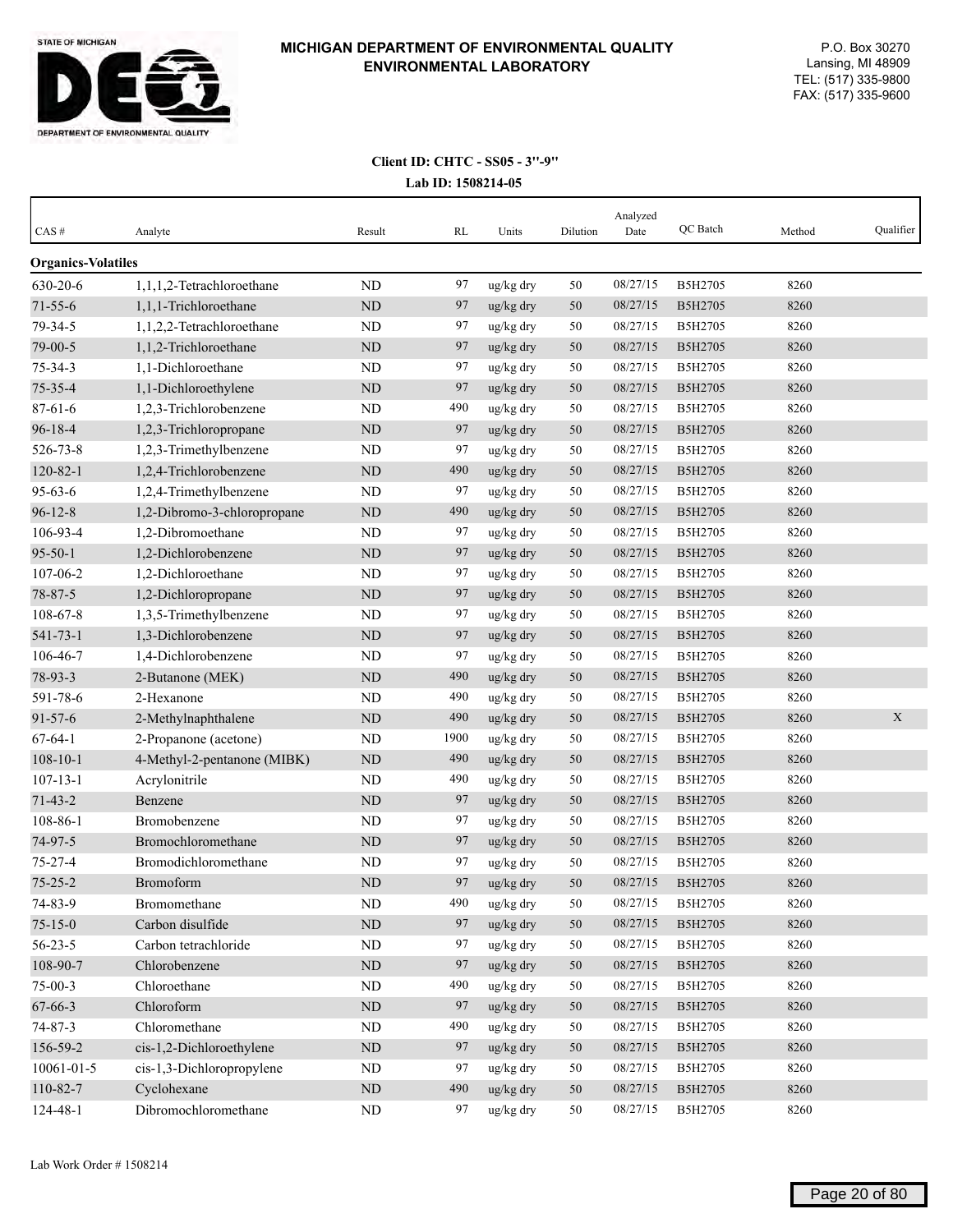

| CAS#                            | Analyte                     | Result    | RL    | Units        | Dilution | Analyzed<br>Date | OC Batch | Method | Oualifier   |
|---------------------------------|-----------------------------|-----------|-------|--------------|----------|------------------|----------|--------|-------------|
| <b>Organics-Volatiles</b>       |                             |           |       |              |          |                  |          |        |             |
| 74-95-3                         | Dibromomethane              | <b>ND</b> | 97    | ug/kg dry    | 50       | 08/27/15         | B5H2705  | 8260   |             |
| $75 - 71 - 8$                   | Dichlorodifluoromethane     | <b>ND</b> | 490   | ug/kg dry    | 50       | 08/27/15         | B5H2705  | 8260   |             |
| $60 - 29 - 7$                   | Diethyl ether               | ND        | 490   | ug/kg dry    | 50       | 08/27/15         | B5H2705  | 8260   |             |
| $108 - 20 - 3$                  | Diisopropyl Ether           | <b>ND</b> | 490   | ug/kg dry    | 50       | 08/27/15         | B5H2705  | 8260   |             |
| $100 - 41 - 4$                  | Ethylbenzene                | ND        | 97    | ug/kg dry    | 50       | 08/27/15         | B5H2705  | 8260   |             |
| 637-92-3                        | Ethyltertiarybutylether     | <b>ND</b> | 490   | ug/kg dry    | 50       | 08/27/15         | B5H2705  | 8260   |             |
| $67 - 72 - 1$                   | Hexachloroethane            | <b>ND</b> | 490   | ug/kg dry    | 50       | 08/27/15         | B5H2705  | 8260   |             |
| 98-82-8                         | Isopropylbenzene            | <b>ND</b> | 97    | ug/kg dry    | 50       | 08/27/15         | B5H2705  | 8260   |             |
| 1330-20-7                       | $m \& p$ - Xylene           | <b>ND</b> | 190   | ug/kg dry    | 50       | 08/27/15         | B5H2705  | 8260   |             |
| 74-88-4                         | Methyl iodide               | <b>ND</b> | 97    | ug/kg dry    | 50       | 08/27/15         | B5H2705  | 8260   |             |
| 75-09-2                         | Methylene chloride          | <b>ND</b> | 490   | ug/kg dry    | 50       | 08/27/15         | B5H2705  | 8260   |             |
| 1634-04-4                       | Methyltertiarybutylether    | <b>ND</b> | 97    | ug/kg dry    | 50       | 08/27/15         | B5H2705  | 8260   |             |
| $91 - 20 - 3$                   | Naphthalene                 | <b>ND</b> | 490   | ug/kg dry    | 50       | 08/27/15         | B5H2705  | 8260   | $\mathbf X$ |
| $104 - 51 - 8$                  | n-Butylbenzene              | ND        | 97    | ug/kg dry    | 50       | 08/27/15         | B5H2705  | 8260   |             |
| $103 - 65 - 1$                  | n-Propylbenzene             | <b>ND</b> | 97    | ug/kg dry    | 50       | 08/27/15         | B5H2705  | 8260   |             |
| $95 - 47 - 6$                   | o-Xylene                    | ND        | 97    | ug/kg dry    | 50       | 08/27/15         | B5H2705  | 8260   |             |
| 99-87-6                         | p-Isopropyl toluene         | ND        | 97    | ug/kg dry    | 50       | 08/27/15         | B5H2705  | 8260   |             |
| 135-98-8                        | sec-Butylbenzene            | ND        | 97    | ug/kg dry    | 50       | 08/27/15         | B5H2705  | 8260   |             |
| $100 - 42 - 5$                  | Styrene                     | ND        | 97    | ug/kg dry    | 50       | 08/27/15         | B5H2705  | 8260   |             |
| 98-06-6                         | tert-Butylbenzene           | <b>ND</b> | 97    | ug/kg dry    | 50       | 08/27/15         | B5H2705  | 8260   |             |
| $75 - 65 - 0$                   | tertiary Butyl Alcohol      | ND        | 4900  | ug/kg dry    | 50       | 08/27/15         | B5H2705  | 8260   |             |
| 994-05-8                        | tertiaryAmylmethylether     | <b>ND</b> | 490   | ug/kg dry    | 50       | 08/27/15         | B5H2705  | 8260   |             |
| $127 - 18 - 4$                  | Tetrachloroethylene         | ND        | 97    | ug/kg dry    | 50       | 08/27/15         | B5H2705  | 8260   |             |
| 109-99-9                        | Tetrahydrofuran             | <b>ND</b> | 490   | ug/kg dry    | 50       | 08/27/15         | B5H2705  | 8260   |             |
| 108-88-3                        | Toluene                     | <b>ND</b> | 97    | ug/kg dry    | 50       | 08/27/15         | B5H2705  | 8260   |             |
| 156-60-5                        | trans-1,2-Dichloroethylene  | <b>ND</b> | 97    | ug/kg dry    | 50       | 08/27/15         | B5H2705  | 8260   |             |
| 10061-02-6                      | trans-1,3-Dichloropropylene | <b>ND</b> | 97    | ug/kg dry    | 50       | 08/27/15         | B5H2705  | 8260   |             |
| 110-57-6                        | trans-1,4-Dichloro-2-butene | <b>ND</b> | 490   | ug/kg dry    | 50       | 08/27/15         | B5H2705  | 8260   |             |
| $79-01-6$                       | Trichloroethylene           | ND        | 97    | ug/kg dry    | 50       | 08/27/15         | B5H2705  | 8260   |             |
| 75-69-4                         | Trichlorofluoromethane      | <b>ND</b> | 97    | ug/kg dry    | 50       | 08/27/15         | B5H2705  | 8260   |             |
| $75-01-4$                       | Vinyl chloride              | ND        | 97    | ug/kg dry    | 50       | 08/27/15         | B5H2705  | 8260   |             |
| Surrogate: Bromofluorobenzene   |                             |           | 97.3% | $40.3 - 194$ |          | 08/27/15         | B5H2705  | 8260   |             |
| Surrogate: Dibromofluoromethane |                             |           | 109 % | $52.1 - 217$ |          | 08/27/15         | B5H2705  | 8260   |             |
| Surrogate: Toluene-d8           |                             |           | 103 % | 55.4-196     |          | 08/27/15         | B5H2705  | 8260   |             |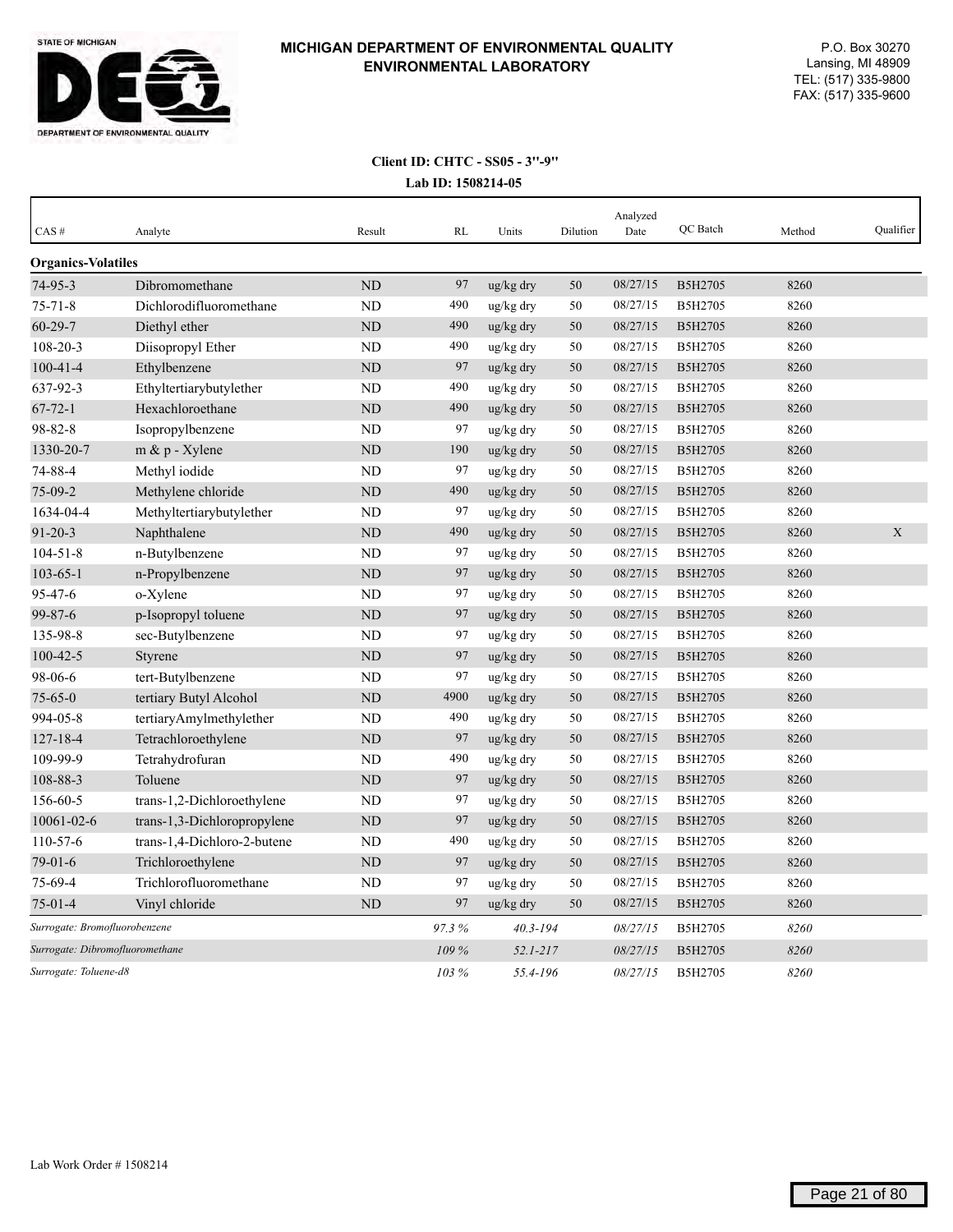

| CAS#                             | Analyte                     | Result         | RL    | Units                 | Dilution     | Analyzed<br>Date | QC Batch       | Method    | Qualifier         |
|----------------------------------|-----------------------------|----------------|-------|-----------------------|--------------|------------------|----------------|-----------|-------------------|
| <b>Organics-Semivolatiles</b>    |                             |                |       |                       |              |                  |                |           | See note Y20, Y25 |
| $91 - 57 - 6$                    | 2-Methylnaphthalene         | <b>ND</b>      | 5600  | ug/kg dry             | $\mathbf{1}$ | 09/04/15         | <b>B5H2706</b> | 8270      |                   |
| 83-32-9                          | Acenaphthene                | ND             | 2200  | ug/kg dry             | $\mathbf{1}$ | 09/04/15         | B5H2706        | 8270      |                   |
| 208-96-8                         | Acenaphthylene              | <b>ND</b>      | 2200  | ug/kg dry             | $\mathbf{1}$ | 09/04/15         | B5H2706        | 8270      |                   |
| $120 - 12 - 7$                   | Anthracene                  | N <sub>D</sub> | 2200  | ug/kg dry             | 1            | 09/04/15         | B5H2706        | 8270      |                   |
| $56 - 55 - 3$                    | Benz[a]anthracene           | <b>ND</b>      | 2200  | ug/kg dry             | $\mathbf{1}$ | 09/04/15         | B5H2706        | 8270      |                   |
| $50 - 32 - 8$                    | Benzo[a]pyrene              | <b>ND</b>      | 4500  | ug/kg dry             | 1            | 09/04/15         | B5H2706        | 8270      |                   |
| 205-99-2                         | Benzo[b]fluoranthene        | <b>ND</b>      | 4500  | ug/kg dry             | $\mathbf{1}$ | 09/04/15         | B5H2706        | 8270      |                   |
| $191 - 24 - 2$                   | Benzo[g,h,i]perylene        | N <sub>D</sub> | 4500  | ug/kg dry             | $\mathbf{1}$ | 09/04/15         | B5H2706        | 8270      |                   |
| 207-08-9                         | Benzo[k]fluoranthene        | <b>ND</b>      | 4500  | ug/kg dry             | $\mathbf{1}$ | 09/04/15         | B5H2706        | 8270      |                   |
| 218-01-9                         | Chrysene                    | <b>ND</b>      | 2200  | ug/kg dry             | 1            | 09/04/15         | B5H2706        | 8270      |                   |
| $53 - 70 - 3$                    | Dibenz[a,h]anthracene       | <b>ND</b>      | 4500  | ug/kg dry             | 1            | 09/04/15         | B5H2706        | 8270      |                   |
| 206-44-0                         | Fluoranthene                | ND             | 2200  | ug/kg dry             | 1            | 09/04/15         | B5H2706        | 8270      |                   |
| $86 - 73 - 7$                    | Fluorene                    | <b>ND</b>      | 2200  | ug/kg dry             | $\mathbf{1}$ | 09/04/15         | B5H2706        | 8270      |                   |
| 193-39-5                         | Indeno $(1,2,3-c,d)$ pyrene | <b>ND</b>      | 4500  | ug/kg dry             | $\mathbf{1}$ | 09/04/15         | B5H2706        | 8270      |                   |
| $91 - 20 - 3$                    | Naphthalene                 | <b>ND</b>      | 2200  | ug/kg dry             | 1            | 09/04/15         | B5H2706        | 8270      |                   |
| $85 - 01 - 8$                    | Phenanthrene                | <b>ND</b>      | 2200  | ug/kg dry             | $\mathbf{1}$ | 09/04/15         | B5H2706        | 8270      |                   |
| $129 - 00 - 0$                   | Pyrene                      | <b>ND</b>      | 2200  | $\frac{u g}{k g}$ dry | 1            | 09/04/15         | <b>B5H2706</b> | 8270      |                   |
| Surrogate: 2-Fluorobiphenyl      |                             |                | 56.4% | $32.9 - 115$          |              | 09/04/15         | B5H2706        | 8270      |                   |
| Surrogate: Nitrobenzene-d5       |                             |                | 45.4% | $31.8 - 115$          |              | 09/04/15         | <b>B5H2706</b> | 8270      |                   |
| Surrogate: p-Terphenyl-d14       |                             |                | 73.0% | $38.5 - 115$          |              | 09/04/15         | <b>B5H2706</b> | 8270      |                   |
| <b>Organics-PCBs as Aroclors</b> |                             |                |       |                       |              |                  |                |           |                   |
| 12674-11-2                       | Aroclor 1016                | ND             | 110   | ug/kg dry             | $\mathbf{1}$ | 09/12/15         | B5I0411        | 8081/8082 |                   |
| 11104-28-2                       | Aroclor 1221                | <b>ND</b>      | 110   | ug/kg dry             | 1            | 09/12/15         | B5I0411        | 8081/8082 |                   |
| 11141-16-5                       | Aroclor 1232                | ND             | 110   | ug/kg dry             | $\mathbf{1}$ | 09/12/15         | <b>B5I0411</b> | 8081/8082 |                   |
| 53469-21-9                       | Aroclor 1242                | <b>ND</b>      | 110   | ug/kg dry             | $\mathbf{1}$ | 09/12/15         | B5I0411        | 8081/8082 |                   |
| 12672-29-6                       | Aroclor 1248                | <b>ND</b>      | 110   | ug/kg dry             | $\mathbf{1}$ | 09/12/15         | <b>B5I0411</b> | 8081/8082 |                   |
| 11097-69-1                       | Aroclor 1254                | ND             | 110   | ug/kg dry             | 1            | 09/12/15         | B5I0411        | 8081/8082 |                   |
| 11096-82-5                       | Aroclor 1260                | <b>ND</b>      | 110   | ug/kg dry             | $\mathbf{1}$ | 09/12/15         | B5I0411        | 8081/8082 |                   |
| 37324-23-5                       | Aroclor 1262                | <b>ND</b>      | 110   | ug/kg dry             | 1            | 09/12/15         | B5I0411        | 8081/8082 |                   |
| 11100-14-4                       | Aroclor 1268                | ND             | 110   | ug/kg dry             | 1            | 09/12/15         | B5I0411        | 8081/8082 |                   |
| Surrogate: Decachlorobiphenyl    |                             |                | 67.8% | $30 - 150$            |              | 09/12/15         | B5I0411        | 8081/8082 |                   |
| Surrogate: Tetrachloro-m-xylene  |                             |                | 76.4% | $30 - 150$            |              | 09/12/15         | B5I0411        | 8081/8082 |                   |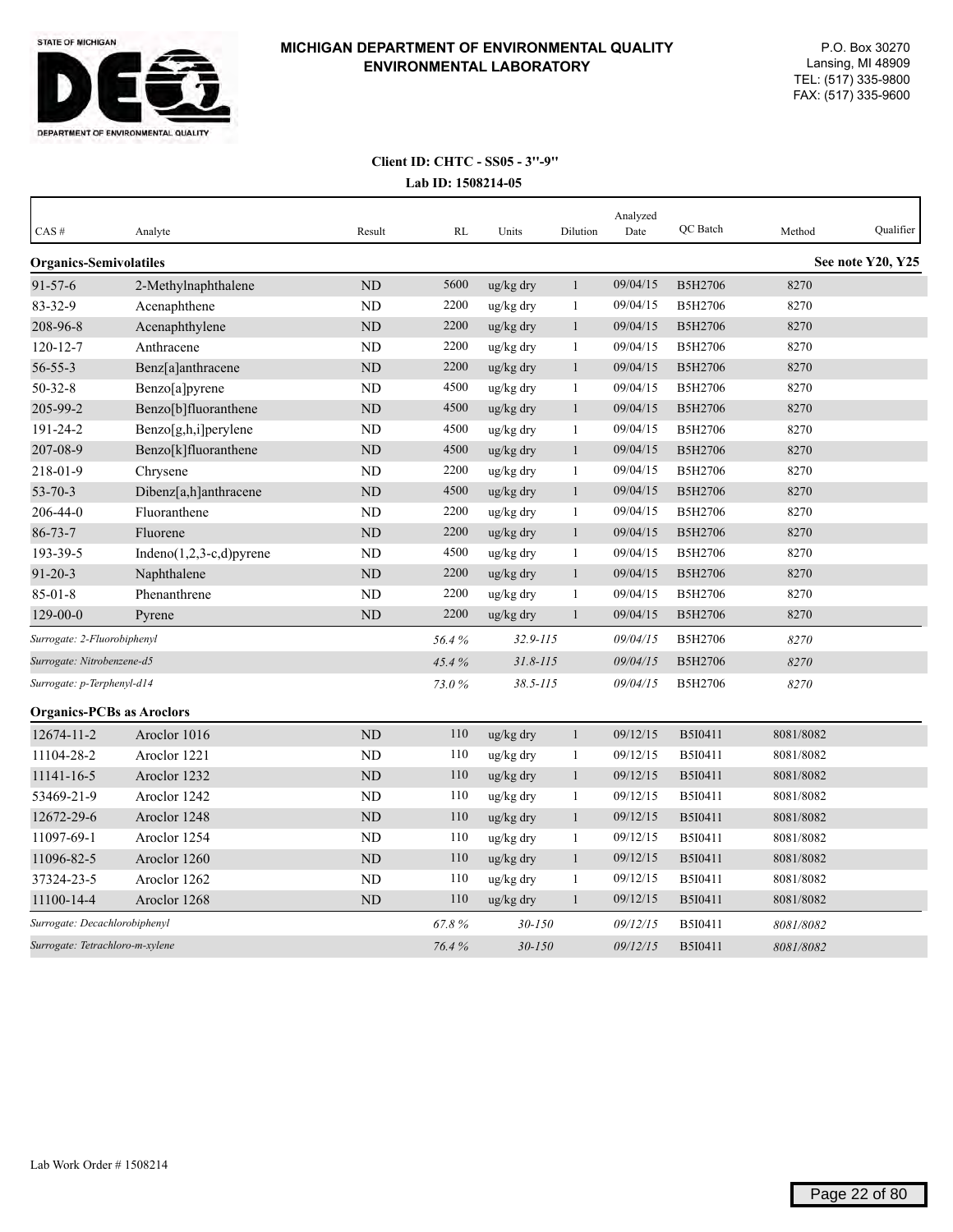

| CAS#                     | Analyte                             | Result    | RL   | Units         | Dilution     | Analyzed<br>Date | <b>OC</b> Batch | Method     | Qualifier |
|--------------------------|-------------------------------------|-----------|------|---------------|--------------|------------------|-----------------|------------|-----------|
|                          | <b>Inorganics-General Chemistry</b> |           |      |               |              |                  |                 |            |           |
| <b>TS</b>                | % Total Solids                      | 89.6      | 0.1  | $\frac{0}{0}$ | $\mathbf{1}$ | 08/26/15         | B5H2609         | 2540 B     |           |
| $57 - 12 - 5$            | Total Cyanide                       | ND        | 0.11 | mg/kg dry     | 1            | 08/28/15         | B5H2406         | ASTM D7284 |           |
| <b>Inorganics-Metals</b> |                                     |           |      |               |              |                  |                 |            |           |
| 7429-90-5                | <b>Aluminium</b>                    | 9000      | 10   | mg/kg dry     | 100          | 09/04/15         | B5H2802         | 6020/200.8 |           |
| 7440-36-0                | <b>Antimony</b>                     | 0.7       | 0.3  | mg/kg dry     | $10\,$       | 09/04/15         | B5H2703         | 6020/200.8 |           |
| 7440-38-2                | Arsenic                             | <b>ND</b> | 5.0  | mg/kg dry     | 100          | 09/03/15         | B5H2802         | 6020/200.8 |           |
| 7440-39-3                | <b>Barium</b>                       | 63        | 10   | mg/kg dry     | 100          | 09/04/15         | B5H2802         | 6020/200.8 |           |
| 7440-41-7                | Beryllium                           | ND        | 2.0  | mg/kg dry     | 100          | 09/03/15         | B5H2802         | 6020/200.8 |           |
| 7440-43-9                | Cadmium                             | 0.3       | 0.2  | mg/kg dry     | 10           | 09/03/15         | B5H2802         | 6020/200.8 |           |
| 7440-47-3                | Chromium                            | 23        | 20   | mg/kg dry     | 100          | 09/04/15         | B5H2802         | 6020/200.8 |           |
| 7440-48-4                | Cobalt                              | 14        | 5.0  | mg/kg dry     | 100          | 09/04/15         | B5H2802         | 6020/200.8 |           |
| 7440-50-8                | Copper                              | 1900      | 10   | mg/kg dry     | 100          | 09/04/15         | B5H2802         | 6020/200.8 |           |
| 7439-89-6                | Iron                                | 20000     | 5.0  | mg/kg dry     | $10\,$       | 09/11/15         | B5H2802         | 6010/200.7 | A09       |
| 7439-92-1                | Lead                                | 410       | 10   | mg/kg dry     | 100          | 09/03/15         | B5H2802         | 6020/200.8 |           |
| 7439-93-2                | Lithium                             | 5.1       | 0.2  | mg/kg dry     | $\mathbf{1}$ | 09/11/15         | B5H2802         | 6010/200.7 |           |
| 7439-95-4                | Magnesium                           | 11000     | 50   | mg/kg dry     | 10           | 09/11/15         | B5H2802         | 6010/200.7 |           |
| 7439-96-5                | Manganese                           | 280       | 10   | mg/kg dry     | 100          | 09/04/15         | B5H2802         | 6020/200.8 |           |
| 7439-97-6                | <b>Mercury</b>                      | 0.1       | 0.06 | mg/kg dry     | $\mathbf{1}$ | 09/03/15         | B5I0203         | 7471/245.5 |           |
| 7440-02-0                | <b>Nickel</b>                       | 37        | 10   | mg/kg dry     | 100          | 09/03/15         | B5H2802         | 6020/200.8 |           |
| 7782-49-2                | Selenium                            | ND        | 2.0  | mg/kg dry     | 100          | 09/03/15         | B5H2802         | 6020/200.8 |           |
| 7440-22-4                | <b>Silver</b>                       | 0.7       | 0.1  | mg/kg dry     | 10           | 09/03/15         | B5H2802         | 6020/200.8 |           |
| 7440-28-0                | Thallium                            | ND        | 0.5  | mg/kg dry     | 10           | 09/03/15         | B5H2802         | 6020/200.8 |           |
| 7440-66-6                | Zinc                                | 150       | 10   | mg/kg dry     | 100          | 09/03/15         | B5H2802         | 6020/200.8 |           |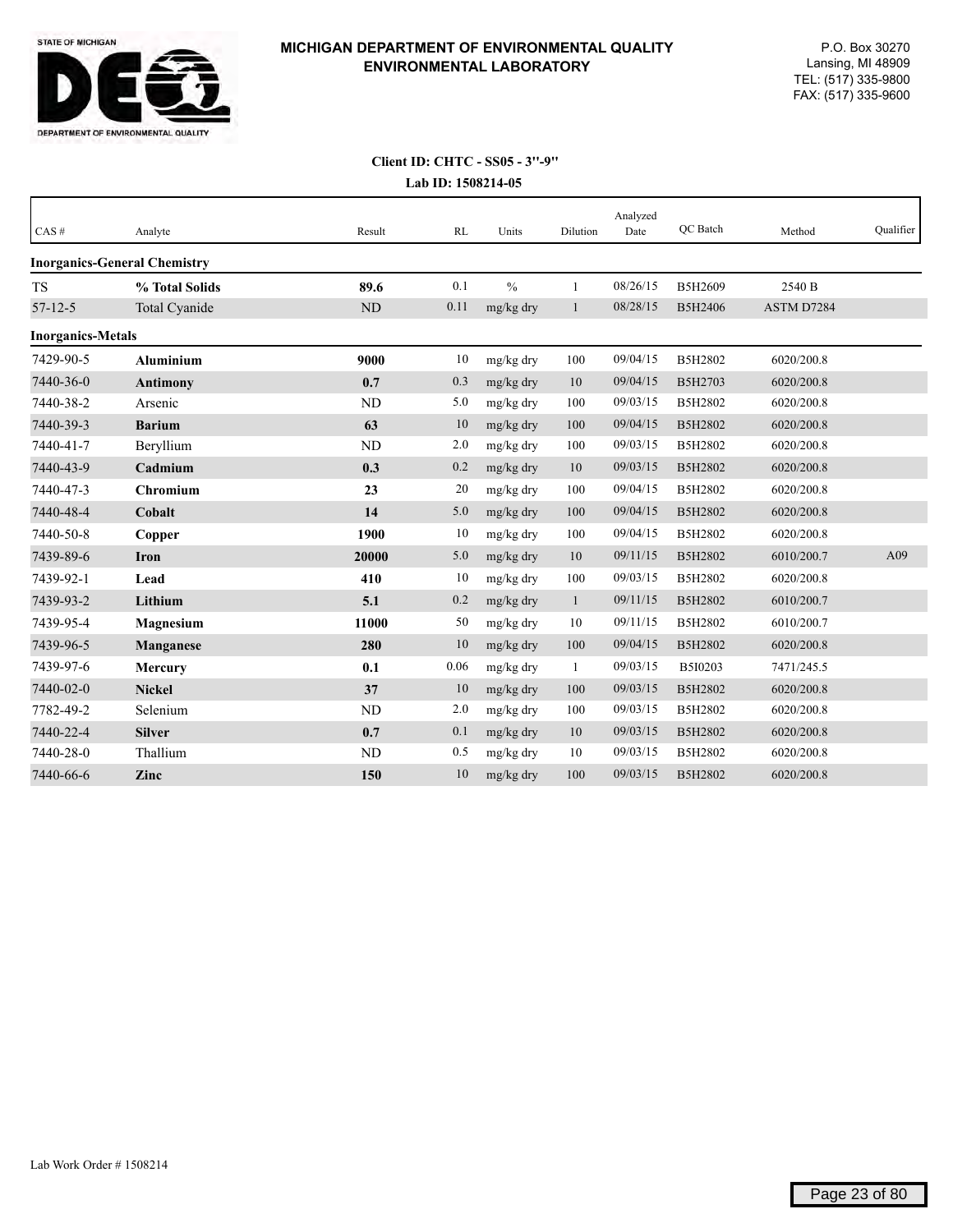

| <b>Organics-Volatiles</b><br>08/27/15<br>630-20-6<br>1,1,1,2-Tetrachloroethane<br><b>ND</b><br>68<br>B5H2705<br>8260<br>ug/kg dry<br>50<br>68<br>$71 - 55 - 6$<br>50<br>08/27/15<br>B5H2705<br>8260<br>1,1,1-Trichloroethane<br><b>ND</b><br>ug/kg dry<br>68<br>79-34-5<br>1,1,2,2-Tetrachloroethane<br>ND<br>ug/kg dry<br>08/27/15<br>50<br>B5H2705<br>8260<br>79-00-5<br>ND<br>68<br>08/27/15<br>B5H2705<br>8260<br>1,1,2-Trichloroethane<br>ug/kg dry<br>50<br>$75 - 34 - 3$<br>1,1-Dichloroethane<br>68<br>ug/kg dry<br>50<br>08/27/15<br>B5H2705<br>8260<br><b>ND</b><br>$75 - 35 - 4$<br>1,1-Dichloroethylene<br>68<br>08/27/15<br><b>ND</b><br>ug/kg dry<br>50<br>B5H2705<br>8260<br>$87 - 61 - 6$<br>08/27/15<br>1,2,3-Trichlorobenzene<br><b>ND</b><br>340<br>ug/kg dry<br>50<br>B5H2705<br>8260<br>$96 - 18 - 4$<br>68<br>08/27/15<br>50<br>B5H2705<br>8260<br>1,2,3-Trichloropropane<br>ND<br>ug/kg dry<br>68<br>08/27/15<br>526-73-8<br>1,2,3-Trimethylbenzene<br><b>ND</b><br>50<br>B5H2705<br>8260<br>ug/kg dry<br>$120 - 82 - 1$<br>ND<br>340<br>08/27/15<br>1,2,4-Trichlorobenzene<br>50<br>B5H2705<br>8260<br>ug/kg dry<br>$95 - 63 - 6$<br>68<br>08/27/15<br>1,2,4-Trimethylbenzene<br>ND<br>50<br>B5H2705<br>8260<br>ug/kg dry<br>$96 - 12 - 8$<br>340<br>08/27/15<br>1,2-Dibromo-3-chloropropane<br><b>ND</b><br>50<br>B5H2705<br>8260<br>ug/kg dry<br>08/27/15<br>106-93-4<br>1,2-Dibromoethane<br><b>ND</b><br>68<br>ug/kg dry<br>50<br>B5H2705<br>8260<br>68<br>$95 - 50 - 1$<br>50<br>08/27/15<br>B5H2705<br>8260<br>1,2-Dichlorobenzene<br><b>ND</b><br>ug/kg dry<br>68<br>107-06-2<br>08/27/15<br>1,2-Dichloroethane<br><b>ND</b><br>ug/kg dry<br>50<br>B5H2705<br>8260<br>78-87-5<br>ND<br>68<br>08/27/15<br>B5H2705<br>8260<br>1,2-Dichloropropane<br>ug/kg dry<br>50<br>08/27/15<br>108-67-8<br>1,3,5-Trimethylbenzene<br>ND<br>68<br>ug/kg dry<br>50<br>B5H2705<br>8260<br>08/27/15<br>$541 - 73 - 1$<br>1,3-Dichlorobenzene<br>ND<br>68<br>8260<br>ug/kg dry<br>50<br>B5H2705<br>68<br>08/27/15<br>106-46-7<br>1,4-Dichlorobenzene<br><b>ND</b><br>ug/kg dry<br>50<br>B5H2705<br>8260<br>340<br>78-93-3<br>ND<br>50<br>08/27/15<br>B5H2705<br>8260<br>2-Butanone (MEK)<br>ug/kg dry<br>340<br>591-78-6<br>ND<br>08/27/15<br>2-Hexanone<br>ug/kg dry<br>50<br>B5H2705<br>8260<br>$91 - 57 - 6$<br>340<br>08/27/15<br>X<br>2-Methylnaphthalene<br><b>ND</b><br>50<br>B5H2705<br>8260<br>ug/kg dry<br>$67 - 64 - 1$<br>1400<br>08/27/15<br>8260<br>ND<br>ug/kg dry<br>50<br>B5H2705<br>2-Propanone (acetone)<br>340<br>$108 - 10 - 1$<br>08/27/15<br>4-Methyl-2-pentanone (MIBK)<br><b>ND</b><br>50<br>B5H2705<br>8260<br>ug/kg dry<br>$107 - 13 - 1$<br>08/27/15<br>Acrylonitrile<br><b>ND</b><br>340<br>ug/kg dry<br>50<br>B5H2705<br>8260<br>68<br>08/27/15<br>$71 - 43 - 2$<br>50<br>B5H2705<br>8260<br>Benzene<br><b>ND</b><br>ug/kg dry<br>68<br>08/27/15<br>108-86-1<br>Bromobenzene<br>ND<br>ug/kg dry<br>50<br>B5H2705<br>8260<br>08/27/15<br>74-97-5<br>Bromochloromethane<br>ND<br>68<br>B5H2705<br>8260<br>ug/kg dry<br>50<br>68<br>8260<br>$75 - 27 - 4$<br>ND<br>ug/kg dry<br>50<br>08/27/15<br>B5H2705<br>Bromodichloromethane<br>$75 - 25 - 2$<br>68<br>08/27/15<br>8260<br>Bromoform<br><b>ND</b><br>ug/kg dry<br>50<br>B5H2705<br>74-83-9<br>Bromomethane<br>ND<br>340<br>ug/kg dry<br>50<br>08/27/15<br>B5H2705<br>8260<br>68<br>$75 - 15 - 0$<br>Carbon disulfide<br>$\rm ND$<br>08/27/15<br>B5H2705<br>8260<br>ug/kg dry<br>50<br>$56 - 23 - 5$<br>68<br>Carbon tetrachloride<br>ND<br>08/27/15<br>8260<br>ug/kg dry<br>B5H2705<br>50<br>108-90-7<br>$\rm ND$<br>68<br>08/27/15<br>8260<br>Chlorobenzene<br>ug/kg dry<br>50<br>B5H2705<br>340<br>08/27/15<br>8260<br>$75 - 00 - 3$<br>Chloroethane<br>ND<br>ug/kg dry<br>50<br>B5H2705<br>67-66-3<br>Chloroform<br>68<br>08/27/15<br>B5H2705<br>8260<br>ND<br>ug/kg dry<br>50<br>Chloromethane<br>08/27/15<br>74-87-3<br>$\rm ND$<br>340<br>8260<br>ug/kg dry<br>B5H2705<br>50<br>8260<br>156-59-2<br>cis-1,2-Dichloroethylene<br>68<br>ug/kg dry<br>08/27/15<br>B5H2705<br>ND<br>50<br>cis-1,3-Dichloropropylene<br>68<br>ug/kg dry<br>08/27/15<br>8260<br>10061-01-5<br>ND<br>B5H2705<br>50<br>110-82-7<br>$\rm ND$<br>08/27/15<br>B5H2705<br>8260<br>Cyclohexane<br>340<br>ug/kg dry<br>$50\,$ | CAS# | Analyte | Result | RL | Units | Dilution | Analyzed<br>Date | QC Batch | Method | Qualifier |
|----------------------------------------------------------------------------------------------------------------------------------------------------------------------------------------------------------------------------------------------------------------------------------------------------------------------------------------------------------------------------------------------------------------------------------------------------------------------------------------------------------------------------------------------------------------------------------------------------------------------------------------------------------------------------------------------------------------------------------------------------------------------------------------------------------------------------------------------------------------------------------------------------------------------------------------------------------------------------------------------------------------------------------------------------------------------------------------------------------------------------------------------------------------------------------------------------------------------------------------------------------------------------------------------------------------------------------------------------------------------------------------------------------------------------------------------------------------------------------------------------------------------------------------------------------------------------------------------------------------------------------------------------------------------------------------------------------------------------------------------------------------------------------------------------------------------------------------------------------------------------------------------------------------------------------------------------------------------------------------------------------------------------------------------------------------------------------------------------------------------------------------------------------------------------------------------------------------------------------------------------------------------------------------------------------------------------------------------------------------------------------------------------------------------------------------------------------------------------------------------------------------------------------------------------------------------------------------------------------------------------------------------------------------------------------------------------------------------------------------------------------------------------------------------------------------------------------------------------------------------------------------------------------------------------------------------------------------------------------------------------------------------------------------------------------------------------------------------------------------------------------------------------------------------------------------------------------------------------------------------------------------------------------------------------------------------------------------------------------------------------------------------------------------------------------------------------------------------------------------------------------------------------------------------------------------------------------------------------------------------------------------------------------------------------------------------------------------------------------------------------------------------------------------------------------------------------------------------------------------------------------------------------------------------------------------------------------------------------------------------------------------------------------------------------------------------------------------------------------------------------------------------------------------------------------------------------------------------------------------------------------------------------------------------------|------|---------|--------|----|-------|----------|------------------|----------|--------|-----------|
|                                                                                                                                                                                                                                                                                                                                                                                                                                                                                                                                                                                                                                                                                                                                                                                                                                                                                                                                                                                                                                                                                                                                                                                                                                                                                                                                                                                                                                                                                                                                                                                                                                                                                                                                                                                                                                                                                                                                                                                                                                                                                                                                                                                                                                                                                                                                                                                                                                                                                                                                                                                                                                                                                                                                                                                                                                                                                                                                                                                                                                                                                                                                                                                                                                                                                                                                                                                                                                                                                                                                                                                                                                                                                                                                                                                                                                                                                                                                                                                                                                                                                                                                                                                                                                                                                                    |      |         |        |    |       |          |                  |          |        |           |
|                                                                                                                                                                                                                                                                                                                                                                                                                                                                                                                                                                                                                                                                                                                                                                                                                                                                                                                                                                                                                                                                                                                                                                                                                                                                                                                                                                                                                                                                                                                                                                                                                                                                                                                                                                                                                                                                                                                                                                                                                                                                                                                                                                                                                                                                                                                                                                                                                                                                                                                                                                                                                                                                                                                                                                                                                                                                                                                                                                                                                                                                                                                                                                                                                                                                                                                                                                                                                                                                                                                                                                                                                                                                                                                                                                                                                                                                                                                                                                                                                                                                                                                                                                                                                                                                                                    |      |         |        |    |       |          |                  |          |        |           |
|                                                                                                                                                                                                                                                                                                                                                                                                                                                                                                                                                                                                                                                                                                                                                                                                                                                                                                                                                                                                                                                                                                                                                                                                                                                                                                                                                                                                                                                                                                                                                                                                                                                                                                                                                                                                                                                                                                                                                                                                                                                                                                                                                                                                                                                                                                                                                                                                                                                                                                                                                                                                                                                                                                                                                                                                                                                                                                                                                                                                                                                                                                                                                                                                                                                                                                                                                                                                                                                                                                                                                                                                                                                                                                                                                                                                                                                                                                                                                                                                                                                                                                                                                                                                                                                                                                    |      |         |        |    |       |          |                  |          |        |           |
|                                                                                                                                                                                                                                                                                                                                                                                                                                                                                                                                                                                                                                                                                                                                                                                                                                                                                                                                                                                                                                                                                                                                                                                                                                                                                                                                                                                                                                                                                                                                                                                                                                                                                                                                                                                                                                                                                                                                                                                                                                                                                                                                                                                                                                                                                                                                                                                                                                                                                                                                                                                                                                                                                                                                                                                                                                                                                                                                                                                                                                                                                                                                                                                                                                                                                                                                                                                                                                                                                                                                                                                                                                                                                                                                                                                                                                                                                                                                                                                                                                                                                                                                                                                                                                                                                                    |      |         |        |    |       |          |                  |          |        |           |
|                                                                                                                                                                                                                                                                                                                                                                                                                                                                                                                                                                                                                                                                                                                                                                                                                                                                                                                                                                                                                                                                                                                                                                                                                                                                                                                                                                                                                                                                                                                                                                                                                                                                                                                                                                                                                                                                                                                                                                                                                                                                                                                                                                                                                                                                                                                                                                                                                                                                                                                                                                                                                                                                                                                                                                                                                                                                                                                                                                                                                                                                                                                                                                                                                                                                                                                                                                                                                                                                                                                                                                                                                                                                                                                                                                                                                                                                                                                                                                                                                                                                                                                                                                                                                                                                                                    |      |         |        |    |       |          |                  |          |        |           |
|                                                                                                                                                                                                                                                                                                                                                                                                                                                                                                                                                                                                                                                                                                                                                                                                                                                                                                                                                                                                                                                                                                                                                                                                                                                                                                                                                                                                                                                                                                                                                                                                                                                                                                                                                                                                                                                                                                                                                                                                                                                                                                                                                                                                                                                                                                                                                                                                                                                                                                                                                                                                                                                                                                                                                                                                                                                                                                                                                                                                                                                                                                                                                                                                                                                                                                                                                                                                                                                                                                                                                                                                                                                                                                                                                                                                                                                                                                                                                                                                                                                                                                                                                                                                                                                                                                    |      |         |        |    |       |          |                  |          |        |           |
|                                                                                                                                                                                                                                                                                                                                                                                                                                                                                                                                                                                                                                                                                                                                                                                                                                                                                                                                                                                                                                                                                                                                                                                                                                                                                                                                                                                                                                                                                                                                                                                                                                                                                                                                                                                                                                                                                                                                                                                                                                                                                                                                                                                                                                                                                                                                                                                                                                                                                                                                                                                                                                                                                                                                                                                                                                                                                                                                                                                                                                                                                                                                                                                                                                                                                                                                                                                                                                                                                                                                                                                                                                                                                                                                                                                                                                                                                                                                                                                                                                                                                                                                                                                                                                                                                                    |      |         |        |    |       |          |                  |          |        |           |
|                                                                                                                                                                                                                                                                                                                                                                                                                                                                                                                                                                                                                                                                                                                                                                                                                                                                                                                                                                                                                                                                                                                                                                                                                                                                                                                                                                                                                                                                                                                                                                                                                                                                                                                                                                                                                                                                                                                                                                                                                                                                                                                                                                                                                                                                                                                                                                                                                                                                                                                                                                                                                                                                                                                                                                                                                                                                                                                                                                                                                                                                                                                                                                                                                                                                                                                                                                                                                                                                                                                                                                                                                                                                                                                                                                                                                                                                                                                                                                                                                                                                                                                                                                                                                                                                                                    |      |         |        |    |       |          |                  |          |        |           |
|                                                                                                                                                                                                                                                                                                                                                                                                                                                                                                                                                                                                                                                                                                                                                                                                                                                                                                                                                                                                                                                                                                                                                                                                                                                                                                                                                                                                                                                                                                                                                                                                                                                                                                                                                                                                                                                                                                                                                                                                                                                                                                                                                                                                                                                                                                                                                                                                                                                                                                                                                                                                                                                                                                                                                                                                                                                                                                                                                                                                                                                                                                                                                                                                                                                                                                                                                                                                                                                                                                                                                                                                                                                                                                                                                                                                                                                                                                                                                                                                                                                                                                                                                                                                                                                                                                    |      |         |        |    |       |          |                  |          |        |           |
|                                                                                                                                                                                                                                                                                                                                                                                                                                                                                                                                                                                                                                                                                                                                                                                                                                                                                                                                                                                                                                                                                                                                                                                                                                                                                                                                                                                                                                                                                                                                                                                                                                                                                                                                                                                                                                                                                                                                                                                                                                                                                                                                                                                                                                                                                                                                                                                                                                                                                                                                                                                                                                                                                                                                                                                                                                                                                                                                                                                                                                                                                                                                                                                                                                                                                                                                                                                                                                                                                                                                                                                                                                                                                                                                                                                                                                                                                                                                                                                                                                                                                                                                                                                                                                                                                                    |      |         |        |    |       |          |                  |          |        |           |
|                                                                                                                                                                                                                                                                                                                                                                                                                                                                                                                                                                                                                                                                                                                                                                                                                                                                                                                                                                                                                                                                                                                                                                                                                                                                                                                                                                                                                                                                                                                                                                                                                                                                                                                                                                                                                                                                                                                                                                                                                                                                                                                                                                                                                                                                                                                                                                                                                                                                                                                                                                                                                                                                                                                                                                                                                                                                                                                                                                                                                                                                                                                                                                                                                                                                                                                                                                                                                                                                                                                                                                                                                                                                                                                                                                                                                                                                                                                                                                                                                                                                                                                                                                                                                                                                                                    |      |         |        |    |       |          |                  |          |        |           |
|                                                                                                                                                                                                                                                                                                                                                                                                                                                                                                                                                                                                                                                                                                                                                                                                                                                                                                                                                                                                                                                                                                                                                                                                                                                                                                                                                                                                                                                                                                                                                                                                                                                                                                                                                                                                                                                                                                                                                                                                                                                                                                                                                                                                                                                                                                                                                                                                                                                                                                                                                                                                                                                                                                                                                                                                                                                                                                                                                                                                                                                                                                                                                                                                                                                                                                                                                                                                                                                                                                                                                                                                                                                                                                                                                                                                                                                                                                                                                                                                                                                                                                                                                                                                                                                                                                    |      |         |        |    |       |          |                  |          |        |           |
|                                                                                                                                                                                                                                                                                                                                                                                                                                                                                                                                                                                                                                                                                                                                                                                                                                                                                                                                                                                                                                                                                                                                                                                                                                                                                                                                                                                                                                                                                                                                                                                                                                                                                                                                                                                                                                                                                                                                                                                                                                                                                                                                                                                                                                                                                                                                                                                                                                                                                                                                                                                                                                                                                                                                                                                                                                                                                                                                                                                                                                                                                                                                                                                                                                                                                                                                                                                                                                                                                                                                                                                                                                                                                                                                                                                                                                                                                                                                                                                                                                                                                                                                                                                                                                                                                                    |      |         |        |    |       |          |                  |          |        |           |
|                                                                                                                                                                                                                                                                                                                                                                                                                                                                                                                                                                                                                                                                                                                                                                                                                                                                                                                                                                                                                                                                                                                                                                                                                                                                                                                                                                                                                                                                                                                                                                                                                                                                                                                                                                                                                                                                                                                                                                                                                                                                                                                                                                                                                                                                                                                                                                                                                                                                                                                                                                                                                                                                                                                                                                                                                                                                                                                                                                                                                                                                                                                                                                                                                                                                                                                                                                                                                                                                                                                                                                                                                                                                                                                                                                                                                                                                                                                                                                                                                                                                                                                                                                                                                                                                                                    |      |         |        |    |       |          |                  |          |        |           |
|                                                                                                                                                                                                                                                                                                                                                                                                                                                                                                                                                                                                                                                                                                                                                                                                                                                                                                                                                                                                                                                                                                                                                                                                                                                                                                                                                                                                                                                                                                                                                                                                                                                                                                                                                                                                                                                                                                                                                                                                                                                                                                                                                                                                                                                                                                                                                                                                                                                                                                                                                                                                                                                                                                                                                                                                                                                                                                                                                                                                                                                                                                                                                                                                                                                                                                                                                                                                                                                                                                                                                                                                                                                                                                                                                                                                                                                                                                                                                                                                                                                                                                                                                                                                                                                                                                    |      |         |        |    |       |          |                  |          |        |           |
|                                                                                                                                                                                                                                                                                                                                                                                                                                                                                                                                                                                                                                                                                                                                                                                                                                                                                                                                                                                                                                                                                                                                                                                                                                                                                                                                                                                                                                                                                                                                                                                                                                                                                                                                                                                                                                                                                                                                                                                                                                                                                                                                                                                                                                                                                                                                                                                                                                                                                                                                                                                                                                                                                                                                                                                                                                                                                                                                                                                                                                                                                                                                                                                                                                                                                                                                                                                                                                                                                                                                                                                                                                                                                                                                                                                                                                                                                                                                                                                                                                                                                                                                                                                                                                                                                                    |      |         |        |    |       |          |                  |          |        |           |
|                                                                                                                                                                                                                                                                                                                                                                                                                                                                                                                                                                                                                                                                                                                                                                                                                                                                                                                                                                                                                                                                                                                                                                                                                                                                                                                                                                                                                                                                                                                                                                                                                                                                                                                                                                                                                                                                                                                                                                                                                                                                                                                                                                                                                                                                                                                                                                                                                                                                                                                                                                                                                                                                                                                                                                                                                                                                                                                                                                                                                                                                                                                                                                                                                                                                                                                                                                                                                                                                                                                                                                                                                                                                                                                                                                                                                                                                                                                                                                                                                                                                                                                                                                                                                                                                                                    |      |         |        |    |       |          |                  |          |        |           |
|                                                                                                                                                                                                                                                                                                                                                                                                                                                                                                                                                                                                                                                                                                                                                                                                                                                                                                                                                                                                                                                                                                                                                                                                                                                                                                                                                                                                                                                                                                                                                                                                                                                                                                                                                                                                                                                                                                                                                                                                                                                                                                                                                                                                                                                                                                                                                                                                                                                                                                                                                                                                                                                                                                                                                                                                                                                                                                                                                                                                                                                                                                                                                                                                                                                                                                                                                                                                                                                                                                                                                                                                                                                                                                                                                                                                                                                                                                                                                                                                                                                                                                                                                                                                                                                                                                    |      |         |        |    |       |          |                  |          |        |           |
|                                                                                                                                                                                                                                                                                                                                                                                                                                                                                                                                                                                                                                                                                                                                                                                                                                                                                                                                                                                                                                                                                                                                                                                                                                                                                                                                                                                                                                                                                                                                                                                                                                                                                                                                                                                                                                                                                                                                                                                                                                                                                                                                                                                                                                                                                                                                                                                                                                                                                                                                                                                                                                                                                                                                                                                                                                                                                                                                                                                                                                                                                                                                                                                                                                                                                                                                                                                                                                                                                                                                                                                                                                                                                                                                                                                                                                                                                                                                                                                                                                                                                                                                                                                                                                                                                                    |      |         |        |    |       |          |                  |          |        |           |
|                                                                                                                                                                                                                                                                                                                                                                                                                                                                                                                                                                                                                                                                                                                                                                                                                                                                                                                                                                                                                                                                                                                                                                                                                                                                                                                                                                                                                                                                                                                                                                                                                                                                                                                                                                                                                                                                                                                                                                                                                                                                                                                                                                                                                                                                                                                                                                                                                                                                                                                                                                                                                                                                                                                                                                                                                                                                                                                                                                                                                                                                                                                                                                                                                                                                                                                                                                                                                                                                                                                                                                                                                                                                                                                                                                                                                                                                                                                                                                                                                                                                                                                                                                                                                                                                                                    |      |         |        |    |       |          |                  |          |        |           |
|                                                                                                                                                                                                                                                                                                                                                                                                                                                                                                                                                                                                                                                                                                                                                                                                                                                                                                                                                                                                                                                                                                                                                                                                                                                                                                                                                                                                                                                                                                                                                                                                                                                                                                                                                                                                                                                                                                                                                                                                                                                                                                                                                                                                                                                                                                                                                                                                                                                                                                                                                                                                                                                                                                                                                                                                                                                                                                                                                                                                                                                                                                                                                                                                                                                                                                                                                                                                                                                                                                                                                                                                                                                                                                                                                                                                                                                                                                                                                                                                                                                                                                                                                                                                                                                                                                    |      |         |        |    |       |          |                  |          |        |           |
|                                                                                                                                                                                                                                                                                                                                                                                                                                                                                                                                                                                                                                                                                                                                                                                                                                                                                                                                                                                                                                                                                                                                                                                                                                                                                                                                                                                                                                                                                                                                                                                                                                                                                                                                                                                                                                                                                                                                                                                                                                                                                                                                                                                                                                                                                                                                                                                                                                                                                                                                                                                                                                                                                                                                                                                                                                                                                                                                                                                                                                                                                                                                                                                                                                                                                                                                                                                                                                                                                                                                                                                                                                                                                                                                                                                                                                                                                                                                                                                                                                                                                                                                                                                                                                                                                                    |      |         |        |    |       |          |                  |          |        |           |
|                                                                                                                                                                                                                                                                                                                                                                                                                                                                                                                                                                                                                                                                                                                                                                                                                                                                                                                                                                                                                                                                                                                                                                                                                                                                                                                                                                                                                                                                                                                                                                                                                                                                                                                                                                                                                                                                                                                                                                                                                                                                                                                                                                                                                                                                                                                                                                                                                                                                                                                                                                                                                                                                                                                                                                                                                                                                                                                                                                                                                                                                                                                                                                                                                                                                                                                                                                                                                                                                                                                                                                                                                                                                                                                                                                                                                                                                                                                                                                                                                                                                                                                                                                                                                                                                                                    |      |         |        |    |       |          |                  |          |        |           |
|                                                                                                                                                                                                                                                                                                                                                                                                                                                                                                                                                                                                                                                                                                                                                                                                                                                                                                                                                                                                                                                                                                                                                                                                                                                                                                                                                                                                                                                                                                                                                                                                                                                                                                                                                                                                                                                                                                                                                                                                                                                                                                                                                                                                                                                                                                                                                                                                                                                                                                                                                                                                                                                                                                                                                                                                                                                                                                                                                                                                                                                                                                                                                                                                                                                                                                                                                                                                                                                                                                                                                                                                                                                                                                                                                                                                                                                                                                                                                                                                                                                                                                                                                                                                                                                                                                    |      |         |        |    |       |          |                  |          |        |           |
|                                                                                                                                                                                                                                                                                                                                                                                                                                                                                                                                                                                                                                                                                                                                                                                                                                                                                                                                                                                                                                                                                                                                                                                                                                                                                                                                                                                                                                                                                                                                                                                                                                                                                                                                                                                                                                                                                                                                                                                                                                                                                                                                                                                                                                                                                                                                                                                                                                                                                                                                                                                                                                                                                                                                                                                                                                                                                                                                                                                                                                                                                                                                                                                                                                                                                                                                                                                                                                                                                                                                                                                                                                                                                                                                                                                                                                                                                                                                                                                                                                                                                                                                                                                                                                                                                                    |      |         |        |    |       |          |                  |          |        |           |
|                                                                                                                                                                                                                                                                                                                                                                                                                                                                                                                                                                                                                                                                                                                                                                                                                                                                                                                                                                                                                                                                                                                                                                                                                                                                                                                                                                                                                                                                                                                                                                                                                                                                                                                                                                                                                                                                                                                                                                                                                                                                                                                                                                                                                                                                                                                                                                                                                                                                                                                                                                                                                                                                                                                                                                                                                                                                                                                                                                                                                                                                                                                                                                                                                                                                                                                                                                                                                                                                                                                                                                                                                                                                                                                                                                                                                                                                                                                                                                                                                                                                                                                                                                                                                                                                                                    |      |         |        |    |       |          |                  |          |        |           |
|                                                                                                                                                                                                                                                                                                                                                                                                                                                                                                                                                                                                                                                                                                                                                                                                                                                                                                                                                                                                                                                                                                                                                                                                                                                                                                                                                                                                                                                                                                                                                                                                                                                                                                                                                                                                                                                                                                                                                                                                                                                                                                                                                                                                                                                                                                                                                                                                                                                                                                                                                                                                                                                                                                                                                                                                                                                                                                                                                                                                                                                                                                                                                                                                                                                                                                                                                                                                                                                                                                                                                                                                                                                                                                                                                                                                                                                                                                                                                                                                                                                                                                                                                                                                                                                                                                    |      |         |        |    |       |          |                  |          |        |           |
|                                                                                                                                                                                                                                                                                                                                                                                                                                                                                                                                                                                                                                                                                                                                                                                                                                                                                                                                                                                                                                                                                                                                                                                                                                                                                                                                                                                                                                                                                                                                                                                                                                                                                                                                                                                                                                                                                                                                                                                                                                                                                                                                                                                                                                                                                                                                                                                                                                                                                                                                                                                                                                                                                                                                                                                                                                                                                                                                                                                                                                                                                                                                                                                                                                                                                                                                                                                                                                                                                                                                                                                                                                                                                                                                                                                                                                                                                                                                                                                                                                                                                                                                                                                                                                                                                                    |      |         |        |    |       |          |                  |          |        |           |
|                                                                                                                                                                                                                                                                                                                                                                                                                                                                                                                                                                                                                                                                                                                                                                                                                                                                                                                                                                                                                                                                                                                                                                                                                                                                                                                                                                                                                                                                                                                                                                                                                                                                                                                                                                                                                                                                                                                                                                                                                                                                                                                                                                                                                                                                                                                                                                                                                                                                                                                                                                                                                                                                                                                                                                                                                                                                                                                                                                                                                                                                                                                                                                                                                                                                                                                                                                                                                                                                                                                                                                                                                                                                                                                                                                                                                                                                                                                                                                                                                                                                                                                                                                                                                                                                                                    |      |         |        |    |       |          |                  |          |        |           |
|                                                                                                                                                                                                                                                                                                                                                                                                                                                                                                                                                                                                                                                                                                                                                                                                                                                                                                                                                                                                                                                                                                                                                                                                                                                                                                                                                                                                                                                                                                                                                                                                                                                                                                                                                                                                                                                                                                                                                                                                                                                                                                                                                                                                                                                                                                                                                                                                                                                                                                                                                                                                                                                                                                                                                                                                                                                                                                                                                                                                                                                                                                                                                                                                                                                                                                                                                                                                                                                                                                                                                                                                                                                                                                                                                                                                                                                                                                                                                                                                                                                                                                                                                                                                                                                                                                    |      |         |        |    |       |          |                  |          |        |           |
|                                                                                                                                                                                                                                                                                                                                                                                                                                                                                                                                                                                                                                                                                                                                                                                                                                                                                                                                                                                                                                                                                                                                                                                                                                                                                                                                                                                                                                                                                                                                                                                                                                                                                                                                                                                                                                                                                                                                                                                                                                                                                                                                                                                                                                                                                                                                                                                                                                                                                                                                                                                                                                                                                                                                                                                                                                                                                                                                                                                                                                                                                                                                                                                                                                                                                                                                                                                                                                                                                                                                                                                                                                                                                                                                                                                                                                                                                                                                                                                                                                                                                                                                                                                                                                                                                                    |      |         |        |    |       |          |                  |          |        |           |
|                                                                                                                                                                                                                                                                                                                                                                                                                                                                                                                                                                                                                                                                                                                                                                                                                                                                                                                                                                                                                                                                                                                                                                                                                                                                                                                                                                                                                                                                                                                                                                                                                                                                                                                                                                                                                                                                                                                                                                                                                                                                                                                                                                                                                                                                                                                                                                                                                                                                                                                                                                                                                                                                                                                                                                                                                                                                                                                                                                                                                                                                                                                                                                                                                                                                                                                                                                                                                                                                                                                                                                                                                                                                                                                                                                                                                                                                                                                                                                                                                                                                                                                                                                                                                                                                                                    |      |         |        |    |       |          |                  |          |        |           |
|                                                                                                                                                                                                                                                                                                                                                                                                                                                                                                                                                                                                                                                                                                                                                                                                                                                                                                                                                                                                                                                                                                                                                                                                                                                                                                                                                                                                                                                                                                                                                                                                                                                                                                                                                                                                                                                                                                                                                                                                                                                                                                                                                                                                                                                                                                                                                                                                                                                                                                                                                                                                                                                                                                                                                                                                                                                                                                                                                                                                                                                                                                                                                                                                                                                                                                                                                                                                                                                                                                                                                                                                                                                                                                                                                                                                                                                                                                                                                                                                                                                                                                                                                                                                                                                                                                    |      |         |        |    |       |          |                  |          |        |           |
|                                                                                                                                                                                                                                                                                                                                                                                                                                                                                                                                                                                                                                                                                                                                                                                                                                                                                                                                                                                                                                                                                                                                                                                                                                                                                                                                                                                                                                                                                                                                                                                                                                                                                                                                                                                                                                                                                                                                                                                                                                                                                                                                                                                                                                                                                                                                                                                                                                                                                                                                                                                                                                                                                                                                                                                                                                                                                                                                                                                                                                                                                                                                                                                                                                                                                                                                                                                                                                                                                                                                                                                                                                                                                                                                                                                                                                                                                                                                                                                                                                                                                                                                                                                                                                                                                                    |      |         |        |    |       |          |                  |          |        |           |
|                                                                                                                                                                                                                                                                                                                                                                                                                                                                                                                                                                                                                                                                                                                                                                                                                                                                                                                                                                                                                                                                                                                                                                                                                                                                                                                                                                                                                                                                                                                                                                                                                                                                                                                                                                                                                                                                                                                                                                                                                                                                                                                                                                                                                                                                                                                                                                                                                                                                                                                                                                                                                                                                                                                                                                                                                                                                                                                                                                                                                                                                                                                                                                                                                                                                                                                                                                                                                                                                                                                                                                                                                                                                                                                                                                                                                                                                                                                                                                                                                                                                                                                                                                                                                                                                                                    |      |         |        |    |       |          |                  |          |        |           |
|                                                                                                                                                                                                                                                                                                                                                                                                                                                                                                                                                                                                                                                                                                                                                                                                                                                                                                                                                                                                                                                                                                                                                                                                                                                                                                                                                                                                                                                                                                                                                                                                                                                                                                                                                                                                                                                                                                                                                                                                                                                                                                                                                                                                                                                                                                                                                                                                                                                                                                                                                                                                                                                                                                                                                                                                                                                                                                                                                                                                                                                                                                                                                                                                                                                                                                                                                                                                                                                                                                                                                                                                                                                                                                                                                                                                                                                                                                                                                                                                                                                                                                                                                                                                                                                                                                    |      |         |        |    |       |          |                  |          |        |           |
|                                                                                                                                                                                                                                                                                                                                                                                                                                                                                                                                                                                                                                                                                                                                                                                                                                                                                                                                                                                                                                                                                                                                                                                                                                                                                                                                                                                                                                                                                                                                                                                                                                                                                                                                                                                                                                                                                                                                                                                                                                                                                                                                                                                                                                                                                                                                                                                                                                                                                                                                                                                                                                                                                                                                                                                                                                                                                                                                                                                                                                                                                                                                                                                                                                                                                                                                                                                                                                                                                                                                                                                                                                                                                                                                                                                                                                                                                                                                                                                                                                                                                                                                                                                                                                                                                                    |      |         |        |    |       |          |                  |          |        |           |
|                                                                                                                                                                                                                                                                                                                                                                                                                                                                                                                                                                                                                                                                                                                                                                                                                                                                                                                                                                                                                                                                                                                                                                                                                                                                                                                                                                                                                                                                                                                                                                                                                                                                                                                                                                                                                                                                                                                                                                                                                                                                                                                                                                                                                                                                                                                                                                                                                                                                                                                                                                                                                                                                                                                                                                                                                                                                                                                                                                                                                                                                                                                                                                                                                                                                                                                                                                                                                                                                                                                                                                                                                                                                                                                                                                                                                                                                                                                                                                                                                                                                                                                                                                                                                                                                                                    |      |         |        |    |       |          |                  |          |        |           |
|                                                                                                                                                                                                                                                                                                                                                                                                                                                                                                                                                                                                                                                                                                                                                                                                                                                                                                                                                                                                                                                                                                                                                                                                                                                                                                                                                                                                                                                                                                                                                                                                                                                                                                                                                                                                                                                                                                                                                                                                                                                                                                                                                                                                                                                                                                                                                                                                                                                                                                                                                                                                                                                                                                                                                                                                                                                                                                                                                                                                                                                                                                                                                                                                                                                                                                                                                                                                                                                                                                                                                                                                                                                                                                                                                                                                                                                                                                                                                                                                                                                                                                                                                                                                                                                                                                    |      |         |        |    |       |          |                  |          |        |           |
|                                                                                                                                                                                                                                                                                                                                                                                                                                                                                                                                                                                                                                                                                                                                                                                                                                                                                                                                                                                                                                                                                                                                                                                                                                                                                                                                                                                                                                                                                                                                                                                                                                                                                                                                                                                                                                                                                                                                                                                                                                                                                                                                                                                                                                                                                                                                                                                                                                                                                                                                                                                                                                                                                                                                                                                                                                                                                                                                                                                                                                                                                                                                                                                                                                                                                                                                                                                                                                                                                                                                                                                                                                                                                                                                                                                                                                                                                                                                                                                                                                                                                                                                                                                                                                                                                                    |      |         |        |    |       |          |                  |          |        |           |
|                                                                                                                                                                                                                                                                                                                                                                                                                                                                                                                                                                                                                                                                                                                                                                                                                                                                                                                                                                                                                                                                                                                                                                                                                                                                                                                                                                                                                                                                                                                                                                                                                                                                                                                                                                                                                                                                                                                                                                                                                                                                                                                                                                                                                                                                                                                                                                                                                                                                                                                                                                                                                                                                                                                                                                                                                                                                                                                                                                                                                                                                                                                                                                                                                                                                                                                                                                                                                                                                                                                                                                                                                                                                                                                                                                                                                                                                                                                                                                                                                                                                                                                                                                                                                                                                                                    |      |         |        |    |       |          |                  |          |        |           |
|                                                                                                                                                                                                                                                                                                                                                                                                                                                                                                                                                                                                                                                                                                                                                                                                                                                                                                                                                                                                                                                                                                                                                                                                                                                                                                                                                                                                                                                                                                                                                                                                                                                                                                                                                                                                                                                                                                                                                                                                                                                                                                                                                                                                                                                                                                                                                                                                                                                                                                                                                                                                                                                                                                                                                                                                                                                                                                                                                                                                                                                                                                                                                                                                                                                                                                                                                                                                                                                                                                                                                                                                                                                                                                                                                                                                                                                                                                                                                                                                                                                                                                                                                                                                                                                                                                    |      |         |        |    |       |          |                  |          |        |           |
| Dibromochloromethane<br>8260<br>124-48-1<br>$\rm ND$<br>68<br>ug/kg dry<br>50<br>08/27/15<br>B5H2705                                                                                                                                                                                                                                                                                                                                                                                                                                                                                                                                                                                                                                                                                                                                                                                                                                                                                                                                                                                                                                                                                                                                                                                                                                                                                                                                                                                                                                                                                                                                                                                                                                                                                                                                                                                                                                                                                                                                                                                                                                                                                                                                                                                                                                                                                                                                                                                                                                                                                                                                                                                                                                                                                                                                                                                                                                                                                                                                                                                                                                                                                                                                                                                                                                                                                                                                                                                                                                                                                                                                                                                                                                                                                                                                                                                                                                                                                                                                                                                                                                                                                                                                                                                               |      |         |        |    |       |          |                  |          |        |           |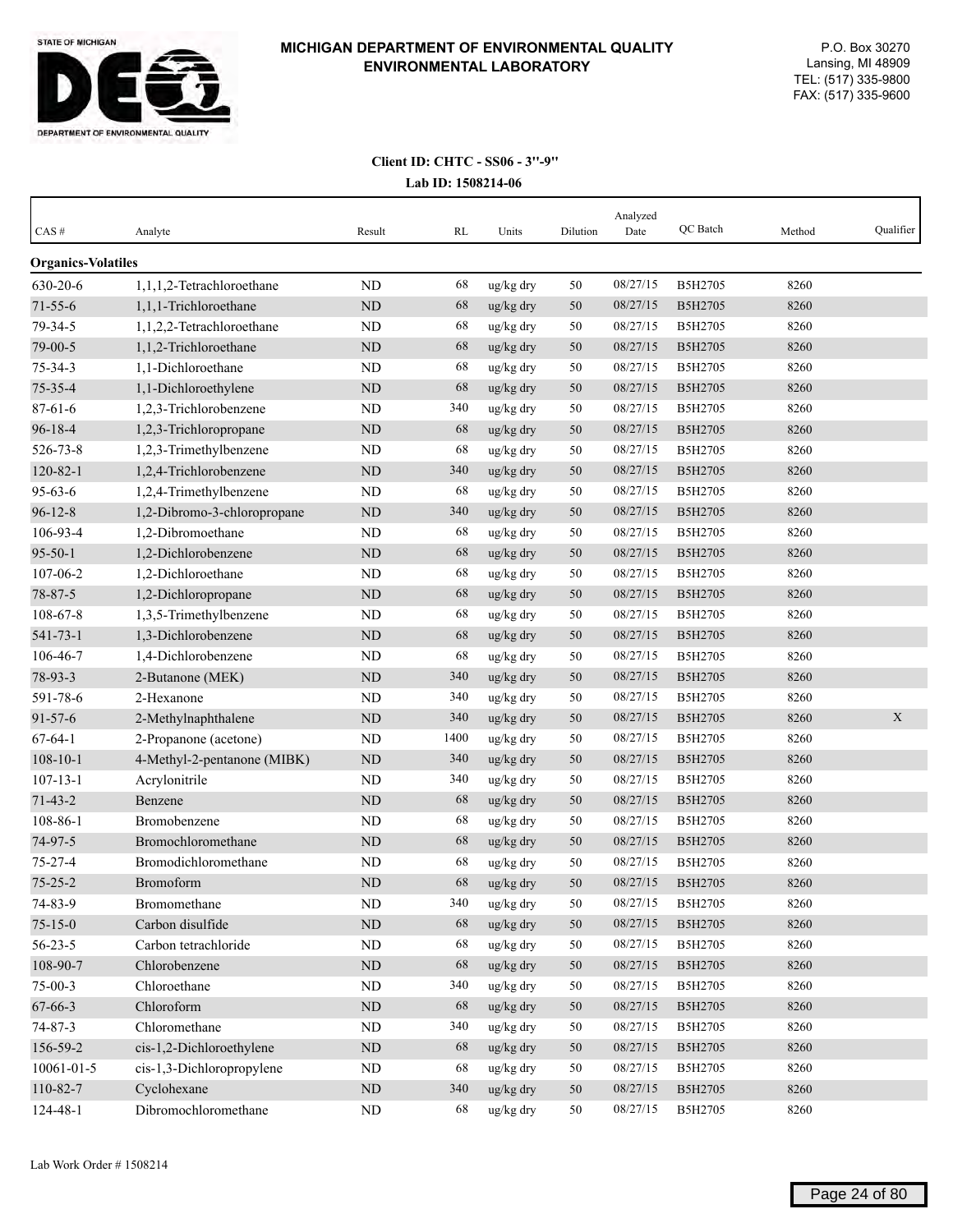

| CAS#                            | Analyte                     | Result         | RL    | Units           | Dilution | Analyzed<br>Date | <b>OC</b> Batch | Method | Oualifier   |
|---------------------------------|-----------------------------|----------------|-------|-----------------|----------|------------------|-----------------|--------|-------------|
| <b>Organics-Volatiles</b>       |                             |                |       |                 |          |                  |                 |        |             |
| 74-95-3                         | Dibromomethane              | <b>ND</b>      | 68    | ug/kg dry       | 50       | 08/27/15         | B5H2705         | 8260   |             |
| $75 - 71 - 8$                   | Dichlorodifluoromethane     | ND             | 340   | ug/kg dry       | 50       | 08/27/15         | B5H2705         | 8260   |             |
| $60 - 29 - 7$                   | Diethyl ether               | <b>ND</b>      | 340   | ug/kg dry       | 50       | 08/27/15         | B5H2705         | 8260   |             |
| 108-20-3                        | Diisopropyl Ether           | <b>ND</b>      | 340   | ug/kg dry       | 50       | 08/27/15         | B5H2705         | 8260   |             |
| $100 - 41 - 4$                  | Ethylbenzene                | ND             | 68    | ug/kg dry       | 50       | 08/27/15         | B5H2705         | 8260   |             |
| 637-92-3                        | Ethyltertiarybutylether     | <b>ND</b>      | 340   | ug/kg dry       | 50       | 08/27/15         | B5H2705         | 8260   |             |
| $67 - 72 - 1$                   | Hexachloroethane            | <b>ND</b>      | 340   | ug/kg dry       | 50       | 08/27/15         | B5H2705         | 8260   |             |
| 98-82-8                         | Isopropylbenzene            | <b>ND</b>      | 68    | $\rm ug/kg$ dry | 50       | 08/27/15         | B5H2705         | 8260   |             |
| 1330-20-7                       | $m \& p$ - Xylene           | N <sub>D</sub> | 140   | ug/kg dry       | 50       | 08/27/15         | <b>B5H2705</b>  | 8260   |             |
| 74-88-4                         | Methyl iodide               | <b>ND</b>      | 68    | ug/kg dry       | 50       | 08/27/15         | B5H2705         | 8260   |             |
| $75-09-2$                       | Methylene chloride          | ND             | 340   | ug/kg dry       | 50       | 08/27/15         | B5H2705         | 8260   |             |
| 1634-04-4                       | Methyltertiarybutylether    | <b>ND</b>      | 68    | ug/kg dry       | 50       | 08/27/15         | B5H2705         | 8260   |             |
| $91 - 20 - 3$                   | Naphthalene                 | <b>ND</b>      | 340   | ug/kg dry       | 50       | 08/27/15         | B5H2705         | 8260   | $\mathbf X$ |
| $104 - 51 - 8$                  | n-Butylbenzene              | ND             | 68    | ug/kg dry       | 50       | 08/27/15         | B5H2705         | 8260   |             |
| $103 - 65 - 1$                  | n-Propylbenzene             | <b>ND</b>      | 68    | ug/kg dry       | 50       | 08/27/15         | B5H2705         | 8260   |             |
| 95-47-6                         | o-Xylene                    | ND             | 68    | ug/kg dry       | 50       | 08/27/15         | B5H2705         | 8260   |             |
| 99-87-6                         | p-Isopropyl toluene         | <b>ND</b>      | 68    | ug/kg dry       | 50       | 08/27/15         | B5H2705         | 8260   |             |
| 135-98-8                        | sec-Butylbenzene            | ND             | 68    | ug/kg dry       | 50       | 08/27/15         | B5H2705         | 8260   |             |
| $100 - 42 - 5$                  | Styrene                     | <b>ND</b>      | 68    | ug/kg dry       | 50       | 08/27/15         | B5H2705         | 8260   |             |
| 98-06-6                         | tert-Butylbenzene           | <b>ND</b>      | 68    | ug/kg dry       | 50       | 08/27/15         | B5H2705         | 8260   |             |
| $75 - 65 - 0$                   | tertiary Butyl Alcohol      | N <sub>D</sub> | 3400  | ug/kg dry       | 50       | 08/27/15         | B5H2705         | 8260   |             |
| 994-05-8                        | tertiaryAmylmethylether     | <b>ND</b>      | 340   | ug/kg dry       | 50       | 08/27/15         | B5H2705         | 8260   |             |
| $127 - 18 - 4$                  | Tetrachloroethylene         | ND             | 68    | ug/kg dry       | 50       | 08/27/15         | B5H2705         | 8260   |             |
| 109-99-9                        | Tetrahydrofuran             | <b>ND</b>      | 340   | ug/kg dry       | 50       | 08/27/15         | B5H2705         | 8260   |             |
| 108-88-3                        | Toluene                     | <b>ND</b>      | 68    | ug/kg dry       | 50       | 08/27/15         | B5H2705         | 8260   |             |
| 156-60-5                        | trans-1,2-Dichloroethylene  | <b>ND</b>      | 68    | ug/kg dry       | 50       | 08/27/15         | B5H2705         | 8260   |             |
| 10061-02-6                      | trans-1,3-Dichloropropylene | <b>ND</b>      | 68    | ug/kg dry       | 50       | 08/27/15         | B5H2705         | 8260   |             |
| 110-57-6                        | trans-1,4-Dichloro-2-butene | ND             | 340   | ug/kg dry       | 50       | 08/27/15         | B5H2705         | 8260   |             |
| $79 - 01 - 6$                   | Trichloroethylene           | <b>ND</b>      | 68    | ug/kg dry       | 50       | 08/27/15         | B5H2705         | 8260   |             |
| 75-69-4                         | Trichlorofluoromethane      | <b>ND</b>      | 68    | ug/kg dry       | 50       | 08/27/15         | B5H2705         | 8260   |             |
| $75-01-4$                       | Vinyl chloride              | <b>ND</b>      | 68    | ug/kg dry       | 50       | 08/27/15         | B5H2705         | 8260   |             |
| Surrogate: Bromofluorobenzene   |                             |                | 75.6% | $40.3 - 194$    |          | 08/27/15         | B5H2705         | 8260   |             |
| Surrogate: Dibromofluoromethane |                             |                | 84.4% | $52.1 - 217$    |          | 08/27/15         | B5H2705         | 8260   |             |
| Surrogate: Toluene-d8           |                             |                | 77.8% | 55.4-196        |          | 08/27/15         | B5H2705         | 8260   |             |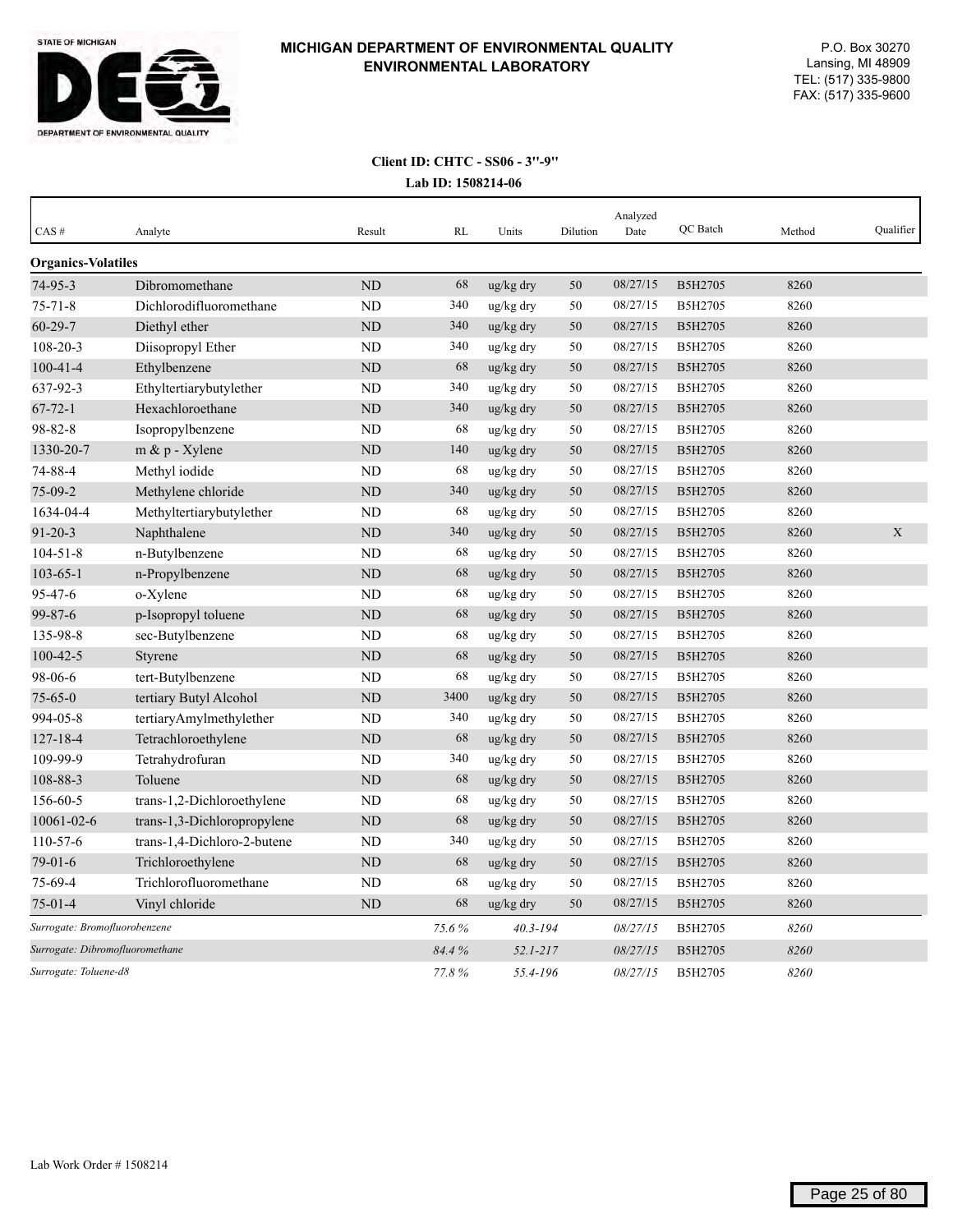

| CAS#                             | Analyte                       | Result         | RL    | Units                 | Dilution     | Analyzed<br>Date | QC Batch       | Method    | Qualifier         |
|----------------------------------|-------------------------------|----------------|-------|-----------------------|--------------|------------------|----------------|-----------|-------------------|
| <b>Organics-Semivolatiles</b>    |                               |                |       |                       |              |                  |                |           | See note Y20, Y25 |
| $91 - 57 - 6$                    | 2-Methylnaphthalene           | <b>ND</b>      | 2900  | ug/kg dry             | $\mathbf{1}$ | 09/04/15         | B5H2706        | 8270      |                   |
| $83 - 32 - 9$                    | Acenaphthene                  | <b>ND</b>      | 1200  | ug/kg dry             | 1            | 09/04/15         | B5H2706        | 8270      |                   |
| 208-96-8                         | Acenaphthylene                | ND             | 1200  | ug/kg dry             | 1            | 09/04/15         | B5H2706        | 8270      |                   |
| $120 - 12 - 7$                   | Anthracene                    | <b>ND</b>      | 1200  | ug/kg dry             | $\mathbf{1}$ | 09/04/15         | B5H2706        | 8270      |                   |
| $56 - 55 - 3$                    | Benz[a]anthracene             | <b>ND</b>      | 1200  | ug/kg dry             | 1            | 09/04/15         | B5H2706        | 8270      |                   |
| $50 - 32 - 8$                    | Benzo[a]pyrene                | N <sub>D</sub> | 2300  | ug/kg dry             | $\mathbf{1}$ | 09/04/15         | B5H2706        | 8270      |                   |
| 205-99-2                         | Benzo[b]fluoranthene          | <b>ND</b>      | 2300  | ug/kg dry             | $\mathbf{1}$ | 09/04/15         | B5H2706        | 8270      |                   |
| 191-24-2                         | Benzo[g,h,i]perylene          | <b>ND</b>      | 2300  | ug/kg dry             | 1            | 09/04/15         | B5H2706        | 8270      |                   |
| 207-08-9                         | Benzo[k]fluoranthene          | ND             | 2300  | ug/kg dry             | $\mathbf{1}$ | 09/04/15         | B5H2706        | 8270      |                   |
| 218-01-9                         | Chrysene                      | <b>ND</b>      | 1200  | ug/kg dry             | 1            | 09/04/15         | B5H2706        | 8270      |                   |
| $53 - 70 - 3$                    | Dibenz[a,h]anthracene         | ND             | 2300  | ug/kg dry             | $\mathbf{1}$ | 09/04/15         | B5H2706        | 8270      |                   |
| 206-44-0                         | Fluoranthene                  | ND             | 1200  | ug/kg dry             | 1            | 09/04/15         | B5H2706        | 8270      |                   |
| $86 - 73 - 7$                    | Fluorene                      | <b>ND</b>      | 1200  | ug/kg dry             | $\mathbf{1}$ | 09/04/15         | <b>B5H2706</b> | 8270      |                   |
| 193-39-5                         | Indeno $(1,2,3-c,d)$ pyrene   | <b>ND</b>      | 2300  | ug/kg dry             | $\mathbf{1}$ | 09/04/15         | B5H2706        | 8270      |                   |
| $91 - 20 - 3$                    | Naphthalene                   | <b>ND</b>      | 1200  | ug/kg dry             | 1            | 09/04/15         | B5H2706        | 8270      |                   |
| $85 - 01 - 8$                    | Phenanthrene                  | <b>ND</b>      | 1200  | ug/kg dry             | $\mathbf{1}$ | 09/04/15         | B5H2706        | 8270      |                   |
| $129 - 00 - 0$                   | Pyrene                        | <b>ND</b>      | 1200  | ug/kg dry             | $\mathbf{1}$ | 09/04/15         | B5H2706        | 8270      |                   |
| Surrogate: 2-Fluorobiphenyl      |                               |                | 65.6% | 32.9-115              |              | 09/04/15         | B5H2706        | 8270      |                   |
| Surrogate: Nitrobenzene-d5       |                               |                | 57.4% | $31.8 - 115$          |              | 09/04/15         | B5H2706        | 8270      |                   |
| Surrogate: p-Terphenyl-d14       |                               |                | 86.5% | $38.5 - 115$          |              | 09/04/15         | <b>B5H2706</b> | 8270      |                   |
| <b>Organics-PCBs as Aroclors</b> |                               |                |       |                       |              |                  |                |           |                   |
| 12674-11-2                       | Aroclor 1016                  | <b>ND</b>      | 120   | ug/kg dry             | $\mathbf{1}$ | 09/12/15         | B5I0411        | 8081/8082 |                   |
| 11104-28-2                       | Aroclor 1221                  | N <sub>D</sub> | 120   | ug/kg dry             | 1            | 09/12/15         | B5I0411        | 8081/8082 |                   |
| 11141-16-5                       | Aroclor 1232                  | <b>ND</b>      | 120   | ug/kg dry             | $\mathbf{1}$ | 09/12/15         | <b>B5I0411</b> | 8081/8082 |                   |
| 53469-21-9                       | Aroclor 1242                  | <b>ND</b>      | 120   | ug/kg dry             | 1            | 09/12/15         | B5I0411        | 8081/8082 |                   |
| 12672-29-6                       | Aroclor 1248                  | <b>ND</b>      | 120   | ug/kg dry             | $\mathbf{1}$ | 09/12/15         | B5I0411        | 8081/8082 |                   |
| 11097-69-1                       | Aroclor 1254                  | <b>ND</b>      | 120   | ug/kg dry             | $\mathbf{1}$ | 09/12/15         | B5I0411        | 8081/8082 |                   |
| 11096-82-5                       | Aroclor 1260                  | ND             | 120   | ug/kg dry             | 1            | 09/12/15         | B5I0411        | 8081/8082 |                   |
| 37324-23-5                       | Aroclor 1262                  | <b>ND</b>      | 120   | ug/kg dry             | 1            | 09/12/15         | B5I0411        | 8081/8082 |                   |
| 11100-14-4                       | Aroclor 1268                  | <b>ND</b>      | 120   | $\frac{u g}{k g}$ dry | 1            | 09/12/15         | B5I0411        | 8081/8082 |                   |
|                                  | Surrogate: Decachlorobiphenyl |                | 51.2% | $30 - 150$            |              | 09/12/15         | B5I0411        | 8081/8082 |                   |
| Surrogate: Tetrachloro-m-xylene  |                               |                | 66.1% | $30 - 150$            |              | 09/12/15         | B5I0411        | 8081/8082 |                   |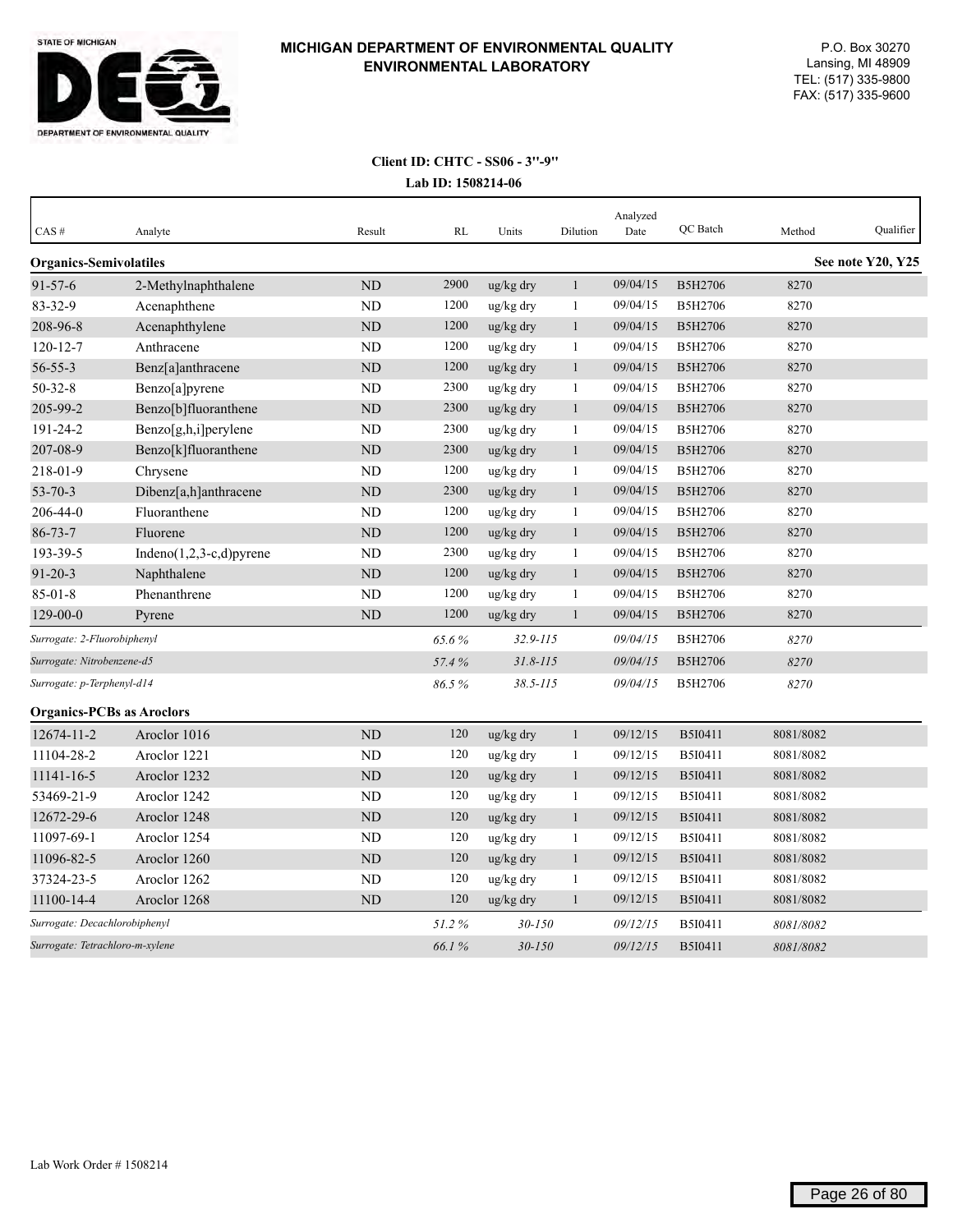

| CAS#                     | Analyte                             | Result    | <b>RL</b> | Units         | Dilution     | Analyzed<br>Date | QC Batch | Method     | Qualifier |
|--------------------------|-------------------------------------|-----------|-----------|---------------|--------------|------------------|----------|------------|-----------|
|                          | <b>Inorganics-General Chemistry</b> |           |           |               |              |                  |          |            |           |
| <b>TS</b>                | % Total Solids                      | 85.2      | 0.1       | $\frac{0}{0}$ | $\mathbf{1}$ | 08/26/15         | B5H2609  | 2540 B     |           |
| $57 - 12 - 5$            | Total Cyanide                       | ND        | 0.12      | mg/kg dry     | 1            | 08/28/15         | B5H2406  | ASTM D7284 |           |
| <b>Inorganics-Metals</b> |                                     |           |           |               |              |                  |          |            |           |
| 7429-90-5                | <b>Aluminium</b>                    | 2600      | 10        | mg/kg dry     | 100          | 09/04/15         | B5H2802  | 6020/200.8 |           |
| 7440-36-0                | Antimony                            | $\rm ND$  | 0.3       | mg/kg dry     | 10           | 09/04/15         | B5H2703  | 6020/200.8 |           |
| 7440-38-2                | <b>Arsenic</b>                      | 1.4       | 0.5       | mg/kg dry     | 10           | 09/03/15         | B5H2802  | 6020/200.8 |           |
| 7440-39-3                | <b>Barium</b>                       | 28        | 10        | mg/kg dry     | 100          | 09/04/15         | B5H2802  | 6020/200.8 |           |
| 7440-41-7                | Beryllium                           | ND        | 0.2       | mg/kg dry     | 10           | 09/03/15         | B5H2802  | 6020/200.8 |           |
| 7440-43-9                | Cadmium                             | <b>ND</b> | 0.2       | mg/kg dry     | 10           | 09/03/15         | B5H2802  | 6020/200.8 |           |
| 7440-47-3                | Chromium                            | ND        | 20        | mg/kg dry     | 100          | 09/04/15         | B5H2802  | 6020/200.8 |           |
| 7440-48-4                | Cobalt                              | ND        | 5.0       | mg/kg dry     | 100          | 09/04/15         | B5H2802  | 6020/200.8 |           |
| 7440-50-8                | Copper                              | 570       | 10        | mg/kg dry     | 100          | 09/04/15         | B5H2802  | 6020/200.8 |           |
| 7439-89-6                | <b>Iron</b>                         | 6900      | 5.0       | mg/kg dry     | 10           | 09/11/15         | B5H2802  | 6010/200.7 | A09       |
| 7439-92-1                | Lead                                | 68        | 10        | mg/kg dry     | 100          | 09/03/15         | B5H2802  | 6020/200.8 |           |
| 7439-93-2                | Lithium                             | 2.3       | 0.2       | mg/kg dry     | $\mathbf{1}$ | 09/11/15         | B5H2802  | 6010/200.7 |           |
| 7439-95-4                | <b>Magnesium</b>                    | 1300      | 5.0       | mg/kg dry     | $\mathbf{1}$ | 09/11/15         | B5H2802  | 6010/200.7 |           |
| 7439-96-5                | <b>Manganese</b>                    | 86        | 10        | mg/kg dry     | 100          | 09/04/15         | B5H2802  | 6020/200.8 |           |
| 7439-97-6                | <b>Mercury</b>                      | 0.1       | 0.06      | mg/kg dry     | 1            | 09/03/15         | B5I0203  | 7471/245.5 |           |
| 7440-02-0                | <b>Nickel</b>                       | 4.8       | 1.0       | mg/kg dry     | 10           | 09/03/15         | B5H2802  | 6020/200.8 |           |
| 7782-49-2                | Selenium                            | ND        | 0.2       | mg/kg dry     | 10           | 09/03/15         | B5H2802  | 6020/200.8 |           |
| 7440-22-4                | <b>Silver</b>                       | 0.4       | 0.1       | mg/kg dry     | 10           | 09/03/15         | B5H2802  | 6020/200.8 |           |
| 7440-28-0                | Thallium                            | ND        | 0.5       | mg/kg dry     | 10           | 09/03/15         | B5H2802  | 6020/200.8 |           |
| 7440-66-6                | Zinc                                | 57        | 10        | mg/kg dry     | 100          | 09/03/15         | B5H2802  | 6020/200.8 |           |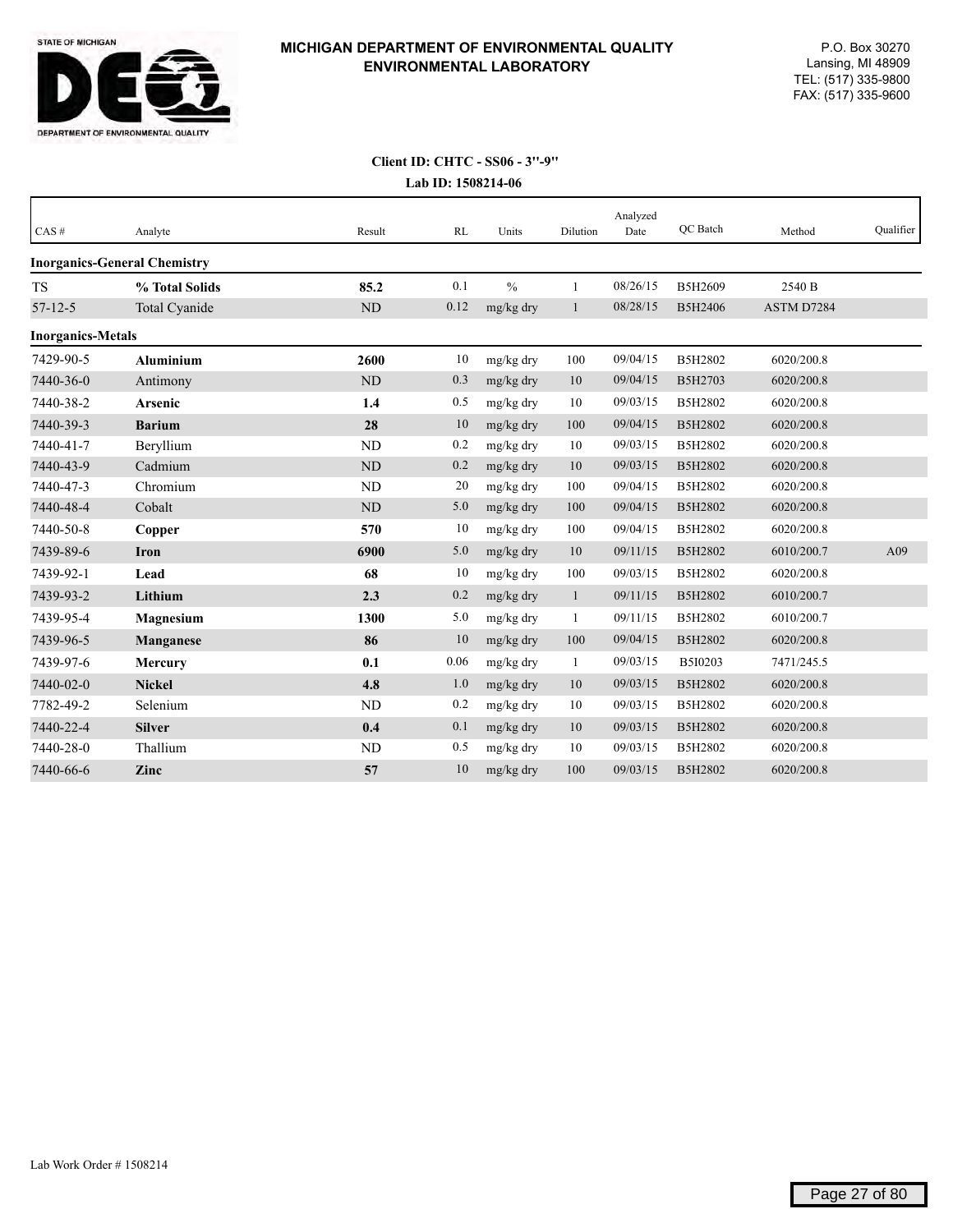

| CAS#                                  | Analyte                     | Result    | RL     | Units     | Dilution | Analyzed<br>Date | QC Batch | Method | Qualifier |
|---------------------------------------|-----------------------------|-----------|--------|-----------|----------|------------------|----------|--------|-----------|
|                                       |                             |           |        |           |          |                  |          |        |           |
| <b>Organics-Volatiles</b><br>630-20-6 | 1,1,1,2-Tetrachloroethane   | <b>ND</b> | 81     | ug/kg dry | 50       | 08/27/15         | B5H2705  | 8260   |           |
| $71 - 55 - 6$                         | 1,1,1-Trichloroethane       | <b>ND</b> | 81     | ug/kg dry | 50       | 08/27/15         | B5H2705  | 8260   |           |
| 79-34-5                               | 1,1,2,2-Tetrachloroethane   | ND        | 81     | ug/kg dry | 50       | 08/27/15         | B5H2705  | 8260   |           |
| 79-00-5                               | 1,1,2-Trichloroethane       | ND        | 81     | ug/kg dry | 50       | 08/27/15         | B5H2705  | 8260   |           |
| $75 - 34 - 3$                         | 1,1-Dichloroethane          | <b>ND</b> | 81     | ug/kg dry | 50       | 08/27/15         | B5H2705  | 8260   |           |
| $75 - 35 - 4$                         | 1,1-Dichloroethylene        | <b>ND</b> | 81     | ug/kg dry | 50       | 08/27/15         | B5H2705  | 8260   |           |
| $87 - 61 - 6$                         | 1,2,3-Trichlorobenzene      | <b>ND</b> | 410    | ug/kg dry | 50       | 08/27/15         | B5H2705  | 8260   |           |
| $96 - 18 - 4$                         | 1,2,3-Trichloropropane      | ND        | 81     | ug/kg dry | 50       | 08/27/15         | B5H2705  | 8260   |           |
| 526-73-8                              | 1,2,3-Trimethylbenzene      | <b>ND</b> | 81     | ug/kg dry | 50       | 08/27/15         | B5H2705  | 8260   |           |
| $120 - 82 - 1$                        | 1,2,4-Trichlorobenzene      | ND        | 410    | ug/kg dry | 50       | 08/27/15         | B5H2705  | 8260   |           |
| $95 - 63 - 6$                         | 1,2,4-Trimethylbenzene      | ND        | 81     | ug/kg dry | 50       | 08/27/15         | B5H2705  | 8260   |           |
| $96 - 12 - 8$                         | 1,2-Dibromo-3-chloropropane | <b>ND</b> | 410    | ug/kg dry | 50       | 08/27/15         | B5H2705  | 8260   |           |
| 106-93-4                              | 1,2-Dibromoethane           | <b>ND</b> | 81     | ug/kg dry | 50       | 08/27/15         | B5H2705  | 8260   |           |
| $95 - 50 - 1$                         | 1,2-Dichlorobenzene         | <b>ND</b> | 81     | ug/kg dry | 50       | 08/27/15         | B5H2705  | 8260   |           |
| 107-06-2                              | 1,2-Dichloroethane          | <b>ND</b> | 81     | ug/kg dry | 50       | 08/27/15         | B5H2705  | 8260   |           |
| 78-87-5                               | 1,2-Dichloropropane         | ND        | 81     | ug/kg dry | 50       | 08/27/15         | B5H2705  | 8260   |           |
| 108-67-8                              | 1,3,5-Trimethylbenzene      | ND        | 81     | ug/kg dry | 50       | 08/27/15         | B5H2705  | 8260   |           |
| $541 - 73 - 1$                        | 1,3-Dichlorobenzene         | ND        | 81     | ug/kg dry | 50       | 08/27/15         | B5H2705  | 8260   |           |
| 106-46-7                              | 1,4-Dichlorobenzene         | <b>ND</b> | 81     | ug/kg dry | 50       | 08/27/15         | B5H2705  | 8260   |           |
| 78-93-3                               | 2-Butanone (MEK)            | <b>ND</b> | 410    | ug/kg dry | 50       | 08/27/15         | B5H2705  | 8260   |           |
| 591-78-6                              | 2-Hexanone                  | ND        | 410    | ug/kg dry | 50       | 08/27/15         | B5H2705  | 8260   |           |
| $91 - 57 - 6$                         | 2-Methylnaphthalene         | <b>ND</b> | 410    | ug/kg dry | 50       | 08/27/15         | B5H2705  | 8260   | X         |
| $67 - 64 - 1$                         | 2-Propanone (acetone)       | <b>ND</b> | 1600   | ug/kg dry | 50       | 08/27/15         | B5H2705  | 8260   |           |
| $108 - 10 - 1$                        | 4-Methyl-2-pentanone (MIBK) | <b>ND</b> | 410    | ug/kg dry | 50       | 08/27/15         | B5H2705  | 8260   |           |
| $107 - 13 - 1$                        | Acrylonitrile               | <b>ND</b> | 410    | ug/kg dry | 50       | 08/27/15         | B5H2705  | 8260   |           |
| $71 - 43 - 2$                         | Benzene                     | <b>ND</b> | 81     | ug/kg dry | 50       | 08/27/15         | B5H2705  | 8260   |           |
| 108-86-1                              | Bromobenzene                | ND        | 81     | ug/kg dry | 50       | 08/27/15         | B5H2705  | 8260   |           |
| 74-97-5                               | Bromochloromethane          | ND        | 81     | ug/kg dry | 50       | 08/27/15         | B5H2705  | 8260   |           |
| $75 - 27 - 4$                         | Bromodichloromethane        | ND        | 81     | ug/kg dry | 50       | 08/27/15         | B5H2705  | 8260   |           |
| $75 - 25 - 2$                         | Bromoform                   | <b>ND</b> | 81     | ug/kg dry | 50       | 08/27/15         | B5H2705  | 8260   |           |
| 74-83-9                               | Bromomethane                | ND        | 410    | ug/kg dry | 50       | 08/27/15         | B5H2705  | 8260   |           |
| $75 - 15 - 0$                         | Carbon disulfide            | $\rm ND$  | $81\,$ | ug/kg dry | 50       | 08/27/15         | B5H2705  | 8260   |           |
| $56 - 23 - 5$                         | Carbon tetrachloride        | ND        | 81     | ug/kg dry | 50       | 08/27/15         | B5H2705  | 8260   |           |
| 108-90-7                              | Chlorobenzene               | $\rm ND$  | 81     | ug/kg dry | $50\,$   | 08/27/15         | B5H2705  | 8260   |           |
| $75 - 00 - 3$                         | Chloroethane                | ND        | 410    | ug/kg dry | 50       | 08/27/15         | B5H2705  | 8260   |           |
| 67-66-3                               | Chloroform                  | ND        | 81     | ug/kg dry | 50       | 08/27/15         | B5H2705  | 8260   |           |
| 74-87-3                               | Chloromethane               | $\rm ND$  | 410    | ug/kg dry | 50       | 08/27/15         | B5H2705  | 8260   |           |
| 156-59-2                              | cis-1,2-Dichloroethylene    | ND        | 81     | ug/kg dry | 50       | 08/27/15         | B5H2705  | 8260   |           |
| 10061-01-5                            | cis-1,3-Dichloropropylene   | ND        | 81     | ug/kg dry | 50       | 08/27/15         | B5H2705  | 8260   |           |
| 110-82-7                              | Cyclohexane                 | $\rm ND$  | 410    | ug/kg dry | $50\,$   | 08/27/15         | B5H2705  | 8260   |           |
| 124-48-1                              | Dibromochloromethane        | $\rm ND$  | 81     | ug/kg dry | 50       | 08/27/15         | B5H2705  | 8260   |           |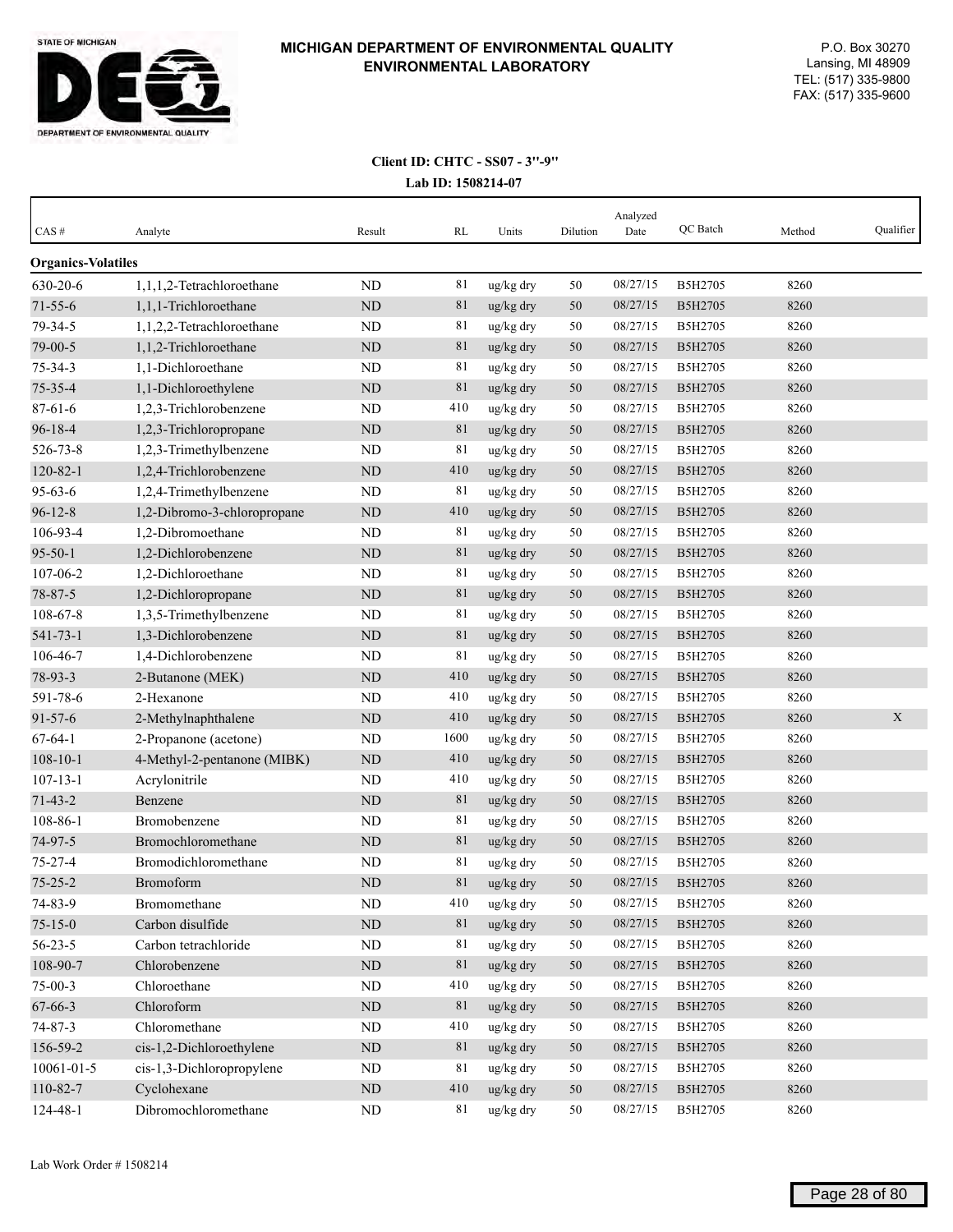

| CAS#                      | Analyte                         | Result         | RL    | Units        | Dilution | Analyzed<br>Date | <b>OC</b> Batch | Method | Qualifier   |
|---------------------------|---------------------------------|----------------|-------|--------------|----------|------------------|-----------------|--------|-------------|
| <b>Organics-Volatiles</b> |                                 |                |       |              |          |                  |                 |        |             |
| $74-95-3$                 | Dibromomethane                  | ND             | 81    | ug/kg dry    | 50       | 08/27/15         | B5H2705         | 8260   |             |
| $75 - 71 - 8$             | Dichlorodifluoromethane         | ND             | 410   | ug/kg dry    | 50       | 08/27/15         | B5H2705         | 8260   |             |
| $60 - 29 - 7$             | Diethyl ether                   | ND             | 410   | ug/kg dry    | 50       | 08/27/15         | B5H2705         | 8260   |             |
| 108-20-3                  | Diisopropyl Ether               | ND             | 410   | ug/kg dry    | 50       | 08/27/15         | B5H2705         | 8260   |             |
| $100 - 41 - 4$            | Ethylbenzene                    | ND             | 81    | ug/kg dry    | 50       | 08/27/15         | <b>B5H2705</b>  | 8260   |             |
| 637-92-3                  | Ethyltertiarybutylether         | N <sub>D</sub> | 410   | ug/kg dry    | 50       | 08/27/15         | B5H2705         | 8260   |             |
| $67 - 72 - 1$             | Hexachloroethane                | <b>ND</b>      | 410   | ug/kg dry    | 50       | 08/27/15         | B5H2705         | 8260   |             |
| 98-82-8                   | Isopropylbenzene                | <b>ND</b>      | 81    | ug/kg dry    | 50       | 08/27/15         | B5H2705         | 8260   |             |
| 1330-20-7                 | $m \& p$ - Xylene               | <b>ND</b>      | 160   | ug/kg dry    | 50       | 08/27/15         | B5H2705         | 8260   |             |
| 74-88-4                   | Methyl iodide                   | ND             | 81    | ug/kg dry    | 50       | 08/27/15         | B5H2705         | 8260   |             |
| 75-09-2                   | Methylene chloride              | <b>ND</b>      | 410   | ug/kg dry    | 50       | 08/27/15         | B5H2705         | 8260   |             |
| 1634-04-4                 | Methyltertiarybutylether        | ND             | 81    | ug/kg dry    | 50       | 08/27/15         | B5H2705         | 8260   |             |
| $91 - 20 - 3$             | Naphthalene                     | <b>ND</b>      | 410   | ug/kg dry    | 50       | 08/27/15         | B5H2705         | 8260   | $\mathbf X$ |
| $104 - 51 - 8$            | n-Butylbenzene                  | <b>ND</b>      | 81    | ug/kg dry    | 50       | 08/27/15         | B5H2705         | 8260   |             |
| $103 - 65 - 1$            | n-Propylbenzene                 | ND             | 81    | ug/kg dry    | 50       | 08/27/15         | B5H2705         | 8260   |             |
| 95-47-6                   | o-Xylene                        | ND             | 81    | ug/kg dry    | 50       | 08/27/15         | B5H2705         | 8260   |             |
| $99 - 87 - 6$             | p-Isopropyl toluene             | <b>ND</b>      | 81    | ug/kg dry    | 50       | 08/27/15         | B5H2705         | 8260   |             |
| 135-98-8                  | sec-Butylbenzene                | <b>ND</b>      | 81    | ug/kg dry    | 50       | 08/27/15         | B5H2705         | 8260   |             |
| $100 - 42 - 5$            | Styrene                         | N <sub>D</sub> | 81    | ug/kg dry    | 50       | 08/27/15         | B5H2705         | 8260   |             |
| 98-06-6                   | tert-Butylbenzene               | ND             | 81    | ug/kg dry    | 50       | 08/27/15         | <b>B5H2705</b>  | 8260   |             |
| $75 - 65 - 0$             | tertiary Butyl Alcohol          | N <sub>D</sub> | 4100  | ug/kg dry    | 50       | 08/27/15         | B5H2705         | 8260   |             |
| 994-05-8                  | tertiaryAmylmethylether         | <b>ND</b>      | 410   | ug/kg dry    | 50       | 08/27/15         | B5H2705         | 8260   |             |
| $127 - 18 - 4$            | Tetrachloroethylene             | N <sub>D</sub> | 81    | ug/kg dry    | 50       | 08/27/15         | B5H2705         | 8260   |             |
| 109-99-9                  | Tetrahydrofuran                 | <b>ND</b>      | 410   | ug/kg dry    | 50       | 08/27/15         | B5H2705         | 8260   |             |
| 108-88-3                  | Toluene                         | ND             | 81    | ug/kg dry    | 50       | 08/27/15         | B5H2705         | 8260   |             |
| 156-60-5                  | trans-1,2-Dichloroethylene      | <b>ND</b>      | 81    | ug/kg dry    | 50       | 08/27/15         | B5H2705         | 8260   |             |
| 10061-02-6                | trans-1,3-Dichloropropylene     | ND             | 81    | ug/kg dry    | 50       | 08/27/15         | B5H2705         | 8260   |             |
| 110-57-6                  | trans-1,4-Dichloro-2-butene     | <b>ND</b>      | 410   | ug/kg dry    | 50       | 08/27/15         | B5H2705         | 8260   |             |
| $79-01-6$                 | Trichloroethylene               | ND             | 81    | ug/kg dry    | 50       | 08/27/15         | B5H2705         | 8260   |             |
| 75-69-4                   | Trichlorofluoromethane          | <b>ND</b>      | 81    | ug/kg dry    | 50       | 08/27/15         | B5H2705         | 8260   |             |
| $75-01-4$                 | Vinyl chloride                  | <b>ND</b>      | 81    | ug/kg dry    | 50       | 08/27/15         | B5H2705         | 8260   |             |
|                           | Surrogate: Bromofluorobenzene   |                | 97.4% | $40.3 - 194$ |          | 08/27/15         | B5H2705         | 8260   |             |
|                           | Surrogate: Dibromofluoromethane |                |       | $52.1 - 217$ |          | 08/27/15         | B5H2705         | 8260   |             |
| Surrogate: Toluene-d8     |                                 |                | 103 % | 55.4-196     |          | 08/27/15         | B5H2705         | 8260   |             |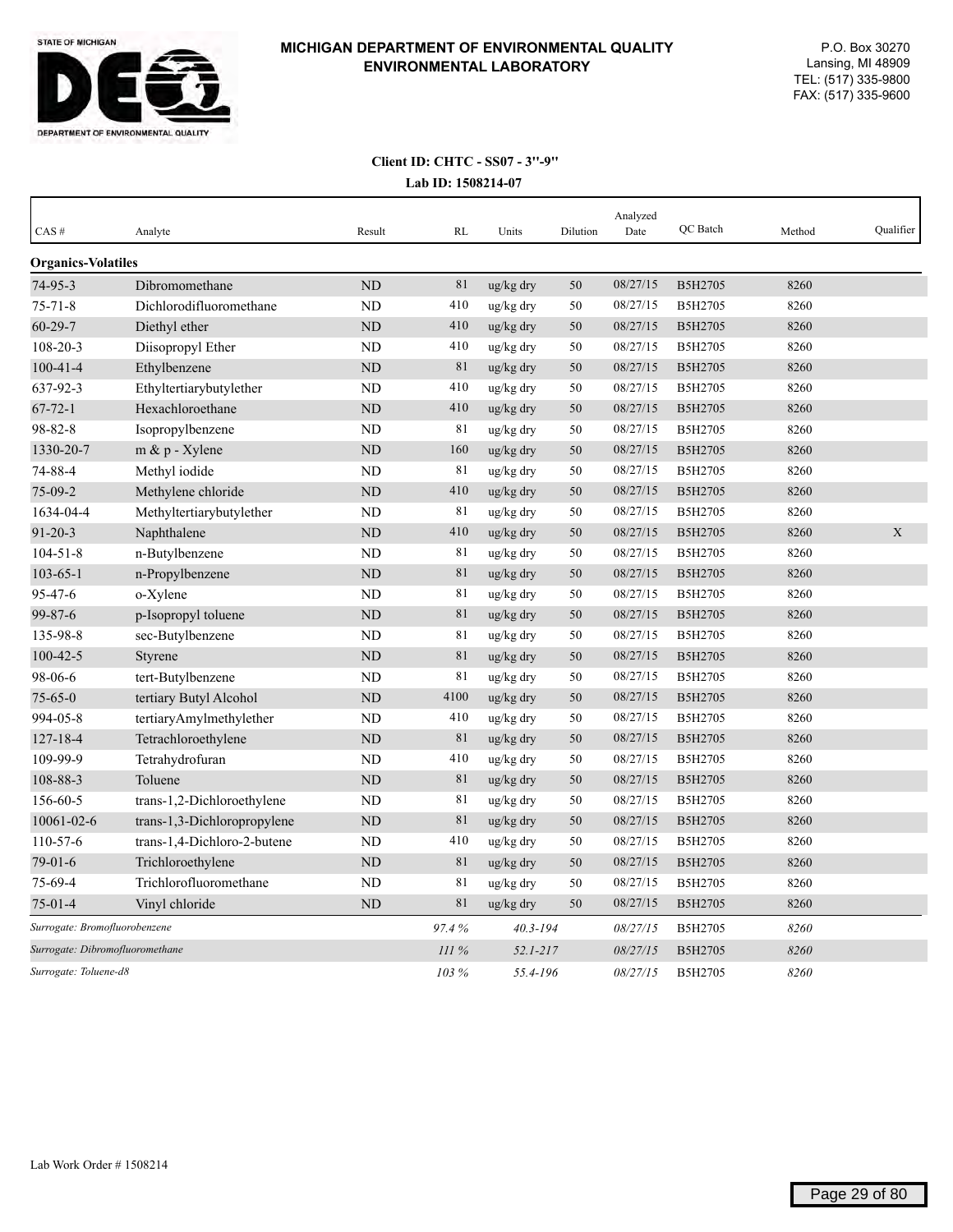

| CAS#                             | Analyte                       | Result         | RL    | Units                 | Dilution     | Analyzed<br>Date | QC Batch       | Method    | Qualifier         |
|----------------------------------|-------------------------------|----------------|-------|-----------------------|--------------|------------------|----------------|-----------|-------------------|
| <b>Organics-Semivolatiles</b>    |                               |                |       |                       |              |                  |                |           | See note Y20, Y25 |
| $91 - 57 - 6$                    | 2-Methylnaphthalene           | <b>ND</b>      | 6100  | ug/kg dry             | $\mathbf{1}$ | 09/04/15         | B5H2706        | 8270      |                   |
| $83 - 32 - 9$                    | Acenaphthene                  | <b>ND</b>      | 2400  | ug/kg dry             | 1            | 09/04/15         | B5H2706        | 8270      |                   |
| 208-96-8                         | Acenaphthylene                | <b>ND</b>      | 2400  | ug/kg dry             | $\mathbf{1}$ | 09/04/15         | B5H2706        | 8270      |                   |
| $120 - 12 - 7$                   | Anthracene                    | <b>ND</b>      | 2400  | ug/kg dry             | $\mathbf{1}$ | 09/04/15         | B5H2706        | 8270      |                   |
| $56 - 55 - 3$                    | Benz[a]anthracene             | <b>ND</b>      | 2400  | ug/kg dry             | $\mathbf{1}$ | 09/04/15         | B5H2706        | 8270      |                   |
| $50 - 32 - 8$                    | Benzo[a]pyrene                | <b>ND</b>      | 4900  | ug/kg dry             | $\mathbf{1}$ | 09/04/15         | B5H2706        | 8270      |                   |
| 205-99-2                         | Benzo[b]fluoranthene          | <b>ND</b>      | 4900  | ug/kg dry             | $\mathbf{1}$ | 09/04/15         | B5H2706        | 8270      |                   |
| 191-24-2                         | Benzo[g,h,i]perylene          | <b>ND</b>      | 4900  | ug/kg dry             | $\mathbf{1}$ | 09/04/15         | B5H2706        | 8270      |                   |
| 207-08-9                         | Benzo[k]fluoranthene          | ND             | 4900  | ug/kg dry             | $\mathbf{1}$ | 09/04/15         | B5H2706        | 8270      |                   |
| 218-01-9                         | Chrysene                      | <b>ND</b>      | 2400  | ug/kg dry             | $\mathbf{1}$ | 09/04/15         | B5H2706        | 8270      |                   |
| $53 - 70 - 3$                    | Dibenz[a,h]anthracene         | ND             | 4900  | ug/kg dry             | $\mathbf{1}$ | 09/04/15         | B5H2706        | 8270      |                   |
| 206-44-0                         | Fluoranthene                  | ND             | 2400  | ug/kg dry             | $\mathbf{1}$ | 09/04/15         | B5H2706        | 8270      |                   |
| $86 - 73 - 7$                    | Fluorene                      | <b>ND</b>      | 2400  | ug/kg dry             | $\mathbf{1}$ | 09/04/15         | B5H2706        | 8270      |                   |
| 193-39-5                         | Indeno $(1,2,3-c,d)$ pyrene   | <b>ND</b>      | 4900  | ug/kg dry             | $\mathbf{1}$ | 09/04/15         | B5H2706        | 8270      |                   |
| $91 - 20 - 3$                    | Naphthalene                   | <b>ND</b>      | 2400  | ug/kg dry             | $\mathbf{1}$ | 09/04/15         | <b>B5H2706</b> | 8270      |                   |
| $85 - 01 - 8$                    | Phenanthrene                  | N <sub>D</sub> | 2400  | ug/kg dry             | $\mathbf{1}$ | 09/04/15         | B5H2706        | 8270      |                   |
| $129 - 00 - 0$                   | Pyrene                        | <b>ND</b>      | 2400  | $\frac{u g}{k g}$ dry | $\mathbf{1}$ | 09/04/15         | B5H2706        | 8270      |                   |
| Surrogate: 2-Fluorobiphenyl      |                               |                | 49.9% | $32.9 - 115$          |              | 09/04/15         | B5H2706        | 8270      |                   |
| Surrogate: Nitrobenzene-d5       |                               |                | 42.6% | $31.8 - 115$          |              | 09/04/15         | B5H2706        | 8270      |                   |
| Surrogate: p-Terphenyl-d14       |                               |                | 57.8% | $38.5 - 115$          |              | 09/04/15         | <b>B5H2706</b> | 8270      |                   |
| <b>Organics-PCBs as Aroclors</b> |                               |                |       |                       |              |                  |                |           | See note Y25      |
| 12674-11-2                       | Aroclor 1016                  | <b>ND</b>      | 240   | ug/kg dry             | $\mathbf{1}$ | 09/13/15         | B5I0411        | 8081/8082 |                   |
| 11104-28-2                       | Aroclor 1221                  | N <sub>D</sub> | 240   | ug/kg dry             | 1            | 09/13/15         | B5I0411        | 8081/8082 |                   |
| 11141-16-5                       | Aroclor 1232                  | <b>ND</b>      | 240   | ug/kg dry             | $\mathbf{1}$ | 09/13/15         | B5I0411        | 8081/8082 |                   |
| 53469-21-9                       | Aroclor 1242                  | ND             | 240   | ug/kg dry             | -1           | 09/13/15         | B5I0411        | 8081/8082 |                   |
| 12672-29-6                       | Aroclor 1248                  | <b>ND</b>      | 240   | ug/kg dry             | $\mathbf{1}$ | 09/13/15         | B5I0411        | 8081/8082 |                   |
| 11097-69-1                       | Aroclor 1254                  | <b>ND</b>      | 240   | ug/kg dry             | 1            | 09/13/15         | B5I0411        | 8081/8082 |                   |
| 11096-82-5                       | Aroclor 1260                  | ND             | 240   | ug/kg dry             | $\mathbf{1}$ | 09/13/15         | B5I0411        | 8081/8082 |                   |
| 37324-23-5                       | Aroclor 1262                  | ND             | 240   | ug/kg dry             | $\mathbf{1}$ | 09/13/15         | B5I0411        | 8081/8082 |                   |
| 11100-14-4                       | Aroclor 1268                  | N <sub>D</sub> | 240   | $\frac{u g}{k g}$ dry | $\mathbf{1}$ | 09/13/15         | <b>B5I0411</b> | 8081/8082 |                   |
|                                  | Surrogate: Decachlorobiphenyl |                | 48.3% | $30 - 150$            |              | 09/13/15         | B5I0411        | 8081/8082 |                   |
| Surrogate: Tetrachloro-m-xylene  |                               |                | 76.7% | $30 - 150$            |              | 09/13/15         | <b>B5I0411</b> | 8081/8082 |                   |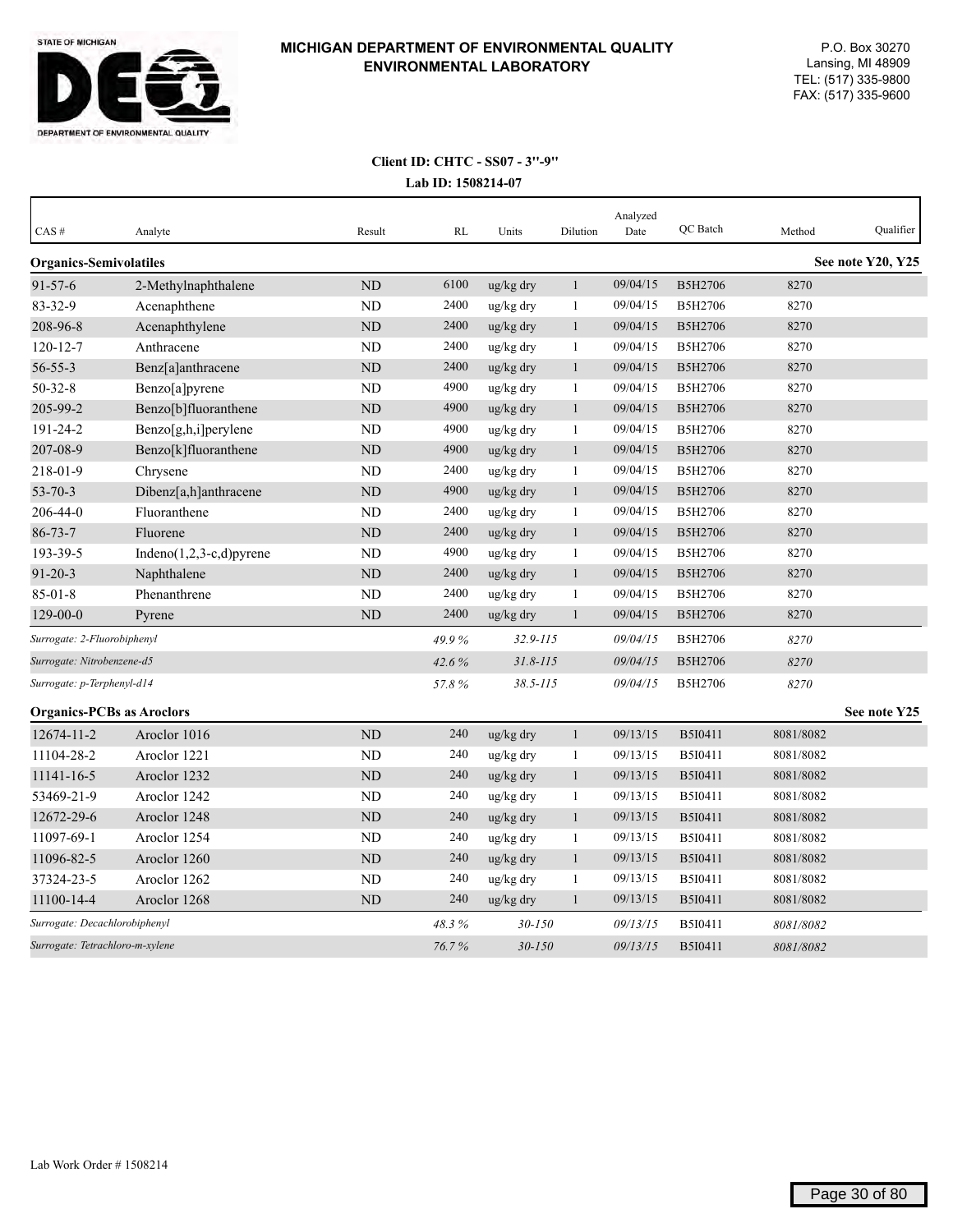

| CAS#                     | Analyte                             | Result    | RL   | Units         | Dilution     | Analyzed<br>Date | <b>OC</b> Batch | Method     | Qualifier |
|--------------------------|-------------------------------------|-----------|------|---------------|--------------|------------------|-----------------|------------|-----------|
|                          | <b>Inorganics-General Chemistry</b> |           |      |               |              |                  |                 |            |           |
| <b>TS</b>                | % Total Solids                      | 82.3      | 0.1  | $\frac{0}{0}$ | 1            | 08/26/15         | B5H2609         | 2540 B     |           |
| $57 - 12 - 5$            | <b>Total Cyanide</b>                | 12        | 0.12 | mg/kg dry     | $\mathbf{1}$ | 08/28/15         | B5H2406         | ASTM D7284 | A07       |
| <b>Inorganics-Metals</b> |                                     |           |      |               |              |                  |                 |            |           |
| 7429-90-5                | <b>Aluminium</b>                    | 12000     | 10   | mg/kg dry     | 100          | 09/04/15         | B5H2802         | 6020/200.8 |           |
| 7440-36-0                | <b>Antimony</b>                     | 1.0       | 0.3  | mg/kg dry     | 10           | 09/04/15         | B5H2703         | 6020/200.8 |           |
| 7440-38-2                | Arsenic                             | 3.7       | 0.5  | mg/kg dry     | 10           | 09/03/15         | B5H2802         | 6020/200.8 |           |
| 7440-39-3                | <b>Barium</b>                       | 2200      | 10   | mg/kg dry     | 100          | 09/04/15         | B5H2802         | 6020/200.8 |           |
| 7440-41-7                | <b>Beryllium</b>                    | 0.9       | 0.2  | mg/kg dry     | 10           | 09/03/15         | B5H2802         | 6020/200.8 |           |
| 7440-43-9                | Cadmium                             | 0.8       | 0.2  | mg/kg dry     | 10           | 09/03/15         | B5H2802         | 6020/200.8 |           |
| 7440-47-3                | Chromium                            | 32        | 20   | mg/kg dry     | 100          | 09/04/15         | B5H2802         | 6020/200.8 |           |
| 7440-48-4                | Cobalt                              | 13        | 5.0  | $mg/kg$ dry   | 100          | 09/04/15         | B5H2802         | 6020/200.8 |           |
| 7440-50-8                | Copper                              | 1600      | 10   | mg/kg dry     | 100          | 09/04/15         | B5H2802         | 6020/200.8 |           |
| 7439-89-6                | <b>Iron</b>                         | 20000     | 5.0  | mg/kg dry     | 10           | 09/11/15         | B5H2802         | 6010/200.7 | A09       |
| 7439-92-1                | Lead                                | 3300      | 10   | mg/kg dry     | 100          | 09/04/15         | B5H2802         | 6020/200.8 |           |
| 7439-93-2                | Lithium                             | 6.5       | 0.2  | mg/kg dry     | $\mathbf{1}$ | 09/11/15         | B5H2802         | 6010/200.7 |           |
| 7439-95-4                | <b>Magnesium</b>                    | 11000     | 50   | mg/kg dry     | 10           | 09/11/15         | B5H2802         | 6010/200.7 |           |
| 7439-96-5                | Manganese                           | 1200      | 10   | mg/kg dry     | 100          | 09/04/15         | B5H2802         | 6020/200.8 |           |
| 7439-97-6                | Mercury                             | 0.7       | 0.06 | mg/kg dry     | $\mathbf{1}$ | 09/03/15         | B5I0203         | 7471/245.5 |           |
| 7440-02-0                | <b>Nickel</b>                       | 24        | 1.0  | mg/kg dry     | 10           | 09/03/15         | B5H2802         | 6020/200.8 |           |
| 7782-49-2                | Selenium                            | 0.3       | 0.2  | mg/kg dry     | 10           | 09/03/15         | B5H2802         | 6020/200.8 |           |
| 7440-22-4                | <b>Silver</b>                       | 1.1       | 0.1  | mg/kg dry     | 10           | 09/03/15         | B5H2802         | 6020/200.8 |           |
| 7440-28-0                | Thallium                            | <b>ND</b> | 0.5  | mg/kg dry     | 10           | 09/03/15         | B5H2802         | 6020/200.8 |           |
| 7440-66-6                | Zinc                                | 1400      | 10   | mg/kg dry     | 100          | 09/04/15         | B5H2802         | 6020/200.8 |           |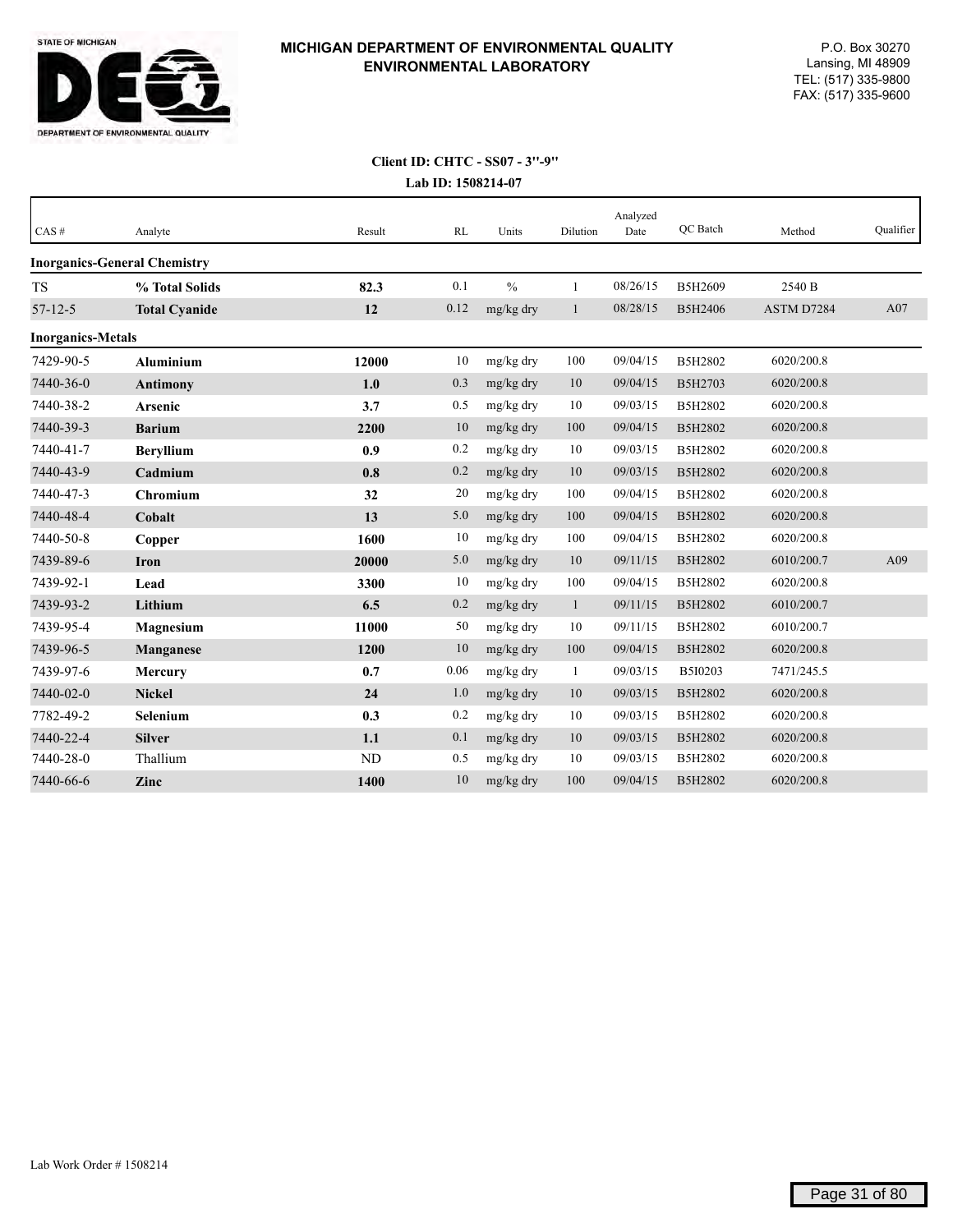

#### **Lab ID: 1508214-08 Client ID: CHTC - DM01 - 0-6''**

| CAS#                             | Analyte                         | Result    | <b>RL</b>      | Units        | Dilution | Analyzed<br>Date | QC Batch       | Method    | Qualifier         |
|----------------------------------|---------------------------------|-----------|----------------|--------------|----------|------------------|----------------|-----------|-------------------|
| <b>Organics-Semivolatiles</b>    |                                 |           |                |              |          |                  |                |           | See note Y17, Y21 |
| $91 - 57 - 6$                    | 2-Methylnaphthalene             | <b>ND</b> | 370000         | ug/kg dry    | 10       | 09/10/15         | B5H3118        | 8270      |                   |
| 83-32-9                          | Acenaphthene                    | ND        | 150000         | ug/kg dry    | 10       | 09/10/15         | <b>B5H3118</b> | 8270      |                   |
| 208-96-8                         | Acenaphthylene                  | ND        | 150000         | ug/kg dry    | 10       | 09/10/15         | B5H3118        | 8270      |                   |
| $120 - 12 - 7$                   | Anthracene                      | <b>ND</b> | 150000         | ug/kg dry    | $10\,$   | 09/10/15         | B5H3118        | 8270      |                   |
| $56 - 55 - 3$                    | Benz[a]anthracene               | <b>ND</b> | 150000         | ug/kg dry    | 10       | 09/10/15         | B5H3118        | 8270      |                   |
| $50 - 32 - 8$                    | Benzo[a]pyrene                  | ND        | 290000         | ug/kg dry    | $10\,$   | 09/10/15         | <b>B5H3118</b> | 8270      |                   |
| 205-99-2                         | Benzo[b]fluoranthene            | <b>ND</b> | 290000         | ug/kg dry    | 10       | 09/10/15         | <b>B5H3118</b> | 8270      |                   |
| 191-24-2                         | Benzo[g,h,i]perylene            | ND        | 290000         | ug/kg dry    | $10\,$   | 09/10/15         | B5H3118        | 8270      |                   |
| 207-08-9                         | Benzo[k]fluoranthene            | <b>ND</b> | 290000         | ug/kg dry    | 10       | 09/10/15         | B5H3118        | 8270      |                   |
| 218-01-9                         | Chrysene                        | ND        | 150000         | ug/kg dry    | 10       | 09/10/15         | <b>B5H3118</b> | 8270      |                   |
| $53 - 70 - 3$                    | Dibenz[a,h]anthracene           | <b>ND</b> | 290000         | ug/kg dry    | 10       | 09/10/15         | <b>B5H3118</b> | 8270      |                   |
| 206-44-0                         | Fluoranthene                    | <b>ND</b> | 150000         | ug/kg dry    | 10       | 09/10/15         | <b>B5H3118</b> | 8270      |                   |
| $86 - 73 - 7$                    | Fluorene                        | <b>ND</b> | 150000         | ug/kg dry    | 10       | 09/10/15         | <b>B5H3118</b> | 8270      |                   |
| 193-39-5                         | Indeno $(1,2,3-c,d)$ pyrene     | ND        | 290000         | ug/kg dry    | 10       | 09/10/15         | <b>B5H3118</b> | 8270      |                   |
| $91 - 20 - 3$                    | Naphthalene                     | <b>ND</b> | 150000         | ug/kg dry    | 10       | 09/10/15         | <b>B5H3118</b> | 8270      |                   |
| $85 - 01 - 8$                    | Phenanthrene                    | <b>ND</b> | 150000         | ug/kg dry    | 10       | 09/10/15         | <b>B5H3118</b> | 8270      |                   |
| $129 - 00 - 0$                   | Pyrene                          | <b>ND</b> | 150000         | ug/kg dry    | 10       | 09/10/15         | <b>B5H3118</b> | 8270      |                   |
| Surrogate: 2-Fluorobiphenyl      |                                 |           | Not Applicable | $32.9 - 115$ |          | 09/10/15         | <b>B5H3118</b> | 8270      | $\boldsymbol{V}$  |
| Surrogate: Nitrobenzene-d5       |                                 |           | Not Applicable | $31.8 - 115$ |          | 09/10/15         | <b>B5H3118</b> | 8270      | $\boldsymbol{V}$  |
| Surrogate: p-Terphenyl-d14       |                                 |           | Not Applicable | $38.5 - 115$ |          | 09/10/15         | <b>B5H3118</b> | 8270      | V                 |
| <b>Organics-PCBs as Aroclors</b> |                                 |           |                |              |          |                  |                |           |                   |
| 12674-11-2                       | Aroclor 1016                    | <b>ND</b> | 5900           | ug/kg dry    | 10       | 09/13/15         | B5I0804        | 8081/8082 | Y21               |
| 11104-28-2                       | Aroclor 1221                    | <b>ND</b> | 5900           | ug/kg dry    | 10       | 09/13/15         | B5I0804        | 8081/8082 | Y21               |
| 11141-16-5                       | Aroclor 1232                    | <b>ND</b> | 5900           | ug/kg dry    | 10       | 09/13/15         | B5I0804        | 8081/8082 | Y21               |
| 53469-21-9                       | Aroclor 1242                    | <b>ND</b> | 5900           | ug/kg dry    | 10       | 09/13/15         | B5I0804        | 8081/8082 | Y21               |
| 12672-29-6                       | Aroclor 1248                    | <b>ND</b> | 5900           | ug/kg dry    | 10       | 09/13/15         | B5I0804        | 8081/8082 | Y21               |
| 11097-69-1                       | Aroclor 1254                    | ND        | 5900           | ug/kg dry    | 10       | 09/13/15         | B5I0804        | 8081/8082 | Y21               |
| 11096-82-5                       | Aroclor 1260                    | ND        | 25000          | ug/kg dry    | 10       | 09/13/15         | B5I0804        | 8081/8082 | Y21               |
| 37324-23-5                       | Aroclor 1262                    | <b>ND</b> | 25000          | ug/kg dry    | 10       | 09/13/15         | B5I0804        | 8081/8082 | Y21               |
| 11100-14-4                       | Aroclor 1268                    | ND        | 5900           | ug/kg dry    | 10       | 09/13/15         | B5I0804        | 8081/8082 | Y21               |
| Surrogate: Decachlorobiphenyl    |                                 |           | Not Applicable | $30 - 150$   |          | 09/13/15         | B5I0804        | 8081/8082 | V                 |
|                                  | Surrogate: Tetrachloro-m-xylene |           | Not Applicable | $30 - 150$   |          | 09/13/15         | B5I0804        | 8081/8082 | $\boldsymbol{V}$  |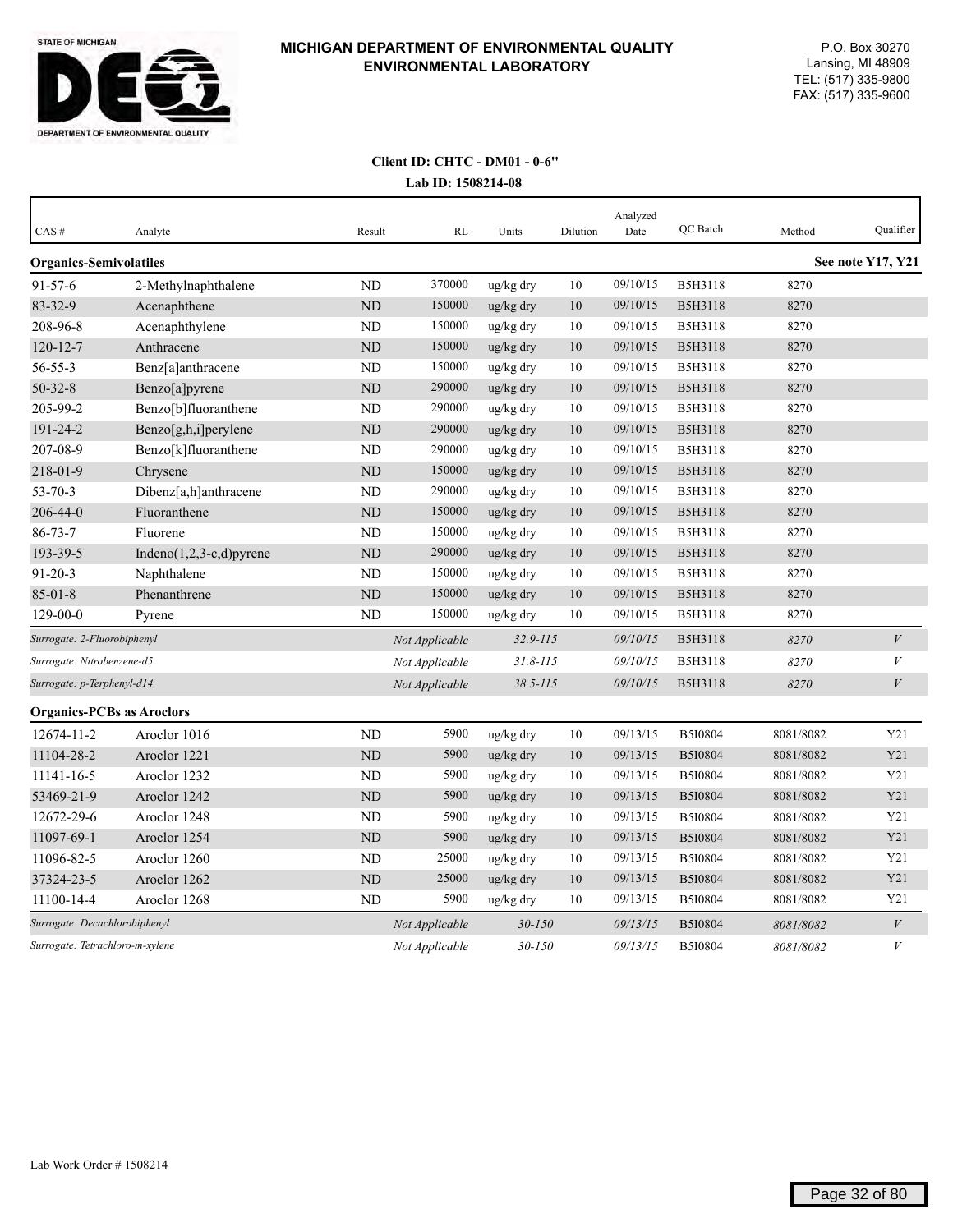

#### **Lab ID: 1508214-08 Client ID: CHTC - DM01 - 0-6''**

| $CAS \#$                 | Analyte                             | Result         | RL   | Units         | Dilution     | Analyzed<br>Date | QC Batch       | Method     | Qualifier |
|--------------------------|-------------------------------------|----------------|------|---------------|--------------|------------------|----------------|------------|-----------|
|                          | <b>Inorganics-General Chemistry</b> |                |      |               |              |                  |                |            |           |
| <b>TS</b>                | % Total Solids                      | 85.4           | 0.1  | $\frac{0}{0}$ | $\mathbf{1}$ | 08/26/15         | B5H2609        | 2540 B     | PI        |
| $57 - 12 - 5$            | Total Cyanide                       | ND             | 1.2  | mg/kg dry     | 10           | 08/28/15         | B5H2406        | ASTM D7284 | I         |
| <b>Inorganics-Metals</b> |                                     |                |      |               |              |                  |                |            |           |
| 7429-90-5                | Aluminium                           | ND             | 10   | mg/kg dry     | 100          | 09/04/15         | B5H2802        | 6020/200.8 |           |
| 7440-36-0                | Antimony                            | ND             | 0.3  | mg/kg dry     | 10           | 09/04/15         | <b>B5H2703</b> | 6020/200.8 |           |
| 7440-38-2                | Arsenic                             | <b>ND</b>      | 0.5  | mg/kg dry     | 10           | 09/03/15         | B5H2802        | 6020/200.8 |           |
| 7440-39-3                | Barium                              | ND             | 10   | mg/kg dry     | 100          | 09/04/15         | B5H2802        | 6020/200.8 |           |
| 7440-41-7                | Beryllium                           | N <sub>D</sub> | 0.2  | mg/kg dry     | 10           | 09/03/15         | B5H2802        | 6020/200.8 |           |
| 7440-43-9                | Cadmium                             | ND             | 0.2  | mg/kg dry     | 10           | 09/03/15         | B5H2802        | 6020/200.8 |           |
| 7440-47-3                | Chromium                            | N <sub>D</sub> | 2.0  | mg/kg dry     | 10           | 09/03/15         | B5H2802        | 6020/200.8 |           |
| 7440-48-4                | Cobalt                              | ND             | 0.5  | mg/kg dry     | 10           | 09/03/15         | B5H2802        | 6020/200.8 |           |
| 7440-50-8                | Copper                              | ND             | 1.0  | mg/kg dry     | 10           | 09/03/15         | B5H2802        | 6020/200.8 |           |
| 7439-89-6                | <b>Iron</b>                         | 120            | 0.5  | mg/kg dry     | 1            | 09/11/15         | B5H2802        | 6010/200.7 | A09       |
| 7439-92-1                | Lead                                | 250            | 10   | mg/kg dry     | 100          | 09/03/15         | B5H2802        | 6020/200.8 |           |
| 7439-93-2                | Lithium                             | ND             | 0.2  | mg/kg dry     | 1            | 09/11/15         | B5H2802        | 6010/200.7 |           |
| 7439-95-4                | Magnesium                           | 16             | 5.0  | mg/kg dry     | $\mathbf{1}$ | 09/11/15         | B5H2802        | 6010/200.7 |           |
| 7439-96-5                | Manganese                           | ND             | 10   | mg/kg dry     | 100          | 09/04/15         | B5H2802        | 6020/200.8 |           |
| 7439-97-6                | Mercury                             | <b>ND</b>      | 0.06 | mg/kg dry     | $\mathbf{1}$ | 09/03/15         | B5I0204        | 7471/245.5 |           |
| 7440-02-0                | Nickel                              | ND             | 1.0  | mg/kg dry     | 10           | 09/03/15         | B5H2802        | 6020/200.8 |           |
| 7782-49-2                | Selenium                            | N <sub>D</sub> | 0.2  | mg/kg dry     | 10           | 09/03/15         | B5H2802        | 6020/200.8 |           |
| 7440-22-4                | Silver                              | ND             | 0.1  | mg/kg dry     | 10           | 09/03/15         | B5H2802        | 6020/200.8 |           |
| 7440-28-0                | Thallium                            | ND             | 0.5  | mg/kg dry     | 10           | 09/03/15         | B5H2802        | 6020/200.8 |           |
| 7440-66-6                | Zinc                                | <b>ND</b>      | 1.0  | mg/kg dry     | 10           | 09/03/15         | B5H2802        | 6020/200.8 |           |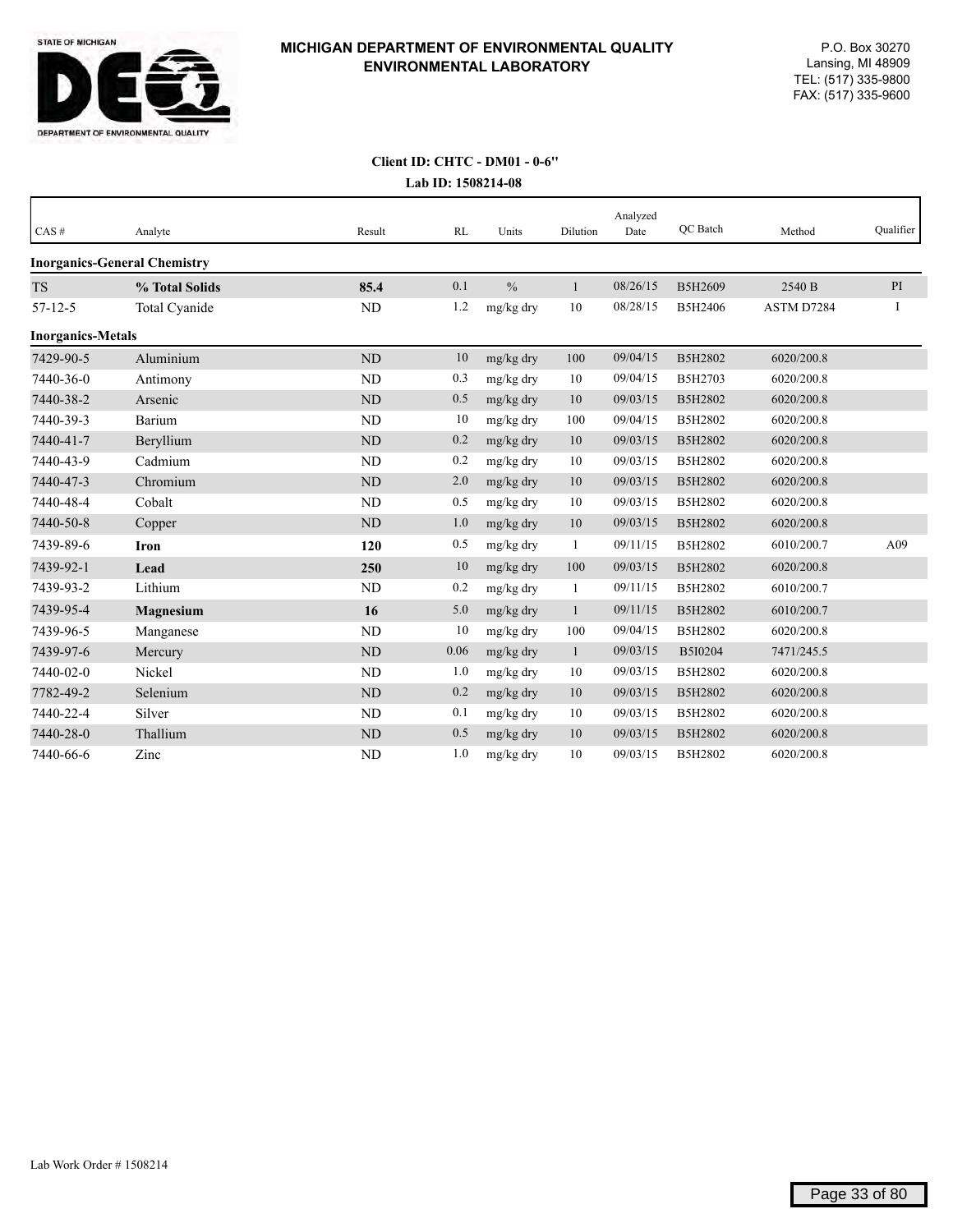

| $CAS \#$                  | Analyte                     | Result    | RL   | Units     | Dilution | Analyzed<br>Date | QC Batch | Method | Qualifier |
|---------------------------|-----------------------------|-----------|------|-----------|----------|------------------|----------|--------|-----------|
| <b>Organics-Volatiles</b> |                             |           |      |           |          |                  |          |        |           |
| 630-20-6                  | 1,1,1,2-Tetrachloroethane   | <b>ND</b> | 83   | ug/kg dry | 50       | 08/27/15         | B5H2705  | 8260   |           |
| $71 - 55 - 6$             | 1,1,1-Trichloroethane       | ND        | 83   | ug/kg dry | 50       | 08/27/15         | B5H2705  | 8260   |           |
| 79-34-5                   | 1,1,2,2-Tetrachloroethane   | ND        | 83   | ug/kg dry | 50       | 08/27/15         | B5H2705  | 8260   |           |
| 79-00-5                   | 1,1,2-Trichloroethane       | <b>ND</b> | 83   | ug/kg dry | 50       | 08/27/15         | B5H2705  | 8260   |           |
| $75 - 34 - 3$             | 1,1-Dichloroethane          | <b>ND</b> | 83   | ug/kg dry | 50       | 08/27/15         | B5H2705  | 8260   |           |
| 75-35-4                   | 1,1-Dichloroethylene        | ND        | 83   | ug/kg dry | 50       | 08/27/15         | B5H2705  | 8260   |           |
| $87 - 61 - 6$             | 1,2,3-Trichlorobenzene      | ND        | 420  | ug/kg dry | 50       | 08/27/15         | B5H2705  | 8260   |           |
| $96 - 18 - 4$             | 1,2,3-Trichloropropane      | ND        | 83   | ug/kg dry | 50       | 08/27/15         | B5H2705  | 8260   |           |
| 526-73-8                  | 1,2,3-Trimethylbenzene      | <b>ND</b> | 83   | ug/kg dry | 50       | 08/27/15         | B5H2705  | 8260   |           |
| $120 - 82 - 1$            | 1,2,4-Trichlorobenzene      | ND        | 420  | ug/kg dry | 50       | 08/27/15         | B5H2705  | 8260   |           |
| $95 - 63 - 6$             | 1,2,4-Trimethylbenzene      | ND        | 83   | ug/kg dry | 50       | 08/27/15         | B5H2705  | 8260   |           |
| $96 - 12 - 8$             | 1,2-Dibromo-3-chloropropane | ND        | 420  | ug/kg dry | 50       | 08/27/15         | B5H2705  | 8260   |           |
| 106-93-4                  | 1,2-Dibromoethane           | <b>ND</b> | 83   | ug/kg dry | 50       | 08/27/15         | B5H2705  | 8260   |           |
| $95 - 50 - 1$             | 1,2-Dichlorobenzene         | <b>ND</b> | 83   | ug/kg dry | 50       | 08/27/15         | B5H2705  | 8260   |           |
| 107-06-2                  | 1,2-Dichloroethane          | ND        | 83   | ug/kg dry | 50       | 08/27/15         | B5H2705  | 8260   |           |
| 78-87-5                   | 1,2-Dichloropropane         | ND        | 83   | ug/kg dry | 50       | 08/27/15         | B5H2705  | 8260   |           |
| 108-67-8                  | 1,3,5-Trimethylbenzene      | $\rm ND$  | 83   | ug/kg dry | 50       | 08/27/15         | B5H2705  | 8260   |           |
| 541-73-1                  | 1,3-Dichlorobenzene         | ND        | 83   | ug/kg dry | 50       | 08/27/15         | B5H2705  | 8260   |           |
| 106-46-7                  | 1,4-Dichlorobenzene         | <b>ND</b> | 83   | ug/kg dry | 50       | 08/27/15         | B5H2705  | 8260   |           |
| 78-93-3                   | 2-Butanone (MEK)            | ND        | 420  | ug/kg dry | 50       | 08/27/15         | B5H2705  | 8260   |           |
| 591-78-6                  | 2-Hexanone                  | <b>ND</b> | 420  | ug/kg dry | 50       | 08/27/15         | B5H2705  | 8260   |           |
| $91 - 57 - 6$             | 2-Methylnaphthalene         | ND        | 420  | ug/kg dry | 50       | 08/27/15         | B5H2705  | 8260   | X         |
| $67 - 64 - 1$             | 2-Propanone (acetone)       | ND        | 1700 | ug/kg dry | 50       | 08/27/15         | B5H2705  | 8260   |           |
| $108 - 10 - 1$            | 4-Methyl-2-pentanone (MIBK) | <b>ND</b> | 420  | ug/kg dry | 50       | 08/27/15         | B5H2705  | 8260   |           |
| $107 - 13 - 1$            | Acrylonitrile               | <b>ND</b> | 420  | ug/kg dry | 50       | 08/27/15         | B5H2705  | 8260   |           |
| $71 - 43 - 2$             | Benzene                     | ND        | 83   | ug/kg dry | 50       | 08/27/15         | B5H2705  | 8260   |           |
| 108-86-1                  | Bromobenzene                | <b>ND</b> | 83   | ug/kg dry | 50       | 08/27/15         | B5H2705  | 8260   |           |
| 74-97-5                   | Bromochloromethane          | <b>ND</b> | 83   | ug/kg dry | 50       | 08/27/15         | B5H2705  | 8260   |           |
| $75 - 27 - 4$             | Bromodichloromethane        | ND        | 83   | ug/kg dry | 50       | 08/27/15         | B5H2705  | 8260   |           |
| $75 - 25 - 2$             | Bromoform                   | ND        | 83   | ug/kg dry | 50       | 08/27/15         | B5H2705  | 8260   |           |
| 74-83-9                   | Bromomethane                | $\rm ND$  | 420  | ug/kg dry | 50       | 08/27/15         | B5H2705  | 8260   |           |
| $75 - 15 - 0$             | Carbon disulfide            | $\rm ND$  | 83   | ug/kg dry | 50       | 08/27/15         | B5H2705  | 8260   |           |
| $56 - 23 - 5$             | Carbon tetrachloride        | $\rm ND$  | 83   | ug/kg dry | 50       | 08/27/15         | B5H2705  | 8260   |           |
| 108-90-7                  | Chlorobenzene               | ND        | 83   | ug/kg dry | 50       | 08/27/15         | B5H2705  | 8260   |           |
| $75 - 00 - 3$             | Chloroethane                | $\rm ND$  | 420  | ug/kg dry | $50\,$   | 08/27/15         | B5H2705  | 8260   |           |
| 67-66-3                   | Chloroform                  | $\rm ND$  | 83   | ug/kg dry | 50       | 08/27/15         | B5H2705  | 8260   |           |
| $74 - 87 - 3$             | Chloromethane               | $\rm ND$  | 420  | ug/kg dry | 50       | 08/27/15         | B5H2705  | 8260   |           |
| 156-59-2                  | cis-1,2-Dichloroethylene    | ND        | 83   | ug/kg dry | 50       | 08/27/15         | B5H2705  | 8260   |           |
| 10061-01-5                | cis-1,3-Dichloropropylene   | $\rm ND$  | 83   | ug/kg dry | 50       | 08/27/15         | B5H2705  | 8260   |           |
| 110-82-7                  | Cyclohexane                 | ND        | 420  | ug/kg dry | 50       | 08/27/15         | B5H2705  | 8260   |           |
| 124-48-1                  | Dibromochloromethane        | $\rm ND$  | 83   | ug/kg dry | 50       | 08/27/15         | B5H2705  | 8260   |           |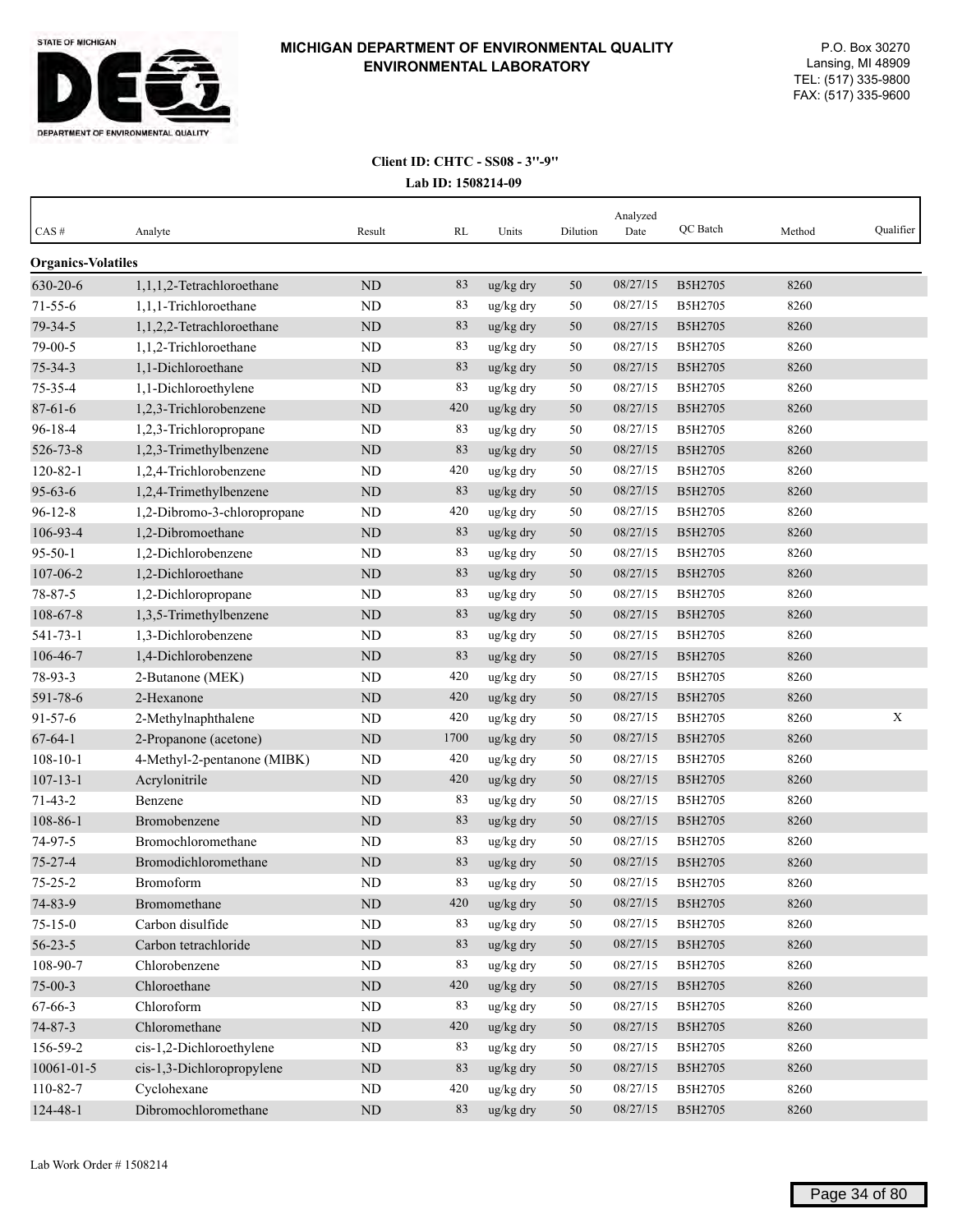

| CAS#                      | Analyte                         | Result         | <b>RL</b> | Units        | Dilution | Analyzed<br>Date | QC Batch       | Method | Qualifier |
|---------------------------|---------------------------------|----------------|-----------|--------------|----------|------------------|----------------|--------|-----------|
| <b>Organics-Volatiles</b> |                                 |                |           |              |          |                  |                |        |           |
| 74-95-3                   | Dibromomethane                  | <b>ND</b>      | 83        | ug/kg dry    | 50       | 08/27/15         | B5H2705        | 8260   |           |
| $75 - 71 - 8$             | Dichlorodifluoromethane         | ND             | 420       | ug/kg dry    | 50       | 08/27/15         | B5H2705        | 8260   |           |
| $60 - 29 - 7$             | Diethyl ether                   | <b>ND</b>      | 420       | ug/kg dry    | 50       | 08/27/15         | B5H2705        | 8260   |           |
| 108-20-3                  | Diisopropyl Ether               | <b>ND</b>      | 420       | ug/kg dry    | 50       | 08/27/15         | B5H2705        | 8260   |           |
| $100 - 41 - 4$            | Ethylbenzene                    | <b>ND</b>      | 83        | ug/kg dry    | 50       | 08/27/15         | B5H2705        | 8260   |           |
| 637-92-3                  | Ethyltertiarybutylether         | <b>ND</b>      | 420       | ug/kg dry    | 50       | 08/27/15         | <b>B5H2705</b> | 8260   |           |
| $67 - 72 - 1$             | Hexachloroethane                | <b>ND</b>      | 420       | ug/kg dry    | 50       | 08/27/15         | B5H2705        | 8260   |           |
| 98-82-8                   | Isopropylbenzene                | <b>ND</b>      | 83        | ug/kg dry    | 50       | 08/27/15         | B5H2705        | 8260   |           |
| 1330-20-7                 | $m \& p$ - Xylene               | ND             | 170       | ug/kg dry    | 50       | 08/27/15         | B5H2705        | 8260   |           |
| 74-88-4                   | Methyl iodide                   | <b>ND</b>      | 83        | ug/kg dry    | 50       | 08/27/15         | B5H2705        | 8260   |           |
| 75-09-2                   | Methylene chloride              | ND             | 420       | ug/kg dry    | 50       | 08/27/15         | B5H2705        | 8260   |           |
| 1634-04-4                 | Methyltertiarybutylether        | <b>ND</b>      | 83        | ug/kg dry    | 50       | 08/27/15         | B5H2705        | 8260   |           |
| $91 - 20 - 3$             | Naphthalene                     | ND             | 420       | ug/kg dry    | 50       | 08/27/15         | B5H2705        | 8260   | X         |
| $104 - 51 - 8$            | n-Butylbenzene                  | N <sub>D</sub> | 83        | ug/kg dry    | 50       | 08/27/15         | B5H2705        | 8260   |           |
| $103 - 65 - 1$            | n-Propylbenzene                 | <b>ND</b>      | 83        | ug/kg dry    | 50       | 08/27/15         | B5H2705        | 8260   |           |
| 95-47-6                   | o-Xylene                        | <b>ND</b>      | 83        | ug/kg dry    | 50       | 08/27/15         | B5H2705        | 8260   |           |
| 99-87-6                   | p-Isopropyl toluene             | <b>ND</b>      | 83        | ug/kg dry    | 50       | 08/27/15         | B5H2705        | 8260   |           |
| 135-98-8                  | sec-Butylbenzene                | <b>ND</b>      | 83        | ug/kg dry    | 50       | 08/27/15         | B5H2705        | 8260   |           |
| $100 - 42 - 5$            | Styrene                         | <b>ND</b>      | 83        | ug/kg dry    | 50       | 08/27/15         | B5H2705        | 8260   |           |
| 98-06-6                   | tert-Butylbenzene               | <b>ND</b>      | 83        | ug/kg dry    | 50       | 08/27/15         | B5H2705        | 8260   |           |
| $75 - 65 - 0$             | tertiary Butyl Alcohol          | ND             | 4200      | ug/kg dry    | 50       | 08/27/15         | B5H2705        | 8260   |           |
| 994-05-8                  | tertiaryAmylmethylether         | <b>ND</b>      | 420       | ug/kg dry    | 50       | 08/27/15         | B5H2705        | 8260   |           |
| $127 - 18 - 4$            | Tetrachloroethylene             | <b>ND</b>      | 83        | ug/kg dry    | 50       | 08/27/15         | B5H2705        | 8260   |           |
| 109-99-9                  | Tetrahydrofuran                 | <b>ND</b>      | 420       | ug/kg dry    | 50       | 08/27/15         | B5H2705        | 8260   |           |
| 108-88-3                  | Toluene                         | <b>ND</b>      | 83        | ug/kg dry    | 50       | 08/27/15         | B5H2705        | 8260   |           |
| 156-60-5                  | trans-1,2-Dichloroethylene      | <b>ND</b>      | 83        | ug/kg dry    | 50       | 08/27/15         | B5H2705        | 8260   |           |
| 10061-02-6                | trans-1,3-Dichloropropylene     | <b>ND</b>      | 83        | ug/kg dry    | 50       | 08/27/15         | B5H2705        | 8260   |           |
| $110-57-6$                | trans-1,4-Dichloro-2-butene     | <b>ND</b>      | 420       | ug/kg dry    | 50       | 08/27/15         | B5H2705        | 8260   |           |
| $79-01-6$                 | Trichloroethylene               | ND             | 83        | ug/kg dry    | 50       | 08/27/15         | B5H2705        | 8260   |           |
| 75-69-4                   | Trichlorofluoromethane          | <b>ND</b>      | 83        | ug/kg dry    | 50       | 08/27/15         | B5H2705        | 8260   |           |
| $75 - 01 - 4$             | Vinyl chloride                  | ND             | 83        | ug/kg dry    | 50       | 08/27/15         | B5H2705        | 8260   |           |
|                           | Surrogate: Bromofluorobenzene   |                |           | $40.3 - 194$ |          | 08/27/15         | B5H2705        | 8260   |           |
|                           | Surrogate: Dibromofluoromethane |                |           | $52.1 - 217$ |          | 08/27/15         | B5H2705        | 8260   |           |
|                           | Surrogate: Toluene-d8           |                |           | 55.4-196     |          | 08/27/15         | <b>B5H2705</b> | 8260   |           |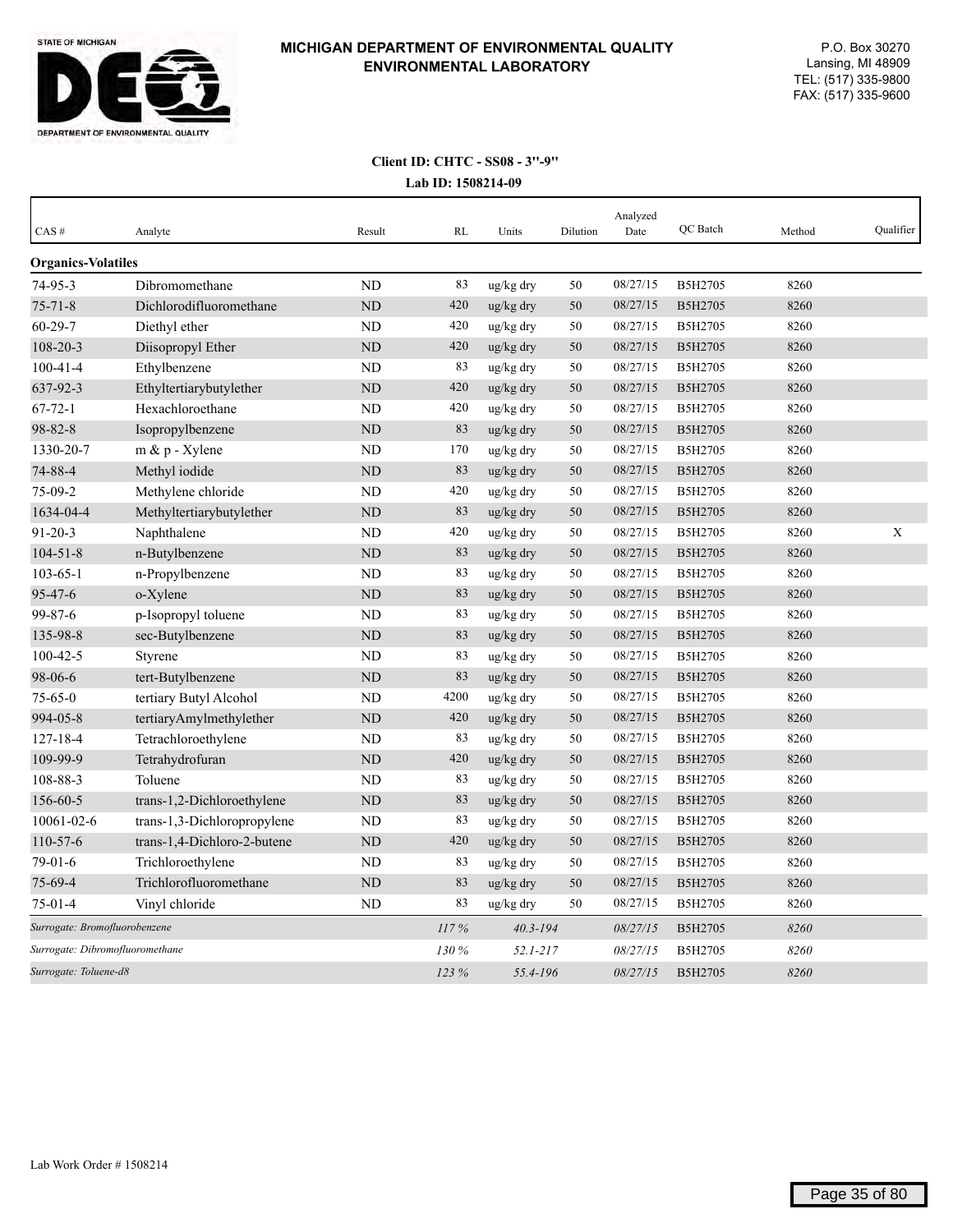

| CAS#                             | Analyte                         | Result    | RL    | Units        | Dilution     | Analyzed<br>Date | <b>OC</b> Batch | Method    | Oualifier         |
|----------------------------------|---------------------------------|-----------|-------|--------------|--------------|------------------|-----------------|-----------|-------------------|
| <b>Organics-Semivolatiles</b>    |                                 |           |       |              |              |                  |                 |           | See note Y20, Y25 |
| $91 - 57 - 6$                    | 2-Methylnaphthalene             | <b>ND</b> | 6300  | ug/kg dry    | $\mathbf{1}$ | 09/09/15         | B5H2706         | 8270      |                   |
| 83-32-9                          | Acenaphthene                    | <b>ND</b> | 2500  | ug/kg dry    | $\mathbf{1}$ | 09/09/15         | <b>B5H2706</b>  | 8270      |                   |
| 208-96-8                         | Acenaphthylene                  | ND        | 2500  | ug/kg dry    | 1            | 09/09/15         | B5H2706         | 8270      |                   |
| $120 - 12 - 7$                   | Anthracene                      | ND        | 2500  | ug/kg dry    | $\mathbf{1}$ | 09/09/15         | B5H2706         | 8270      |                   |
| 56-55-3                          | Benz[a]anthracene               | <b>ND</b> | 2500  | ug/kg dry    | 1            | 09/09/15         | B5H2706         | 8270      |                   |
| $50 - 32 - 8$                    | Benzo[a]pyrene                  | <b>ND</b> | 5000  | ug/kg dry    | $\mathbf{1}$ | 09/09/15         | B5H2706         | 8270      |                   |
| 205-99-2                         | Benzo[b]fluoranthene            | <b>ND</b> | 5000  | ug/kg dry    | $\mathbf{1}$ | 09/09/15         | B5H2706         | 8270      |                   |
| 191-24-2                         | Benzo[g,h,i]perylene            | ND        | 5000  | ug/kg dry    | $\mathbf{1}$ | 09/09/15         | B5H2706         | 8270      |                   |
| 207-08-9                         | Benzo[k]fluoranthene            | <b>ND</b> | 5000  | ug/kg dry    | $\mathbf{1}$ | 09/09/15         | B5H2706         | 8270      |                   |
| 218-01-9                         | Chrysene                        | ND        | 2500  | ug/kg dry    | $\mathbf{1}$ | 09/09/15         | B5H2706         | 8270      |                   |
| $53 - 70 - 3$                    | Dibenz[a,h]anthracene           | <b>ND</b> | 5000  | ug/kg dry    | $\mathbf{1}$ | 09/09/15         | B5H2706         | 8270      |                   |
| 206-44-0                         | <b>Fluoranthene</b>             | 3900      | 2500  | ug/kg dry    | $\mathbf{1}$ | 09/09/15         | B5H2706         | 8270      |                   |
| $86 - 73 - 7$                    | Fluorene                        | <b>ND</b> | 2500  | ug/kg dry    | $\mathbf{1}$ | 09/09/15         | B5H2706         | 8270      |                   |
| 193-39-5                         | $Indeno(1,2,3-c,d)pyrene$       | ND        | 5000  | ug/kg dry    | $\mathbf{1}$ | 09/09/15         | B5H2706         | 8270      |                   |
| $91 - 20 - 3$                    | Naphthalene                     | <b>ND</b> | 2500  | ug/kg dry    | $\mathbf{1}$ | 09/09/15         | B5H2706         | 8270      |                   |
| $85 - 01 - 8$                    | Phenanthrene                    | <b>ND</b> | 2500  | ug/kg dry    | $\mathbf{1}$ | 09/09/15         | B5H2706         | 8270      |                   |
| $129 - 00 - 0$                   | <b>Pyrene</b>                   | 4400      | 2500  | ug/kg dry    | $\mathbf{1}$ | 09/09/15         | B5H2706         | 8270      |                   |
| Surrogate: 2-Fluorobiphenyl      |                                 |           | 56.1% | $32.9 - 115$ |              | 09/09/15         | B5H2706         | 8270      |                   |
| Surrogate: Nitrobenzene-d5       |                                 |           | 51.4% | $31.8 - 115$ |              | 09/09/15         | B5H2706         | 8270      |                   |
| Surrogate: p-Terphenyl-d14       |                                 |           | 68.2% | $38.5 - 115$ |              | 09/09/15         | B5H2706         | 8270      |                   |
| <b>Organics-PCBs as Aroclors</b> |                                 |           |       |              |              |                  |                 |           |                   |
| 12674-11-2                       | Aroclor 1016                    | <b>ND</b> | 130   | ug/kg dry    | $\mathbf{1}$ | 09/13/15         | B5I0411         | 8081/8082 |                   |
| 11104-28-2                       | Aroclor 1221                    | ND        | 130   | ug/kg dry    | $\mathbf{1}$ | 09/13/15         | B5I0411         | 8081/8082 |                   |
| 11141-16-5                       | Aroclor 1232                    | <b>ND</b> | 130   | ug/kg dry    | $\mathbf{1}$ | 09/13/15         | B5I0411         | 8081/8082 |                   |
| 53469-21-9                       | Aroclor 1242                    | <b>ND</b> | 130   | ug/kg dry    | 1            | 09/13/15         | B5I0411         | 8081/8082 |                   |
| 12672-29-6                       | Aroclor 1248                    | ND        | 130   | ug/kg dry    | 1            | 09/13/15         | B5I0411         | 8081/8082 |                   |
| 11097-69-1                       | Aroclor 1254                    | <b>ND</b> | 130   | ug/kg dry    | $\mathbf{1}$ | 09/13/15         | B5I0411         | 8081/8082 |                   |
| 11096-82-5                       | Aroclor 1260                    | <b>ND</b> | 130   | ug/kg dry    | $\mathbf{1}$ | 09/13/15         | B5I0411         | 8081/8082 |                   |
| 37324-23-5                       | Aroclor 1262                    | <b>ND</b> | 130   | ug/kg dry    | 1            | 09/13/15         | B5I0411         | 8081/8082 |                   |
| 11100-14-4                       | Aroclor 1268                    | ND        | 130   | ug/kg dry    | 1            | 09/13/15         | B5I0411         | 8081/8082 |                   |
|                                  | Surrogate: Decachlorobiphenyl   |           |       | $30 - 150$   |              | 09/13/15         | <b>B5I0411</b>  | 8081/8082 |                   |
|                                  | Surrogate: Tetrachloro-m-xylene |           |       | $30 - 150$   |              | 09/13/15         | B5I0411         | 8081/8082 |                   |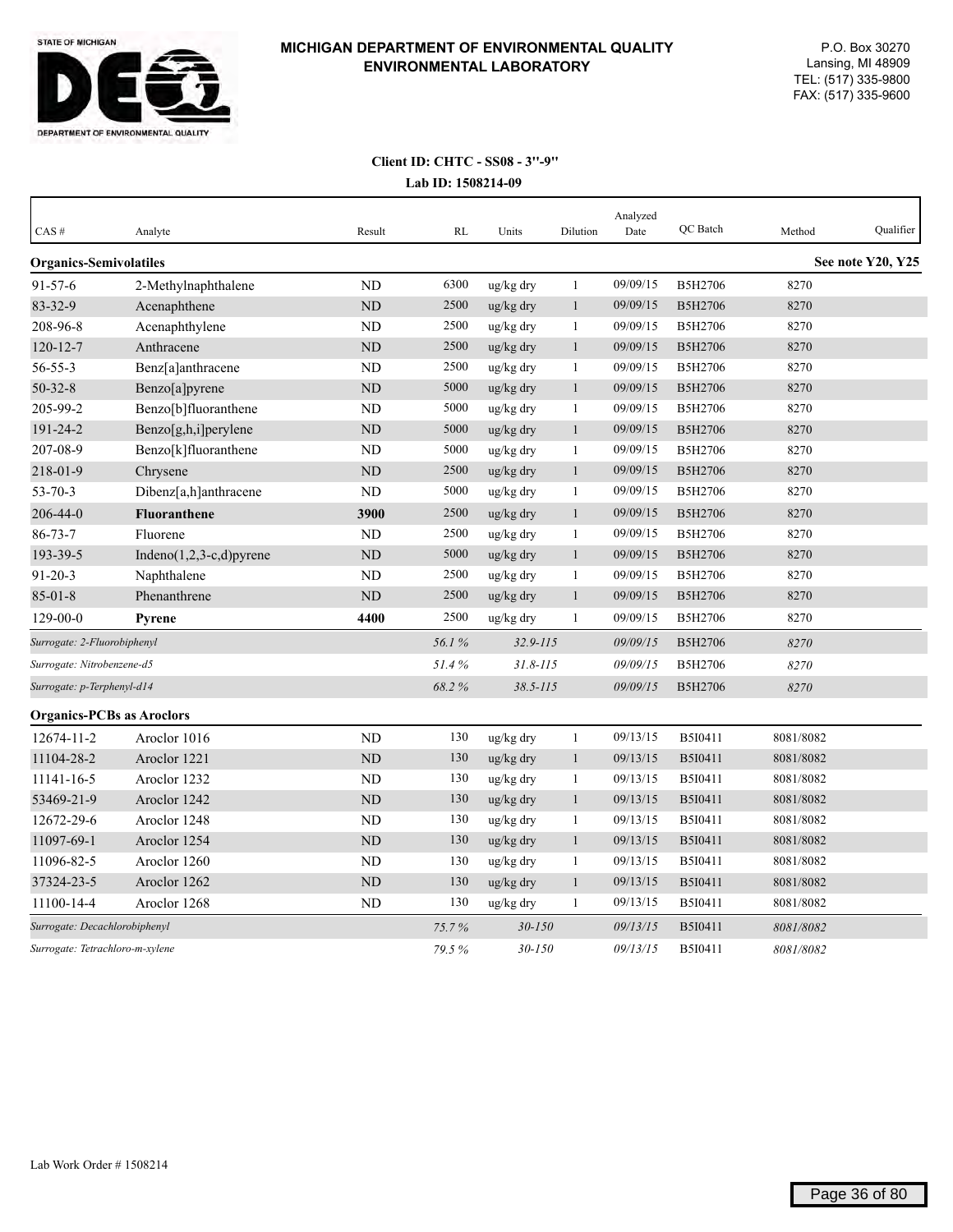

## **Lab ID: 1508214-09 Client ID: CHTC - SS08 - 3''-9''**

| CAS#                     | Analyte                             | Result         | RL   | Units         | Dilution     | Analyzed<br>Date | QC Batch | Method     | Qualifier |
|--------------------------|-------------------------------------|----------------|------|---------------|--------------|------------------|----------|------------|-----------|
|                          | <b>Inorganics-General Chemistry</b> |                |      |               |              |                  |          |            |           |
| <b>TS</b>                | % Total Solids                      | 80.0           | 0.1  | $\frac{0}{0}$ | $\mathbf{1}$ | 08/26/15         | B5H2610  | 2540 B     |           |
| $57 - 12 - 5$            | Total Cyanide                       | ND             | 0.13 | mg/kg dry     | 1            | 08/28/15         | B5H2406  | ASTM D7284 |           |
| <b>Inorganics-Metals</b> |                                     |                |      |               |              |                  |          |            |           |
| 7429-90-5                | <b>Aluminium</b>                    | 6400           | 10   | mg/kg dry     | $100\,$      | 09/04/15         | B5H2802  | 6020/200.8 |           |
| 7440-36-0                | <b>Antimony</b>                     | 0.3            | 0.3  | mg/kg dry     | 10           | 09/04/15         | B5H2703  | 6020/200.8 |           |
| 7440-38-2                | Arsenic                             | 2.4            | 0.5  | mg/kg dry     | 10           | 09/03/15         | B5H2802  | 6020/200.8 |           |
| 7440-39-3                | <b>Barium</b>                       | 35             | 10   | mg/kg dry     | 100          | 09/04/15         | B5H2802  | 6020/200.8 |           |
| 7440-41-7                | <b>Beryllium</b>                    | 0.3            | 0.2  | mg/kg dry     | 10           | 09/03/15         | B5H2802  | 6020/200.8 |           |
| 7440-43-9                | Cadmium                             | 0.3            | 0.2  | mg/kg dry     | 10           | 09/03/15         | B5H2802  | 6020/200.8 |           |
| 7440-47-3                | Chromium                            | N <sub>D</sub> | 20   | mg/kg dry     | 100          | 09/04/15         | B5H2802  | 6020/200.8 |           |
| 7440-48-4                | Cobalt                              | 6.4            | 5.0  | mg/kg dry     | 100          | 09/04/15         | B5H2802  | 6020/200.8 |           |
| 7440-50-8                | Copper                              | 950            | 10   | mg/kg dry     | 100          | 09/04/15         | B5H2802  | 6020/200.8 |           |
| 7439-89-6                | <b>Iron</b>                         | 15000          | 5.0  | mg/kg dry     | 10           | 09/11/15         | B5H2802  | 6010/200.7 | A09       |
| 7439-92-1                | Lead                                | 170            | 10   | mg/kg dry     | 100          | 09/03/15         | B5H2802  | 6020/200.8 |           |
| 7439-93-2                | Lithium                             | 5.7            | 0.2  | mg/kg dry     | $\mathbf{1}$ | 09/11/15         | B5H2802  | 6010/200.7 |           |
| 7439-95-4                | Magnesium                           | 4700           | 50   | mg/kg dry     | 10           | 09/11/15         | B5H2802  | 6010/200.7 |           |
| 7439-96-5                | <b>Manganese</b>                    | 160            | 10   | mg/kg dry     | 100          | 09/04/15         | B5H2802  | 6020/200.8 |           |
| 7439-97-6                | <b>Mercury</b>                      | 0.09           | 0.06 | mg/kg dry     | $\mathbf{1}$ | 09/03/15         | B5I0204  | 7471/245.5 |           |
| 7440-02-0                | <b>Nickel</b>                       | 20             | 1.0  | mg/kg dry     | 10           | 09/03/15         | B5H2802  | 6020/200.8 |           |
| 7782-49-2                | Selenium                            | N <sub>D</sub> | 0.2  | mg/kg dry     | 10           | 09/03/15         | B5H2802  | 6020/200.8 |           |
| 7440-22-4                | <b>Silver</b>                       | 0.6            | 0.1  | mg/kg dry     | 10           | 09/03/15         | B5H2802  | 6020/200.8 |           |
| 7440-28-0                | Thallium                            | ND             | 0.5  | mg/kg dry     | 10           | 09/03/15         | B5H2802  | 6020/200.8 |           |
| 7440-66-6                | Zinc                                | 63             | 10   | mg/kg dry     | 100          | 09/03/15         | B5H2802  | 6020/200.8 |           |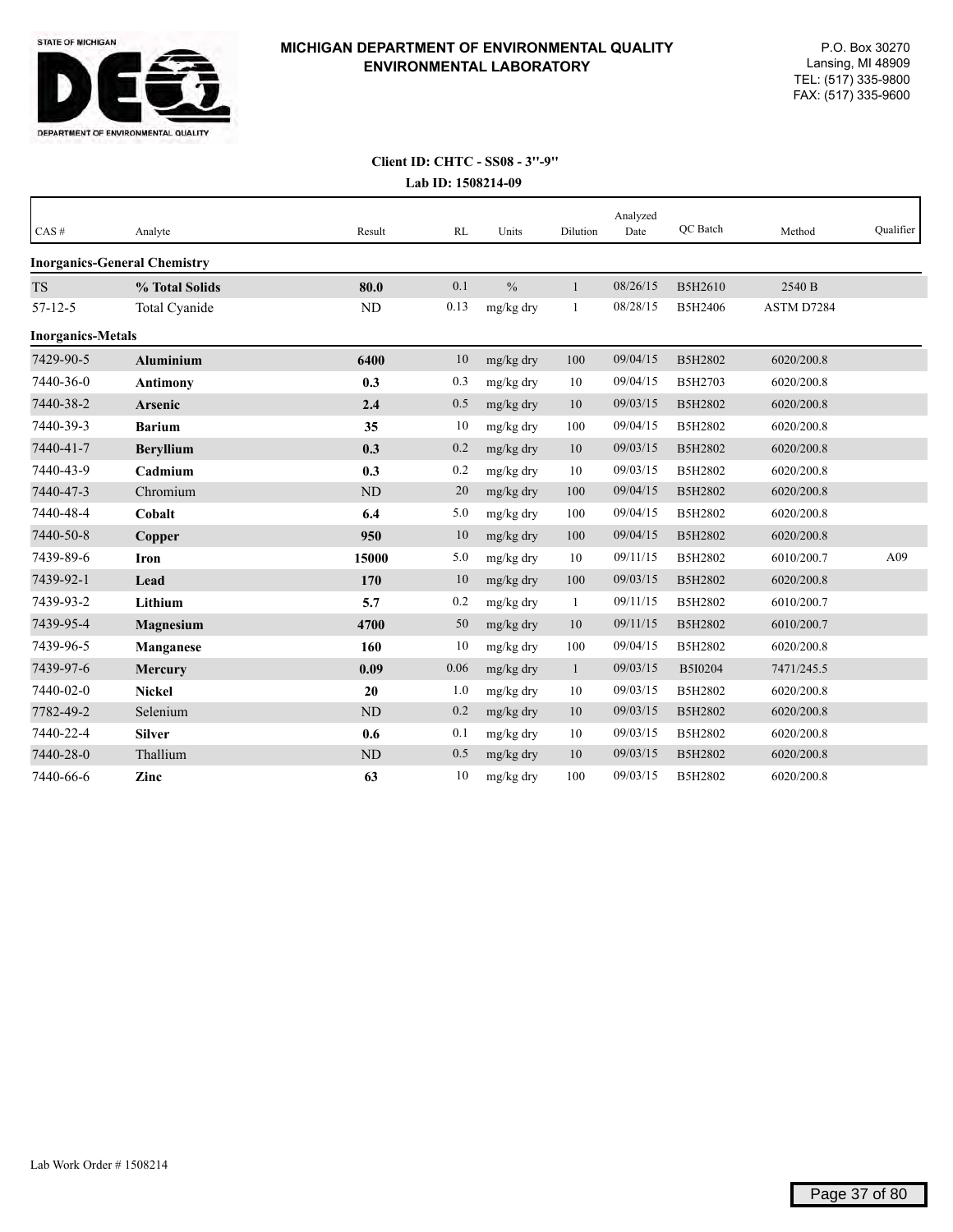

| $CAS \#$                  | Analyte                     | Result    | RL   | Units                 | Dilution | Analyzed<br>Date | QC Batch | Method | Qualifier   |
|---------------------------|-----------------------------|-----------|------|-----------------------|----------|------------------|----------|--------|-------------|
| <b>Organics-Volatiles</b> |                             |           |      |                       |          |                  |          |        |             |
| 630-20-6                  | 1,1,1,2-Tetrachloroethane   | ND        | 94   | ug/kg dry             | 50       | 08/27/15         | B5H2705  | 8260   |             |
| $71 - 55 - 6$             | 1,1,1-Trichloroethane       | ND        | 94   | ug/kg dry             | 50       | 08/27/15         | B5H2705  | 8260   |             |
| 79-34-5                   | 1,1,2,2-Tetrachloroethane   | ND        | 94   | ug/kg dry             | 50       | 08/27/15         | B5H2705  | 8260   |             |
| 79-00-5                   | 1,1,2-Trichloroethane       | <b>ND</b> | 94   | ug/kg dry             | 50       | 08/27/15         | B5H2705  | 8260   |             |
| $75 - 34 - 3$             | 1.1-Dichloroethane          | ND        | 94   | ug/kg dry             | 50       | 08/27/15         | B5H2705  | 8260   |             |
| 75-35-4                   | 1,1-Dichloroethylene        | ND        | 94   | ug/kg dry             | 50       | 08/27/15         | B5H2705  | 8260   |             |
| $87 - 61 - 6$             | 1,2,3-Trichlorobenzene      | ND        | 470  | ug/kg dry             | 50       | 08/27/15         | B5H2705  | 8260   |             |
| 96-18-4                   | 1,2,3-Trichloropropane      | ND        | 94   | ug/kg dry             | 50       | 08/27/15         | B5H2705  | 8260   |             |
| 526-73-8                  | 1,2,3-Trimethylbenzene      | ND        | 94   | ug/kg dry             | 50       | 08/27/15         | B5H2705  | 8260   |             |
| $120 - 82 - 1$            | 1,2,4-Trichlorobenzene      | <b>ND</b> | 470  | ug/kg dry             | 50       | 08/27/15         | B5H2705  | 8260   |             |
| $95 - 63 - 6$             | 1,2,4-Trimethylbenzene      | ND        | 94   | ug/kg dry             | 50       | 08/27/15         | B5H2705  | 8260   |             |
| $96 - 12 - 8$             | 1,2-Dibromo-3-chloropropane | ND        | 470  | ug/kg dry             | 50       | 08/27/15         | B5H2705  | 8260   |             |
| 106-93-4                  | 1,2-Dibromoethane           | ND        | 94   | ug/kg dry             | 50       | 08/27/15         | B5H2705  | 8260   |             |
| $95 - 50 - 1$             | 1,2-Dichlorobenzene         | <b>ND</b> | 94   | ug/kg dry             | 50       | 08/27/15         | B5H2705  | 8260   |             |
| 107-06-2                  | 1,2-Dichloroethane          | ND        | 94   | ug/kg dry             | 50       | 08/27/15         | B5H2705  | 8260   |             |
| 78-87-5                   | 1,2-Dichloropropane         | <b>ND</b> | 94   | ug/kg dry             | 50       | 08/27/15         | B5H2705  | 8260   |             |
| 108-67-8                  | 1,3,5-Trimethylbenzene      | $\rm ND$  | 94   | ug/kg dry             | 50       | 08/27/15         | B5H2705  | 8260   |             |
| 541-73-1                  | 1,3-Dichlorobenzene         | ND        | 94   | ug/kg dry             | 50       | 08/27/15         | B5H2705  | 8260   |             |
| 106-46-7                  | 1,4-Dichlorobenzene         | ND        | 94   | ug/kg dry             | 50       | 08/27/15         | B5H2705  | 8260   |             |
| 78-93-3                   | 2-Butanone (MEK)            | ND        | 470  | ug/kg dry             | 50       | 08/27/15         | B5H2705  | 8260   |             |
| 591-78-6                  | 2-Hexanone                  | ND        | 470  | ug/kg dry             | 50       | 08/27/15         | B5H2705  | 8260   |             |
| $91 - 57 - 6$             | 2-Methylnaphthalene         | ND        | 470  | ug/kg dry             | 50       | 08/27/15         | B5H2705  | 8260   | $\mathbf X$ |
| $67 - 64 - 1$             | 2-Propanone (acetone)       | ND        | 1900 | ug/kg dry             | 50       | 08/27/15         | B5H2705  | 8260   |             |
| $108 - 10 - 1$            | 4-Methyl-2-pentanone (MIBK) | <b>ND</b> | 470  | ug/kg dry             | 50       | 08/27/15         | B5H2705  | 8260   |             |
| $107 - 13 - 1$            | Acrylonitrile               | ND        | 470  | ug/kg dry             | 50       | 08/27/15         | B5H2705  | 8260   |             |
| $71 - 43 - 2$             | Benzene                     | <b>ND</b> | 94   | ug/kg dry             | 50       | 08/27/15         | B5H2705  | 8260   |             |
| 108-86-1                  | Bromobenzene                | ND        | 94   | ug/kg dry             | 50       | 08/27/15         | B5H2705  | 8260   |             |
| 74-97-5                   | Bromochloromethane          | ND        | 94   | ug/kg dry             | 50       | 08/27/15         | B5H2705  | 8260   |             |
| 75-27-4                   | Bromodichloromethane        | ND        | 94   | ug/kg dry             | 50       | 08/27/15         | B5H2705  | 8260   |             |
| $75 - 25 - 2$             | Bromoform                   | ND        | 94   | ug/kg dry             | 50       | 08/27/15         | B5H2705  | 8260   |             |
| 74-83-9                   | Bromomethane                | $\rm ND$  | 470  | ug/kg dry             | 50       | 08/27/15         | B5H2705  | 8260   |             |
| $75 - 15 - 0$             | Carbon disulfide            | $\rm ND$  | 94   | ug/kg dry             | 50       | 08/27/15         | B5H2705  | 8260   |             |
| $56 - 23 - 5$             | Carbon tetrachloride        | $\rm ND$  | 94   | ug/kg dry             | 50       | 08/27/15         | B5H2705  | 8260   |             |
| 108-90-7                  | Chlorobenzene               | $\rm ND$  | 94   | ug/kg dry             | 50       | 08/27/15         | B5H2705  | 8260   |             |
| $75 - 00 - 3$             | Chloroethane                | $\rm ND$  | 470  | ug/kg dry             | $50\,$   | 08/27/15         | B5H2705  | 8260   |             |
| 67-66-3                   | Chloroform                  | $\rm ND$  | 94   | ug/kg dry             | 50       | 08/27/15         | B5H2705  | 8260   |             |
| 74-87-3                   | Chloromethane               | $\rm ND$  | 470  | ug/kg dry             | 50       | 08/27/15         | B5H2705  | 8260   |             |
| 156-59-2                  | cis-1,2-Dichloroethylene    | ND        | 94   | ug/kg dry             | 50       | 08/27/15         | B5H2705  | 8260   |             |
| $10061 - 01 - 5$          | cis-1,3-Dichloropropylene   | $\rm ND$  | 94   | ug/kg dry             | 50       | 08/27/15         | B5H2705  | 8260   |             |
| 110-82-7                  | Cyclohexane                 | ND        | 470  | ug/kg dry             | 50       | 08/27/15         | B5H2705  | 8260   |             |
| 124-48-1                  | Dibromochloromethane        | $\rm ND$  | 94   | $\frac{u g}{k g}$ dry | 50       | 08/27/15         | B5H2705  | 8260   |             |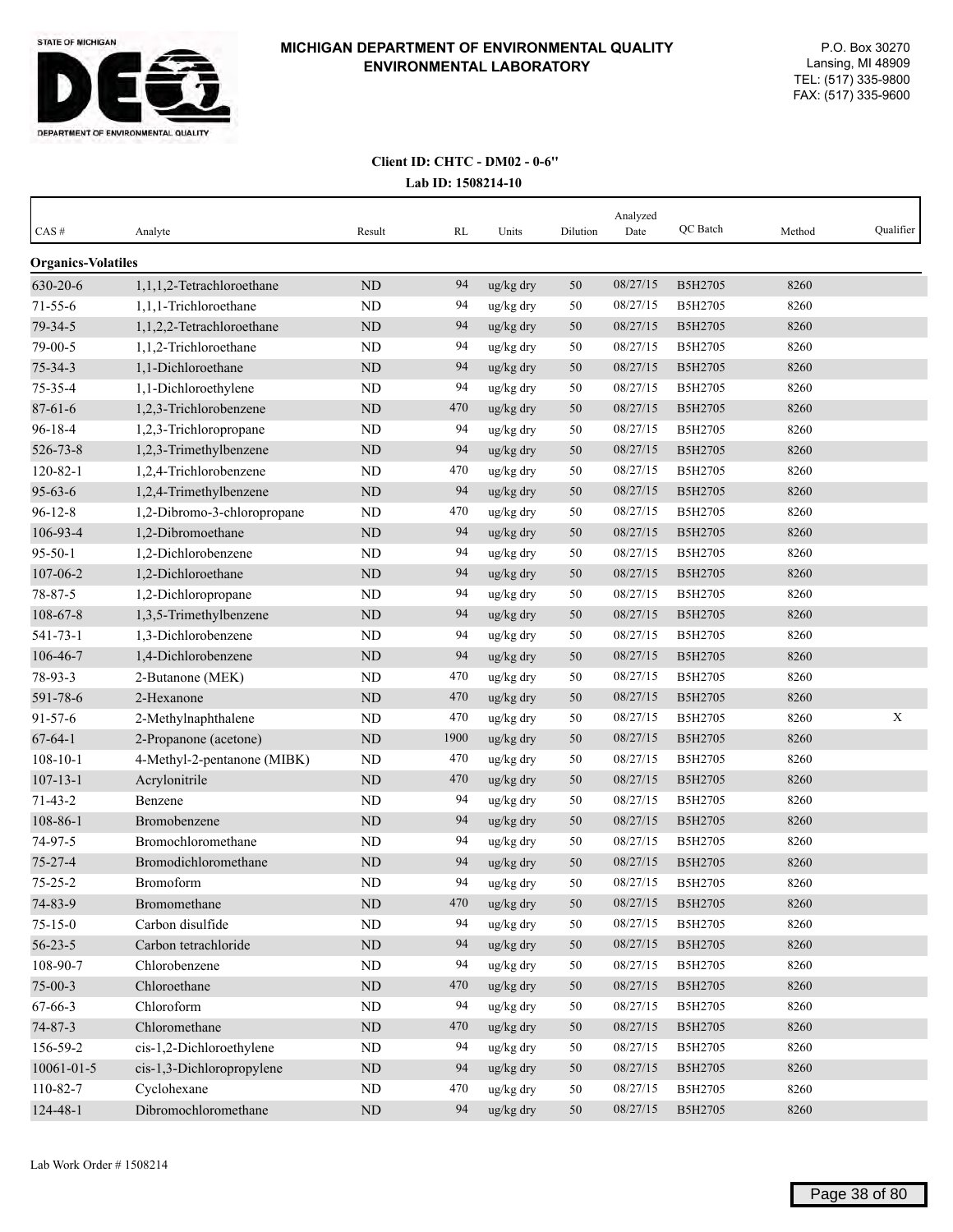

| CAS#                            | Analyte                     | Result         | <b>RL</b> | Units                 | Dilution | Analyzed<br>Date | QC Batch       | Method | Qualifier |
|---------------------------------|-----------------------------|----------------|-----------|-----------------------|----------|------------------|----------------|--------|-----------|
| <b>Organics-Volatiles</b>       |                             |                |           |                       |          |                  |                |        |           |
| 74-95-3                         | Dibromomethane              | ND             | 94        | ug/kg dry             | 50       | 08/27/15         | B5H2705        | 8260   |           |
| $75 - 71 - 8$                   | Dichlorodifluoromethane     | ND             | 470       | ug/kg dry             | 50       | 08/27/15         | B5H2705        | 8260   |           |
| $60 - 29 - 7$                   | Diethyl ether               | ND             | 470       | ug/kg dry             | 50       | 08/27/15         | B5H2705        | 8260   |           |
| 108-20-3                        | Diisopropyl Ether           | ND             | 470       | ug/kg dry             | 50       | 08/27/15         | B5H2705        | 8260   |           |
| $100 - 41 - 4$                  | Ethylbenzene                | ND             | 94        | ug/kg dry             | 50       | 08/27/15         | B5H2705        | 8260   |           |
| 637-92-3                        | Ethyltertiarybutylether     | ND             | 470       | ug/kg dry             | 50       | 08/27/15         | B5H2705        | 8260   |           |
| $67 - 72 - 1$                   | Hexachloroethane            | <b>ND</b>      | 470       | ug/kg dry             | 50       | 08/27/15         | B5H2705        | 8260   |           |
| 98-82-8                         | Isopropylbenzene            | <b>ND</b>      | 94        | ug/kg dry             | 50       | 08/27/15         | B5H2705        | 8260   |           |
| 1330-20-7                       | m & p - Xylene              | ND             | 190       | ug/kg dry             | 50       | 08/27/15         | B5H2705        | 8260   |           |
| 74-88-4                         | Methyl iodide               | <b>ND</b>      | 94        | ug/kg dry             | 50       | 08/27/15         | B5H2705        | 8260   |           |
| $75-09-2$                       | Methylene chloride          | ND             | 470       | ug/kg dry             | 50       | 08/27/15         | B5H2705        | 8260   |           |
| 1634-04-4                       | Methyltertiarybutylether    | N <sub>D</sub> | 94        | ug/kg dry             | 50       | 08/27/15         | B5H2705        | 8260   |           |
| $91 - 20 - 3$                   | Naphthalene                 | ND             | 470       | ug/kg dry             | 50       | 08/27/15         | B5H2705        | 8260   | X         |
| $104 - 51 - 8$                  | n-Butylbenzene              | <b>ND</b>      | 94        | ug/kg dry             | 50       | 08/27/15         | B5H2705        | 8260   |           |
| $103 - 65 - 1$                  | n-Propylbenzene             | ND             | 94        | ug/kg dry             | 50       | 08/27/15         | B5H2705        | 8260   |           |
| 95-47-6                         | o-Xylene                    | <b>ND</b>      | 94        | ug/kg dry             | 50       | 08/27/15         | B5H2705        | 8260   |           |
| 99-87-6                         | p-Isopropyl toluene         | ND             | 94        | ug/kg dry             | 50       | 08/27/15         | B5H2705        | 8260   |           |
| 135-98-8                        | sec-Butylbenzene            | <b>ND</b>      | 94        | ug/kg dry             | 50       | 08/27/15         | B5H2705        | 8260   |           |
| $100 - 42 - 5$                  | Styrene                     | ND             | 94        | ug/kg dry             | 50       | 08/27/15         | B5H2705        | 8260   |           |
| 98-06-6                         | tert-Butylbenzene           | <b>ND</b>      | 94        | ug/kg dry             | 50       | 08/27/15         | B5H2705        | 8260   |           |
| $75 - 65 - 0$                   | tertiary Butyl Alcohol      | ND             | 4700      | ug/kg dry             | 50       | 08/27/15         | B5H2705        | 8260   |           |
| 994-05-8                        | tertiaryAmylmethylether     | <b>ND</b>      | 470       | ug/kg dry             | 50       | 08/27/15         | B5H2705        | 8260   |           |
| $127 - 18 - 4$                  | Tetrachloroethylene         | ND             | 94        | ug/kg dry             | 50       | 08/27/15         | B5H2705        | 8260   |           |
| 109-99-9                        | Tetrahydrofuran             | <b>ND</b>      | 470       | ug/kg dry             | 50       | 08/27/15         | B5H2705        | 8260   |           |
| 108-88-3                        | Toluene                     | N <sub>D</sub> | 94        | ug/kg dry             | 50       | 08/27/15         | B5H2705        | 8260   |           |
| 156-60-5                        | trans-1,2-Dichloroethylene  | ND             | 94        | $\frac{u g}{k g}$ dry | 50       | 08/27/15         | B5H2705        | 8260   |           |
| 10061-02-6                      | trans-1,3-Dichloropropylene | ND             | 94        | ug/kg dry             | 50       | 08/27/15         | B5H2705        | 8260   |           |
| 110-57-6                        | trans-1,4-Dichloro-2-butene | ND             | 470       | ug/kg dry             | 50       | 08/27/15         | <b>B5H2705</b> | 8260   |           |
| 79-01-6                         | Trichloroethylene           | ND             | 94        | ug/kg dry             | 50       | 08/27/15         | B5H2705        | 8260   |           |
| $75 - 69 - 4$                   | Trichlorofluoromethane      | <b>ND</b>      | 94        | ug/kg dry             | 50       | 08/27/15         | <b>B5H2705</b> | 8260   |           |
| $75 - 01 - 4$                   | Vinyl chloride              | ND             | 94        | ug/kg dry             | 50       | 08/27/15         | B5H2705        | 8260   |           |
| Surrogate: Bromofluorobenzene   |                             |                | 134 %     | $40.3 - 194$          |          | 08/27/15         | B5H2705        | 8260   |           |
| Surrogate: Dibromofluoromethane |                             |                | 145 %     | $52.1 - 217$          |          | 08/27/15         | B5H2705        | 8260   |           |
| Surrogate: Toluene-d8           |                             |                | 137%      | 55.4-196              |          | 08/27/15         | <b>B5H2705</b> | 8260   |           |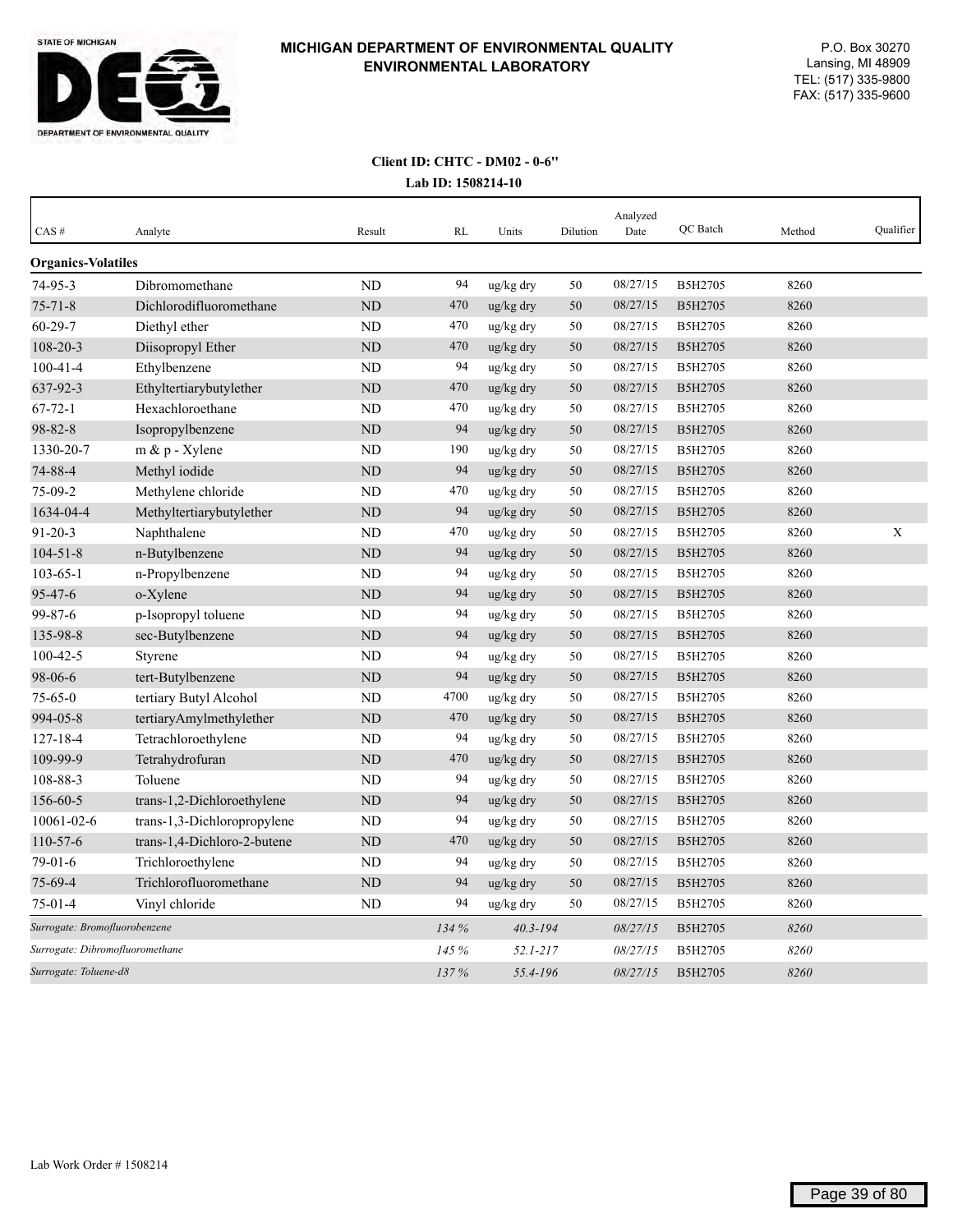

| CAS#                             | Analyte                     | Result    | RL    | Units        | Dilution     | Analyzed<br>Date | QC Batch       | Method    | Qualifier    |
|----------------------------------|-----------------------------|-----------|-------|--------------|--------------|------------------|----------------|-----------|--------------|
| <b>Organics-Semivolatiles</b>    |                             |           |       |              |              |                  |                |           | See note Y20 |
| $91 - 57 - 6$                    | 2-Methylnaphthalene         | <b>ND</b> | 710   | ug/kg dry    | 1            | 09/09/15         | B5H2706        | 8270      |              |
| 83-32-9                          | Acenaphthene                | $\rm ND$  | 280   | ug/kg dry    | $\mathbf{1}$ | 09/09/15         | B5H2706        | 8270      |              |
| 208-96-8                         | Acenaphthylene              | <b>ND</b> | 280   | ug/kg dry    | 1            | 09/09/15         | B5H2706        | 8270      |              |
| 120-12-7                         | Anthracene                  | ND        | 280   | ug/kg dry    | $\mathbf{1}$ | 09/09/15         | B5H2706        | 8270      |              |
| 56-55-3                          | Benz[a]anthracene           | <b>ND</b> | 280   | ug/kg dry    | 1            | 09/09/15         | B5H2706        | 8270      |              |
| $50 - 32 - 8$                    | Benzo[a]pyrene              | $\rm ND$  | 570   | ug/kg dry    | $\mathbf{1}$ | 09/09/15         | B5H2706        | 8270      |              |
| 205-99-2                         | Benzo[b]fluoranthene        | <b>ND</b> | 570   | ug/kg dry    | $\mathbf{1}$ | 09/09/15         | B5H2706        | 8270      |              |
| 191-24-2                         | Benzo[g,h,i]perylene        | <b>ND</b> | 570   | ug/kg dry    | $\mathbf{1}$ | 09/09/15         | B5H2706        | 8270      |              |
| 207-08-9                         | Benzo[k]fluoranthene        | <b>ND</b> | 570   | ug/kg dry    | 1            | 09/09/15         | B5H2706        | 8270      |              |
| 218-01-9                         | Chrysene                    | <b>ND</b> | 280   | ug/kg dry    | $\mathbf{1}$ | 09/09/15         | B5H2706        | 8270      |              |
| $53 - 70 - 3$                    | Dibenz[a,h]anthracene       | <b>ND</b> | 570   | ug/kg dry    | $\mathbf{1}$ | 09/09/15         | B5H2706        | 8270      |              |
| $206 - 44 - 0$                   | Fluoranthene                | <b>ND</b> | 280   | ug/kg dry    | $\mathbf{1}$ | 09/09/15         | B5H2706        | 8270      |              |
| $86 - 73 - 7$                    | Fluorene                    | ND        | 280   | ug/kg dry    | 1            | 09/09/15         | B5H2706        | 8270      |              |
| 193-39-5                         | Indeno $(1,2,3-c,d)$ pyrene | $\rm ND$  | 570   | ug/kg dry    | $\mathbf{1}$ | 09/09/15         | B5H2706        | 8270      |              |
| $91 - 20 - 3$                    | Naphthalene                 | <b>ND</b> | 280   | ug/kg dry    | 1            | 09/09/15         | B5H2706        | 8270      |              |
| $85 - 01 - 8$                    | Phenanthrene                | $\rm ND$  | 280   | ug/kg dry    | $\mathbf{1}$ | 09/09/15         | B5H2706        | 8270      |              |
| $129 - 00 - 0$                   | Pyrene                      | <b>ND</b> | 280   | ug/kg dry    | 1            | 09/09/15         | B5H2706        | 8270      |              |
| Surrogate: 2-Fluorobiphenyl      |                             |           | 67.9% | $32.9 - 115$ |              | 09/09/15         | B5H2706        | 8270      |              |
| Surrogate: Nitrobenzene-d5       |                             |           | 65.6% | $31.8 - 115$ |              | 09/09/15         | <b>B5H2706</b> | 8270      |              |
| Surrogate: p-Terphenyl-d14       |                             |           | 84.9% | $38.5 - 115$ |              | 09/09/15         | B5H2706        | 8270      |              |
| <b>Organics-PCBs as Aroclors</b> |                             |           |       |              |              |                  |                |           |              |
| 12674-11-2                       | Aroclor 1016                | <b>ND</b> | 710   | ug/kg dry    | 5            | 09/15/15         | B5I0411        | 8081/8082 | Y21          |
| 11104-28-2                       | Aroclor 1221                | ND        | 710   | ug/kg dry    | 5            | 09/15/15         | B5I0411        | 8081/8082 | Y21          |
| 11141-16-5                       | Aroclor 1232                | <b>ND</b> | 710   | ug/kg dry    | 5            | 09/15/15         | B5I0411        | 8081/8082 | Y21          |
| 53469-21-9                       | Aroclor 1242                | <b>ND</b> | 710   | ug/kg dry    | 5            | 09/15/15         | B5I0411        | 8081/8082 | Y21          |
| 12672-29-6                       | Aroclor 1248                | ND        | 710   | ug/kg dry    | 5            | 09/15/15         | B5I0411        | 8081/8082 | Y21          |
| 11097-69-1                       | Aroclor 1254                | ND        | 710   | ug/kg dry    | 5            | 09/15/15         | B5I0411        | 8081/8082 | Y21          |
| 11096-82-5                       | Aroclor 1260                | ND        | 710   | ug/kg dry    | 5            | 09/15/15         | B5I0411        | 8081/8082 | Y21          |
| 37324-23-5                       | Aroclor 1262                | <b>ND</b> | 710   | ug/kg dry    | 5            | 09/15/15         | B5I0411        | 8081/8082 | Y21          |
| 11100-14-4                       | Aroclor 1268                | ND        | 710   | ug/kg dry    | 5            | 09/15/15         | B5I0411        | 8081/8082 | Y21          |
| Surrogate: Decachlorobiphenyl    |                             |           | 188 % | $30 - 150$   |              | 09/15/15         | B5I0411        | 8081/8082 |              |
| Surrogate: Tetrachloro-m-xylene  |                             |           | 76.9% | $30 - 150$   |              | 09/15/15         | B5I0411        | 8081/8082 |              |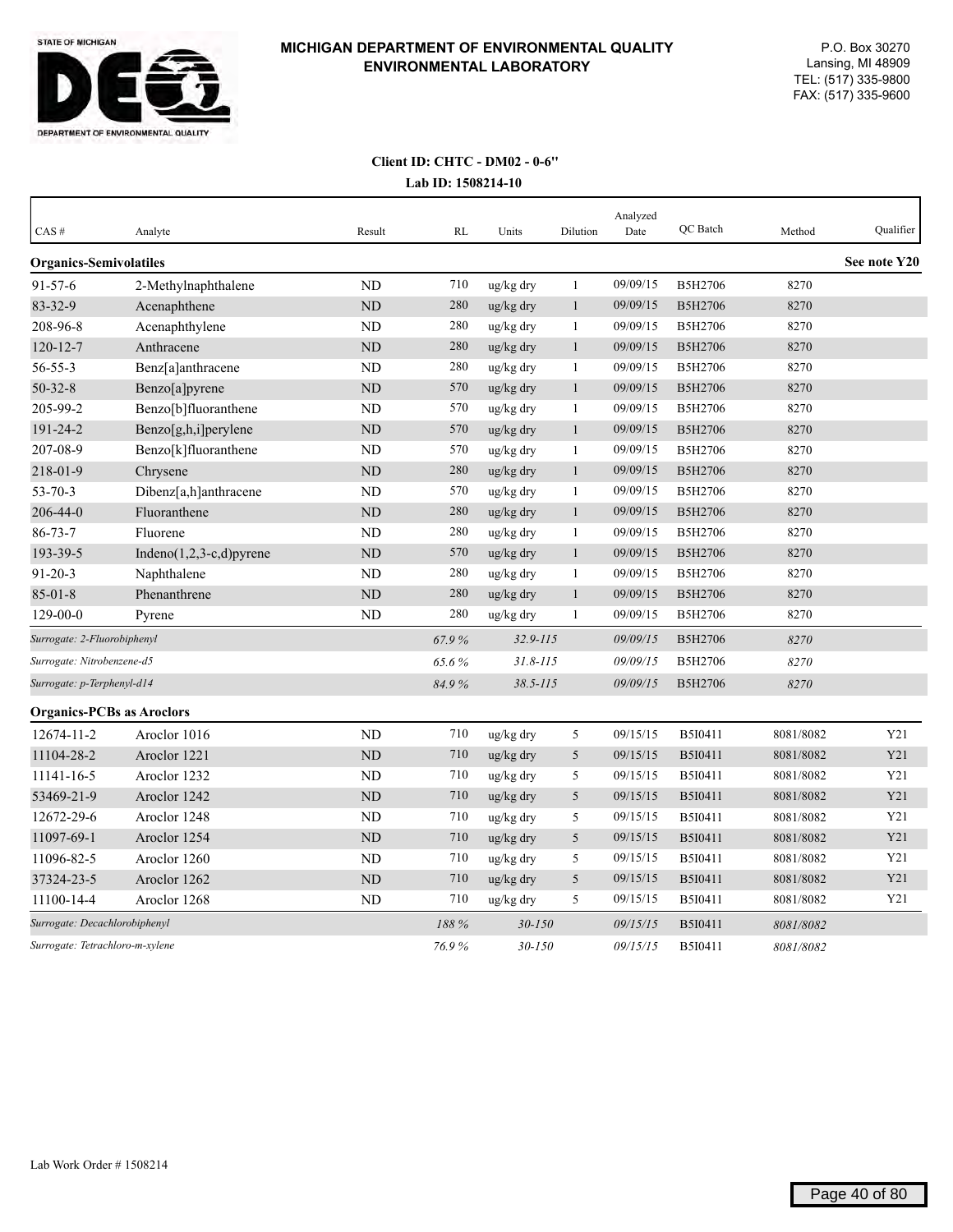

| CAS#                     | Analyte                             | Result    | RL   | Units         | Dilution       | Analyzed<br>Date | QC Batch | Method     | Qualifier |
|--------------------------|-------------------------------------|-----------|------|---------------|----------------|------------------|----------|------------|-----------|
|                          | <b>Inorganics-General Chemistry</b> |           |      |               |                |                  |          |            |           |
| <b>TS</b>                | % Total Solids                      | 70.6      | 0.1  | $\frac{0}{0}$ | 1              | 08/26/15         | B5H2610  | 2540 B     |           |
| $57 - 12 - 5$            | Total Cyanide                       | ND        | 0.14 | mg/kg dry     | 1              | 08/28/15         | B5H2406  | ASTM D7284 |           |
| <b>Inorganics-Metals</b> |                                     |           |      |               |                |                  |          |            |           |
| 7429-90-5                | <b>Aluminium</b>                    | 31000     | 1000 | mg/kg dry     | 10000          | 09/04/15         | B5H2802  | 6020/200.8 |           |
| 7440-36-0                | <b>Antimony</b>                     | 4.6       | 0.3  | mg/kg dry     | 10             | 09/04/15         | B5H2703  | 6020/200.8 |           |
| 7440-38-2                | <b>Arsenic</b>                      | 530       | 5.0  | mg/kg dry     | 100            | 09/04/15         | B5H2802  | 6020/200.8 |           |
| 7440-39-3                | <b>Barium</b>                       | 45        | 10   | mg/kg dry     | 100            | 09/04/15         | B5H2802  | 6020/200.8 |           |
| 7440-41-7                | Beryllium                           | ND        | 2.0  | mg/kg dry     | 100            | 09/03/15         | B5H2802  | 6020/200.8 |           |
| 7440-43-9                | Cadmium                             | 1.5       | 0.2  | mg/kg dry     | 10             | 09/03/15         | B5H2802  | 6020/200.8 |           |
| 7440-47-3                | Chromium                            | 50        | 20   | mg/kg dry     | 100            | 09/04/15         | B5H2802  | 6020/200.8 |           |
| 7440-48-4                | Cobalt                              | 44        | 5.0  | mg/kg dry     | 100            | 09/04/15         | B5H2802  | 6020/200.8 |           |
| 7440-50-8                | Copper                              | 27000     | 1000 | mg/kg dry     | 10000          | 09/04/15         | B5H2802  | 6020/200.8 |           |
| 7439-89-6                | Iron                                | 93000     | 50   | mg/kg dry     | 100            | 09/11/15         | B5H2802  | 6010/200.7 | A09       |
| 7439-92-1                | Lead                                | 30        | 1.0  | mg/kg dry     | 10             | 09/03/15         | B5H2802  | 6020/200.8 |           |
| 7439-93-2                | Lithium                             | 8.7       | 0.2  | mg/kg dry     | 1              | 09/11/15         | B5H2802  | 6010/200.7 |           |
| 7439-95-4                | Magnesium                           | 9000      | 50   | mg/kg dry     | 10             | 09/11/15         | B5H2802  | 6010/200.7 |           |
| 7439-96-5                | <b>Manganese</b>                    | 480       | 10   | mg/kg dry     | 100            | 09/04/15         | B5H2802  | 6020/200.8 |           |
| 7439-97-6                | <b>Mercury</b>                      | 1.5       | 0.1  | mg/kg dry     | $\overline{2}$ | 09/03/15         | B5I0204  | 7471/245.5 |           |
| 7440-02-0                | <b>Nickel</b>                       | 310       | 10   | mg/kg dry     | 100            | 09/03/15         | B5H2802  | 6020/200.8 |           |
| 7782-49-2                | Selenium                            | <b>ND</b> | 2.0  | mg/kg dry     | 100            | 09/03/15         | B5H2802  | 6020/200.8 |           |
| 7440-22-4                | <b>Silver</b>                       | 34        | 0.1  | mg/kg dry     | 10             | 09/03/15         | B5H2802  | 6020/200.8 |           |
| 7440-28-0                | Thallium                            | <b>ND</b> | 0.5  | mg/kg dry     | 10             | 09/03/15         | B5H2802  | 6020/200.8 |           |
| 7440-66-6                | Zinc                                | 280       | 10   | mg/kg dry     | 100            | 09/03/15         | B5H2802  | 6020/200.8 |           |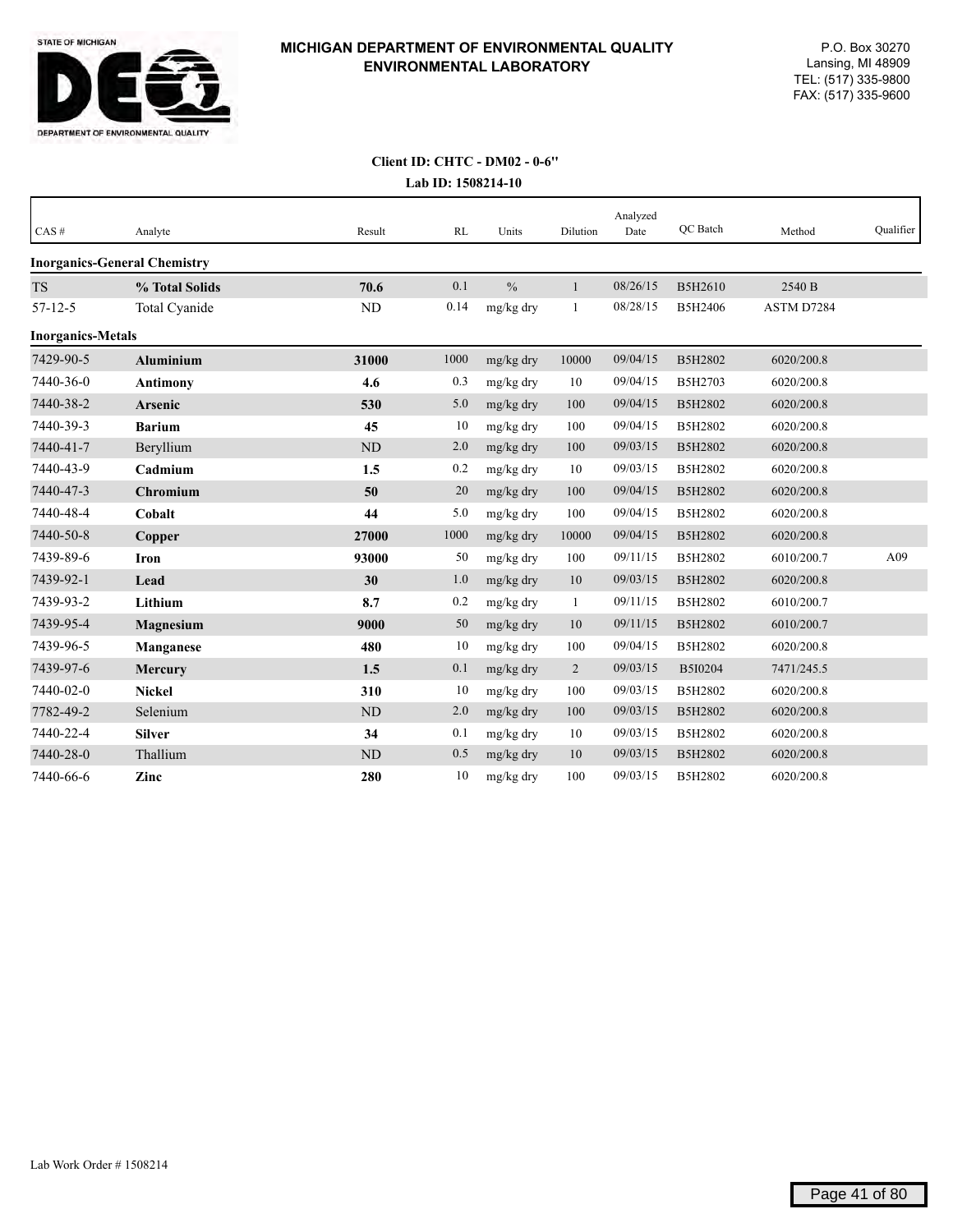

| CAS#                      | Analyte                     | Result    | RL   | Units     | Dilution | Analyzed<br>Date | QC Batch | Method | Qualifier |
|---------------------------|-----------------------------|-----------|------|-----------|----------|------------------|----------|--------|-----------|
| <b>Organics-Volatiles</b> |                             |           |      |           |          |                  |          |        |           |
| 630-20-6                  | 1,1,1,2-Tetrachloroethane   | ND        | 80   | ug/kg dry | 50       | 08/27/15         | B5H2705  | 8260   |           |
| $71 - 55 - 6$             | 1,1,1-Trichloroethane       | ND        | 80   | ug/kg dry | 50       | 08/27/15         | B5H2705  | 8260   |           |
| 79-34-5                   | 1,1,2,2-Tetrachloroethane   | <b>ND</b> | 80   | ug/kg dry | 50       | 08/27/15         | B5H2705  | 8260   |           |
| 79-00-5                   | 1,1,2-Trichloroethane       | <b>ND</b> | 80   | ug/kg dry | 50       | 08/27/15         | B5H2705  | 8260   |           |
| $75 - 34 - 3$             | 1,1-Dichloroethane          | <b>ND</b> | 80   | ug/kg dry | 50       | 08/27/15         | B5H2705  | 8260   |           |
| 75-35-4                   | 1,1-Dichloroethylene        | ND        | 80   | ug/kg dry | 50       | 08/27/15         | B5H2705  | 8260   |           |
| $87 - 61 - 6$             | 1,2,3-Trichlorobenzene      | ND        | 400  | ug/kg dry | 50       | 08/27/15         | B5H2705  | 8260   |           |
| $96 - 18 - 4$             | 1,2,3-Trichloropropane      | ND        | 80   | ug/kg dry | 50       | 08/27/15         | B5H2705  | 8260   |           |
| 526-73-8                  | 1,2,3-Trimethylbenzene      | <b>ND</b> | 80   | ug/kg dry | 50       | 08/27/15         | B5H2705  | 8260   |           |
| $120 - 82 - 1$            | 1,2,4-Trichlorobenzene      | ND        | 400  | ug/kg dry | 50       | 08/27/15         | B5H2705  | 8260   |           |
| $95 - 63 - 6$             | 1,2,4-Trimethylbenzene      | <b>ND</b> | 80   | ug/kg dry | 50       | 08/27/15         | B5H2705  | 8260   |           |
| $96 - 12 - 8$             | 1,2-Dibromo-3-chloropropane | ND        | 400  | ug/kg dry | 50       | 08/27/15         | B5H2705  | 8260   |           |
| 106-93-4                  | 1,2-Dibromoethane           | ND        | 80   | ug/kg dry | 50       | 08/27/15         | B5H2705  | 8260   |           |
| $95 - 50 - 1$             | 1,2-Dichlorobenzene         | <b>ND</b> | 80   | ug/kg dry | 50       | 08/27/15         | B5H2705  | 8260   |           |
| 107-06-2                  | 1,2-Dichloroethane          | <b>ND</b> | 80   | ug/kg dry | 50       | 08/27/15         | B5H2705  | 8260   |           |
| 78-87-5                   | 1,2-Dichloropropane         | ND        | 80   | ug/kg dry | 50       | 08/27/15         | B5H2705  | 8260   |           |
| 108-67-8                  | 1,3,5-Trimethylbenzene      | $\rm ND$  | 80   | ug/kg dry | 50       | 08/27/15         | B5H2705  | 8260   |           |
| 541-73-1                  | 1,3-Dichlorobenzene         | <b>ND</b> | 80   | ug/kg dry | 50       | 08/27/15         | B5H2705  | 8260   |           |
| 106-46-7                  | 1,4-Dichlorobenzene         | ND        | 80   | ug/kg dry | 50       | 08/27/15         | B5H2705  | 8260   |           |
| 78-93-3                   | 2-Butanone (MEK)            | ND        | 400  | ug/kg dry | 50       | 08/27/15         | B5H2705  | 8260   |           |
| 591-78-6                  | 2-Hexanone                  | <b>ND</b> | 400  | ug/kg dry | 50       | 08/27/15         | B5H2705  | 8260   |           |
| $91 - 57 - 6$             | 2-Methylnaphthalene         | ND        | 400  | ug/kg dry | 50       | 08/27/15         | B5H2705  | 8260   | X         |
| $67 - 64 - 1$             | 2-Propanone (acetone)       | <b>ND</b> | 1600 | ug/kg dry | 50       | 08/27/15         | B5H2705  | 8260   |           |
| $108 - 10 - 1$            | 4-Methyl-2-pentanone (MIBK) | <b>ND</b> | 400  | ug/kg dry | 50       | 08/27/15         | B5H2705  | 8260   |           |
| $107 - 13 - 1$            | Acrylonitrile               | ND        | 400  | ug/kg dry | 50       | 08/27/15         | B5H2705  | 8260   |           |
| $71 - 43 - 2$             | Benzene                     | ND        | 80   | ug/kg dry | 50       | 08/27/15         | B5H2705  | 8260   |           |
| 108-86-1                  | Bromobenzene                | <b>ND</b> | 80   | ug/kg dry | 50       | 08/27/15         | B5H2705  | 8260   |           |
| 74-97-5                   | Bromochloromethane          | <b>ND</b> | 80   | ug/kg dry | 50       | 08/27/15         | B5H2705  | 8260   |           |
| $75 - 27 - 4$             | Bromodichloromethane        | ND        | 80   | ug/kg dry | 50       | 08/27/15         | B5H2705  | 8260   |           |
| $75 - 25 - 2$             | Bromoform                   | <b>ND</b> | 80   | ug/kg dry | 50       | 08/27/15         | B5H2705  | 8260   |           |
| 74-83-9                   | Bromomethane                | $\rm ND$  | 400  | ug/kg dry | $50\,$   | 08/27/15         | B5H2705  | 8260   |           |
| $75 - 15 - 0$             | Carbon disulfide            | $\rm ND$  | 80   | ug/kg dry | 50       | 08/27/15         | B5H2705  | 8260   |           |
| $56 - 23 - 5$             | Carbon tetrachloride        | $\rm ND$  | 80   | ug/kg dry | 50       | 08/27/15         | B5H2705  | 8260   |           |
| 108-90-7                  | Chlorobenzene               | ND        | 80   | ug/kg dry | 50       | 08/27/15         | B5H2705  | 8260   |           |
| $75 - 00 - 3$             | Chloroethane                | $\rm ND$  | 400  | ug/kg dry | 50       | 08/27/15         | B5H2705  | 8260   |           |
| 67-66-3                   | Chloroform                  | $\rm ND$  | 80   | ug/kg dry | 50       | 08/27/15         | B5H2705  | 8260   |           |
| $74 - 87 - 3$             | Chloromethane               | $\rm ND$  | 400  | ug/kg dry | 50       | 08/27/15         | B5H2705  | 8260   |           |
| 156-59-2                  | cis-1,2-Dichloroethylene    | ND        | 80   | ug/kg dry | 50       | 08/27/15         | B5H2705  | 8260   |           |
| 10061-01-5                | cis-1,3-Dichloropropylene   | $\rm ND$  | 80   | ug/kg dry | $50\,$   | 08/27/15         | B5H2705  | 8260   |           |
| 110-82-7                  | Cyclohexane                 | ND        | 400  | ug/kg dry | 50       | 08/27/15         | B5H2705  | 8260   |           |
| 124-48-1                  | Dibromochloromethane        | $\rm ND$  | 80   | ug/kg dry | 50       | 08/27/15         | B5H2705  | 8260   |           |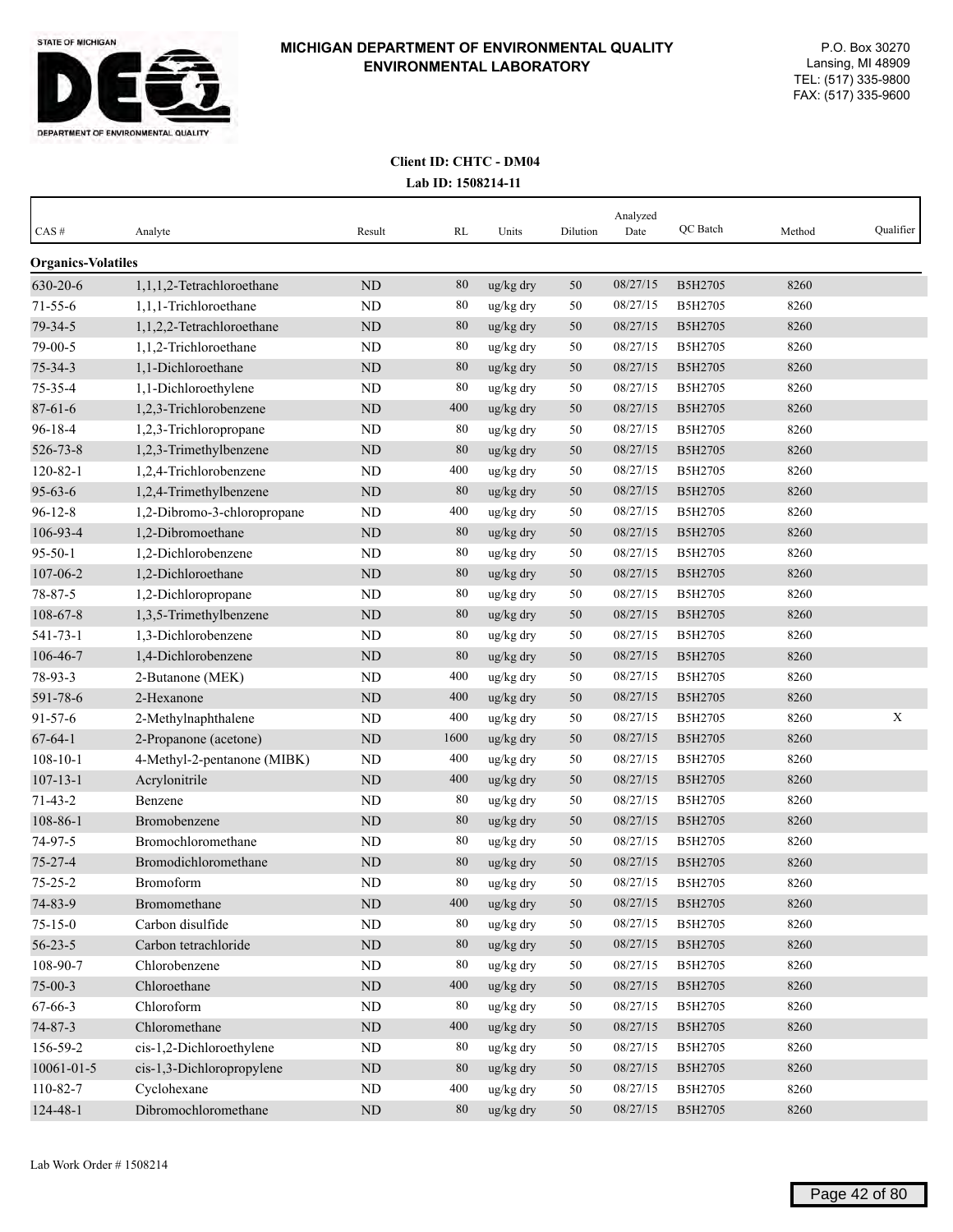

| CAS#                            | Analyte                     | Result         | <b>RL</b> | Units        | Dilution | Analyzed<br>Date | QC Batch | Method | Qualifier |
|---------------------------------|-----------------------------|----------------|-----------|--------------|----------|------------------|----------|--------|-----------|
| <b>Organics-Volatiles</b>       |                             |                |           |              |          |                  |          |        |           |
| $74 - 95 - 3$                   | Dibromomethane              | <b>ND</b>      | 80        | ug/kg dry    | 50       | 08/27/15         | B5H2705  | 8260   |           |
| $75 - 71 - 8$                   | Dichlorodifluoromethane     | ND             | 400       | ug/kg dry    | 50       | 08/27/15         | B5H2705  | 8260   |           |
| $60 - 29 - 7$                   | Diethyl ether               | ND             | 400       | ug/kg dry    | 50       | 08/27/15         | B5H2705  | 8260   |           |
| 108-20-3                        | Diisopropyl Ether           | N <sub>D</sub> | 400       | ug/kg dry    | 50       | 08/27/15         | B5H2705  | 8260   |           |
| $100 - 41 - 4$                  | Ethylbenzene                | ND             | 80        | ug/kg dry    | 50       | 08/27/15         | B5H2705  | 8260   |           |
| 637-92-3                        | Ethyltertiarybutylether     | ND             | 400       | ug/kg dry    | 50       | 08/27/15         | B5H2705  | 8260   |           |
| $67 - 72 - 1$                   | Hexachloroethane            | <b>ND</b>      | 400       | ug/kg dry    | 50       | 08/27/15         | B5H2705  | 8260   |           |
| 98-82-8                         | Isopropylbenzene            | <b>ND</b>      | 80        | ug/kg dry    | 50       | 08/27/15         | B5H2705  | 8260   |           |
| 1330-20-7                       | m & p - Xylene              | ND             | 160       | ug/kg dry    | 50       | 08/27/15         | B5H2705  | 8260   |           |
| 74-88-4                         | Methyl iodide               | <b>ND</b>      | 80        | ug/kg dry    | 50       | 08/27/15         | B5H2705  | 8260   |           |
| $75-09-2$                       | Methylene chloride          | ND             | 400       | ug/kg dry    | 50       | 08/27/15         | B5H2705  | 8260   |           |
| 1634-04-4                       | Methyltertiarybutylether    | ND             | 80        | ug/kg dry    | 50       | 08/27/15         | B5H2705  | 8260   |           |
| $91 - 20 - 3$                   | Naphthalene                 | ND             | 400       | ug/kg dry    | 50       | 08/27/15         | B5H2705  | 8260   | X         |
| $104 - 51 - 8$                  | n-Butylbenzene              | ND             | 80        | ug/kg dry    | 50       | 08/27/15         | B5H2705  | 8260   |           |
| $103 - 65 - 1$                  | n-Propylbenzene             | <b>ND</b>      | 80        | ug/kg dry    | 50       | 08/27/15         | B5H2705  | 8260   |           |
| 95-47-6                         | o-Xylene                    | <b>ND</b>      | 80        | ug/kg dry    | 50       | 08/27/15         | B5H2705  | 8260   |           |
| 99-87-6                         | p-Isopropyl toluene         | <b>ND</b>      | 80        | ug/kg dry    | 50       | 08/27/15         | B5H2705  | 8260   |           |
| 135-98-8                        | sec-Butylbenzene            | ND             | 80        | ug/kg dry    | 50       | 08/27/15         | B5H2705  | 8260   |           |
| $100 - 42 - 5$                  | Styrene                     | <b>ND</b>      | 80        | ug/kg dry    | 50       | 08/27/15         | B5H2705  | 8260   |           |
| 98-06-6                         | tert-Butylbenzene           | <b>ND</b>      | 80        | ug/kg dry    | 50       | 08/27/15         | B5H2705  | 8260   |           |
| $75 - 65 - 0$                   | tertiary Butyl Alcohol      | ND             | 4000      | ug/kg dry    | 50       | 08/27/15         | B5H2705  | 8260   |           |
| 994-05-8                        | tertiaryAmylmethylether     | ND             | 400       | ug/kg dry    | 50       | 08/27/15         | B5H2705  | 8260   |           |
| $127 - 18 - 4$                  | Tetrachloroethylene         | ND             | 80        | ug/kg dry    | 50       | 08/27/15         | B5H2705  | 8260   |           |
| 109-99-9                        | Tetrahydrofuran             | <b>ND</b>      | 400       | ug/kg dry    | 50       | 08/27/15         | B5H2705  | 8260   |           |
| 108-88-3                        | Toluene                     | <b>ND</b>      | 80        | ug/kg dry    | 50       | 08/27/15         | B5H2705  | 8260   |           |
| 156-60-5                        | trans-1,2-Dichloroethylene  | <b>ND</b>      | 80        | ug/kg dry    | 50       | 08/27/15         | B5H2705  | 8260   |           |
| 10061-02-6                      | trans-1,3-Dichloropropylene | ND             | 80        | ug/kg dry    | 50       | 08/27/15         | B5H2705  | 8260   |           |
| $110 - 57 - 6$                  | trans-1,4-Dichloro-2-butene | <b>ND</b>      | 400       | ug/kg dry    | 50       | 08/27/15         | B5H2705  | 8260   |           |
| $79-01-6$                       | Trichloroethylene           | <b>ND</b>      | 80        | ug/kg dry    | 50       | 08/27/15         | B5H2705  | 8260   |           |
| 75-69-4                         | Trichlorofluoromethane      | <b>ND</b>      | 80        | ug/kg dry    | 50       | 08/27/15         | B5H2705  | 8260   |           |
| $75 - 01 - 4$                   | Vinyl chloride              | N <sub>D</sub> | 80        | ug/kg dry    | 50       | 08/27/15         | B5H2705  | 8260   |           |
| Surrogate: Bromofluorobenzene   |                             |                | 105 %     | $40.3 - 194$ |          | 08/27/15         | B5H2705  | 8260   |           |
| Surrogate: Dibromofluoromethane |                             |                | 123%      | $52.1 - 217$ |          | 08/27/15         | B5H2705  | 8260   |           |
| Surrogate: Toluene-d8           |                             |                | III%      | 55.4-196     |          | 08/27/15         | B5H2705  | 8260   |           |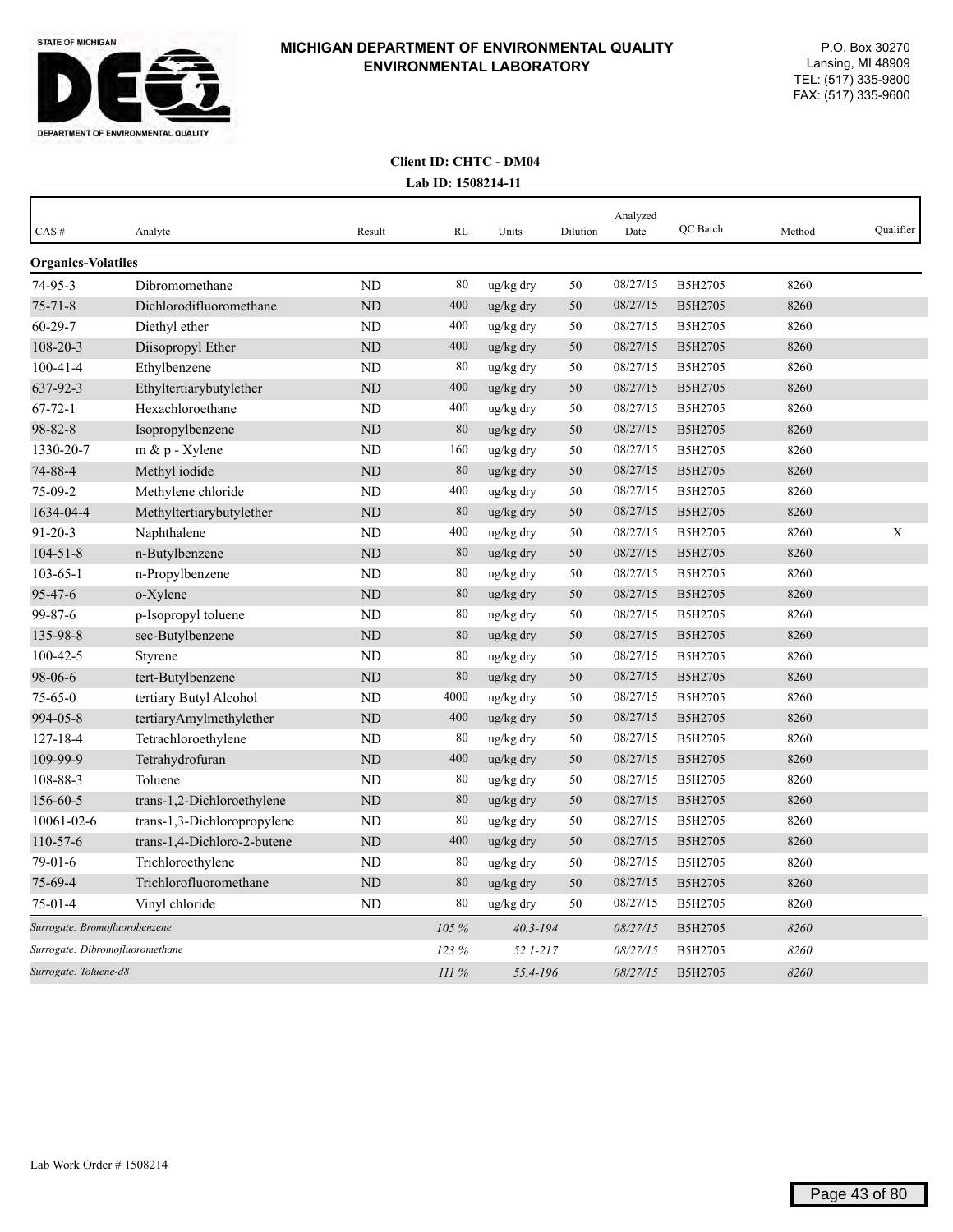

| CAS#                             | Analyte                     | Result    | RL    | Units        | Dilution     | Analyzed<br>Date | QC Batch       | Method    | Qualifier              |
|----------------------------------|-----------------------------|-----------|-------|--------------|--------------|------------------|----------------|-----------|------------------------|
| <b>Organics-Semivolatiles</b>    |                             |           |       |              |              |                  |                |           | See note Y17, Y20, Y25 |
| 91-57-6                          | 2-Methylnaphthalene         | <b>ND</b> | 6600  | ug/kg dry    | $\mathbf{1}$ | 09/09/15         | B5H2706        | 8270      |                        |
| 83-32-9                          | Acenaphthene                | ND        | 2600  | ug/kg dry    | $\mathbf{1}$ | 09/09/15         | <b>B5H2706</b> | 8270      |                        |
| 208-96-8                         | Acenaphthylene              | ND        | 2600  | ug/kg dry    | 1            | 09/09/15         | B5H2706        | 8270      |                        |
| $120 - 12 - 7$                   | Anthracene                  | ND        | 2600  | ug/kg dry    | $\mathbf{1}$ | 09/09/15         | B5H2706        | 8270      |                        |
| 56-55-3                          | Benz[a]anthracene           | ND        | 2600  | ug/kg dry    | 1            | 09/09/15         | B5H2706        | 8270      |                        |
| $50 - 32 - 8$                    | Benzo[a]pyrene              | $\rm ND$  | 5200  | ug/kg dry    | $\mathbf{1}$ | 09/09/15         | B5H2706        | 8270      |                        |
| 205-99-2                         | Benzo[b]fluoranthene        | <b>ND</b> | 5200  | ug/kg dry    | 1            | 09/09/15         | B5H2706        | 8270      |                        |
| 191-24-2                         | Benzo[g,h,i]perylene        | ND        | 5200  | ug/kg dry    | $\mathbf{1}$ | 09/09/15         | B5H2706        | 8270      |                        |
| 207-08-9                         | Benzo[k]fluoranthene        | ND        | 5200  | ug/kg dry    | 1            | 09/09/15         | B5H2706        | 8270      |                        |
| 218-01-9                         | Chrysene                    | <b>ND</b> | 2600  | ug/kg dry    | $\mathbf{1}$ | 09/09/15         | B5H2706        | 8270      |                        |
| $53 - 70 - 3$                    | Dibenz[a,h]anthracene       | ND        | 5200  | ug/kg dry    | 1            | 09/09/15         | B5H2706        | 8270      |                        |
| 206-44-0                         | Fluoranthene                | ND        | 2600  | ug/kg dry    | $\mathbf{1}$ | 09/09/15         | <b>B5H2706</b> | 8270      |                        |
| $86 - 73 - 7$                    | Fluorene                    | <b>ND</b> | 2600  | ug/kg dry    | $\mathbf{1}$ | 09/09/15         | B5H2706        | 8270      |                        |
| 193-39-5                         | Indeno $(1,2,3-c,d)$ pyrene | ND        | 5200  | ug/kg dry    | $\mathbf{1}$ | 09/09/15         | <b>B5H2706</b> | 8270      |                        |
| $91 - 20 - 3$                    | Naphthalene                 | ND        | 2600  | ug/kg dry    | $\mathbf{1}$ | 09/09/15         | B5H2706        | 8270      |                        |
| $85 - 01 - 8$                    | Phenanthrene                | ND        | 2600  | ug/kg dry    | $\mathbf{1}$ | 09/09/15         | <b>B5H2706</b> | 8270      |                        |
| $129 - 00 - 0$                   | Pyrene                      | <b>ND</b> | 2600  | ug/kg dry    | 1            | 09/09/15         | B5H2706        | 8270      |                        |
| Surrogate: 2-Fluorobiphenyl      |                             |           | 42.6% | $32.9 - 115$ |              | 09/09/15         | B5H2706        | 8270      |                        |
| Surrogate: Nitrobenzene-d5       |                             |           | 36.8% | $31.8 - 115$ |              | 09/09/15         | B5H2706        | 8270      |                        |
| Surrogate: p-Terphenyl-d14       |                             |           | 50.8% | $38.5 - 115$ |              | 09/09/15         | <b>B5H2706</b> | 8270      |                        |
| <b>Organics-PCBs as Aroclors</b> |                             |           |       |              |              |                  |                |           | See note Y25           |
| 12674-11-2                       | Aroclor 1016                | ND        | 1300  | ug/kg dry    | 5            | 09/15/15         | B5I0411        | 8081/8082 | Y21                    |
| 11104-28-2                       | Aroclor 1221                | ND        | 1300  | ug/kg dry    | 5            | 09/15/15         | <b>B5I0411</b> | 8081/8082 | Y21                    |
| 11141-16-5                       | Aroclor 1232                | ND        | 1300  | ug/kg dry    | 5            | 09/15/15         | B5I0411        | 8081/8082 | Y21                    |
| 53469-21-9                       | Aroclor 1242                | <b>ND</b> | 1300  | ug/kg dry    | 5            | 09/15/15         | B5I0411        | 8081/8082 | Y21                    |
| 12672-29-6                       | Aroclor 1248                | ND        | 1300  | ug/kg dry    | 5            | 09/15/15         | B5I0411        | 8081/8082 | Y21                    |
| 11097-69-1                       | Aroclor 1254                | <b>ND</b> | 1300  | ug/kg dry    | 5            | 09/15/15         | B5I0411        | 8081/8082 | Y21                    |
| 11096-82-5                       | Aroclor 1260                | <b>ND</b> | 1300  | ug/kg dry    | 5            | 09/15/15         | B5I0411        | 8081/8082 | Y21                    |
| 37324-23-5                       | Aroclor 1262                | <b>ND</b> | 1300  | ug/kg dry    | 5            | 09/15/15         | B5I0411        | 8081/8082 | Y21                    |
| 11100-14-4                       | Aroclor 1268                | <b>ND</b> | 1300  | ug/kg dry    | 5            | 09/15/15         | B5I0411        | 8081/8082 | Y21                    |
| Surrogate: Decachlorobiphenyl    |                             |           | 47.2% | $30 - 150$   |              | 09/15/15         | <b>B5I0411</b> | 8081/8082 |                        |
| Surrogate: Tetrachloro-m-xylene  |                             |           | 69.7% | $30 - 150$   |              | 09/15/15         | B5I0411        | 8081/8082 |                        |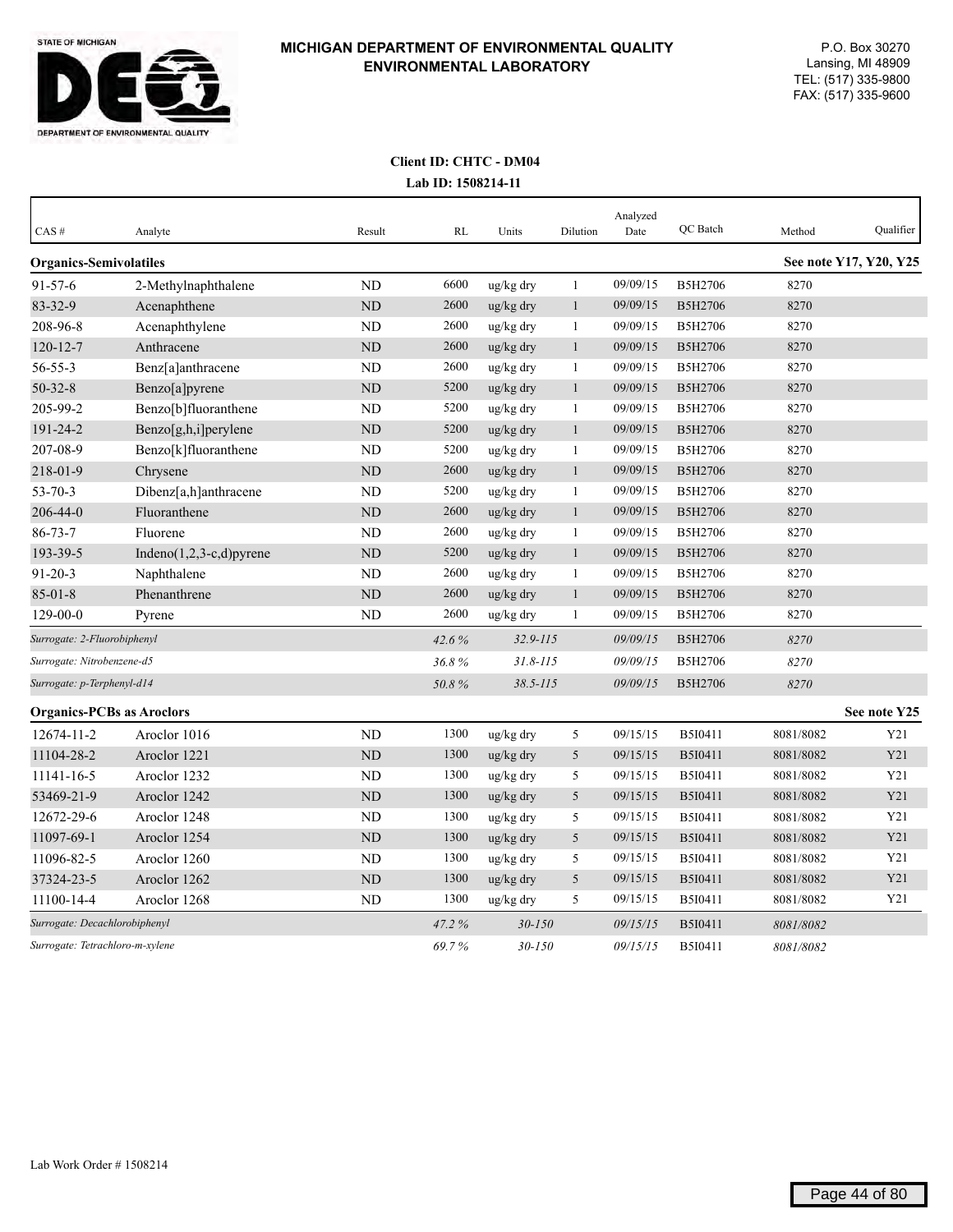

| CAS#                     | Analyte                             | Result    | RL   | Units         | Dilution     | Analyzed<br>Date | QC Batch | Method     | Qualifier |
|--------------------------|-------------------------------------|-----------|------|---------------|--------------|------------------|----------|------------|-----------|
|                          | <b>Inorganics-General Chemistry</b> |           |      |               |              |                  |          |            |           |
| <b>TS</b>                | % Total Solids                      | 76.2      | 0.1  | $\frac{0}{0}$ | 1            | 08/26/15         | B5H2610  | 2540 B     |           |
| $57 - 12 - 5$            | <b>Total Cyanide</b>                | 0.26      | 0.13 | mg/kg dry     | 1            | 08/28/15         | B5H2406  | ASTM D7284 |           |
| <b>Inorganics-Metals</b> |                                     |           |      |               |              |                  |          |            |           |
| 7429-90-5                | <b>Aluminium</b>                    | 12000     | 10   | mg/kg dry     | 100          | 09/04/15         | B5H2802  | 6020/200.8 |           |
| 7440-36-0                | <b>Antimony</b>                     | 3.7       | 0.3  | mg/kg dry     | 10           | 09/04/15         | B5H2703  | 6020/200.8 |           |
| 7440-38-2                | Arsenic                             | 350       | 5.0  | mg/kg dry     | 100          | 09/03/15         | B5H2802  | 6020/200.8 |           |
| 7440-39-3                | <b>Barium</b>                       | 150       | 10   | mg/kg dry     | 100          | 09/04/15         | B5H2802  | 6020/200.8 |           |
| 7440-41-7                | Beryllium                           | <b>ND</b> | 2.0  | mg/kg dry     | 100          | 09/03/15         | B5H2802  | 6020/200.8 |           |
| 7440-43-9                | Cadmium                             | 2.8       | 0.2  | mg/kg dry     | 10           | 09/03/15         | B5H2802  | 6020/200.8 |           |
| 7440-47-3                | <b>Chromium</b>                     | 250       | 20   | mg/kg dry     | 100          | 09/04/15         | B5H2802  | 6020/200.8 |           |
| 7440-48-4                | Cobalt                              | 15        | 5.0  | mg/kg dry     | 100          | 09/04/15         | B5H2802  | 6020/200.8 |           |
| 7440-50-8                | Copper                              | 59000     | 1000 | mg/kg dry     | 10000        | 09/04/15         | B5H2802  | 6020/200.8 |           |
| 7439-89-6                | Iron                                | 57000     | 50   | mg/kg dry     | 100          | 09/11/15         | B5H2802  | 6010/200.7 | A09       |
| 7439-92-1                | Lead                                | 260       | 10   | mg/kg dry     | 100          | 09/03/15         | B5H2802  | 6020/200.8 |           |
| 7439-93-2                | Lithium                             | 8.1       | 0.2  | mg/kg dry     | 1            | 09/11/15         | B5H2802  | 6010/200.7 |           |
| 7439-95-4                | <b>Magnesium</b>                    | 9600      | 50   | mg/kg dry     | 10           | 09/11/15         | B5H2802  | 6010/200.7 |           |
| 7439-96-5                | Manganese                           | 720       | 10   | mg/kg dry     | 100          | 09/04/15         | B5H2802  | 6020/200.8 |           |
| 7439-97-6                | Mercury                             | 0.4       | 0.07 | mg/kg dry     | $\mathbf{1}$ | 09/03/15         | B5I0204  | 7471/245.5 |           |
| 7440-02-0                | <b>Nickel</b>                       | 58        | 10   | mg/kg dry     | 100          | 09/03/15         | B5H2802  | 6020/200.8 |           |
| 7782-49-2                | Selenium                            | <b>ND</b> | 2.0  | mg/kg dry     | 100          | 09/03/15         | B5H2802  | 6020/200.8 |           |
| 7440-22-4                | <b>Silver</b>                       | 39        | 0.1  | mg/kg dry     | 10           | 09/03/15         | B5H2802  | 6020/200.8 |           |
| 7440-28-0                | Thallium                            | <b>ND</b> | 0.5  | mg/kg dry     | 10           | 09/03/15         | B5H2802  | 6020/200.8 |           |
| 7440-66-6                | Zinc                                | 1500      | 10   | mg/kg dry     | 100          | 09/04/15         | B5H2802  | 6020/200.8 |           |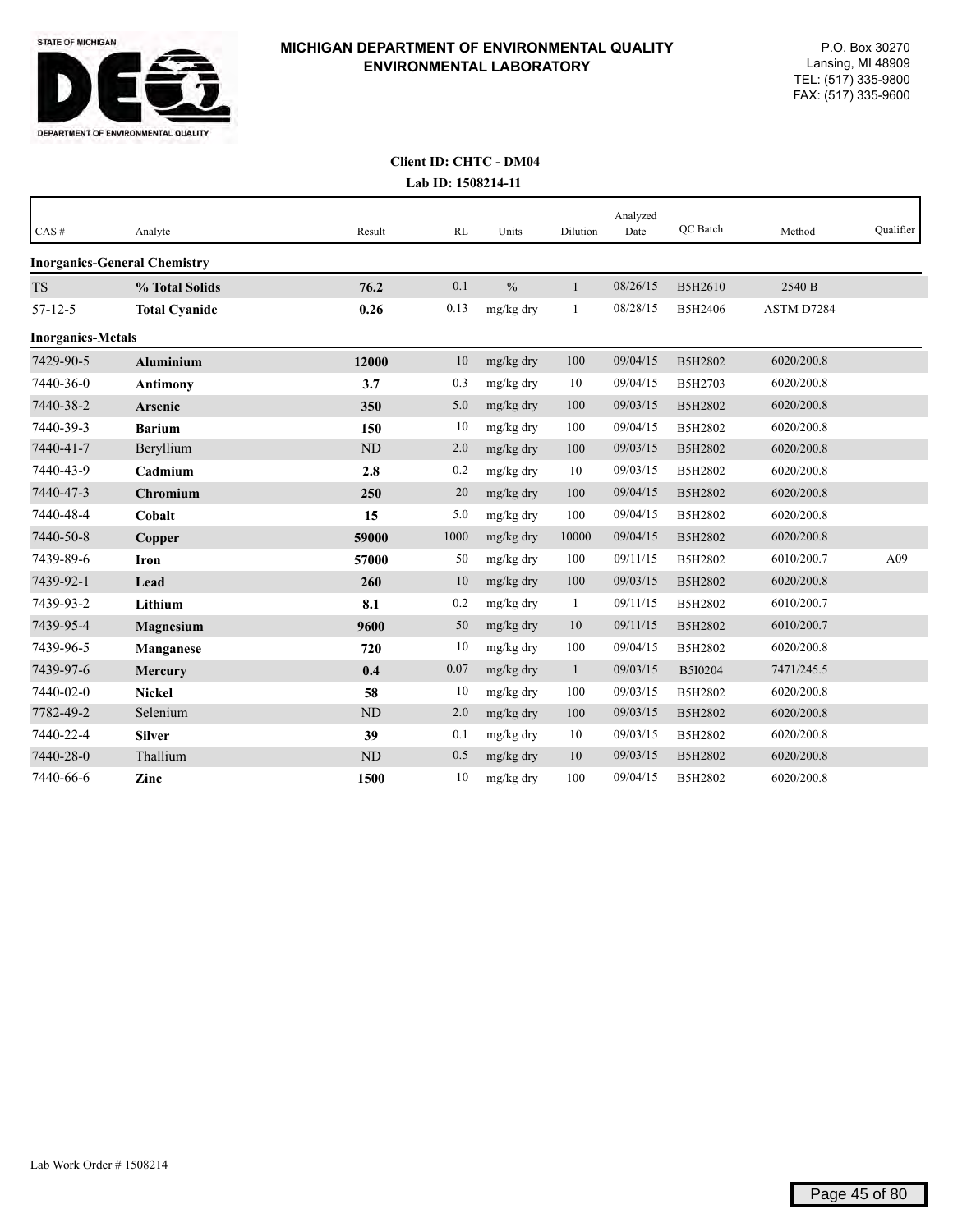

| $CAS \#$                  | Analyte                     | Result     | RL   | Units     | Dilution | Analyzed<br>Date | QC Batch | Method | Qualifier |
|---------------------------|-----------------------------|------------|------|-----------|----------|------------------|----------|--------|-----------|
| <b>Organics-Volatiles</b> |                             |            |      |           |          |                  |          |        |           |
| 630-20-6                  | 1,1,1,2-Tetrachloroethane   | ND         | 81   | ug/kg dry | 50       | 08/27/15         | B5H2705  | 8260   |           |
| $71 - 55 - 6$             | 1,1,1-Trichloroethane       | ND         | 81   | ug/kg dry | 50       | 08/27/15         | B5H2705  | 8260   |           |
| 79-34-5                   | 1,1,2,2-Tetrachloroethane   | <b>ND</b>  | 81   | ug/kg dry | 50       | 08/27/15         | B5H2705  | 8260   |           |
| 79-00-5                   | 1,1,2-Trichloroethane       | ND         | 81   | ug/kg dry | 50       | 08/27/15         | B5H2705  | 8260   |           |
| $75 - 34 - 3$             | 1,1-Dichloroethane          | ND         | 81   | ug/kg dry | 50       | 08/27/15         | B5H2705  | 8260   |           |
| 75-35-4                   | 1,1-Dichloroethylene        | ND         | 81   | ug/kg dry | 50       | 08/27/15         | B5H2705  | 8260   |           |
| $87 - 61 - 6$             | 1,2,3-Trichlorobenzene      | $\rm ND$   | 410  | ug/kg dry | 50       | 08/27/15         | B5H2705  | 8260   |           |
| $96 - 18 - 4$             | 1,2,3-Trichloropropane      | ND         | 81   | ug/kg dry | 50       | 08/27/15         | B5H2705  | 8260   |           |
| 526-73-8                  | 1,2,3-Trimethylbenzene      | <b>ND</b>  | 81   | ug/kg dry | 50       | 08/27/15         | B5H2705  | 8260   |           |
| $120 - 82 - 1$            | 1,2,4-Trichlorobenzene      | ND         | 410  | ug/kg dry | 50       | 08/27/15         | B5H2705  | 8260   |           |
| $95 - 63 - 6$             | 1,2,4-Trimethylbenzene      | ND         | 81   | ug/kg dry | 50       | 08/27/15         | B5H2705  | 8260   |           |
| $96 - 12 - 8$             | 1,2-Dibromo-3-chloropropane | ND         | 410  | ug/kg dry | 50       | 08/27/15         | B5H2705  | 8260   |           |
| 106-93-4                  | 1,2-Dibromoethane           | ND         | 81   | ug/kg dry | 50       | 08/27/15         | B5H2705  | 8260   |           |
| $95 - 50 - 1$             | 1,2-Dichlorobenzene         | ND         | 81   | ug/kg dry | 50       | 08/27/15         | B5H2705  | 8260   |           |
| 107-06-2                  | 1,2-Dichloroethane          | <b>ND</b>  | 81   | ug/kg dry | 50       | 08/27/15         | B5H2705  | 8260   |           |
| $78 - 87 - 5$             | 1,2-Dichloropropane         | ND         | 81   | ug/kg dry | 50       | 08/27/15         | B5H2705  | 8260   |           |
| 108-67-8                  | 1,3,5-Trimethylbenzene      | ${\rm ND}$ | 81   | ug/kg dry | 50       | 08/27/15         | B5H2705  | 8260   |           |
| $541 - 73 - 1$            | 1,3-Dichlorobenzene         | ND         | 81   | ug/kg dry | 50       | 08/27/15         | B5H2705  | 8260   |           |
| 106-46-7                  | 1,4-Dichlorobenzene         | $\rm ND$   | 81   | ug/kg dry | 50       | 08/27/15         | B5H2705  | 8260   |           |
| 78-93-3                   | 2-Butanone (MEK)            | ND         | 410  | ug/kg dry | 50       | 08/27/15         | B5H2705  | 8260   |           |
| 591-78-6                  | 2-Hexanone                  | ND         | 410  | ug/kg dry | 50       | 08/27/15         | B5H2705  | 8260   |           |
| $91 - 57 - 6$             | 2-Methylnaphthalene         | ND         | 410  | ug/kg dry | 50       | 08/27/15         | B5H2705  | 8260   | X         |
| $67 - 64 - 1$             | 2-Propanone (acetone)       | ND         | 1600 | ug/kg dry | 50       | 08/27/15         | B5H2705  | 8260   |           |
| $108 - 10 - 1$            | 4-Methyl-2-pentanone (MIBK) | ND         | 410  | ug/kg dry | 50       | 08/27/15         | B5H2705  | 8260   |           |
| $107 - 13 - 1$            | Acrylonitrile               | ND         | 410  | ug/kg dry | 50       | 08/27/15         | B5H2705  | 8260   |           |
| $71 - 43 - 2$             | Benzene                     | ND         | 81   | ug/kg dry | 50       | 08/27/15         | B5H2705  | 8260   |           |
| 108-86-1                  | Bromobenzene                | <b>ND</b>  | 81   | ug/kg dry | 50       | 08/27/15         | B5H2705  | 8260   |           |
| 74-97-5                   | Bromochloromethane          | ND         | 81   | ug/kg dry | 50       | 08/27/15         | B5H2705  | 8260   |           |
| $75 - 27 - 4$             | Bromodichloromethane        | ND         | 81   | ug/kg dry | 50       | 08/27/15         | B5H2705  | 8260   |           |
| $75 - 25 - 2$             | Bromoform                   | ND         | 81   | ug/kg dry | 50       | 08/27/15         | B5H2705  | 8260   |           |
| 74-83-9                   | Bromomethane                | $\rm ND$   | 410  | ug/kg dry | $50\,$   | 08/27/15         | B5H2705  | 8260   |           |
| $75 - 15 - 0$             | Carbon disulfide            | $\rm ND$   | 81   | ug/kg dry | 50       | 08/27/15         | B5H2705  | 8260   |           |
| $56 - 23 - 5$             | Carbon tetrachloride        | $\rm ND$   | 81   | ug/kg dry | $50\,$   | 08/27/15         | B5H2705  | 8260   |           |
| 108-90-7                  | Chlorobenzene               | ND         | 81   | ug/kg dry | 50       | 08/27/15         | B5H2705  | 8260   |           |
| $75 - 00 - 3$             | Chloroethane                | $\rm ND$   | 410  | ug/kg dry | 50       | 08/27/15         | B5H2705  | 8260   |           |
| 67-66-3                   | Chloroform                  | $\rm ND$   | 81   | ug/kg dry | 50       | 08/27/15         | B5H2705  | 8260   |           |
| 74-87-3                   | Chloromethane               | $\rm ND$   | 410  | ug/kg dry | 50       | 08/27/15         | B5H2705  | 8260   |           |
| 156-59-2                  | cis-1,2-Dichloroethylene    | $\rm ND$   | 81   | ug/kg dry | 50       | 08/27/15         | B5H2705  | 8260   |           |
| 10061-01-5                | cis-1,3-Dichloropropylene   | $\rm ND$   | 81   | ug/kg dry | $50\,$   | 08/27/15         | B5H2705  | 8260   |           |
| 110-82-7                  | Cyclohexane                 | ND         | 410  | ug/kg dry | 50       | 08/27/15         | B5H2705  | 8260   |           |
| 124-48-1                  | Dibromochloromethane        | $\rm ND$   | 81   | ug/kg dry | 50       | 08/27/15         | B5H2705  | 8260   |           |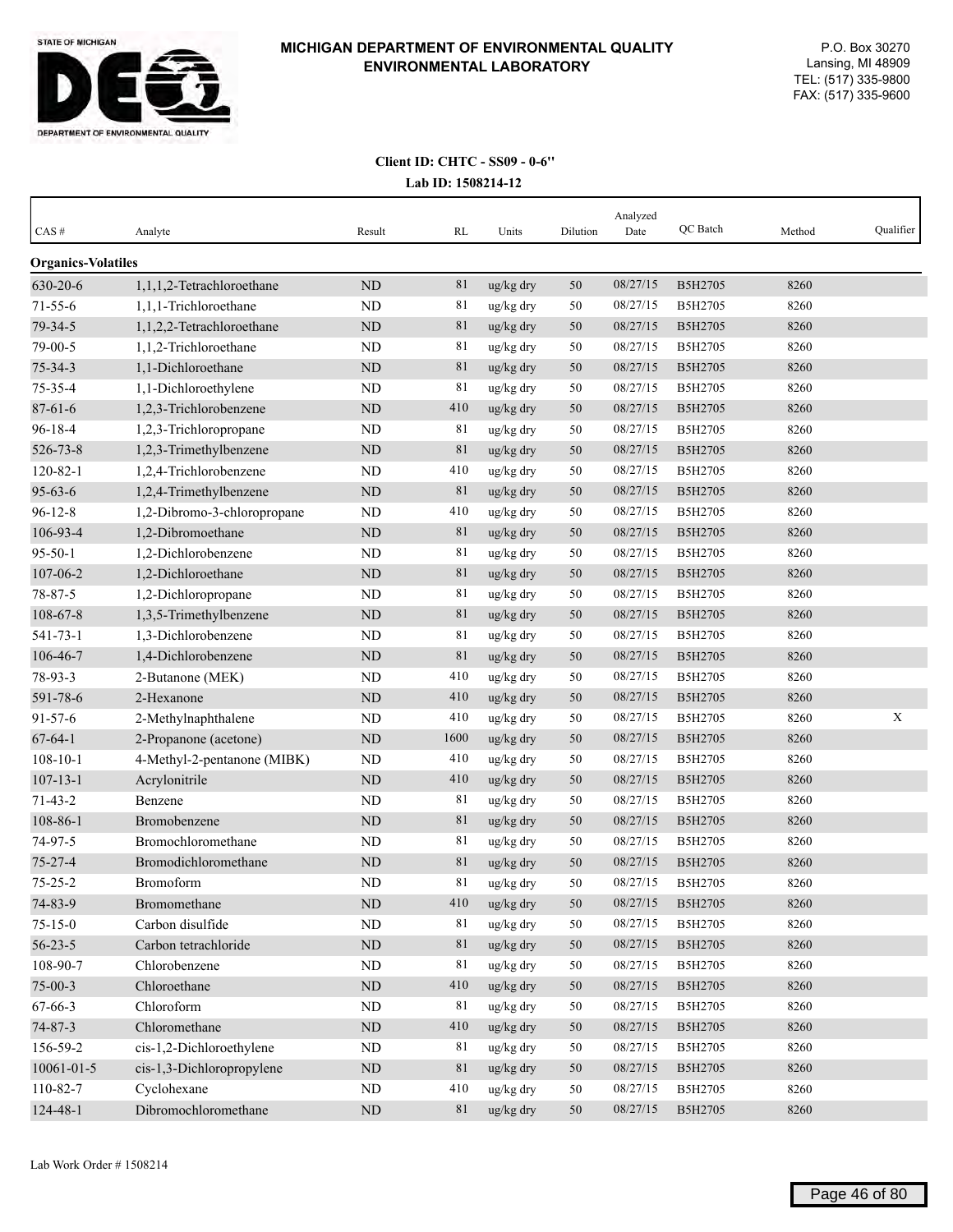

| CAS#                            | Analyte                     | Result         | <b>RL</b> | Units        | Dilution | Analyzed<br>Date | QC Batch       | Method | Qualifier   |
|---------------------------------|-----------------------------|----------------|-----------|--------------|----------|------------------|----------------|--------|-------------|
| <b>Organics-Volatiles</b>       |                             |                |           |              |          |                  |                |        |             |
| 74-95-3                         | Dibromomethane              | N <sub>D</sub> | 81        | ug/kg dry    | 50       | 08/27/15         | B5H2705        | 8260   |             |
| $75 - 71 - 8$                   | Dichlorodifluoromethane     | ND             | 410       | ug/kg dry    | 50       | 08/27/15         | B5H2705        | 8260   |             |
| $60 - 29 - 7$                   | Diethyl ether               | ND             | 410       | ug/kg dry    | 50       | 08/27/15         | B5H2705        | 8260   |             |
| $108 - 20 - 3$                  | Diisopropyl Ether           | ND             | 410       | ug/kg dry    | 50       | 08/27/15         | B5H2705        | 8260   |             |
| $100 - 41 - 4$                  | Ethylbenzene                | ND             | 81        | ug/kg dry    | 50       | 08/27/15         | B5H2705        | 8260   |             |
| 637-92-3                        | Ethyltertiarybutylether     | ND             | 410       | ug/kg dry    | 50       | 08/27/15         | B5H2705        | 8260   |             |
| $67 - 72 - 1$                   | Hexachloroethane            | <b>ND</b>      | 410       | ug/kg dry    | 50       | 08/27/15         | B5H2705        | 8260   |             |
| 98-82-8                         | Isopropylbenzene            | <b>ND</b>      | 81        | ug/kg dry    | 50       | 08/27/15         | <b>B5H2705</b> | 8260   |             |
| 1330-20-7                       | $m \& p$ - Xylene           | <b>ND</b>      | 160       | ug/kg dry    | 50       | 08/27/15         | B5H2705        | 8260   |             |
| 74-88-4                         | Methyl iodide               | <b>ND</b>      | 81        | ug/kg dry    | 50       | 08/27/15         | <b>B5H2705</b> | 8260   |             |
| 75-09-2                         | Methylene chloride          | <b>ND</b>      | 410       | ug/kg dry    | 50       | 08/27/15         | B5H2705        | 8260   |             |
| 1634-04-4                       | Methyltertiarybutylether    | ND             | 81        | ug/kg dry    | 50       | 08/27/15         | <b>B5H2705</b> | 8260   |             |
| $91 - 20 - 3$                   | Naphthalene                 | <b>ND</b>      | 410       | ug/kg dry    | 50       | 08/27/15         | B5H2705        | 8260   | $\mathbf X$ |
| $104 - 51 - 8$                  | n-Butylbenzene              | <b>ND</b>      | 81        | ug/kg dry    | 50       | 08/27/15         | B5H2705        | 8260   |             |
| $103 - 65 - 1$                  | n-Propylbenzene             | ND             | 81        | ug/kg dry    | 50       | 08/27/15         | B5H2705        | 8260   |             |
| 95-47-6                         | o-Xylene                    | <b>ND</b>      | 81        | ug/kg dry    | 50       | 08/27/15         | B5H2705        | 8260   |             |
| 99-87-6                         | p-Isopropyl toluene         | <b>ND</b>      | 81        | ug/kg dry    | 50       | 08/27/15         | B5H2705        | 8260   |             |
| 135-98-8                        | sec-Butylbenzene            | <b>ND</b>      | 81        | ug/kg dry    | 50       | 08/27/15         | <b>B5H2705</b> | 8260   |             |
| $100 - 42 - 5$                  | Styrene                     | <b>ND</b>      | 81        | ug/kg dry    | 50       | 08/27/15         | B5H2705        | 8260   |             |
| 98-06-6                         | tert-Butylbenzene           | ND             | 81        | ug/kg dry    | 50       | 08/27/15         | B5H2705        | 8260   |             |
| $75 - 65 - 0$                   | tertiary Butyl Alcohol      | <b>ND</b>      | 4100      | ug/kg dry    | 50       | 08/27/15         | B5H2705        | 8260   |             |
| 994-05-8                        | tertiaryAmylmethylether     | <b>ND</b>      | 410       | ug/kg dry    | 50       | 08/27/15         | B5H2705        | 8260   |             |
| $127 - 18 - 4$                  | Tetrachloroethylene         | <b>ND</b>      | 81        | ug/kg dry    | 50       | 08/27/15         | B5H2705        | 8260   |             |
| 109-99-9                        | Tetrahydrofuran             | N <sub>D</sub> | 410       | ug/kg dry    | 50       | 08/27/15         | B5H2705        | 8260   |             |
| 108-88-3                        | Toluene                     | <b>ND</b>      | 81        | ug/kg dry    | 50       | 08/27/15         | B5H2705        | 8260   |             |
| 156-60-5                        | trans-1,2-Dichloroethylene  | ND             | 81        | ug/kg dry    | 50       | 08/27/15         | B5H2705        | 8260   |             |
| 10061-02-6                      | trans-1,3-Dichloropropylene | <b>ND</b>      | 81        | ug/kg dry    | 50       | 08/27/15         | B5H2705        | 8260   |             |
| 110-57-6                        | trans-1,4-Dichloro-2-butene | <b>ND</b>      | 410       | ug/kg dry    | 50       | 08/27/15         | <b>B5H2705</b> | 8260   |             |
| $79-01-6$                       | Trichloroethylene           | <b>ND</b>      | 81        | ug/kg dry    | 50       | 08/27/15         | B5H2705        | 8260   |             |
| 75-69-4                         | Trichlorofluoromethane      | <b>ND</b>      | 81        | ug/kg dry    | 50       | 08/27/15         | <b>B5H2705</b> | 8260   |             |
| $75-01-4$                       | Vinyl chloride              | ND             | 81        | ug/kg dry    | 50       | 08/27/15         | B5H2705        | 8260   |             |
| Surrogate: Bromofluorobenzene   |                             |                | 120%      | $40.3 - 194$ |          | 08/27/15         | <b>B5H2705</b> | 8260   |             |
| Surrogate: Dibromofluoromethane |                             |                | 135 %     | $52.1 - 217$ |          | 08/27/15         | B5H2705        | 8260   |             |
| Surrogate: Toluene-d8           |                             |                | 122%      | 55.4-196     |          | 08/27/15         | <b>B5H2705</b> | 8260   |             |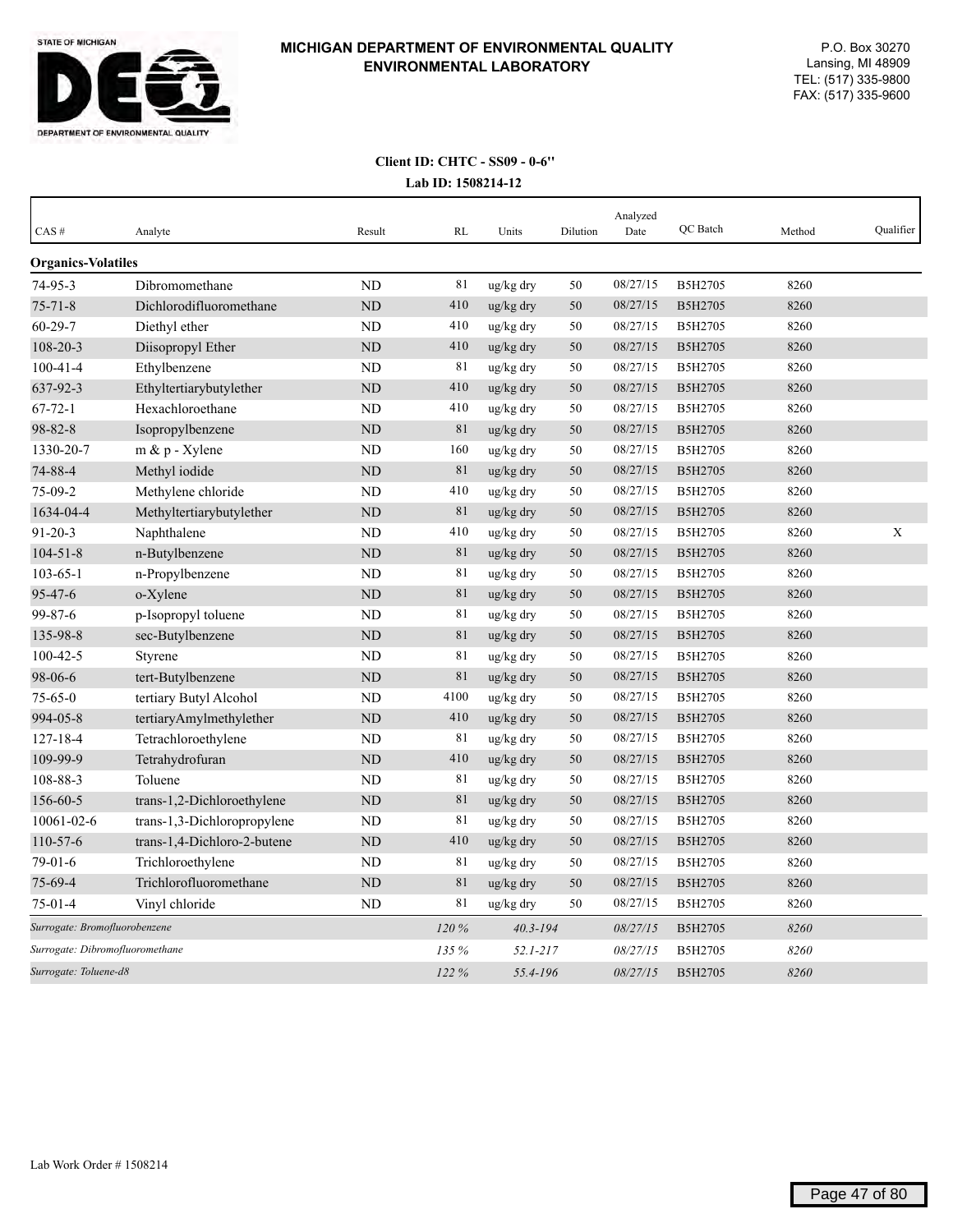

| CAS#                             | Analyte                     | Result         | RL    | Units        | Dilution     | Analyzed<br>Date | QC Batch | Method    | Qualifier              |
|----------------------------------|-----------------------------|----------------|-------|--------------|--------------|------------------|----------|-----------|------------------------|
| <b>Organics-Semivolatiles</b>    |                             |                |       |              |              |                  |          |           | See note Y17, Y20, Y25 |
| $91 - 57 - 6$                    | 2-Methylnaphthalene         | <b>ND</b>      | 6500  | ug/kg dry    | $\mathbf{1}$ | 09/09/15         | B5H2706  | 8270      |                        |
| 83-32-9                          | Acenaphthene                | ND             | 2600  | ug/kg dry    | $\mathbf{1}$ | 09/09/15         | B5H2706  | 8270      |                        |
| 208-96-8                         | Acenaphthylene              | ND             | 2600  | ug/kg dry    | 1            | 09/09/15         | B5H2706  | 8270      |                        |
| $120 - 12 - 7$                   | Anthracene                  | <b>ND</b>      | 2600  | ug/kg dry    | $\mathbf{1}$ | 09/09/15         | B5H2706  | 8270      |                        |
| $56 - 55 - 3$                    | Benz[a]anthracene           | <b>ND</b>      | 2600  | ug/kg dry    | 1            | 09/09/15         | B5H2706  | 8270      |                        |
| $50 - 32 - 8$                    | Benzo[a]pyrene              | $\rm ND$       | 5200  | ug/kg dry    | $\mathbf{1}$ | 09/09/15         | B5H2706  | 8270      |                        |
| 205-99-2                         | Benzo[b]fluoranthene        | <b>ND</b>      | 5200  | ug/kg dry    | $\mathbf{1}$ | 09/09/15         | B5H2706  | 8270      |                        |
| 191-24-2                         | Benzo[g,h,i]perylene        | ND             | 5200  | ug/kg dry    | $\mathbf{1}$ | 09/09/15         | B5H2706  | 8270      |                        |
| 207-08-9                         | Benzo[k]fluoranthene        | <b>ND</b>      | 5200  | ug/kg dry    | 1            | 09/09/15         | B5H2706  | 8270      |                        |
| 218-01-9                         | Chrysene                    | <b>ND</b>      | 2600  | ug/kg dry    | $\mathbf{1}$ | 09/09/15         | B5H2706  | 8270      |                        |
| $53 - 70 - 3$                    | Dibenz[a,h]anthracene       | <b>ND</b>      | 5200  | ug/kg dry    | 1            | 09/09/15         | B5H2706  | 8270      |                        |
| 206-44-0                         | Fluoranthene                | <b>ND</b>      | 2600  | ug/kg dry    | $\mathbf{1}$ | 09/09/15         | B5H2706  | 8270      |                        |
| $86 - 73 - 7$                    | Fluorene                    | <b>ND</b>      | 2600  | ug/kg dry    | $\mathbf{1}$ | 09/09/15         | B5H2706  | 8270      |                        |
| 193-39-5                         | Indeno $(1,2,3-c,d)$ pyrene | <b>ND</b>      | 5200  | ug/kg dry    | $\mathbf{1}$ | 09/09/15         | B5H2706  | 8270      |                        |
| $91 - 20 - 3$                    | Naphthalene                 | <b>ND</b>      | 2600  | ug/kg dry    | $\mathbf{1}$ | 09/09/15         | B5H2706  | 8270      |                        |
| $85 - 01 - 8$                    | Phenanthrene                | ND             | 2600  | ug/kg dry    | $\mathbf{1}$ | 09/09/15         | B5H2706  | 8270      |                        |
| 129-00-0                         | Pyrene                      | ND             | 2600  | ug/kg dry    | $\mathbf{1}$ | 09/09/15         | B5H2706  | 8270      |                        |
| Surrogate: 2-Fluorobiphenyl      |                             |                | 64.0% | $32.9 - 115$ |              | 09/09/15         | B5H2706  | 8270      |                        |
| Surrogate: Nitrobenzene-d5       |                             |                | 56.9% | $31.8 - 115$ |              | 09/09/15         | B5H2706  | 8270      |                        |
| Surrogate: p-Terphenyl-d14       |                             |                | 76.9% | $38.5 - 115$ |              | 09/09/15         | B5H2706  | 8270      |                        |
| <b>Organics-PCBs as Aroclors</b> |                             |                |       |              |              |                  |          |           |                        |
| 12674-11-2                       | Aroclor 1016                | N <sub>D</sub> | 650   | ug/kg dry    | $\sqrt{5}$   | 09/15/15         | B5I0411  | 8081/8082 | Y21                    |
| 11104-28-2                       | Aroclor 1221                | ND             | 650   | ug/kg dry    | 5            | 09/15/15         | B5I0411  | 8081/8082 | Y21                    |
| 11141-16-5                       | Aroclor 1232                | ND             | 650   | ug/kg dry    | 5            | 09/15/15         | B5I0411  | 8081/8082 | Y21                    |
| 53469-21-9                       | Aroclor 1242                | <b>ND</b>      | 650   | ug/kg dry    | 5            | 09/15/15         | B5I0411  | 8081/8082 | Y21                    |
| 12672-29-6                       | Aroclor 1248                | ND             | 650   | ug/kg dry    | 5            | 09/15/15         | B5I0411  | 8081/8082 | Y21                    |
| 11097-69-1                       | Aroclor 1254                | <b>ND</b>      | 650   | ug/kg dry    | 5            | 09/15/15         | B5I0411  | 8081/8082 | Y21                    |
| 11096-82-5                       | Aroclor 1260                | ND             | 650   | ug/kg dry    | 5            | 09/15/15         | B5I0411  | 8081/8082 | Y21                    |
| 37324-23-5                       | Aroclor 1262                | <b>ND</b>      | 650   | ug/kg dry    | 5            | 09/15/15         | B5I0411  | 8081/8082 | Y21                    |
| 11100-14-4                       | Aroclor 1268                | <b>ND</b>      | 650   | ug/kg dry    | 5            | 09/15/15         | B5I0411  | 8081/8082 | Y21                    |
| Surrogate: Decachlorobiphenyl    |                             |                | 54.1% | $30 - 150$   |              | 09/15/15         | B5I0411  | 8081/8082 |                        |
| Surrogate: Tetrachloro-m-xylene  |                             |                | 74.2% | $30 - 150$   |              | 09/15/15         | B5I0411  | 8081/8082 |                        |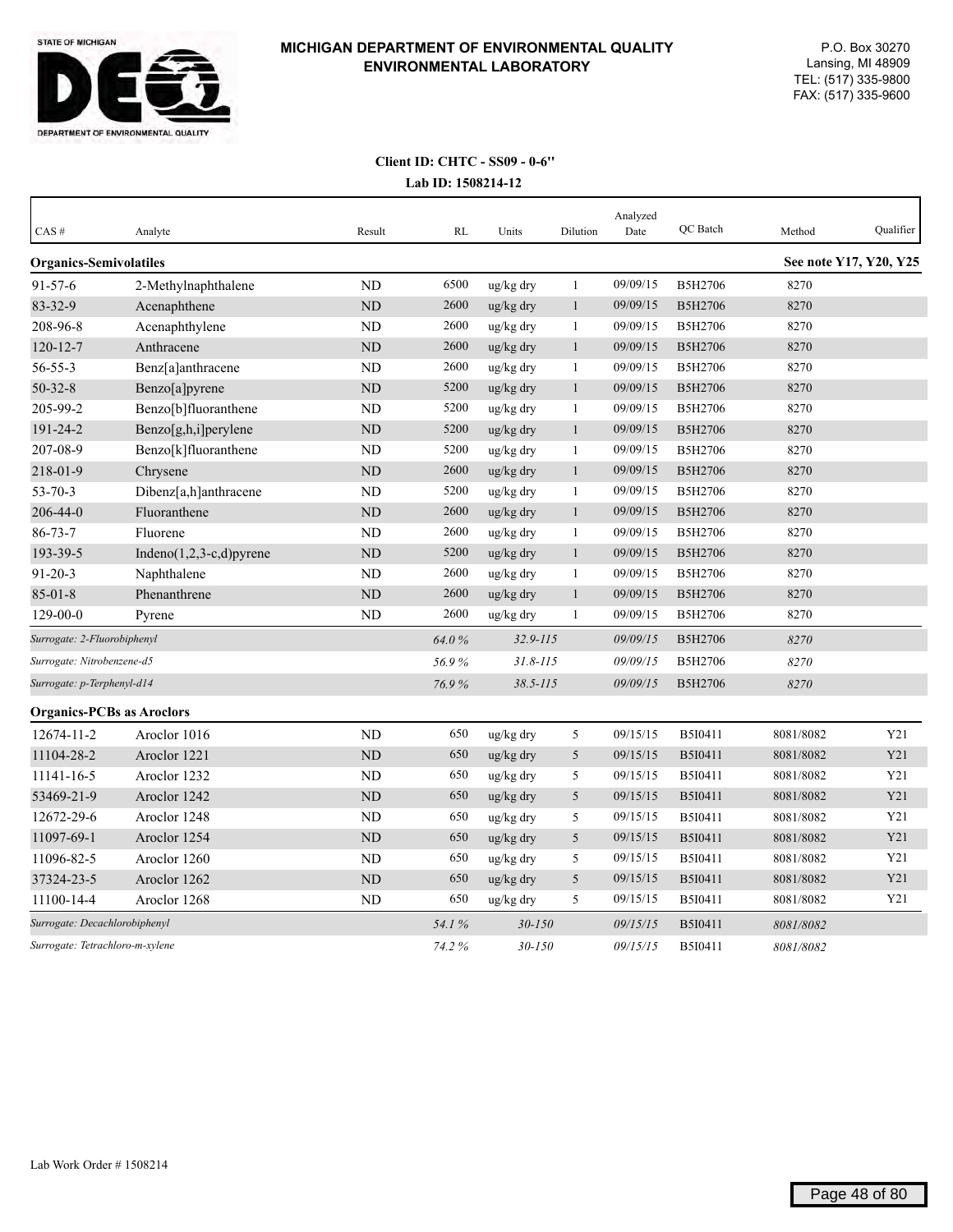

| $CAS \#$                 | Analyte                             | Result    | RL   | Units         | Dilution     | Analyzed<br>Date | QC Batch | Method     | Qualifier |
|--------------------------|-------------------------------------|-----------|------|---------------|--------------|------------------|----------|------------|-----------|
|                          | <b>Inorganics-General Chemistry</b> |           |      |               |              |                  |          |            |           |
| <b>TS</b>                | % Total Solids                      | 77.0      | 0.1  | $\frac{0}{0}$ | 1            | 08/26/15         | B5H2610  | 2540 B     |           |
| $57 - 12 - 5$            | <b>Total Cyanide</b>                | 0.22      | 0.13 | mg/kg dry     | $\mathbf{1}$ | 08/28/15         | B5H2406  | ASTM D7284 |           |
| <b>Inorganics-Metals</b> |                                     |           |      |               |              |                  |          |            |           |
| 7429-90-5                | <b>Aluminium</b>                    | 17000     | 10   | mg/kg dry     | 100          | 09/04/15         | B5H2802  | 6020/200.8 |           |
| 7440-36-0                | <b>Antimony</b>                     | 8.1       | 0.3  | mg/kg dry     | 10           | 09/04/15         | B5H2703  | 6020/200.8 |           |
| 7440-38-2                | <b>Arsenic</b>                      | 490       | 5.0  | mg/kg dry     | 100          | 09/03/15         | B5H2802  | 6020/200.8 |           |
| 7440-39-3                | <b>Barium</b>                       | 280       | 10   | mg/kg dry     | 100          | 09/04/15         | B5H2802  | 6020/200.8 |           |
| 7440-41-7                | Beryllium                           | <b>ND</b> | 2.0  | mg/kg dry     | 100          | 09/03/15         | B5H2802  | 6020/200.8 |           |
| 7440-43-9                | Cadmium                             | 3.0       | 0.2  | mg/kg dry     | 10           | 09/03/15         | B5H2802  | 6020/200.8 |           |
| 7440-47-3                | Chromium                            | 140       | 20   | mg/kg dry     | 100          | 09/04/15         | B5H2802  | 6020/200.8 |           |
| 7440-48-4                | Cobalt                              | 17        | 5.0  | mg/kg dry     | 100          | 09/04/15         | B5H2802  | 6020/200.8 |           |
| 7440-50-8                | Copper                              | 74000     | 1000 | mg/kg dry     | 10000        | 09/04/15         | B5H2802  | 6020/200.8 |           |
| 7439-89-6                | <b>Iron</b>                         | 81000     | 50   | mg/kg dry     | 100          | 09/11/15         | B5H2802  | 6010/200.7 | A09       |
| 7439-92-1                | Lead                                | 480       | 10   | mg/kg dry     | 100          | 09/03/15         | B5H2802  | 6020/200.8 |           |
| 7439-93-2                | Lithium                             | 11        | 0.2  | mg/kg dry     | 1            | 09/11/15         | B5H2802  | 6010/200.7 |           |
| 7439-95-4                | Magnesium                           | 12000     | 50   | mg/kg dry     | 10           | 09/11/15         | B5H2802  | 6010/200.7 |           |
| 7439-96-5                | Manganese                           | 1200      | 10   | mg/kg dry     | 100          | 09/04/15         | B5H2802  | 6020/200.8 |           |
| 7439-97-6                | <b>Mercury</b>                      | 1.3       | 0.06 | mg/kg dry     | $\mathbf{1}$ | 09/03/15         | B5I0204  | 7471/245.5 |           |
| 7440-02-0                | <b>Nickel</b>                       | 63        | 10   | mg/kg dry     | 100          | 09/03/15         | B5H2802  | 6020/200.8 |           |
| 7782-49-2                | Selenium                            | <b>ND</b> | 2.0  | mg/kg dry     | 100          | 09/03/15         | B5H2802  | 6020/200.8 |           |
| 7440-22-4                | <b>Silver</b>                       | 40        | 0.1  | mg/kg dry     | 10           | 09/03/15         | B5H2802  | 6020/200.8 |           |
| 7440-28-0                | Thallium                            | <b>ND</b> | 0.5  | mg/kg dry     | 10           | 09/03/15         | B5H2802  | 6020/200.8 |           |
| 7440-66-6                | Zinc                                | 850       | 10   | mg/kg dry     | 100          | 09/04/15         | B5H2802  | 6020/200.8 |           |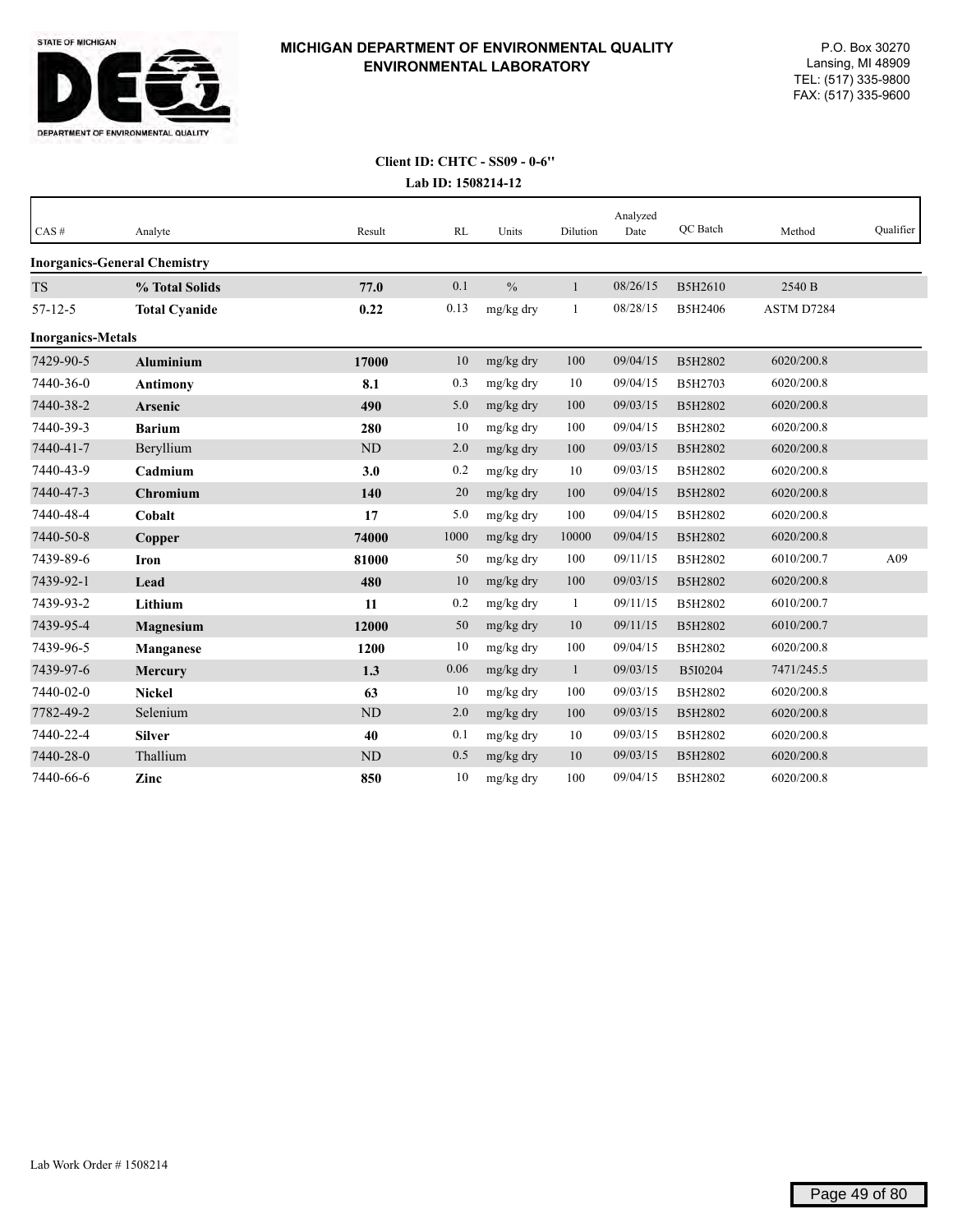

| CAS#                      | Analyte                     | Result    | RL   | Units                 | Dilution | Analyzed<br>Date | QC Batch       | Method | Qualifier    |
|---------------------------|-----------------------------|-----------|------|-----------------------|----------|------------------|----------------|--------|--------------|
| <b>Organics-Volatiles</b> |                             |           |      |                       |          |                  |                |        | See note Y11 |
| 630-20-6                  | 1,1,1,2-Tetrachloroethane   | $\rm ND$  | 67   | ug/kg dry             | 50       | 08/28/15         | <b>B5H2803</b> | 8260   |              |
| $71 - 55 - 6$             | 1,1,1-Trichloroethane       | ND        | 67   | ug/kg dry             | 50       | 08/28/15         | B5H2803        | 8260   |              |
| 79-34-5                   | 1,1,2,2-Tetrachloroethane   | <b>ND</b> | 67   | $\frac{u g}{k g}$ dry | 50       | 08/28/15         | B5H2803        | 8260   |              |
| 79-00-5                   | 1,1,2-Trichloroethane       | <b>ND</b> | 67   | ug/kg dry             | 50       | 08/28/15         | B5H2803        | 8260   |              |
| $75 - 34 - 3$             | 1,1-Dichloroethane          | <b>ND</b> | 67   | ug/kg dry             | 50       | 08/28/15         | B5H2803        | 8260   |              |
| 75-35-4                   | 1,1-Dichloroethylene        | <b>ND</b> | 67   | ug/kg dry             | 50       | 08/28/15         | B5H2803        | 8260   |              |
| $87 - 61 - 6$             | 1,2,3-Trichlorobenzene      | ND        | 330  | ug/kg dry             | 50       | 08/28/15         | B5H2803        | 8260   |              |
| $96 - 18 - 4$             | 1,2,3-Trichloropropane      | ND        | 67   | ug/kg dry             | 50       | 08/28/15         | B5H2803        | 8260   |              |
| 526-73-8                  | 1,2,3-Trimethylbenzene      | $\rm ND$  | 67   | ug/kg dry             | 50       | 08/28/15         | B5H2803        | 8260   |              |
| $120 - 82 - 1$            | 1,2,4-Trichlorobenzene      | <b>ND</b> | 330  | ug/kg dry             | 50       | 08/28/15         | B5H2803        | 8260   |              |
| $95 - 63 - 6$             | 1,2,4-Trimethylbenzene      | 180       | 67   | ug/kg dry             | 50       | 08/28/15         | B5H2803        | 8260   |              |
| $96 - 12 - 8$             | 1,2-Dibromo-3-chloropropane | ND        | 330  | ug/kg dry             | 50       | 08/28/15         | B5H2803        | 8260   |              |
| 106-93-4                  | 1,2-Dibromoethane           | ND        | 67   | ug/kg dry             | 50       | 08/28/15         | B5H2803        | 8260   |              |
| $95 - 50 - 1$             | 1,2-Dichlorobenzene         | <b>ND</b> | 67   | ug/kg dry             | 50       | 08/28/15         | B5H2803        | 8260   |              |
| 107-06-2                  | 1,2-Dichloroethane          | $\rm ND$  | 67   | ug/kg dry             | 50       | 08/28/15         | B5H2803        | 8260   |              |
| 78-87-5                   | 1,2-Dichloropropane         | ND        | 67   | ug/kg dry             | 50       | 08/28/15         | B5H2803        | 8260   |              |
| 108-67-8                  | 1,3,5-Trimethylbenzene      | 85        | 67   | ug/kg dry             | 50       | 08/28/15         | B5H2803        | 8260   |              |
| $541 - 73 - 1$            | 1,3-Dichlorobenzene         | <b>ND</b> | 67   | ug/kg dry             | 50       | 08/28/15         | B5H2803        | 8260   |              |
| 106-46-7                  | 1,4-Dichlorobenzene         | ND        | 67   | ug/kg dry             | 50       | 08/28/15         | B5H2803        | 8260   |              |
| 78-93-3                   | 2-Butanone (MEK)            | ND        | 330  | ug/kg dry             | 50       | 08/28/15         | B5H2803        | 8260   |              |
| 591-78-6                  | 2-Hexanone                  | ND        | 330  | ug/kg dry             | 50       | 08/28/15         | B5H2803        | 8260   |              |
| $91 - 57 - 6$             | 2-Methylnaphthalene         | <b>ND</b> | 330  | ug/kg dry             | 50       | 08/28/15         | B5H2803        | 8260   | X            |
| $67 - 64 - 1$             | 2-Propanone (acetone)       | ND        | 1300 | ug/kg dry             | 50       | 08/28/15         | B5H2803        | 8260   |              |
| $108 - 10 - 1$            | 4-Methyl-2-pentanone (MIBK) | ND        | 330  | ug/kg dry             | 50       | 08/28/15         | B5H2803        | 8260   |              |
| $107 - 13 - 1$            | Acrylonitrile               | <b>ND</b> | 330  | ug/kg dry             | 50       | 08/28/15         | B5H2803        | 8260   |              |
| $71 - 43 - 2$             | Benzene                     | ND        | 67   | ug/kg dry             | 50       | 08/28/15         | B5H2803        | 8260   |              |
| 108-86-1                  | Bromobenzene                | ND        | 67   | ug/kg dry             | 50       | 08/28/15         | B5H2803        | 8260   |              |
| 74-97-5                   | Bromochloromethane          | ND        | 67   | ug/kg dry             | 50       | 08/28/15         | B5H2803        | 8260   |              |
| $75 - 27 - 4$             | Bromodichloromethane        | <b>ND</b> | 67   | ug/kg dry             | 50       | 08/28/15         | B5H2803        | 8260   |              |
| $75 - 25 - 2$             | Bromoform                   | <b>ND</b> | 67   | ug/kg dry             | 50       | 08/28/15         | B5H2803        | 8260   |              |
| 74-83-9                   | Bromomethane                | $\rm ND$  | 330  | ug/kg dry             | 50       | 08/28/15         | B5H2803        | 8260   |              |
| $75 - 15 - 0$             | Carbon disulfide            | ND        | 67   | ug/kg dry             | 50       | 08/28/15         | B5H2803        | 8260   |              |
| $56 - 23 - 5$             | Carbon tetrachloride        | $\rm ND$  | 67   | ug/kg dry             | $50\,$   | 08/28/15         | B5H2803        | 8260   |              |
| 108-90-7                  | Chlorobenzene               | $\rm ND$  | 67   | ug/kg dry             | 50       | 08/28/15         | B5H2803        | 8260   |              |
| $75 - 00 - 3$             | Chloroethane                | $\rm ND$  | 330  | ug/kg dry             | 50       | 08/28/15         | B5H2803        | 8260   |              |
| 67-66-3                   | Chloroform                  | $\rm ND$  | 67   | ug/kg dry             | 50       | 08/28/15         | B5H2803        | 8260   |              |
| $74 - 87 - 3$             | Chloromethane               | $\rm ND$  | 330  | ug/kg dry             | 50       | 08/28/15         | B5H2803        | 8260   |              |
| 156-59-2                  | cis-1,2-Dichloroethylene    | ND        | 67   | ug/kg dry             | 50       | 08/28/15         | B5H2803        | 8260   |              |
| 10061-01-5                | cis-1,3-Dichloropropylene   | $\rm ND$  | 67   | ug/kg dry             | $50\,$   | 08/28/15         | B5H2803        | 8260   |              |
| 110-82-7                  | Cyclohexane                 | $\rm ND$  | 330  | ug/kg dry             | 50       | 08/28/15         | B5H2803        | 8260   |              |
| 124-48-1                  | Dibromochloromethane        | $\rm ND$  | 67   | ug/kg dry             | 50       | 08/28/15         | B5H2803        | 8260   |              |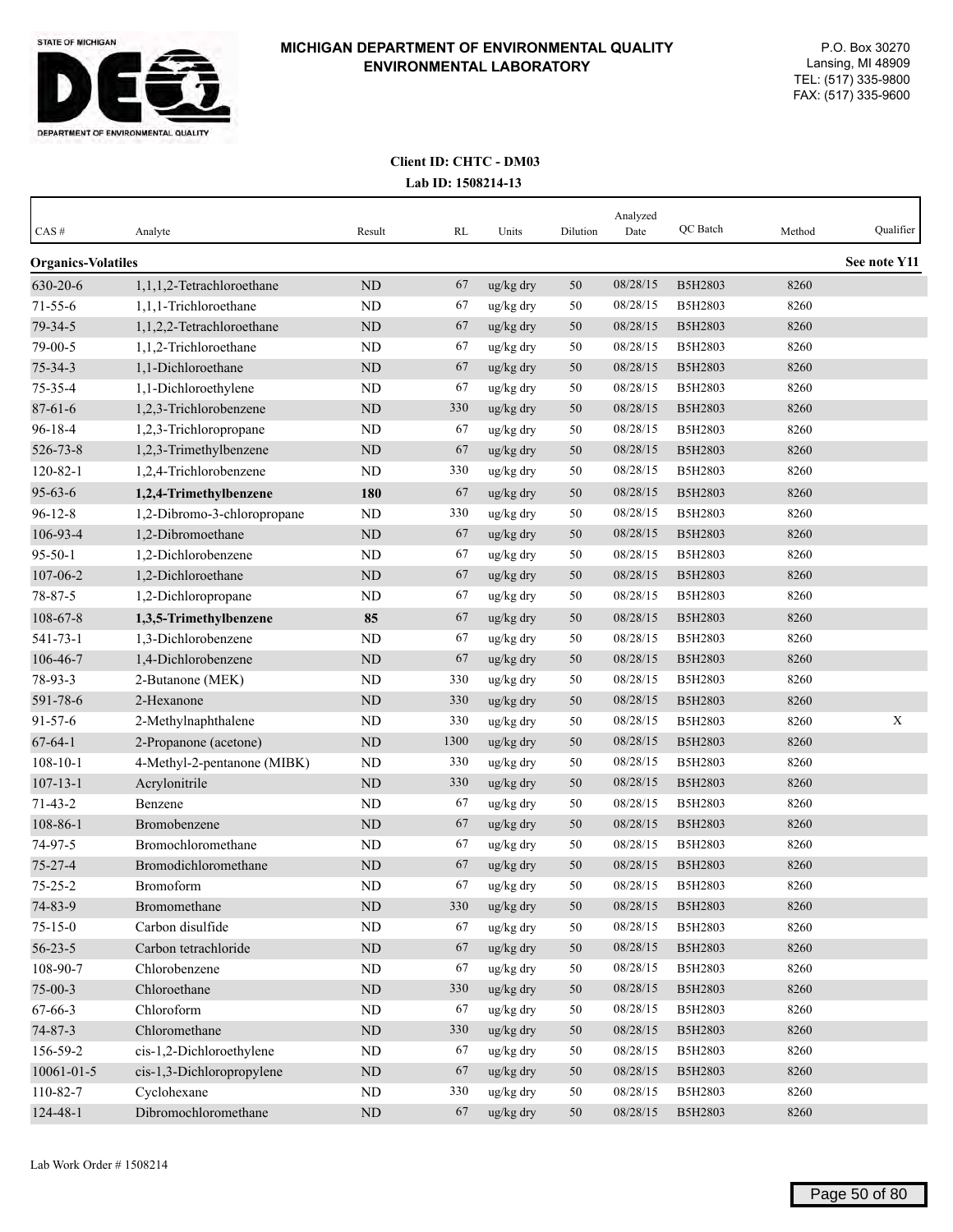

| CAS#                            | Analyte                     | Result         | <b>RL</b> | Units        | Dilution | Analyzed<br>Date | QC Batch       | Method | Qualifier    |
|---------------------------------|-----------------------------|----------------|-----------|--------------|----------|------------------|----------------|--------|--------------|
| <b>Organics-Volatiles</b>       |                             |                |           |              |          |                  |                |        | See note Y11 |
| 74-95-3                         | Dibromomethane              | <b>ND</b>      | 67        | ug/kg dry    | 50       | 08/28/15         | B5H2803        | 8260   |              |
| $75 - 71 - 8$                   | Dichlorodifluoromethane     | <b>ND</b>      | 330       | ug/kg dry    | 50       | 08/28/15         | B5H2803        | 8260   |              |
| $60 - 29 - 7$                   | Diethyl ether               | ND             | 330       | ug/kg dry    | 50       | 08/28/15         | <b>B5H2803</b> | 8260   |              |
| 108-20-3                        | Diisopropyl Ether           | <b>ND</b>      | 330       | ug/kg dry    | 50       | 08/28/15         | B5H2803        | 8260   |              |
| $100 - 41 - 4$                  | Ethylbenzene                | <b>ND</b>      | 67        | ug/kg dry    | 50       | 08/28/15         | B5H2803        | 8260   |              |
| 637-92-3                        | Ethyltertiarybutylether     | <b>ND</b>      | 330       | ug/kg dry    | 50       | 08/28/15         | B5H2803        | 8260   |              |
| $67 - 72 - 1$                   | Hexachloroethane            | ND             | 330       | ug/kg dry    | 50       | 08/28/15         | B5H2803        | 8260   |              |
| $98 - 82 - 8$                   | Isopropylbenzene            | <b>ND</b>      | 67        | ug/kg dry    | 50       | 08/28/15         | B5H2803        | 8260   |              |
| 1330-20-7                       | m & p - Xylene              | ND             | 130       | ug/kg dry    | 50       | 08/28/15         | B5H2803        | 8260   |              |
| 74-88-4                         | Methyl iodide               | N <sub>D</sub> | 67        | ug/kg dry    | 50       | 08/28/15         | B5H2803        | 8260   |              |
| 75-09-2                         | Methylene chloride          | <b>ND</b>      | 330       | ug/kg dry    | 50       | 08/28/15         | B5H2803        | 8260   |              |
| 1634-04-4                       | Methyltertiarybutylether    | <b>ND</b>      | 67        | ug/kg dry    | 50       | 08/28/15         | B5H2803        | 8260   |              |
| $91 - 20 - 3$                   | Naphthalene                 | <b>ND</b>      | 330       | ug/kg dry    | 50       | 08/28/15         | B5H2803        | 8260   | X            |
| $104 - 51 - 8$                  | n-Butylbenzene              | <b>ND</b>      | 67        | ug/kg dry    | 50       | 08/28/15         | B5H2803        | 8260   |              |
| $103 - 65 - 1$                  | n-Propylbenzene             | <b>ND</b>      | 67        | ug/kg dry    | 50       | 08/28/15         | B5H2803        | 8260   |              |
| 95-47-6                         | o-Xylene                    | 66             | 67        | ug/kg dry    | 50       | 08/28/15         | B5H2803        | 8260   | $\mathbf T$  |
| 99-87-6                         | p-Isopropyl toluene         | <b>ND</b>      | 67        | ug/kg dry    | 50       | 08/28/15         | B5H2803        | 8260   |              |
| 135-98-8                        | sec-Butylbenzene            | <b>ND</b>      | 67        | ug/kg dry    | 50       | 08/28/15         | B5H2803        | 8260   |              |
| $100 - 42 - 5$                  | Styrene                     | <b>ND</b>      | 67        | ug/kg dry    | 50       | 08/28/15         | B5H2803        | 8260   |              |
| 98-06-6                         | tert-Butylbenzene           | <b>ND</b>      | 67        | ug/kg dry    | 50       | 08/28/15         | B5H2803        | 8260   |              |
| $75 - 65 - 0$                   | tertiary Butyl Alcohol      | <b>ND</b>      | 3300      | ug/kg dry    | 50       | 08/28/15         | B5H2803        | 8260   |              |
| 994-05-8                        | tertiaryAmylmethylether     | ND             | 330       | ug/kg dry    | 50       | 08/28/15         | B5H2803        | 8260   |              |
| $127 - 18 - 4$                  | Tetrachloroethylene         | <b>ND</b>      | 67        | ug/kg dry    | 50       | 08/28/15         | B5H2803        | 8260   |              |
| 109-99-9                        | Tetrahydrofuran             | <b>ND</b>      | 330       | ug/kg dry    | 50       | 08/28/15         | B5H2803        | 8260   |              |
| 108-88-3                        | Toluene                     | <b>ND</b>      | 67        | ug/kg dry    | 50       | 08/28/15         | B5H2803        | 8260   |              |
| 156-60-5                        | trans-1,2-Dichloroethylene  | <b>ND</b>      | 67        | ug/kg dry    | 50       | 08/28/15         | B5H2803        | 8260   |              |
| 10061-02-6                      | trans-1,3-Dichloropropylene | ND             | 67        | ug/kg dry    | 50       | 08/28/15         | B5H2803        | 8260   |              |
| $110 - 57 - 6$                  | trans-1,4-Dichloro-2-butene | <b>ND</b>      | 330       | ug/kg dry    | 50       | 08/28/15         | B5H2803        | 8260   |              |
| $79-01-6$                       | Trichloroethylene           | ND             | 67        | ug/kg dry    | 50       | 08/28/15         | B5H2803        | 8260   |              |
| $75 - 69 - 4$                   | Trichlorofluoromethane      | <b>ND</b>      | 67        | ug/kg dry    | 50       | 08/28/15         | B5H2803        | 8260   |              |
| $75 - 01 - 4$                   | Vinyl chloride              | ND             | 67        | ug/kg dry    | 50       | 08/28/15         | B5H2803        | 8260   |              |
| Surrogate: Bromofluorobenzene   |                             |                | 98.9%     | $40.3 - 194$ |          | 08/28/15         | B5H2803        | 8260   |              |
| Surrogate: Dibromofluoromethane |                             |                | 112%      | $52.1 - 217$ |          | 08/28/15         | B5H2803        | 8260   |              |
| Surrogate: Toluene-d8           |                             |                | $102\%$   | 55.4-196     |          | 08/28/15         | B5H2803        | 8260   |              |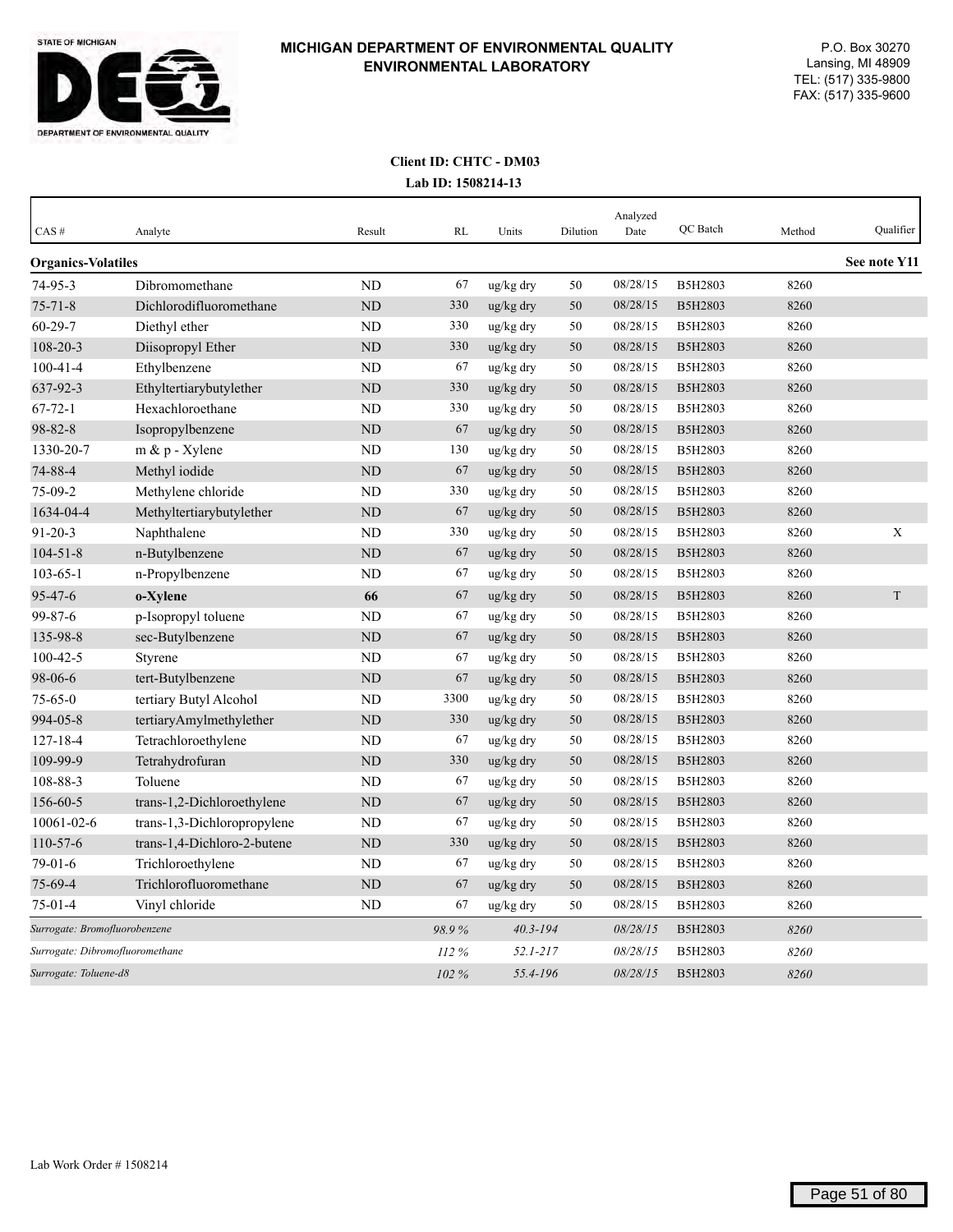

| CAS#                             | Analyte                     | Result         | RL    | Units        | Dilution     | Analyzed<br>Date | QC Batch       | Method    | Qualifier              |
|----------------------------------|-----------------------------|----------------|-------|--------------|--------------|------------------|----------------|-----------|------------------------|
| <b>Organics-Semivolatiles</b>    |                             |                |       |              |              |                  |                |           | See note Y17, Y20, Y25 |
| 91-57-6                          | 2-Methylnaphthalene         | <b>ND</b>      | 2900  | ug/kg dry    | 1            | 09/09/15         | B5H2706        | 8270      |                        |
| 83-32-9                          | Acenaphthene                | <b>ND</b>      | 1200  | ug/kg dry    | $\mathbf{1}$ | 09/09/15         | B5H2706        | 8270      |                        |
| 208-96-8                         | Acenaphthylene              | ND             | 1200  | ug/kg dry    | $\mathbf{1}$ | 09/09/15         | B5H2706        | 8270      |                        |
| $120 - 12 - 7$                   | Anthracene                  | ND             | 1200  | ug/kg dry    | $\mathbf{1}$ | 09/09/15         | <b>B5H2706</b> | 8270      |                        |
| 56-55-3                          | Benz[a]anthracene           | $\rm ND$       | 1200  | ug/kg dry    | $\mathbf{1}$ | 09/09/15         | B5H2706        | 8270      |                        |
| $50 - 32 - 8$                    | Benzo[a]pyrene              | $\rm ND$       | 2300  | ug/kg dry    | $\mathbf{1}$ | 09/09/15         | B5H2706        | 8270      |                        |
| 205-99-2                         | Benzo[b]fluoranthene        | N <sub>D</sub> | 2300  | ug/kg dry    | 1            | 09/09/15         | B5H2706        | 8270      |                        |
| 191-24-2                         | Benzo[g,h,i]perylene        | ND             | 2300  | ug/kg dry    | $\mathbf{1}$ | 09/09/15         | B5H2706        | 8270      |                        |
| 207-08-9                         | Benzo[k]fluoranthene        | <b>ND</b>      | 2300  | ug/kg dry    | $\mathbf{1}$ | 09/09/15         | B5H2706        | 8270      |                        |
| 218-01-9                         | Chrysene                    | N <sub>D</sub> | 1200  | ug/kg dry    | $\mathbf{1}$ | 09/09/15         | B5H2706        | 8270      |                        |
| $53 - 70 - 3$                    | Dibenz[a,h]anthracene       | <b>ND</b>      | 2300  | ug/kg dry    | $\mathbf{1}$ | 09/09/15         | B5H2706        | 8270      |                        |
| 206-44-0                         | Fluoranthene                | <b>ND</b>      | 1200  | ug/kg dry    | $\mathbf{1}$ | 09/09/15         | B5H2706        | 8270      |                        |
| $86 - 73 - 7$                    | Fluorene                    | <b>ND</b>      | 1200  | ug/kg dry    | $\mathbf{1}$ | 09/09/15         | B5H2706        | 8270      |                        |
| 193-39-5                         | Indeno $(1,2,3-c,d)$ pyrene | <b>ND</b>      | 2300  | ug/kg dry    | $\mathbf{1}$ | 09/09/15         | B5H2706        | 8270      |                        |
| $91 - 20 - 3$                    | Naphthalene                 | ND             | 1200  | ug/kg dry    | $\mathbf{1}$ | 09/09/15         | B5H2706        | 8270      |                        |
| $85 - 01 - 8$                    | Phenanthrene                | <b>ND</b>      | 1200  | ug/kg dry    | $\mathbf{1}$ | 09/09/15         | B5H2706        | 8270      |                        |
| $129 - 00 - 0$                   | Pyrene                      | 1300           | 1200  | ug/kg dry    | $\mathbf{1}$ | 09/09/15         | B5H2706        | 8270      |                        |
| Surrogate: 2-Fluorobiphenyl      |                             |                | 61.2% | 32.9-115     |              | 09/09/15         | B5H2706        | 8270      |                        |
| Surrogate: Nitrobenzene-d5       |                             |                | 49.7% | $31.8 - 115$ |              | 09/09/15         | <b>B5H2706</b> | 8270      |                        |
| Surrogate: p-Terphenyl-d14       |                             |                | 80.8% | $38.5 - 115$ |              | 09/09/15         | <b>B5H2706</b> | 8270      |                        |
| <b>Organics-PCBs as Aroclors</b> |                             |                |       |              |              |                  |                |           |                        |
| 12674-11-2                       | Aroclor 1016                | N <sub>D</sub> | 580   | ug/kg dry    | $\sqrt{5}$   | 09/15/15         | B5I0411        | 8081/8082 | Y21                    |
| 11104-28-2                       | Aroclor 1221                | $\rm ND$       | 580   | ug/kg dry    | 5            | 09/15/15         | B5I0411        | 8081/8082 | Y21                    |
| 11141-16-5                       | Aroclor 1232                | ND             | 580   | ug/kg dry    | 5            | 09/15/15         | B5I0411        | 8081/8082 | Y21                    |
| 53469-21-9                       | Aroclor 1242                | ND             | 580   | ug/kg dry    | $\sqrt{5}$   | 09/15/15         | B5I0411        | 8081/8082 | Y21                    |
| 12672-29-6                       | Aroclor 1248                | ND             | 580   | ug/kg dry    | 5            | 09/15/15         | B5I0411        | 8081/8082 | Y21                    |
| 11097-69-1                       | Aroclor 1254                | N <sub>D</sub> | 580   | ug/kg dry    | 5            | 09/15/15         | B5I0411        | 8081/8082 | Y21                    |
| 11096-82-5                       | Aroclor 1260                | ND             | 580   | ug/kg dry    | 5            | 09/15/15         | B5I0411        | 8081/8082 | Y21                    |
| 37324-23-5                       | Aroclor 1262                | <b>ND</b>      | 580   | ug/kg dry    | 5            | 09/15/15         | B5I0411        | 8081/8082 | Y21                    |
| 11100-14-4                       | Aroclor 1268                | ND             | 580   | ug/kg dry    | 5            | 09/15/15         | B5I0411        | 8081/8082 | Y21                    |
| Surrogate: Decachlorobiphenyl    |                             |                | 44.6% | $30 - 150$   |              | 09/15/15         | B5I0411        | 8081/8082 |                        |
| Surrogate: Tetrachloro-m-xylene  |                             |                | 40.8% | $30 - 150$   |              | 09/15/15         | B5I0411        | 8081/8082 |                        |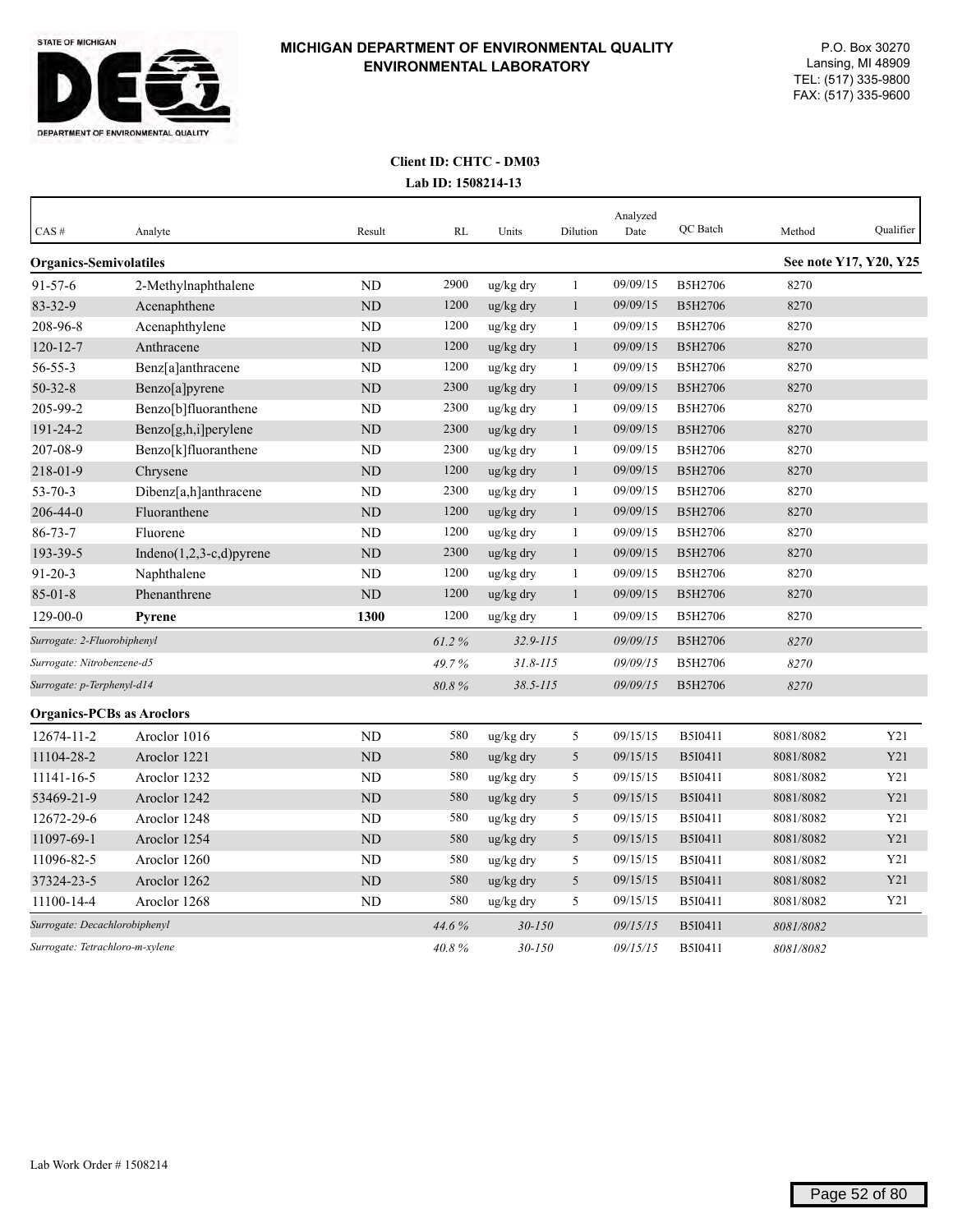

| CAS#                     | Analyte                             | Result    | RL   | Units         | Dilution     | Analyzed<br>Date | QC Batch | Method     | Qualifier |
|--------------------------|-------------------------------------|-----------|------|---------------|--------------|------------------|----------|------------|-----------|
|                          | <b>Inorganics-General Chemistry</b> |           |      |               |              |                  |          |            |           |
| <b>TS</b>                | % Total Solids                      | 86.6      | 0.1  | $\frac{0}{0}$ | 1            | 08/26/15         | B5H2610  | 2540 B     |           |
| $57 - 12 - 5$            | Total Cyanide                       | <b>ND</b> | 0.12 | mg/kg dry     | 1            | 08/28/15         | B5H2406  | ASTM D7284 |           |
| <b>Inorganics-Metals</b> |                                     |           |      |               |              |                  |          |            |           |
| 7429-90-5                | <b>Aluminium</b>                    | 20000     | 10   | mg/kg dry     | 100          | 09/04/15         | B5H2802  | 6020/200.8 |           |
| 7440-36-0                | <b>Antimony</b>                     | 1.3       | 0.3  | mg/kg dry     | 10           | 09/04/15         | B5H2703  | 6020/200.8 |           |
| 7440-38-2                | <b>Arsenic</b>                      | 420       | 5.0  | mg/kg dry     | 100          | 09/03/15         | B5H2802  | 6020/200.8 |           |
| 7440-39-3                | <b>Barium</b>                       | 80        | 10   | mg/kg dry     | 100          | 09/04/15         | B5H2802  | 6020/200.8 |           |
| 7440-41-7                | Beryllium                           | <b>ND</b> | 2.0  | mg/kg dry     | 100          | 09/03/15         | B5H2802  | 6020/200.8 |           |
| 7440-43-9                | Cadmium                             | 2.8       | 0.2  | mg/kg dry     | 10           | 09/03/15         | B5H2802  | 6020/200.8 |           |
| 7440-47-3                | Chromium                            | 99        | 20   | mg/kg dry     | 100          | 09/04/15         | B5H2802  | 6020/200.8 |           |
| 7440-48-4                | Cobalt                              | 15        | 5.0  | mg/kg dry     | 100          | 09/04/15         | B5H2802  | 6020/200.8 |           |
| 7440-50-8                | Copper                              | 74000     | 1000 | mg/kg dry     | 10000        | 09/04/15         | B5H2802  | 6020/200.8 |           |
| 7439-89-6                | Iron                                | 36000     | 5.0  | mg/kg dry     | 10           | 09/11/15         | B5H2802  | 6010/200.7 | A09       |
| 7439-92-1                | Lead                                | 74        | 10   | mg/kg dry     | 100          | 09/03/15         | B5H2802  | 6020/200.8 |           |
| 7439-93-2                | Lithium                             | 8.3       | 0.2  | mg/kg dry     | 1            | 09/11/15         | B5H2802  | 6010/200.7 |           |
| 7439-95-4                | Magnesium                           | 11000     | 50   | mg/kg dry     | 10           | 09/11/15         | B5H2802  | 6010/200.7 |           |
| 7439-96-5                | Manganese                           | 390       | 10   | mg/kg dry     | 100          | 09/04/15         | B5H2802  | 6020/200.8 |           |
| 7439-97-6                | Mercury                             | 0.5       | 0.06 | mg/kg dry     | $\mathbf{1}$ | 09/03/15         | B5I0204  | 7471/245.5 |           |
| 7440-02-0                | <b>Nickel</b>                       | 80        | 10   | mg/kg dry     | 100          | 09/03/15         | B5H2802  | 6020/200.8 |           |
| 7782-49-2                | Selenium                            | <b>ND</b> | 2.0  | mg/kg dry     | 100          | 09/03/15         | B5H2802  | 6020/200.8 |           |
| 7440-22-4                | <b>Silver</b>                       | 36        | 0.1  | mg/kg dry     | 10           | 09/03/15         | B5H2802  | 6020/200.8 |           |
| 7440-28-0                | Thallium                            | <b>ND</b> | 0.5  | mg/kg dry     | 10           | 09/03/15         | B5H2802  | 6020/200.8 |           |
| 7440-66-6                | Zinc                                | 190       | 10   | mg/kg dry     | 100          | 09/03/15         | B5H2802  | 6020/200.8 |           |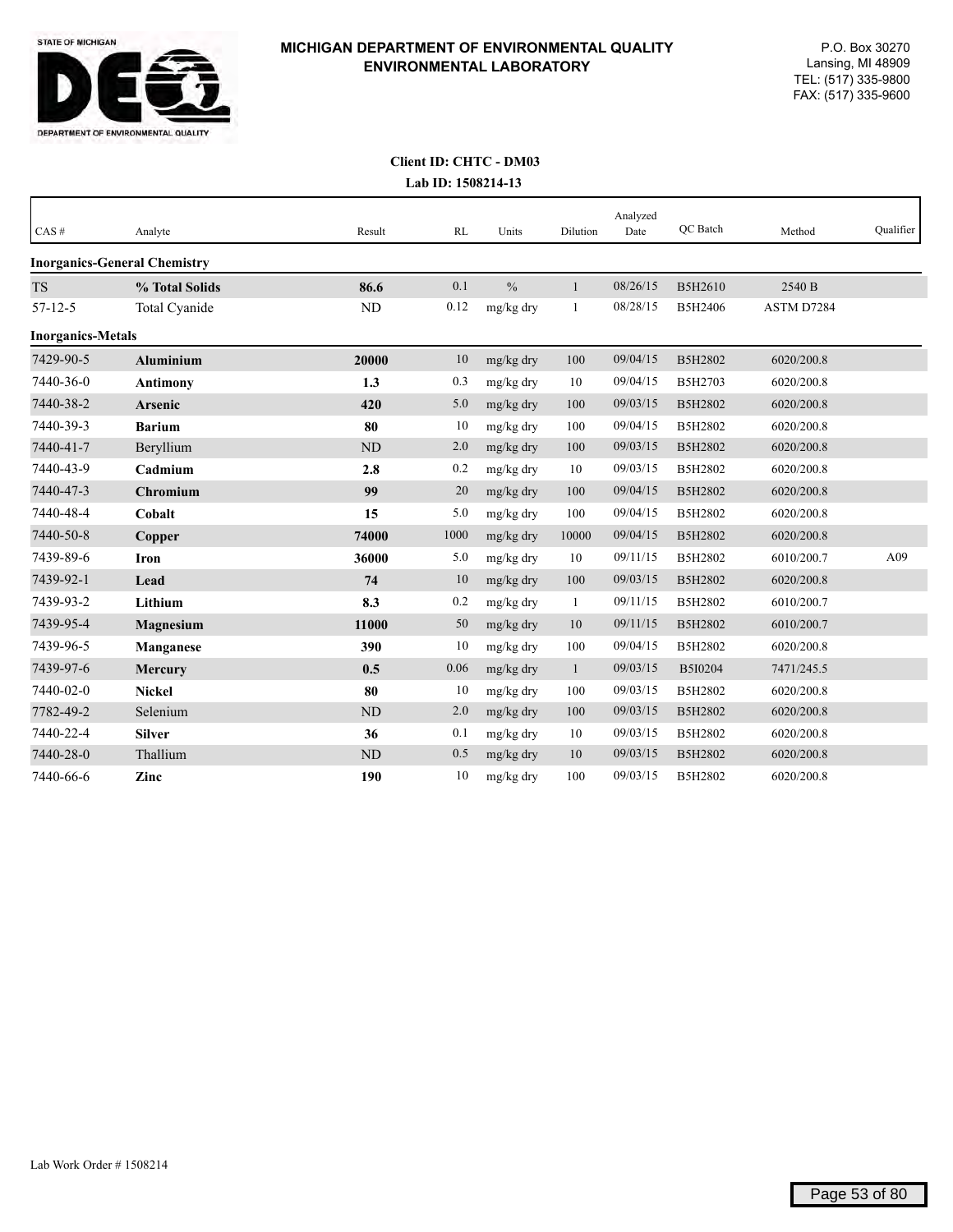

| $CAS \#$                  | Analyte                     | Result    | RL   | Units     | Dilution | Analyzed<br>Date | QC Batch | Method | Qualifier    |
|---------------------------|-----------------------------|-----------|------|-----------|----------|------------------|----------|--------|--------------|
| <b>Organics-Volatiles</b> |                             |           |      |           |          |                  |          |        | See note Y11 |
| 630-20-6                  | 1,1,1,2-Tetrachloroethane   | ND        | 77   | ug/kg dry | 50       | 08/28/15         | B5H2803  | 8260   |              |
| $71 - 55 - 6$             | 1,1,1-Trichloroethane       | ND        | 77   | ug/kg dry | 50       | 08/28/15         | B5H2803  | 8260   |              |
| 79-34-5                   | 1,1,2,2-Tetrachloroethane   | <b>ND</b> | 77   | ug/kg dry | 50       | 08/28/15         | B5H2803  | 8260   |              |
| 79-00-5                   | 1,1,2-Trichloroethane       | <b>ND</b> | 77   | ug/kg dry | 50       | 08/28/15         | B5H2803  | 8260   |              |
| $75 - 34 - 3$             | 1,1-Dichloroethane          | <b>ND</b> | 77   | ug/kg dry | 50       | 08/28/15         | B5H2803  | 8260   |              |
| 75-35-4                   | 1,1-Dichloroethylene        | <b>ND</b> | 77   | ug/kg dry | 50       | 08/28/15         | B5H2803  | 8260   |              |
| $87 - 61 - 6$             | 1,2,3-Trichlorobenzene      | $\rm ND$  | 380  | ug/kg dry | 50       | 08/28/15         | B5H2803  | 8260   |              |
| $96 - 18 - 4$             | 1,2,3-Trichloropropane      | <b>ND</b> | 77   | ug/kg dry | 50       | 08/28/15         | B5H2803  | 8260   |              |
| 526-73-8                  | 1,2,3-Trimethylbenzene      | ND        | 77   | ug/kg dry | 50       | 08/28/15         | B5H2803  | 8260   |              |
| $120 - 82 - 1$            | 1,2,4-Trichlorobenzene      | ND        | 380  | ug/kg dry | 50       | 08/28/15         | B5H2803  | 8260   |              |
| $95 - 63 - 6$             | 1,2,4-Trimethylbenzene      | ND        | 77   | ug/kg dry | 50       | 08/28/15         | B5H2803  | 8260   |              |
| $96 - 12 - 8$             | 1,2-Dibromo-3-chloropropane | ND        | 380  | ug/kg dry | 50       | 08/28/15         | B5H2803  | 8260   |              |
| 106-93-4                  | 1,2-Dibromoethane           | <b>ND</b> | 77   | ug/kg dry | 50       | 08/28/15         | B5H2803  | 8260   |              |
| $95 - 50 - 1$             | 1,2-Dichlorobenzene         | <b>ND</b> | 77   | ug/kg dry | 50       | 08/28/15         | B5H2803  | 8260   |              |
| 107-06-2                  | 1,2-Dichloroethane          | <b>ND</b> | 77   | ug/kg dry | 50       | 08/28/15         | B5H2803  | 8260   |              |
| 78-87-5                   | 1,2-Dichloropropane         | <b>ND</b> | 77   | ug/kg dry | 50       | 08/28/15         | B5H2803  | 8260   |              |
| $108 - 67 - 8$            | 1,3,5-Trimethylbenzene      | <b>ND</b> | 77   | ug/kg dry | 50       | 08/28/15         | B5H2803  | 8260   |              |
| $541 - 73 - 1$            | 1,3-Dichlorobenzene         | <b>ND</b> | 77   | ug/kg dry | 50       | 08/28/15         | B5H2803  | 8260   |              |
| 106-46-7                  | 1,4-Dichlorobenzene         | ND        | 77   | ug/kg dry | 50       | 08/28/15         | B5H2803  | 8260   |              |
| 78-93-3                   | 2-Butanone (MEK)            | <b>ND</b> | 380  | ug/kg dry | 50       | 08/28/15         | B5H2803  | 8260   |              |
| 591-78-6                  | 2-Hexanone                  | ND        | 380  | ug/kg dry | 50       | 08/28/15         | B5H2803  | 8260   |              |
| $91 - 57 - 6$             | 2-Methylnaphthalene         | ND        | 380  | ug/kg dry | 50       | 08/28/15         | B5H2803  | 8260   | X            |
| $67 - 64 - 1$             | 2-Propanone (acetone)       | <b>ND</b> | 1500 | ug/kg dry | 50       | 08/28/15         | B5H2803  | 8260   |              |
| $108 - 10 - 1$            | 4-Methyl-2-pentanone (MIBK) | <b>ND</b> | 380  | ug/kg dry | 50       | 08/28/15         | B5H2803  | 8260   |              |
| $107 - 13 - 1$            | Acrylonitrile               | <b>ND</b> | 380  | ug/kg dry | 50       | 08/28/15         | B5H2803  | 8260   |              |
| $71 - 43 - 2$             | Benzene                     | ND        | 77   | ug/kg dry | 50       | 08/28/15         | B5H2803  | 8260   |              |
| 108-86-1                  | Bromobenzene                | <b>ND</b> | 77   | ug/kg dry | 50       | 08/28/15         | B5H2803  | 8260   |              |
| 74-97-5                   | Bromochloromethane          | <b>ND</b> | 77   | ug/kg dry | 50       | 08/28/15         | B5H2803  | 8260   |              |
| $75 - 27 - 4$             | Bromodichloromethane        | <b>ND</b> | 77   | ug/kg dry | 50       | 08/28/15         | B5H2803  | 8260   |              |
| $75 - 25 - 2$             | Bromoform                   | <b>ND</b> | 77   | ug/kg dry | 50       | 08/28/15         | B5H2803  | 8260   |              |
| 74-83-9                   | Bromomethane                | $\rm ND$  | 380  | ug/kg dry | 50       | 08/28/15         | B5H2803  | 8260   |              |
| $75 - 15 - 0$             | Carbon disulfide            | ND        | 77   | ug/kg dry | 50       | 08/28/15         | B5H2803  | 8260   |              |
| $56 - 23 - 5$             | Carbon tetrachloride        | $\rm ND$  | 77   | ug/kg dry | 50       | 08/28/15         | B5H2803  | 8260   |              |
| 108-90-7                  | Chlorobenzene               | $\rm ND$  | 77   | ug/kg dry | 50       | 08/28/15         | B5H2803  | 8260   |              |
| $75 - 00 - 3$             | Chloroethane                | ND        | 380  | ug/kg dry | 50       | 08/28/15         | B5H2803  | 8260   |              |
| 67-66-3                   | Chloroform                  | $\rm ND$  | 77   | ug/kg dry | 50       | 08/28/15         | B5H2803  | 8260   |              |
| $74 - 87 - 3$             | Chloromethane               | $\rm ND$  | 380  | ug/kg dry | 50       | 08/28/15         | B5H2803  | 8260   |              |
| 156-59-2                  | cis-1,2-Dichloroethylene    | ND        | 77   | ug/kg dry | 50       | 08/28/15         | B5H2803  | 8260   |              |
| 10061-01-5                | cis-1,3-Dichloropropylene   | $\rm ND$  | 77   | ug/kg dry | $50\,$   | 08/28/15         | B5H2803  | 8260   |              |
| 110-82-7                  | Cyclohexane                 | $\rm ND$  | 380  | ug/kg dry | 50       | 08/28/15         | B5H2803  | 8260   |              |
| 124-48-1                  | Dibromochloromethane        | $\rm ND$  | 77   | ug/kg dry | 50       | 08/28/15         | B5H2803  | 8260   |              |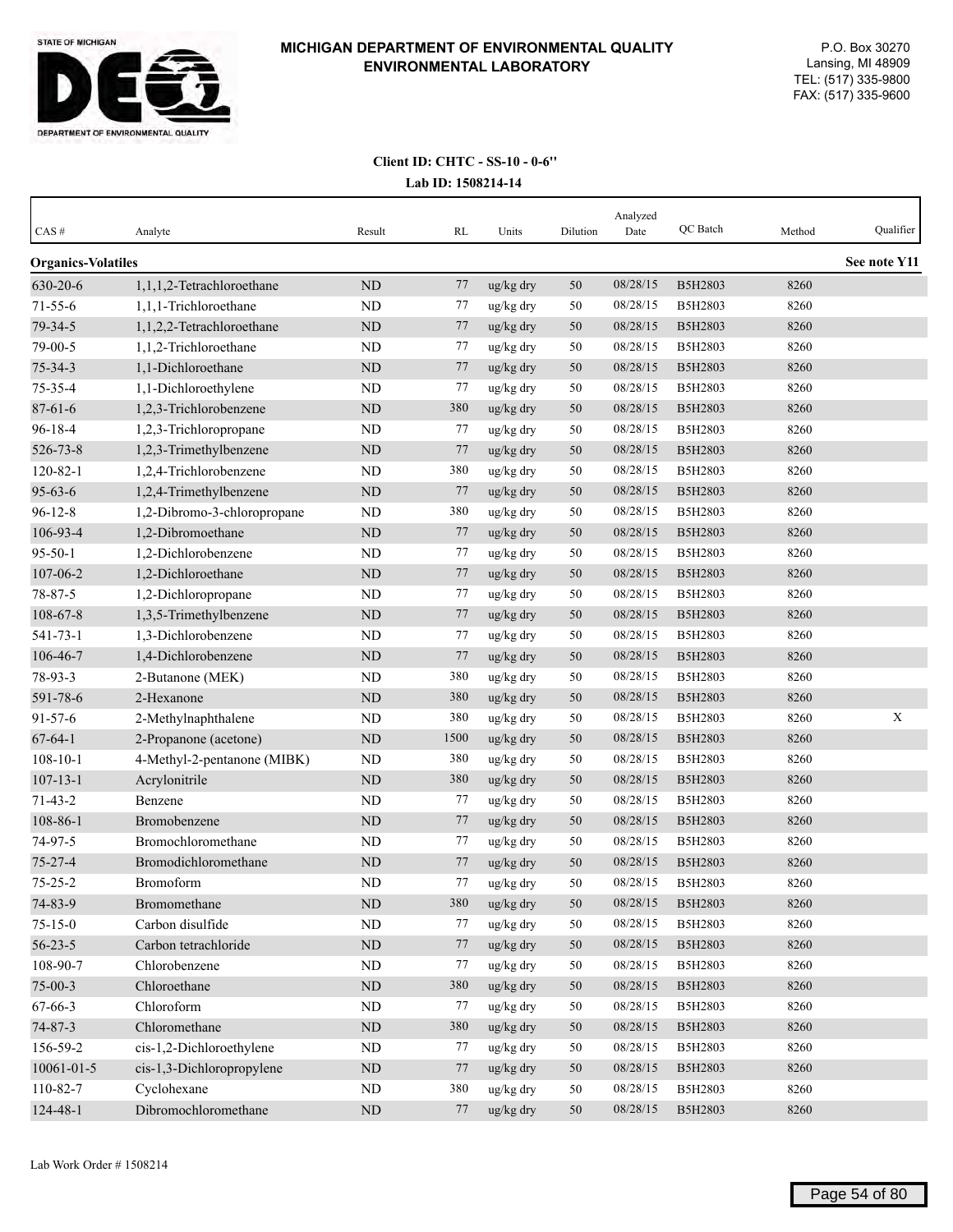

| CAS#                            | Analyte                     | Result    | <b>RL</b> | Units        | Dilution | Analyzed<br>Date | QC Batch | Method | Oualifier    |
|---------------------------------|-----------------------------|-----------|-----------|--------------|----------|------------------|----------|--------|--------------|
| <b>Organics-Volatiles</b>       |                             |           |           |              |          |                  |          |        | See note Y11 |
| $74 - 95 - 3$                   | Dibromomethane              | <b>ND</b> | 77        | ug/kg dry    | 50       | 08/28/15         | B5H2803  | 8260   |              |
| $75 - 71 - 8$                   | Dichlorodifluoromethane     | ND        | 380       | ug/kg dry    | 50       | 08/28/15         | B5H2803  | 8260   |              |
| $60 - 29 - 7$                   | Diethyl ether               | <b>ND</b> | 380       | ug/kg dry    | 50       | 08/28/15         | B5H2803  | 8260   |              |
| 108-20-3                        | Diisopropyl Ether           | ND        | 380       | ug/kg dry    | 50       | 08/28/15         | B5H2803  | 8260   |              |
| $100 - 41 - 4$                  | Ethylbenzene                | ND        | 77        | ug/kg dry    | 50       | 08/28/15         | B5H2803  | 8260   |              |
| 637-92-3                        | Ethyltertiarybutylether     | <b>ND</b> | 380       | ug/kg dry    | 50       | 08/28/15         | B5H2803  | 8260   |              |
| $67 - 72 - 1$                   | Hexachloroethane            | <b>ND</b> | 380       | ug/kg dry    | 50       | 08/28/15         | B5H2803  | 8260   |              |
| $98 - 82 - 8$                   | Isopropylbenzene            | <b>ND</b> | 77        | ug/kg dry    | 50       | 08/28/15         | B5H2803  | 8260   |              |
| 1330-20-7                       | $m \& p$ - Xylene           | <b>ND</b> | 150       | ug/kg dry    | 50       | 08/28/15         | B5H2803  | 8260   |              |
| 74-88-4                         | Methyl iodide               | <b>ND</b> | 77        | ug/kg dry    | 50       | 08/28/15         | B5H2803  | 8260   |              |
| 75-09-2                         | Methylene chloride          | <b>ND</b> | 380       | ug/kg dry    | 50       | 08/28/15         | B5H2803  | 8260   |              |
| 1634-04-4                       | Methyltertiarybutylether    | <b>ND</b> | 77        | ug/kg dry    | 50       | 08/28/15         | B5H2803  | 8260   |              |
| $91 - 20 - 3$                   | Naphthalene                 | ND        | 380       | ug/kg dry    | 50       | 08/28/15         | B5H2803  | 8260   | X            |
| $104 - 51 - 8$                  | n-Butylbenzene              | <b>ND</b> | 77        | ug/kg dry    | 50       | 08/28/15         | B5H2803  | 8260   |              |
| $103 - 65 - 1$                  | n-Propylbenzene             | ND        | 77        | ug/kg dry    | 50       | 08/28/15         | B5H2803  | 8260   |              |
| 95-47-6                         | o-Xylene                    | <b>ND</b> | 77        | ug/kg dry    | 50       | 08/28/15         | B5H2803  | 8260   |              |
| 99-87-6                         | p-Isopropyl toluene         | <b>ND</b> | 77        | ug/kg dry    | 50       | 08/28/15         | B5H2803  | 8260   |              |
| 135-98-8                        | sec-Butylbenzene            | <b>ND</b> | 77        | ug/kg dry    | 50       | 08/28/15         | B5H2803  | 8260   |              |
| $100 - 42 - 5$                  | Styrene                     | <b>ND</b> | 77        | ug/kg dry    | 50       | 08/28/15         | B5H2803  | 8260   |              |
| 98-06-6                         | tert-Butylbenzene           | <b>ND</b> | 77        | ug/kg dry    | 50       | 08/28/15         | B5H2803  | 8260   |              |
| $75 - 65 - 0$                   | tertiary Butyl Alcohol      | <b>ND</b> | 3800      | ug/kg dry    | 50       | 08/28/15         | B5H2803  | 8260   |              |
| 994-05-8                        | tertiaryAmylmethylether     | <b>ND</b> | 380       | ug/kg dry    | 50       | 08/28/15         | B5H2803  | 8260   |              |
| 127-18-4                        | Tetrachloroethylene         | <b>ND</b> | 77        | ug/kg dry    | 50       | 08/28/15         | B5H2803  | 8260   |              |
| 109-99-9                        | Tetrahydrofuran             | <b>ND</b> | 380       | ug/kg dry    | 50       | 08/28/15         | B5H2803  | 8260   |              |
| 108-88-3                        | Toluene                     | <b>ND</b> | 77        | ug/kg dry    | 50       | 08/28/15         | B5H2803  | 8260   |              |
| 156-60-5                        | trans-1,2-Dichloroethylene  | <b>ND</b> | 77        | ug/kg dry    | 50       | 08/28/15         | B5H2803  | 8260   |              |
| 10061-02-6                      | trans-1,3-Dichloropropylene | <b>ND</b> | 77        | ug/kg dry    | 50       | 08/28/15         | B5H2803  | 8260   |              |
| $110 - 57 - 6$                  | trans-1,4-Dichloro-2-butene | <b>ND</b> | 380       | ug/kg dry    | 50       | 08/28/15         | B5H2803  | 8260   |              |
| 79-01-6                         | Trichloroethylene           | <b>ND</b> | 77        | ug/kg dry    | 50       | 08/28/15         | B5H2803  | 8260   |              |
| 75-69-4                         | Trichlorofluoromethane      | <b>ND</b> | 77        | ug/kg dry    | 50       | 08/28/15         | B5H2803  | 8260   |              |
| 75-01-4                         | Vinyl chloride              | ND        | 77        | ug/kg dry    | 50       | 08/28/15         | B5H2803  | 8260   |              |
| Surrogate: Bromofluorobenzene   |                             |           | 126%      | $40.3 - 194$ |          | 08/28/15         | B5H2803  | 8260   |              |
| Surrogate: Dibromofluoromethane |                             |           | 138 %     | $52.1 - 217$ |          | 08/28/15         | B5H2803  | 8260   |              |
| Surrogate: Toluene-d8           |                             |           | 129%      | 55.4-196     |          | 08/28/15         | B5H2803  | 8260   |              |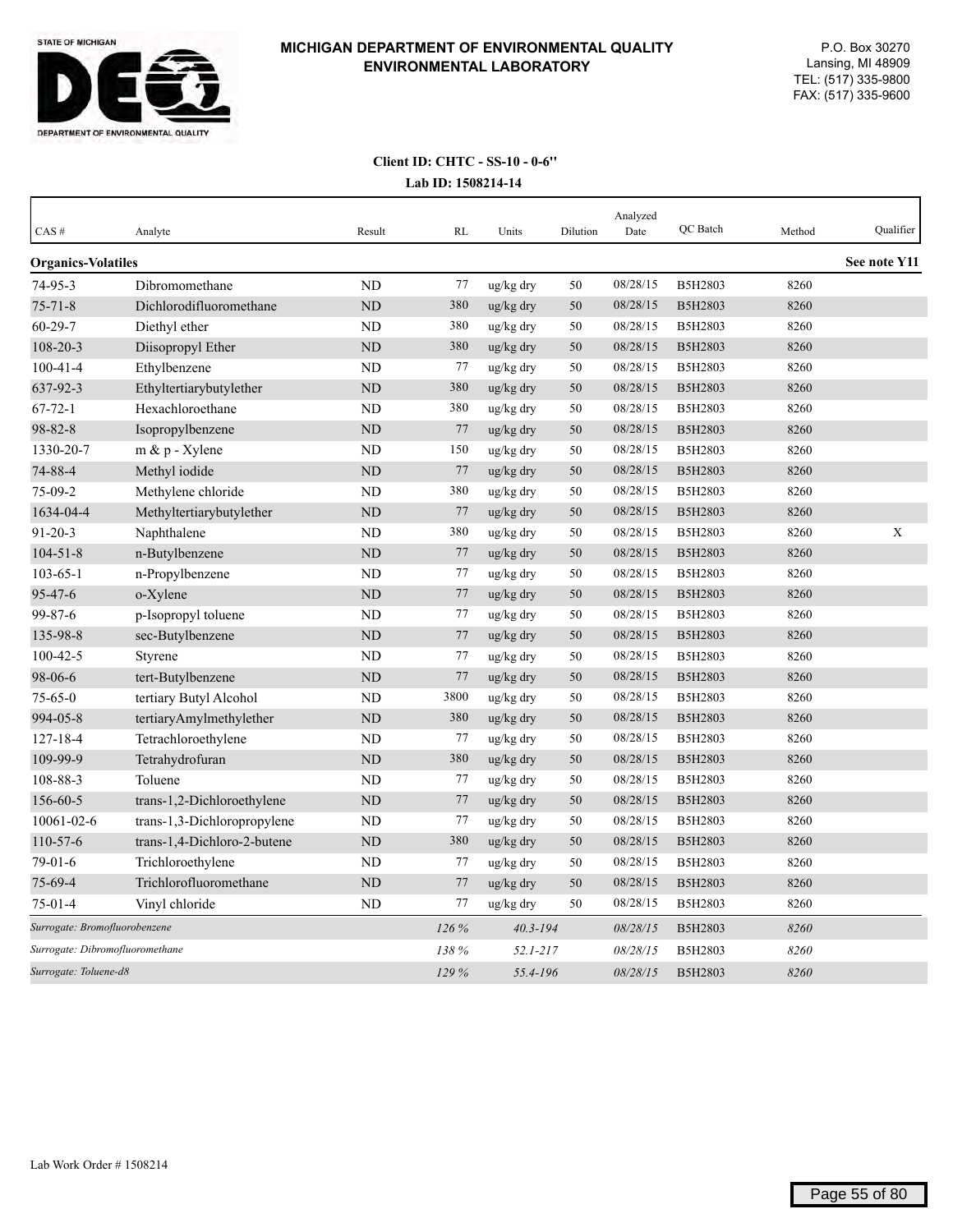

| CAS#                             | Analyte                     | Result         | RL     | Units        | Dilution     | Analyzed<br>Date | QC Batch       | Method    | Qualifier              |
|----------------------------------|-----------------------------|----------------|--------|--------------|--------------|------------------|----------------|-----------|------------------------|
| <b>Organics-Semivolatiles</b>    |                             |                |        |              |              |                  |                |           | See note Y17, Y20, Y25 |
| $91 - 57 - 6$                    | 2-Methylnaphthalene         | <b>ND</b>      | 3200   | ug/kg dry    | $\mathbf{1}$ | 09/09/15         | B5H2706        | 8270      |                        |
| 83-32-9                          | Acenaphthene                | ND             | 1300   | ug/kg dry    | $\mathbf{1}$ | 09/09/15         | B5H2706        | 8270      |                        |
| 208-96-8                         | Acenaphthylene              | <b>ND</b>      | 1300   | ug/kg dry    | $\mathbf{1}$ | 09/09/15         | B5H2706        | 8270      |                        |
| $120 - 12 - 7$                   | Anthracene                  | ND             | 1300   | ug/kg dry    | $\mathbf{1}$ | 09/09/15         | <b>B5H2706</b> | 8270      |                        |
| 56-55-3                          | Benz[a]anthracene           | N <sub>D</sub> | 1300   | ug/kg dry    | $\mathbf{1}$ | 09/09/15         | B5H2706        | 8270      |                        |
| $50 - 32 - 8$                    | Benzo[a]pyrene              | <b>ND</b>      | 2500   | ug/kg dry    | $\mathbf{1}$ | 09/09/15         | B5H2706        | 8270      |                        |
| 205-99-2                         | Benzo[b]fluoranthene        | <b>ND</b>      | 2500   | ug/kg dry    | $\mathbf{1}$ | 09/09/15         | B5H2706        | 8270      |                        |
| 191-24-2                         | Benzo[g,h,i]perylene        | <b>ND</b>      | 2500   | ug/kg dry    | $\mathbf{1}$ | 09/09/15         | B5H2706        | 8270      |                        |
| 207-08-9                         | Benzo[k]fluoranthene        | ND             | 2500   | ug/kg dry    | 1            | 09/09/15         | B5H2706        | 8270      |                        |
| 218-01-9                         | Chrysene                    | <b>ND</b>      | 1300   | ug/kg dry    | $\mathbf{1}$ | 09/09/15         | B5H2706        | 8270      |                        |
| $53 - 70 - 3$                    | Dibenz[a,h]anthracene       | <b>ND</b>      | 2500   | ug/kg dry    | $\mathbf{1}$ | 09/09/15         | B5H2706        | 8270      |                        |
| 206-44-0                         | Fluoranthene                | ND             | 1300   | ug/kg dry    | $\mathbf{1}$ | 09/09/15         | B5H2706        | 8270      |                        |
| $86 - 73 - 7$                    | Fluorene                    | <b>ND</b>      | 1300   | $ug/kg$ dry  | $\mathbf{1}$ | 09/09/15         | B5H2706        | 8270      |                        |
| 193-39-5                         | Indeno $(1,2,3-c,d)$ pyrene | <b>ND</b>      | 2500   | ug/kg dry    | $\mathbf{1}$ | 09/09/15         | <b>B5H2706</b> | 8270      |                        |
| $91 - 20 - 3$                    | Naphthalene                 | <b>ND</b>      | 1300   | ug/kg dry    | $\mathbf{1}$ | 09/09/15         | B5H2706        | 8270      |                        |
| $85 - 01 - 8$                    | Phenanthrene                | <b>ND</b>      | 1300   | ug/kg dry    | $\mathbf{1}$ | 09/09/15         | B5H2706        | 8270      |                        |
| $129 - 00 - 0$                   | Pyrene                      | ND             | 1300   | ug/kg dry    | $\mathbf{1}$ | 09/09/15         | B5H2706        | 8270      |                        |
| Surrogate: 2-Fluorobiphenyl      |                             |                | 59.4%  | $32.9 - 115$ |              | 09/09/15         | <b>B5H2706</b> | 8270      |                        |
| Surrogate: Nitrobenzene-d5       |                             |                | 56.7%  | $31.8 - 115$ |              | 09/09/15         | <b>B5H2706</b> | 8270      |                        |
| Surrogate: p-Terphenyl-d14       |                             |                | 70.7%  | $38.5 - 115$ |              | 09/09/15         | <b>B5H2706</b> | 8270      |                        |
| <b>Organics-PCBs as Aroclors</b> |                             |                |        |              |              |                  |                |           | See note A01           |
| 12674-11-2                       | Aroclor 1016                | <b>ND</b>      | 630    | ug/kg dry    | 5            | 09/15/15         | B5I0411        | 8081/8082 | Y21                    |
| 11104-28-2                       | Aroclor 1221                | <b>ND</b>      | 630    | ug/kg dry    | 5            | 09/15/15         | B5I0411        | 8081/8082 | Y21                    |
| 11141-16-5                       | Aroclor 1232                | ND             | 630    | ug/kg dry    | 5            | 09/15/15         | B5I0411        | 8081/8082 | Y21                    |
| 53469-21-9                       | Aroclor 1242                | <b>ND</b>      | 630    | ug/kg dry    | 5            | 09/15/15         | B5I0411        | 8081/8082 | Y21                    |
| 12672-29-6                       | Aroclor 1248                | <b>ND</b>      | 660    | ug/kg dry    | $\sqrt{5}$   | 09/15/15         | B5I0411        | 8081/8082 | Y21                    |
| 11097-69-1                       | Aroclor 1254                | <b>ND</b>      | 640    | ug/kg dry    | 5            | 09/15/15         | B5I0411        | 8081/8082 | Y21                    |
| 11096-82-5                       | Aroclor 1260                | ND             | 630    | ug/kg dry    | 5            | 09/15/15         | B5I0411        | 8081/8082 | Y21                    |
| 37324-23-5                       | Aroclor 1262                | <b>ND</b>      | 630    | ug/kg dry    | 5            | 09/15/15         | B5I0411        | 8081/8082 | Y21                    |
| 11100-14-4                       | Aroclor 1268                | ND             | 630    | ug/kg dry    | 5            | 09/15/15         | B5I0411        | 8081/8082 | Y21                    |
| Surrogate: Decachlorobiphenyl    |                             |                | 52.0%  | $30 - 150$   |              | 09/15/15         | B5I0411        | 8081/8082 |                        |
| Surrogate: Tetrachloro-m-xylene  |                             |                | 0.278% | $30 - 150$   |              | 09/15/15         | B5I0411        | 8081/8082 |                        |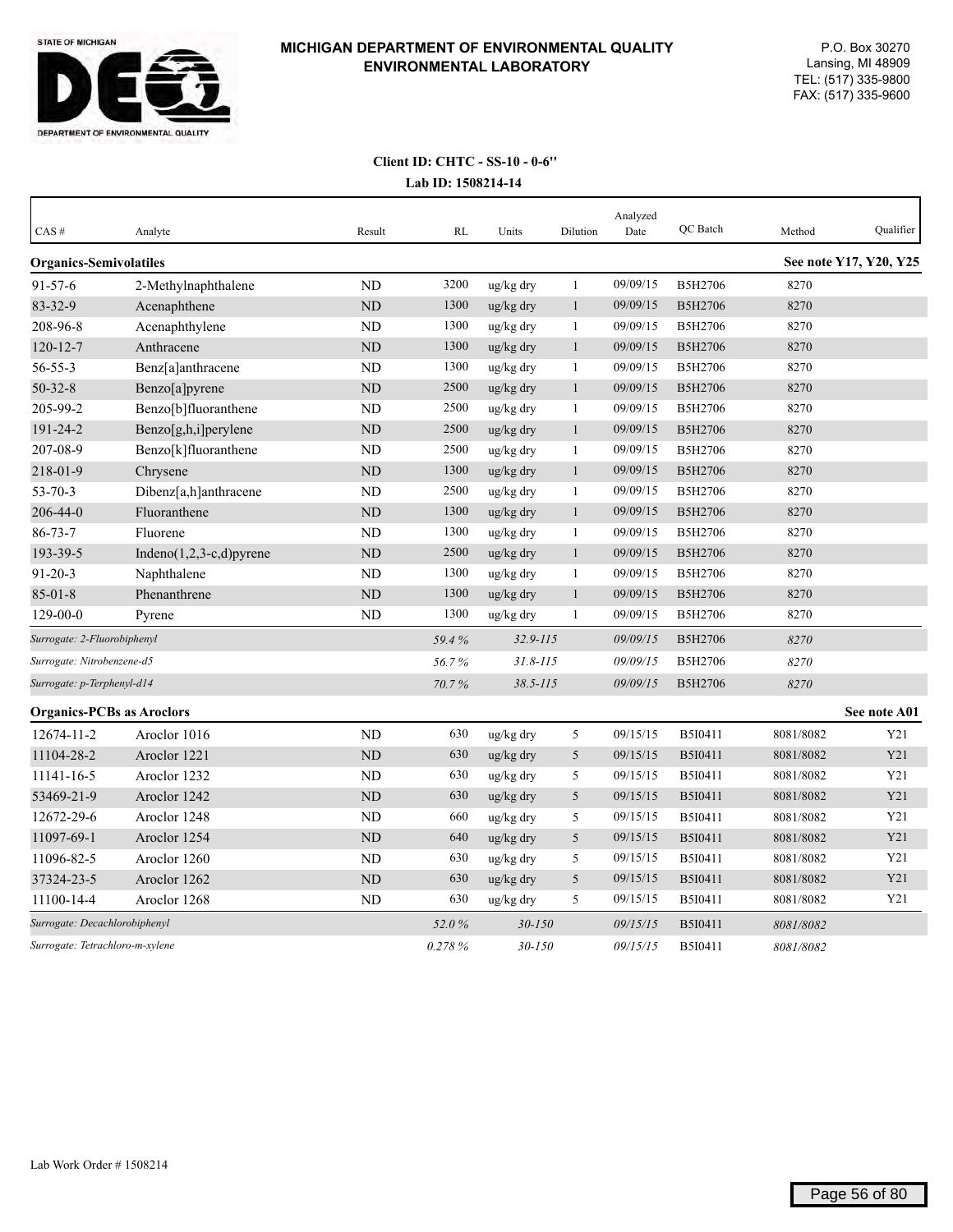

| CAS#                     | Analyte                             | Result    | <b>RL</b> | Units         | Dilution     | Analyzed<br>Date | QC Batch | Method     | Qualifier |
|--------------------------|-------------------------------------|-----------|-----------|---------------|--------------|------------------|----------|------------|-----------|
|                          | <b>Inorganics-General Chemistry</b> |           |           |               |              |                  |          |            |           |
| <b>TS</b>                | % Total Solids                      | 79.2      | 0.1       | $\frac{0}{0}$ | $\mathbf{1}$ | 08/26/15         | B5H2610  | 2540 B     |           |
| $57 - 12 - 5$            | Total Cyanide                       | ND        | 0.13      | mg/kg dry     | -1           | 08/28/15         | B5H2406  | ASTM D7284 |           |
| <b>Inorganics-Metals</b> |                                     |           |           |               |              |                  |          |            |           |
| 7429-90-5                | <b>Aluminium</b>                    | 15000     | 10        | mg/kg dry     | 100          | 09/04/15         | B5H2802  | 6020/200.8 |           |
| 7440-36-0                | <b>Antimony</b>                     | 1.1       | 0.3       | mg/kg dry     | 10           | 09/04/15         | B5H2703  | 6020/200.8 |           |
| 7440-38-2                | <b>Arsenic</b>                      | 370       | 5.0       | mg/kg dry     | 100          | 09/03/15         | B5H2802  | 6020/200.8 |           |
| 7440-39-3                | <b>Barium</b>                       | 93        | 10        | mg/kg dry     | 100          | 09/04/15         | B5H2802  | 6020/200.8 |           |
| 7440-41-7                | Beryllium                           | ND        | 2.0       | mg/kg dry     | 100          | 09/03/15         | B5H2802  | 6020/200.8 |           |
| 7440-43-9                | Cadmium                             | 0.7       | 0.2       | mg/kg dry     | 10           | 09/03/15         | B5H2802  | 6020/200.8 |           |
| 7440-47-3                | <b>Chromium</b>                     | 46        | 20        | mg/kg dry     | 100          | 09/04/15         | B5H2802  | 6020/200.8 |           |
| 7440-48-4                | Cobalt                              | 15        | 5.0       | mg/kg dry     | 100          | 09/04/15         | B5H2802  | 6020/200.8 |           |
| 7440-50-8                | Copper                              | 68000     | 1000      | mg/kg dry     | 10000        | 09/04/15         | B5H2802  | 6020/200.8 |           |
| 7439-89-6                | <b>Iron</b>                         | 74000     | 50        | mg/kg dry     | 100          | 09/11/15         | B5H2802  | 6010/200.7 | A09       |
| 7439-92-1                | Lead                                | 540       | 10        | mg/kg dry     | 100          | 09/04/15         | B5H2802  | 6020/200.8 |           |
| 7439-93-2                | Lithium                             | 8.0       | 0.2       | mg/kg dry     | $\mathbf{1}$ | 09/11/15         | B5H2802  | 6010/200.7 |           |
| 7439-95-4                | Magnesium                           | 8000      | 50        | mg/kg dry     | 10           | 09/11/15         | B5H2802  | 6010/200.7 |           |
| 7439-96-5                | <b>Manganese</b>                    | 470       | 10        | mg/kg dry     | 100          | 09/04/15         | B5H2802  | 6020/200.8 |           |
| 7439-97-6                | <b>Mercury</b>                      | 0.3       | 0.06      | mg/kg dry     | $\mathbf{1}$ | 09/03/15         | B5I0204  | 7471/245.5 |           |
| 7440-02-0                | <b>Nickel</b>                       | 150       | 10        | mg/kg dry     | 100          | 09/03/15         | B5H2802  | 6020/200.8 |           |
| 7782-49-2                | Selenium                            | ND        | 2.0       | mg/kg dry     | 100          | 09/03/15         | B5H2802  | 6020/200.8 |           |
| 7440-22-4                | <b>Silver</b>                       | 32        | 0.1       | mg/kg dry     | 10           | 09/03/15         | B5H2802  | 6020/200.8 |           |
| 7440-28-0                | Thallium                            | <b>ND</b> | 0.5       | mg/kg dry     | 10           | 09/03/15         | B5H2802  | 6020/200.8 |           |
| 7440-66-6                | Zinc                                | 310       | 10        | mg/kg dry     | 100          | 09/03/15         | B5H2802  | 6020/200.8 |           |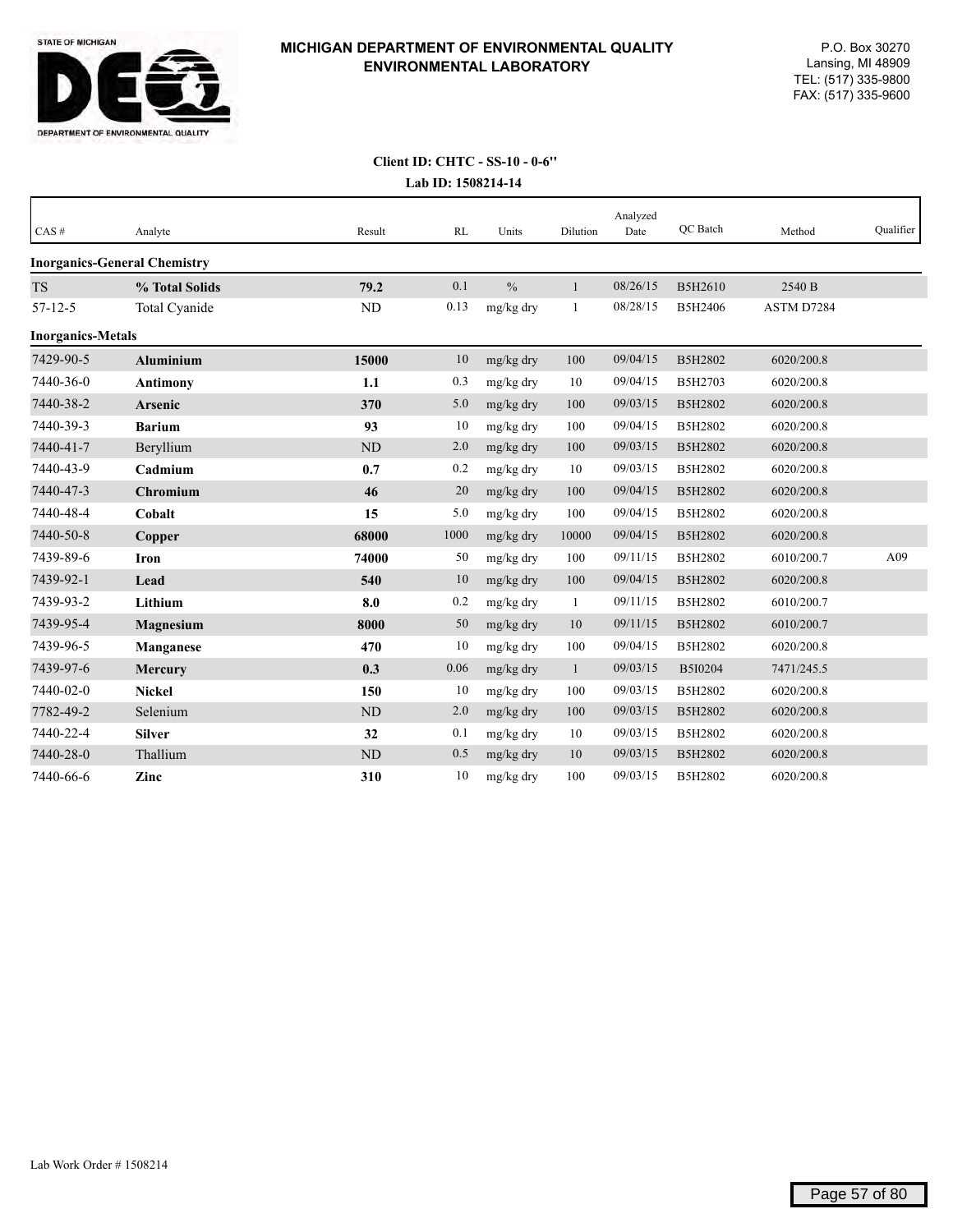

| $CAS \#$                  | Analyte                     | Result    | RL   | Units     | Dilution | Analyzed<br>Date | QC Batch       | Method | Qualifier |
|---------------------------|-----------------------------|-----------|------|-----------|----------|------------------|----------------|--------|-----------|
| <b>Organics-Volatiles</b> |                             |           |      |           |          |                  |                |        |           |
| 630-20-6                  | 1,1,1,2-Tetrachloroethane   | ND        | 71   | ug/kg dry | 50       | 08/27/15         | B5H2705        | 8260   |           |
| $71 - 55 - 6$             | 1,1,1-Trichloroethane       | ND        | 71   | ug/kg dry | 50       | 08/27/15         | B5H2705        | 8260   |           |
| 79-34-5                   | 1,1,2,2-Tetrachloroethane   | <b>ND</b> | 71   | ug/kg dry | 50       | 08/27/15         | B5H2705        | 8260   |           |
| 79-00-5                   | 1,1,2-Trichloroethane       | <b>ND</b> | 71   | ug/kg dry | 50       | 08/27/15         | B5H2705        | 8260   |           |
| $75 - 34 - 3$             | 1,1-Dichloroethane          | <b>ND</b> | 71   | ug/kg dry | 50       | 08/27/15         | B5H2705        | 8260   |           |
| 75-35-4                   | 1,1-Dichloroethylene        | ND        | 71   | ug/kg dry | 50       | 08/27/15         | B5H2705        | 8260   |           |
| $87 - 61 - 6$             | 1,2,3-Trichlorobenzene      | $\rm ND$  | 350  | ug/kg dry | 50       | 08/27/15         | B5H2705        | 8260   |           |
| $96 - 18 - 4$             | 1,2,3-Trichloropropane      | ND        | 71   | ug/kg dry | 50       | 08/27/15         | B5H2705        | 8260   |           |
| 526-73-8                  | 1,2,3-Trimethylbenzene      | <b>ND</b> | 71   | ug/kg dry | 50       | 08/27/15         | B5H2705        | 8260   |           |
| $120 - 82 - 1$            | 1,2,4-Trichlorobenzene      | ND        | 350  | ug/kg dry | 50       | 08/27/15         | B5H2705        | 8260   |           |
| $95 - 63 - 6$             | 1,2,4-Trimethylbenzene      | <b>ND</b> | 71   | ug/kg dry | 50       | 08/27/15         | B5H2705        | 8260   |           |
| $96 - 12 - 8$             | 1,2-Dibromo-3-chloropropane | ND        | 350  | ug/kg dry | 50       | 08/27/15         | B5H2705        | 8260   |           |
| 106-93-4                  | 1,2-Dibromoethane           | ND        | 71   | ug/kg dry | 50       | 08/27/15         | B5H2705        | 8260   |           |
| $95 - 50 - 1$             | 1,2-Dichlorobenzene         | <b>ND</b> | 71   | ug/kg dry | 50       | 08/27/15         | B5H2705        | 8260   |           |
| 107-06-2                  | 1,2-Dichloroethane          | <b>ND</b> | 71   | ug/kg dry | 50       | 08/27/15         | B5H2705        | 8260   |           |
| $78 - 87 - 5$             | 1,2-Dichloropropane         | ND        | 71   | ug/kg dry | 50       | 08/27/15         | B5H2705        | 8260   |           |
| 108-67-8                  | 1,3,5-Trimethylbenzene      | $\rm ND$  | 71   | ug/kg dry | 50       | 08/27/15         | B5H2705        | 8260   |           |
| 541-73-1                  | 1,3-Dichlorobenzene         | <b>ND</b> | 71   | ug/kg dry | 50       | 08/27/15         | B5H2705        | 8260   |           |
| 106-46-7                  | 1,4-Dichlorobenzene         | ND        | 71   | ug/kg dry | 50       | 08/27/15         | B5H2705        | 8260   |           |
| 78-93-3                   | 2-Butanone (MEK)            | ND        | 350  | ug/kg dry | 50       | 08/27/15         | B5H2705        | 8260   |           |
| 591-78-6                  | 2-Hexanone                  | <b>ND</b> | 350  | ug/kg dry | 50       | 08/27/15         | B5H2705        | 8260   |           |
| $91 - 57 - 6$             | 2-Methylnaphthalene         | ND        | 350  | ug/kg dry | 50       | 08/27/15         | B5H2705        | 8260   | X         |
| $67 - 64 - 1$             | 2-Propanone (acetone)       | <b>ND</b> | 1400 | ug/kg dry | 50       | 08/27/15         | B5H2705        | 8260   |           |
| $108 - 10 - 1$            | 4-Methyl-2-pentanone (MIBK) | <b>ND</b> | 350  | ug/kg dry | 50       | 08/27/15         | B5H2705        | 8260   |           |
| $107 - 13 - 1$            | Acrylonitrile               | ND        | 350  | ug/kg dry | 50       | 08/27/15         | B5H2705        | 8260   |           |
| $71 - 43 - 2$             | Benzene                     | ND        | 71   | ug/kg dry | 50       | 08/27/15         | B5H2705        | 8260   |           |
| 108-86-1                  | Bromobenzene                | <b>ND</b> | 71   | ug/kg dry | 50       | 08/27/15         | <b>B5H2705</b> | 8260   |           |
| 74-97-5                   | Bromochloromethane          | <b>ND</b> | 71   | ug/kg dry | 50       | 08/27/15         | B5H2705        | 8260   |           |
| $75 - 27 - 4$             | Bromodichloromethane        | ND        | 71   | ug/kg dry | 50       | 08/27/15         | B5H2705        | 8260   |           |
| $75 - 25 - 2$             | Bromoform                   | <b>ND</b> | 71   | ug/kg dry | 50       | 08/27/15         | B5H2705        | 8260   |           |
| 74-83-9                   | Bromomethane                | $\rm ND$  | 350  | ug/kg dry | $50\,$   | 08/27/15         | B5H2705        | 8260   |           |
| $75 - 15 - 0$             | Carbon disulfide            | $\rm ND$  | 71   | ug/kg dry | 50       | 08/27/15         | B5H2705        | 8260   |           |
| $56 - 23 - 5$             | Carbon tetrachloride        | $\rm ND$  | 71   | ug/kg dry | 50       | 08/27/15         | B5H2705        | 8260   |           |
| 108-90-7                  | Chlorobenzene               | $\rm ND$  | 71   | ug/kg dry | 50       | 08/27/15         | B5H2705        | 8260   |           |
| $75 - 00 - 3$             | Chloroethane                | $\rm ND$  | 350  | ug/kg dry | 50       | 08/27/15         | B5H2705        | 8260   |           |
| 67-66-3                   | Chloroform                  | $\rm ND$  | 71   | ug/kg dry | 50       | 08/27/15         | B5H2705        | 8260   |           |
| $74 - 87 - 3$             | Chloromethane               | $\rm ND$  | 350  | ug/kg dry | 50       | 08/27/15         | B5H2705        | 8260   |           |
| 156-59-2                  | cis-1,2-Dichloroethylene    | ND        | 71   | ug/kg dry | 50       | 08/27/15         | B5H2705        | 8260   |           |
| 10061-01-5                | cis-1,3-Dichloropropylene   | $\rm ND$  | 71   | ug/kg dry | $50\,$   | 08/27/15         | B5H2705        | 8260   |           |
| 110-82-7                  | Cyclohexane                 | ND        | 350  | ug/kg dry | 50       | 08/27/15         | B5H2705        | 8260   |           |
| 124-48-1                  | Dibromochloromethane        | $\rm ND$  | 71   | ug/kg dry | 50       | 08/27/15         | B5H2705        | 8260   |           |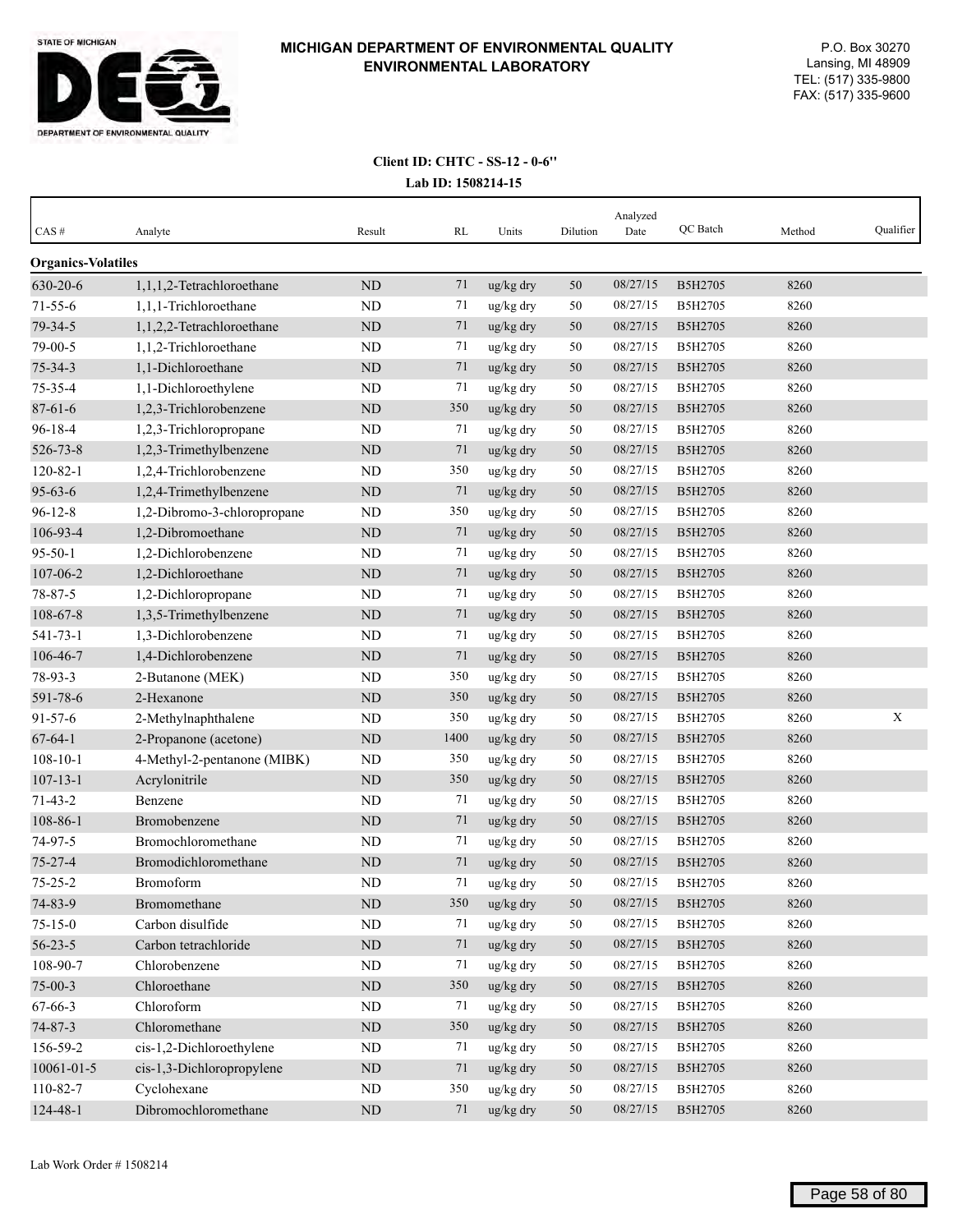

| CAS#                            | Analyte                     | Result     | RL    | Units        | Dilution | Analyzed<br>Date | QC Batch | Method | Oualifier |
|---------------------------------|-----------------------------|------------|-------|--------------|----------|------------------|----------|--------|-----------|
| <b>Organics-Volatiles</b>       |                             |            |       |              |          |                  |          |        |           |
| $74 - 95 - 3$                   | Dibromomethane              | <b>ND</b>  | 71    | ug/kg dry    | 50       | 08/27/15         | B5H2705  | 8260   |           |
| $75 - 71 - 8$                   | Dichlorodifluoromethane     | <b>ND</b>  | 350   | ug/kg dry    | 50       | 08/27/15         | B5H2705  | 8260   |           |
| $60 - 29 - 7$                   | Diethyl ether               | <b>ND</b>  | 350   | ug/kg dry    | 50       | 08/27/15         | B5H2705  | 8260   |           |
| 108-20-3                        | Diisopropyl Ether           | ${\rm ND}$ | 350   | ug/kg dry    | 50       | 08/27/15         | B5H2705  | 8260   |           |
| $100 - 41 - 4$                  | Ethylbenzene                | <b>ND</b>  | 71    | ug/kg dry    | 50       | 08/27/15         | B5H2705  | 8260   |           |
| 637-92-3                        | Ethyltertiarybutylether     | ND         | 350   | ug/kg dry    | 50       | 08/27/15         | B5H2705  | 8260   |           |
| $67 - 72 - 1$                   | Hexachloroethane            | <b>ND</b>  | 350   | ug/kg dry    | 50       | 08/27/15         | B5H2705  | 8260   |           |
| 98-82-8                         | Isopropylbenzene            | ND         | 71    | ug/kg dry    | 50       | 08/27/15         | B5H2705  | 8260   |           |
| 1330-20-7                       | $m \& p$ - Xylene           | ND         | 140   | ug/kg dry    | 50       | 08/27/15         | B5H2705  | 8260   |           |
| 74-88-4                         | Methyl iodide               | <b>ND</b>  | 71    | ug/kg dry    | 50       | 08/27/15         | B5H2705  | 8260   |           |
| $75-09-2$                       | Methylene chloride          | <b>ND</b>  | 350   | ug/kg dry    | 50       | 08/27/15         | B5H2705  | 8260   |           |
| 1634-04-4                       | Methyltertiarybutylether    | <b>ND</b>  | 71    | ug/kg dry    | 50       | 08/27/15         | B5H2705  | 8260   |           |
| $91 - 20 - 3$                   | Naphthalene                 | ND         | 350   | ug/kg dry    | 50       | 08/27/15         | B5H2705  | 8260   | X         |
| $104 - 51 - 8$                  | n-Butylbenzene              | <b>ND</b>  | 71    | ug/kg dry    | 50       | 08/27/15         | B5H2705  | 8260   |           |
| $103 - 65 - 1$                  | n-Propylbenzene             | ND         | 71    | ug/kg dry    | 50       | 08/27/15         | B5H2705  | 8260   |           |
| 95-47-6                         | o-Xylene                    | <b>ND</b>  | 71    | ug/kg dry    | 50       | 08/27/15         | B5H2705  | 8260   |           |
| 99-87-6                         | p-Isopropyl toluene         | ND         | 71    | ug/kg dry    | 50       | 08/27/15         | B5H2705  | 8260   |           |
| 135-98-8                        | sec-Butylbenzene            | <b>ND</b>  | 71    | ug/kg dry    | 50       | 08/27/15         | B5H2705  | 8260   |           |
| $100 - 42 - 5$                  | Styrene                     | ND         | 71    | ug/kg dry    | 50       | 08/27/15         | B5H2705  | 8260   |           |
| 98-06-6                         | tert-Butylbenzene           | <b>ND</b>  | 71    | ug/kg dry    | 50       | 08/27/15         | B5H2705  | 8260   |           |
| $75 - 65 - 0$                   | tertiary Butyl Alcohol      | <b>ND</b>  | 3500  | ug/kg dry    | 50       | 08/27/15         | B5H2705  | 8260   |           |
| 994-05-8                        | tertiaryAmylmethylether     | <b>ND</b>  | 350   | ug/kg dry    | 50       | 08/27/15         | B5H2705  | 8260   |           |
| $127 - 18 - 4$                  | Tetrachloroethylene         | <b>ND</b>  | 71    | ug/kg dry    | 50       | 08/27/15         | B5H2705  | 8260   |           |
| 109-99-9                        | Tetrahydrofuran             | <b>ND</b>  | 350   | ug/kg dry    | 50       | 08/27/15         | B5H2705  | 8260   |           |
| 108-88-3                        | Toluene                     | <b>ND</b>  | 71    | ug/kg dry    | 50       | 08/27/15         | B5H2705  | 8260   |           |
| 156-60-5                        | trans-1,2-Dichloroethylene  | <b>ND</b>  | 71    | ug/kg dry    | 50       | 08/27/15         | B5H2705  | 8260   |           |
| 10061-02-6                      | trans-1,3-Dichloropropylene | <b>ND</b>  | 71    | ug/kg dry    | 50       | 08/27/15         | B5H2705  | 8260   |           |
| $110-57-6$                      | trans-1,4-Dichloro-2-butene | <b>ND</b>  | 350   | ug/kg dry    | 50       | 08/27/15         | B5H2705  | 8260   |           |
| 79-01-6                         | Trichloroethylene           | <b>ND</b>  | 71    | ug/kg dry    | 50       | 08/27/15         | B5H2705  | 8260   |           |
| 75-69-4                         | Trichlorofluoromethane      | <b>ND</b>  | 71    | ug/kg dry    | 50       | 08/27/15         | B5H2705  | 8260   |           |
| $75-01-4$                       | Vinyl chloride              | <b>ND</b>  | 71    | ug/kg dry    | 50       | 08/27/15         | B5H2705  | 8260   |           |
| Surrogate: Bromofluorobenzene   |                             |            | 97.8% | $40.3 - 194$ |          | 08/27/15         | B5H2705  | 8260   |           |
| Surrogate: Dibromofluoromethane |                             |            | 108 % | $52.1 - 217$ |          | 08/27/15         | B5H2705  | 8260   |           |
| Surrogate: Toluene-d8           |                             |            | 102%  | 55.4-196     |          | 08/27/15         | B5H2705  | 8260   |           |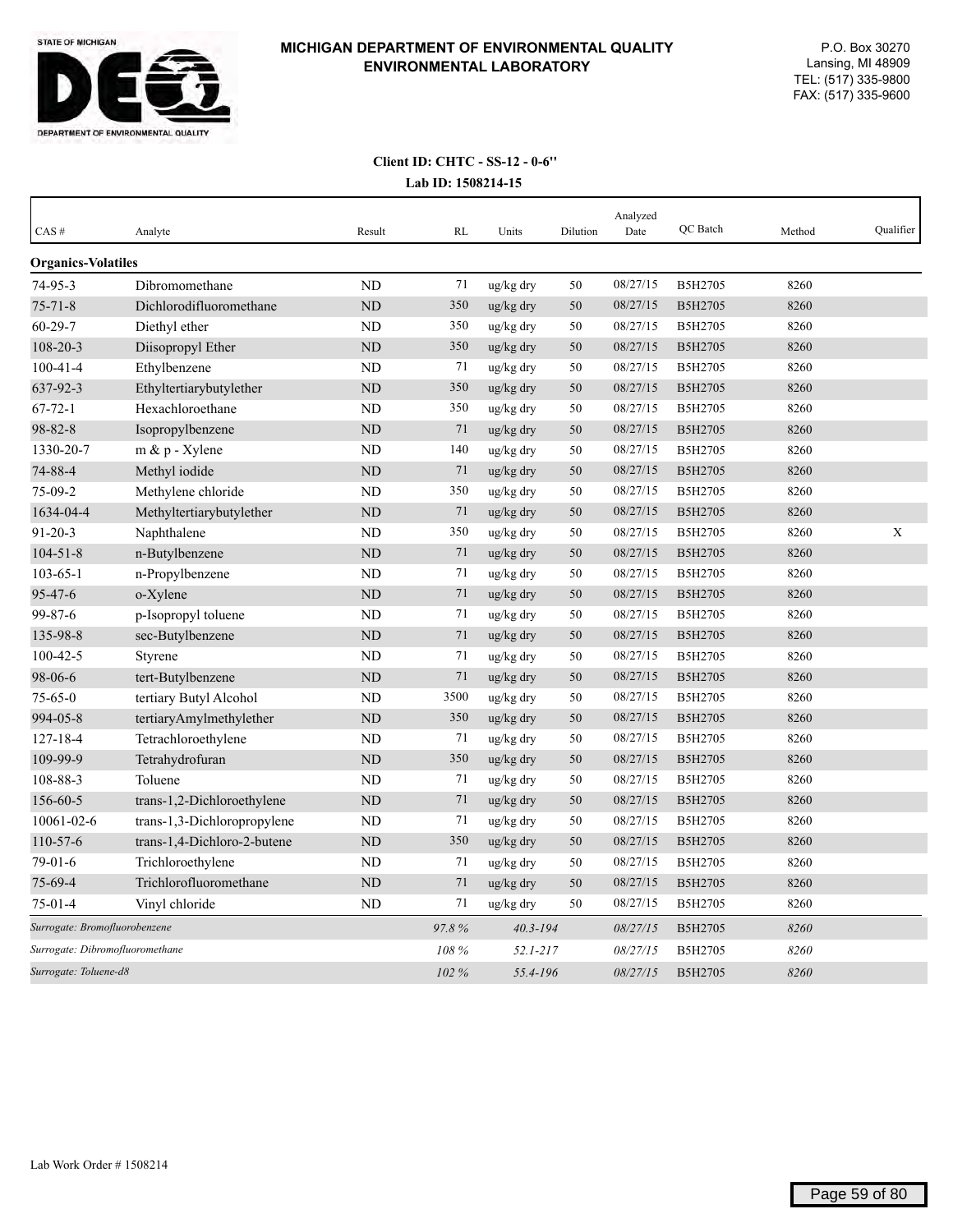

| CAS#                             | Analyte                     | Result         | <b>RL</b> | Units                | Dilution     | Analyzed<br>Date | QC Batch | Method    | Qualifier    |
|----------------------------------|-----------------------------|----------------|-----------|----------------------|--------------|------------------|----------|-----------|--------------|
| <b>Organics-Semivolatiles</b>    |                             |                |           |                      |              |                  |          |           | See note Y20 |
| $91 - 57 - 6$                    | 2-Methylnaphthalene         | ND             | 610       | ug/kg dry            | $\mathbf{1}$ | 09/09/15         | B5H2706  | 8270      |              |
| 83-32-9                          | Acenaphthene                | ND             | 240       | ug/kg dry            | $\mathbf{1}$ | 09/09/15         | B5H2706  | 8270      |              |
| 208-96-8                         | Acenaphthylene              | ND             | 240       | ug/kg dry            | $\mathbf{1}$ | 09/09/15         | B5H2706  | 8270      |              |
| $120 - 12 - 7$                   | Anthracene                  | ND             | 240       | ug/kg dry            | $\mathbf{1}$ | 09/09/15         | B5H2706  | 8270      |              |
| 56-55-3                          | Benz[a]anthracene           | N <sub>D</sub> | 240       | ug/kg dry            | $\mathbf{1}$ | 09/09/15         | B5H2706  | 8270      |              |
| $50 - 32 - 8$                    | Benzo[a]pyrene              | ND             | 490       | ug/kg dry            | $\mathbf{1}$ | 09/09/15         | B5H2706  | 8270      |              |
| 205-99-2                         | Benzo[b]fluoranthene        | <b>ND</b>      | 490       | ug/kg dry            | 1            | 09/09/15         | B5H2706  | 8270      |              |
| 191-24-2                         | Benzo[g,h,i]perylene        | <b>ND</b>      | 490       | ug/kg dry            | $\mathbf{1}$ | 09/09/15         | B5H2706  | 8270      |              |
| 207-08-9                         | Benzo[k]fluoranthene        | ND             | 490       | ug/kg dry            | 1            | 09/09/15         | B5H2706  | 8270      |              |
| 218-01-9                         | Chrysene                    | <b>ND</b>      | 240       | ug/kg dry            | $\mathbf{1}$ | 09/09/15         | B5H2706  | 8270      |              |
| $53 - 70 - 3$                    | Dibenz[a,h]anthracene       | <b>ND</b>      | 490       | ug/kg dry            | $\mathbf{1}$ | 09/09/15         | B5H2706  | 8270      |              |
| 206-44-0                         | Fluoranthene                | ND             | 240       | ug/kg dry            | $\mathbf{1}$ | 09/09/15         | B5H2706  | 8270      |              |
| $86 - 73 - 7$                    | Fluorene                    | ND             | 240       | ug/kg dry            | $\mathbf{1}$ | 09/09/15         | B5H2706  | 8270      |              |
| 193-39-5                         | Indeno $(1,2,3-c,d)$ pyrene | $\rm ND$       | 490       | $\frac{u}{g}$ kg dry | $\mathbf{1}$ | 09/09/15         | B5H2706  | 8270      |              |
| $91 - 20 - 3$                    | Naphthalene                 | ND             | 240       | ug/kg dry            | $\mathbf{1}$ | 09/09/15         | B5H2706  | 8270      |              |
| $85 - 01 - 8$                    | Phenanthrene                | $\rm ND$       | 240       | ug/kg dry            | $\mathbf{1}$ | 09/09/15         | B5H2706  | 8270      |              |
| $129-00-0$                       | Pyrene                      | <b>ND</b>      | 240       | ug/kg dry            | 1            | 09/09/15         | B5H2706  | 8270      |              |
| Surrogate: 2-Fluorobiphenyl      |                             |                | 64.2%     | $32.9 - 115$         |              | 09/09/15         | B5H2706  | 8270      |              |
| Surrogate: Nitrobenzene-d5       |                             |                | 58.2%     | $31.8 - 115$         |              | 09/09/15         | B5H2706  | 8270      |              |
| Surrogate: p-Terphenyl-d14       |                             |                | 78.1%     | $38.5 - 115$         |              | 09/09/15         | B5H2706  | 8270      |              |
| <b>Organics-PCBs as Aroclors</b> |                             |                |           |                      |              |                  |          |           |              |
| 12674-11-2                       | Aroclor 1016                | ND             | 120       | ug/kg dry            | $\mathbf{1}$ | 09/13/15         | B5I0411  | 8081/8082 |              |
| 11104-28-2                       | Aroclor 1221                | ND             | 120       | ug/kg dry            | $\mathbf{1}$ | 09/13/15         | B5I0411  | 8081/8082 |              |
| 11141-16-5                       | Aroclor 1232                | ND             | 120       | ug/kg dry            | $\mathbf{1}$ | 09/13/15         | B5I0411  | 8081/8082 |              |
| 53469-21-9                       | Aroclor 1242                | ND             | 120       | ug/kg dry            | $\mathbf{1}$ | 09/13/15         | B5I0411  | 8081/8082 |              |
| 12672-29-6                       | Aroclor 1248                | N <sub>D</sub> | 120       | ug/kg dry            | $\mathbf{1}$ | 09/13/15         | B5I0411  | 8081/8082 |              |
| 11097-69-1                       | Aroclor 1254                | <b>ND</b>      | 120       | ug/kg dry            | $\mathbf{1}$ | 09/13/15         | B5I0411  | 8081/8082 |              |
| 11096-82-5                       | Aroclor 1260                | ND             | 120       | ug/kg dry            | 1            | 09/13/15         | B5I0411  | 8081/8082 |              |
| 37324-23-5                       | Aroclor 1262                | <b>ND</b>      | 120       | ug/kg dry            | $\mathbf{1}$ | 09/13/15         | B5I0411  | 8081/8082 |              |
| 11100-14-4                       | Aroclor 1268                | <b>ND</b>      | 120       | ug/kg dry            | 1            | 09/13/15         | B5I0411  | 8081/8082 |              |
| Surrogate: Decachlorobiphenyl    |                             |                | 47.1%     | $30 - 150$           |              | 09/13/15         | B5I0411  | 8081/8082 |              |
| Surrogate: Tetrachloro-m-xylene  |                             |                | 82.8%     | $30 - 150$           |              | 09/13/15         | B5I0411  | 8081/8082 |              |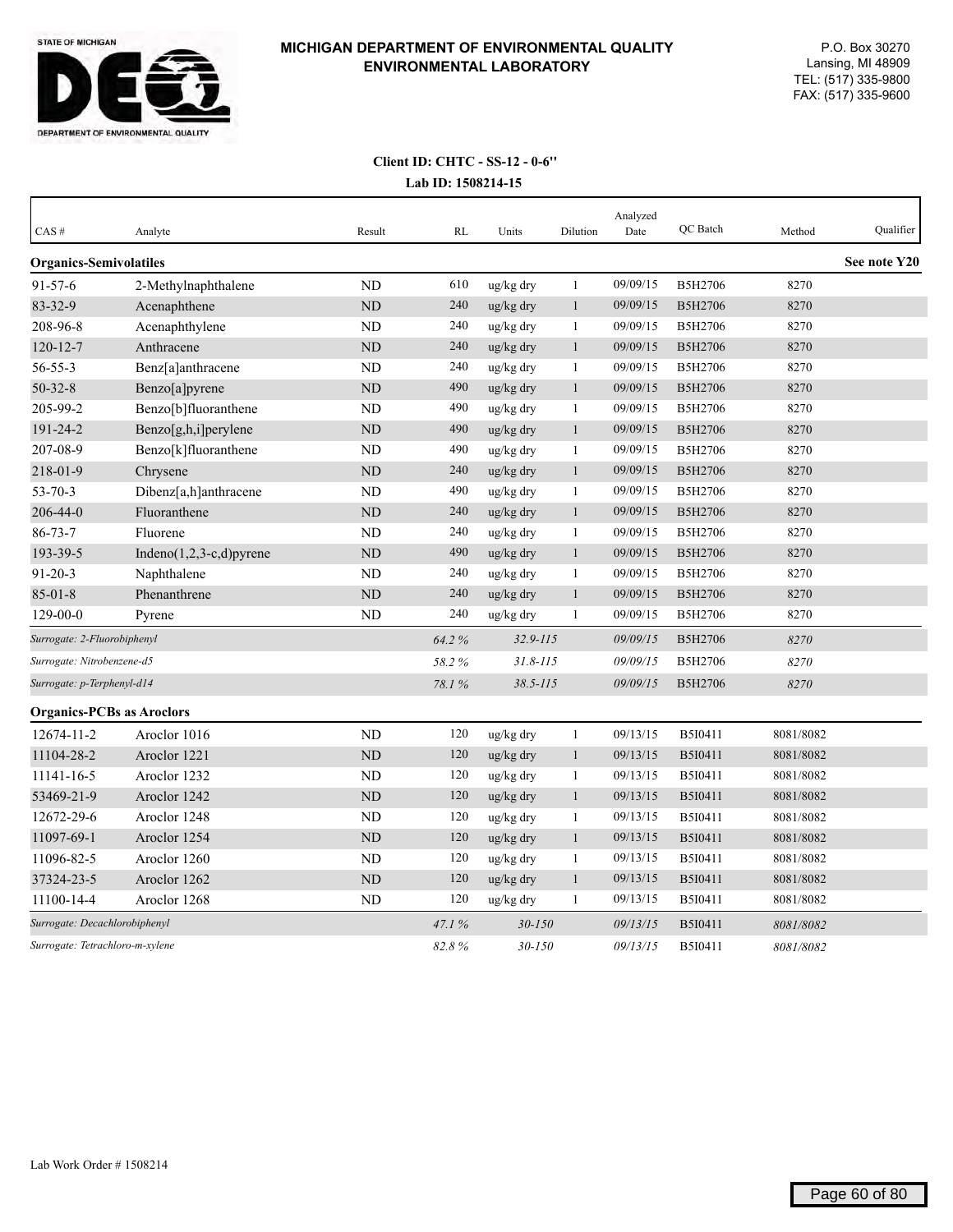

| CAS#                     | Analyte                             | Result         | RL   | Units         | Dilution     | Analyzed<br>Date | QC Batch | Method     | Qualifier |
|--------------------------|-------------------------------------|----------------|------|---------------|--------------|------------------|----------|------------|-----------|
|                          | <b>Inorganics-General Chemistry</b> |                |      |               |              |                  |          |            |           |
| <b>TS</b>                | % Total Solids                      | 82.3           | 0.1  | $\frac{0}{0}$ | $\mathbf{1}$ | 08/26/15         | B5H2610  | 2540 B     |           |
| $57 - 12 - 5$            | Total Cyanide                       | ND             | 0.12 | mg/kg dry     | $\mathbf{1}$ | 08/28/15         | B5H2406  | ASTM D7284 |           |
| <b>Inorganics-Metals</b> |                                     |                |      |               |              |                  |          |            |           |
| 7429-90-5                | <b>Aluminium</b>                    | 25000          | 1000 | mg/kg dry     | 10000        | 09/04/15         | B5H2802  | 6020/200.8 |           |
| 7440-36-0                | <b>Antimony</b>                     | 0.5            | 0.3  | mg/kg dry     | 10           | 09/04/15         | B5H2703  | 6020/200.8 |           |
| 7440-38-2                | <b>Arsenic</b>                      | 39             | 5.0  | mg/kg dry     | 100          | 09/03/15         | B5H2802  | 6020/200.8 |           |
| 7440-39-3                | <b>Barium</b>                       | 38             | 10   | mg/kg dry     | 100          | 09/04/15         | B5H2802  | 6020/200.8 |           |
| 7440-41-7                | Beryllium                           | N <sub>D</sub> | 2.0  | mg/kg dry     | 100          | 09/03/15         | B5H2802  | 6020/200.8 |           |
| 7440-43-9                | Cadmium                             | 0.3            | 0.2  | mg/kg dry     | 10           | 09/03/15         | B5H2802  | 6020/200.8 |           |
| 7440-47-3                | Chromium                            | 140            | 20   | mg/kg dry     | 100          | 09/04/15         | B5H2802  | 6020/200.8 |           |
| 7440-48-4                | Cobalt                              | 33             | 5.0  | mg/kg dry     | 100          | 09/04/15         | B5H2802  | 6020/200.8 |           |
| 7440-50-8                | Copper                              | 35000          | 1000 | mg/kg dry     | 10000        | 09/04/15         | B5H2802  | 6020/200.8 |           |
| 7439-89-6                | <b>Iron</b>                         | 44000          | 5.0  | mg/kg dry     | 10           | 09/11/15         | B5H2802  | 6010/200.7 | A09       |
| 7439-92-1                | Lead                                | 110            | 10   | mg/kg dry     | 100          | 09/03/15         | B5H2802  | 6020/200.8 |           |
| 7439-93-2                | Lithium                             | 10             | 0.2  | mg/kg dry     | $\mathbf{1}$ | 09/11/15         | B5H2802  | 6010/200.7 |           |
| 7439-95-4                | Magnesium                           | 17000          | 50   | mg/kg dry     | 10           | 09/11/15         | B5H2802  | 6010/200.7 |           |
| 7439-96-5                | Manganese                           | 1000           | 10   | mg/kg dry     | 100          | 09/04/15         | B5H2802  | 6020/200.8 |           |
| 7439-97-6                | Mercury                             | ND             | 0.06 | mg/kg dry     | $\mathbf{1}$ | 09/03/15         | B5I0204  | 7471/245.5 |           |
| 7440-02-0                | <b>Nickel</b>                       | 50             | 10   | mg/kg dry     | 100          | 09/03/15         | B5H2802  | 6020/200.8 |           |
| 7782-49-2                | Selenium                            | $\rm ND$       | 2.0  | mg/kg dry     | 100          | 09/03/15         | B5H2802  | 6020/200.8 |           |
| 7440-22-4                | <b>Silver</b>                       | 7.7            | 0.1  | mg/kg dry     | 10           | 09/03/15         | B5H2802  | 6020/200.8 |           |
| 7440-28-0                | Thallium                            | <b>ND</b>      | 0.5  | mg/kg dry     | 10           | 09/03/15         | B5H2802  | 6020/200.8 |           |
| 7440-66-6                | Zinc                                | 140            | 10   | mg/kg dry     | 100          | 09/03/15         | B5H2802  | 6020/200.8 |           |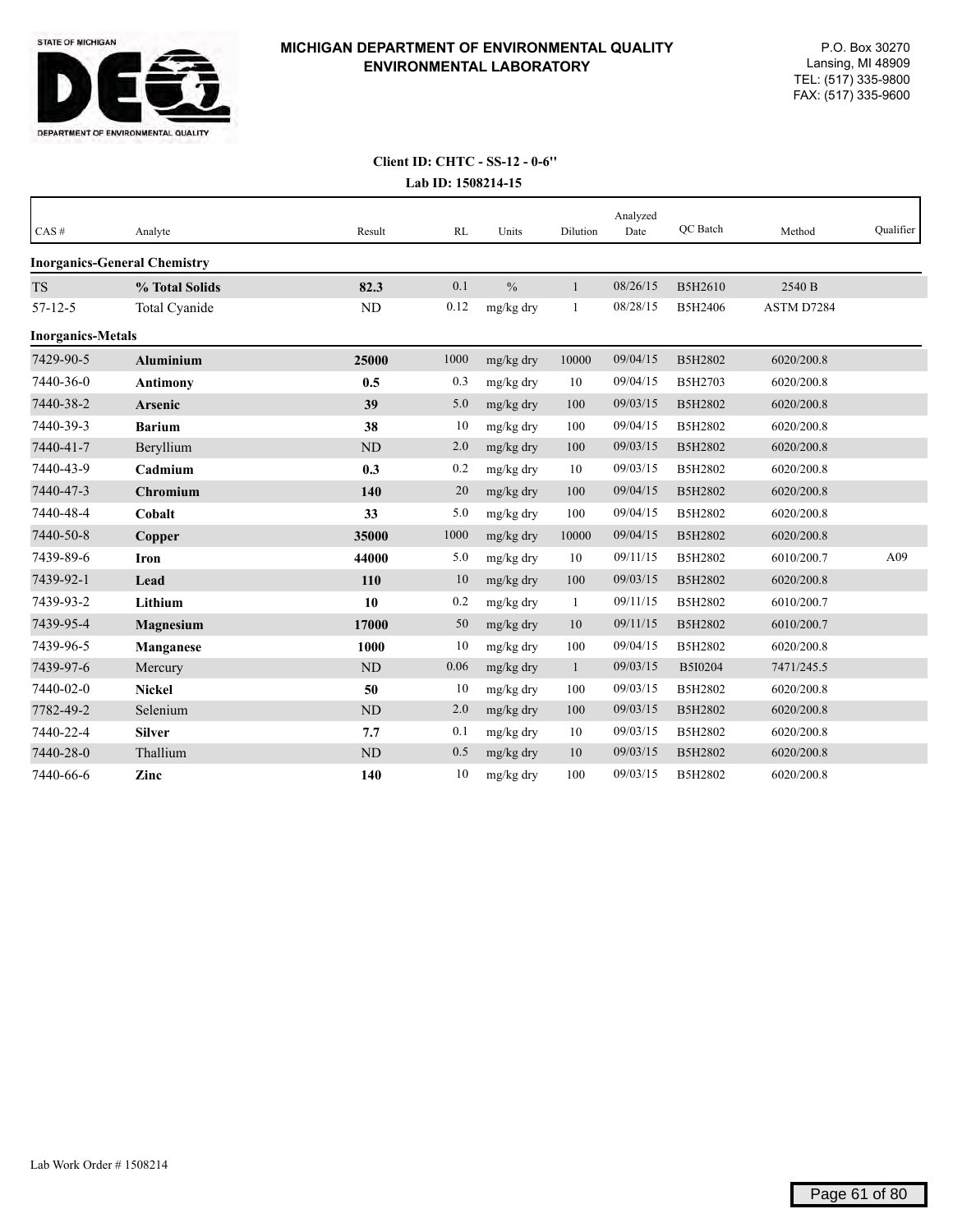

| $CAS \#$                  | Analyte                         | Result      | RL   | Units     | Dilution | Analyzed<br>Date | QC Batch       | Method | Qualifier   |
|---------------------------|---------------------------------|-------------|------|-----------|----------|------------------|----------------|--------|-------------|
| <b>Organics-Volatiles</b> |                                 |             |      |           |          |                  |                |        |             |
| 630-20-6                  | $1, 1, 1, 2$ -Tetrachloroethane | $\rm ND$    | 55   | ug/kg dry | 50       | 08/27/15         | B5H2705        | 8260   |             |
| $71 - 55 - 6$             | 1,1,1-Trichloroethane           | ND          | 55   | ug/kg dry | 50       | 08/27/15         | B5H2705        | 8260   |             |
| 79-34-5                   | 1,1,2,2-Tetrachloroethane       | ND          | 55   | ug/kg dry | 50       | 08/27/15         | B5H2705        | 8260   |             |
| 79-00-5                   | 1,1,2-Trichloroethane           | <b>ND</b>   | 55   | ug/kg dry | 50       | 08/27/15         | B5H2705        | 8260   |             |
| $75 - 34 - 3$             | 1,1-Dichloroethane              | <b>ND</b>   | 55   | ug/kg dry | 50       | 08/27/15         | B5H2705        | 8260   |             |
| 75-35-4                   | 1,1-Dichloroethylene            | ND          | 55   | ug/kg dry | 50       | 08/27/15         | B5H2705        | 8260   |             |
| $87 - 61 - 6$             | 1,2,3-Trichlorobenzene          | $\rm ND$    | 270  | ug/kg dry | 50       | 08/27/15         | B5H2705        | 8260   |             |
| $96 - 18 - 4$             | 1,2,3-Trichloropropane          | ND          | 55   | ug/kg dry | 50       | 08/27/15         | B5H2705        | 8260   |             |
| 526-73-8                  | 1,2,3-Trimethylbenzene          | $\rm ND$    | 55   | ug/kg dry | 50       | 08/27/15         | B5H2705        | 8260   |             |
| $120 - 82 - 1$            | 1,2,4-Trichlorobenzene          | ND          | 270  | ug/kg dry | 50       | 08/27/15         | B5H2705        | 8260   |             |
| $95 - 63 - 6$             | 1,2,4-Trimethylbenzene          | ND          | 55   | ug/kg dry | 50       | 08/27/15         | B5H2705        | 8260   |             |
| $96 - 12 - 8$             | 1,2-Dibromo-3-chloropropane     | ND          | 270  | ug/kg dry | 50       | 08/27/15         | B5H2705        | 8260   |             |
| 106-93-4                  | 1,2-Dibromoethane               | <b>ND</b>   | 55   | ug/kg dry | 50       | 08/27/15         | <b>B5H2705</b> | 8260   |             |
| $95 - 50 - 1$             | 1,2-Dichlorobenzene             | ND          | 55   | ug/kg dry | 50       | 08/27/15         | B5H2705        | 8260   |             |
| 107-06-2                  | 1,2-Dichloroethane              | ND          | 55   | ug/kg dry | 50       | 08/27/15         | B5H2705        | 8260   |             |
| 78-87-5                   | 1,2-Dichloropropane             | ND          | 55   | ug/kg dry | 50       | 08/27/15         | B5H2705        | 8260   |             |
| 108-67-8                  | 1,3,5-Trimethylbenzene          | $\rm ND$    | 55   | ug/kg dry | 50       | 08/27/15         | B5H2705        | 8260   |             |
| $541 - 73 - 1$            | 1,3-Dichlorobenzene             | ND          | 55   | ug/kg dry | 50       | 08/27/15         | B5H2705        | 8260   |             |
| 106-46-7                  | 1,4-Dichlorobenzene             | $\rm ND$    | 55   | ug/kg dry | 50       | 08/27/15         | B5H2705        | 8260   |             |
| 78-93-3                   | 2-Butanone (MEK)                | ND          | 270  | ug/kg dry | 50       | 08/27/15         | B5H2705        | 8260   |             |
| 591-78-6                  | 2-Hexanone                      | $\rm ND$    | 270  | ug/kg dry | 50       | 08/27/15         | B5H2705        | 8260   |             |
| $91 - 57 - 6$             | 2-Methylnaphthalene             | ND          | 270  | ug/kg dry | 50       | 08/27/15         | B5H2705        | 8260   | $\mathbf X$ |
| $67 - 64 - 1$             | 2-Propanone (acetone)           | <b>ND</b>   | 1100 | ug/kg dry | 50       | 08/27/15         | B5H2705        | 8260   |             |
| $108 - 10 - 1$            | 4-Methyl-2-pentanone (MIBK)     | ND          | 270  | ug/kg dry | 50       | 08/27/15         | B5H2705        | 8260   |             |
| $107 - 13 - 1$            | Acrylonitrile                   | ND          | 270  | ug/kg dry | 50       | 08/27/15         | B5H2705        | 8260   |             |
| $71 - 43 - 2$             | Benzene                         | ND          | 55   | ug/kg dry | 50       | 08/27/15         | B5H2705        | 8260   |             |
| 108-86-1                  | Bromobenzene                    | ND          | 55   | ug/kg dry | 50       | 08/27/15         | <b>B5H2705</b> | 8260   |             |
| 74-97-5                   | Bromochloromethane              | <b>ND</b>   | 55   | ug/kg dry | 50       | 08/27/15         | B5H2705        | 8260   |             |
| $75 - 27 - 4$             | Bromodichloromethane            | <b>ND</b>   | 55   | ug/kg dry | 50       | 08/27/15         | B5H2705        | 8260   |             |
| $75 - 25 - 2$             | Bromoform                       | ND          | 55   | ug/kg dry | 50       | 08/27/15         | B5H2705        | 8260   |             |
| 74-83-9                   | Bromomethane                    | $\mbox{ND}$ | 270  | ug/kg dry | 50       | 08/27/15         | B5H2705        | 8260   |             |
| $75 - 15 - 0$             | Carbon disulfide                | ND          | 55   | ug/kg dry | 50       | 08/27/15         | B5H2705        | 8260   |             |
| $56 - 23 - 5$             | Carbon tetrachloride            | $\rm ND$    | 55   | ug/kg dry | 50       | 08/27/15         | B5H2705        | 8260   |             |
| 108-90-7                  | Chlorobenzene                   | ND          | 55   | ug/kg dry | 50       | 08/27/15         | B5H2705        | 8260   |             |
| $75 - 00 - 3$             | Chloroethane                    | $\rm ND$    | 270  | ug/kg dry | 50       | 08/27/15         | B5H2705        | 8260   |             |
| 67-66-3                   | Chloroform                      | $\rm ND$    | 55   | ug/kg dry | 50       | 08/27/15         | B5H2705        | 8260   |             |
| $74 - 87 - 3$             | Chloromethane                   | $\rm ND$    | 270  | ug/kg dry | 50       | 08/27/15         | B5H2705        | 8260   |             |
| 156-59-2                  | cis-1,2-Dichloroethylene        | ND          | 55   | ug/kg dry | $50\,$   | 08/27/15         | B5H2705        | 8260   |             |
| 10061-01-5                | cis-1,3-Dichloropropylene       | $\rm ND$    | 55   | ug/kg dry | $50\,$   | 08/27/15         | B5H2705        | 8260   |             |
| 110-82-7                  | Cyclohexane                     | ND          | 270  | ug/kg dry | 50       | 08/27/15         | B5H2705        | 8260   |             |
| 124-48-1                  | Dibromochloromethane            | $\rm ND$    | 55   | ug/kg dry | 50       | 08/27/15         | B5H2705        | 8260   |             |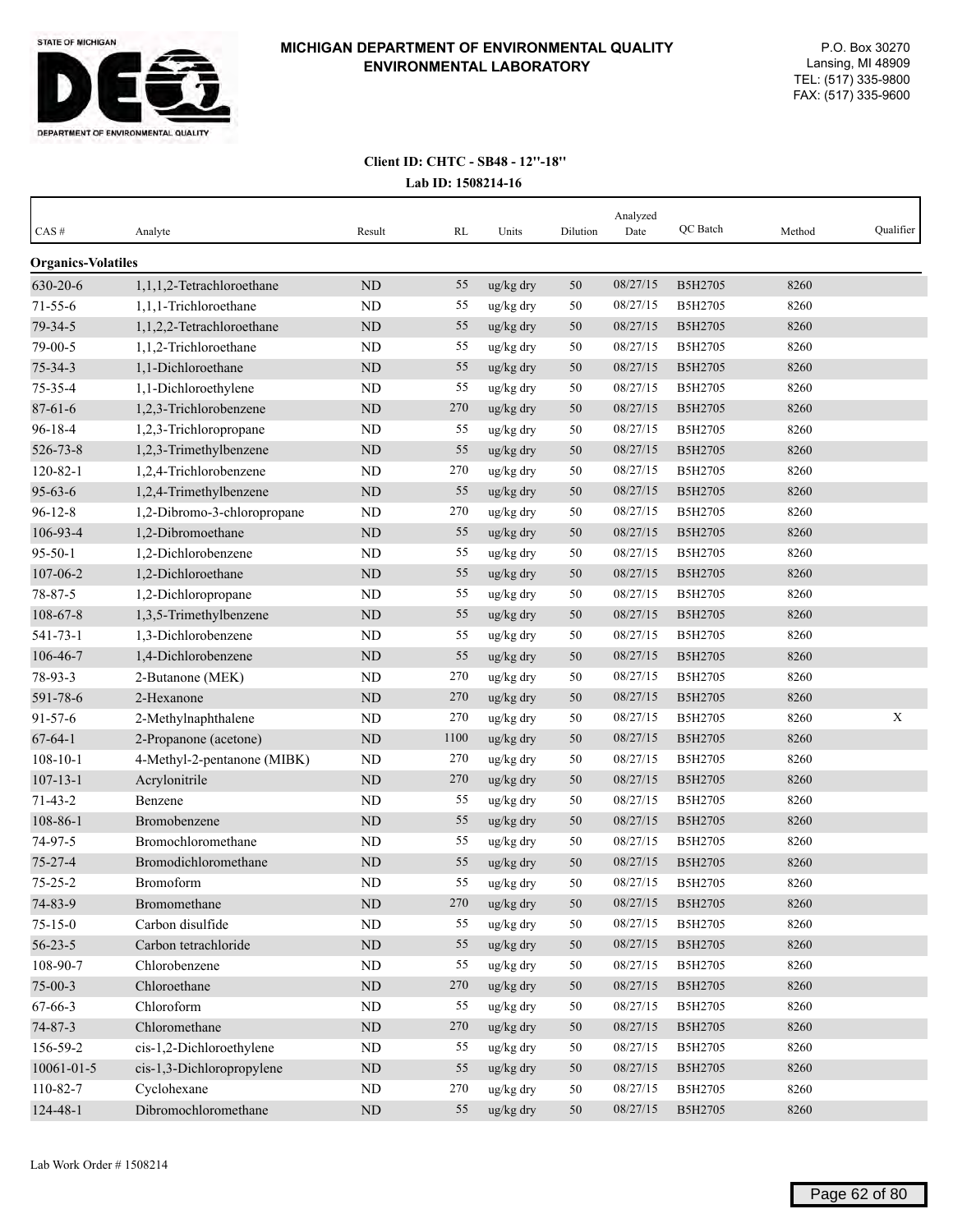

|                                 |                             |                |       |              |          | Analyzed | QC Batch |        | Oualifier |
|---------------------------------|-----------------------------|----------------|-------|--------------|----------|----------|----------|--------|-----------|
| CAS#                            | Analyte                     | Result         | RL    | Units        | Dilution | Date     |          | Method |           |
| <b>Organics-Volatiles</b>       |                             |                |       |              |          |          |          |        |           |
| 74-95-3                         | Dibromomethane              | <b>ND</b>      | 55    | ug/kg dry    | 50       | 08/27/15 | B5H2705  | 8260   |           |
| $75 - 71 - 8$                   | Dichlorodifluoromethane     | <b>ND</b>      | 270   | ug/kg dry    | 50       | 08/27/15 | B5H2705  | 8260   |           |
| $60 - 29 - 7$                   | Diethyl ether               | <b>ND</b>      | 270   | ug/kg dry    | 50       | 08/27/15 | B5H2705  | 8260   |           |
| 108-20-3                        | Diisopropyl Ether           | <b>ND</b>      | 270   | ug/kg dry    | 50       | 08/27/15 | B5H2705  | 8260   |           |
| $100 - 41 - 4$                  | Ethylbenzene                | <b>ND</b>      | 55    | ug/kg dry    | 50       | 08/27/15 | B5H2705  | 8260   |           |
| 637-92-3                        | Ethyltertiarybutylether     | <b>ND</b>      | 270   | ug/kg dry    | 50       | 08/27/15 | B5H2705  | 8260   |           |
| $67 - 72 - 1$                   | Hexachloroethane            | <b>ND</b>      | 270   | ug/kg dry    | 50       | 08/27/15 | B5H2705  | 8260   |           |
| $98 - 82 - 8$                   | Isopropylbenzene            | <b>ND</b>      | 55    | ug/kg dry    | 50       | 08/27/15 | B5H2705  | 8260   |           |
| 1330-20-7                       | m & p - Xylene              | ND             | 110   | ug/kg dry    | 50       | 08/27/15 | B5H2705  | 8260   |           |
| 74-88-4                         | Methyl iodide               | $\rm ND$       | 55    | ug/kg dry    | 50       | 08/27/15 | B5H2705  | 8260   |           |
| 75-09-2                         | Methylene chloride          | <b>ND</b>      | 270   | ug/kg dry    | 50       | 08/27/15 | B5H2705  | 8260   |           |
| 1634-04-4                       | Methyltertiarybutylether    | $\rm ND$       | 55    | ug/kg dry    | 50       | 08/27/15 | B5H2705  | 8260   |           |
| $91 - 20 - 3$                   | Naphthalene                 | <b>ND</b>      | 270   | ug/kg dry    | 50       | 08/27/15 | B5H2705  | 8260   | X         |
| $104 - 51 - 8$                  | n-Butylbenzene              | $\rm ND$       | 55    | ug/kg dry    | 50       | 08/27/15 | B5H2705  | 8260   |           |
| $103 - 65 - 1$                  | n-Propylbenzene             | <b>ND</b>      | 55    | ug/kg dry    | 50       | 08/27/15 | B5H2705  | 8260   |           |
| 95-47-6                         | o-Xylene                    | ND             | 55    | ug/kg dry    | 50       | 08/27/15 | B5H2705  | 8260   |           |
| 99-87-6                         | p-Isopropyl toluene         | <b>ND</b>      | 55    | ug/kg dry    | 50       | 08/27/15 | B5H2705  | 8260   |           |
| 135-98-8                        | sec-Butylbenzene            | ND             | 55    | ug/kg dry    | 50       | 08/27/15 | B5H2705  | 8260   |           |
| $100 - 42 - 5$                  | Styrene                     | ND             | 55    | ug/kg dry    | 50       | 08/27/15 | B5H2705  | 8260   |           |
| 98-06-6                         | tert-Butylbenzene           | ND             | 55    | ug/kg dry    | 50       | 08/27/15 | B5H2705  | 8260   |           |
| $75 - 65 - 0$                   | tertiary Butyl Alcohol      | ND             | 2700  | ug/kg dry    | 50       | 08/27/15 | B5H2705  | 8260   |           |
| 994-05-8                        | tertiaryAmylmethylether     | ND             | 270   | ug/kg dry    | 50       | 08/27/15 | B5H2705  | 8260   |           |
| $127 - 18 - 4$                  | Tetrachloroethylene         | ND             | 55    | ug/kg dry    | 50       | 08/27/15 | B5H2705  | 8260   |           |
| 109-99-9                        | Tetrahydrofuran             | ND             | 270   | ug/kg dry    | 50       | 08/27/15 | B5H2705  | 8260   |           |
| 108-88-3                        | Toluene                     | N <sub>D</sub> | 55    | ug/kg dry    | 50       | 08/27/15 | B5H2705  | 8260   |           |
| 156-60-5                        | trans-1,2-Dichloroethylene  | <b>ND</b>      | 55    | ug/kg dry    | 50       | 08/27/15 | B5H2705  | 8260   |           |
| 10061-02-6                      | trans-1,3-Dichloropropylene | ND             | 55    | ug/kg dry    | 50       | 08/27/15 | B5H2705  | 8260   |           |
| 110-57-6                        | trans-1,4-Dichloro-2-butene | <b>ND</b>      | 270   | ug/kg dry    | 50       | 08/27/15 | B5H2705  | 8260   |           |
| $79-01-6$                       | Trichloroethylene           | ND             | 55    | ug/kg dry    | 50       | 08/27/15 | B5H2705  | 8260   |           |
| 75-69-4                         | Trichlorofluoromethane      | ND             | 55    | ug/kg dry    | 50       | 08/27/15 | B5H2705  | 8260   |           |
| $75-01-4$                       | Vinyl chloride              | <b>ND</b>      | 55    | ug/kg dry    | 50       | 08/27/15 | B5H2705  | 8260   |           |
| Surrogate: Bromofluorobenzene   |                             |                | 109 % | $40.3 - 194$ |          | 08/27/15 | B5H2705  | 8260   |           |
| Surrogate: Dibromofluoromethane |                             |                | 117%  | 52.1-217     |          | 08/27/15 | B5H2705  | 8260   |           |
| Surrogate: Toluene-d8           |                             |                | 115%  | 55.4-196     |          | 08/27/15 | B5H2705  | 8260   |           |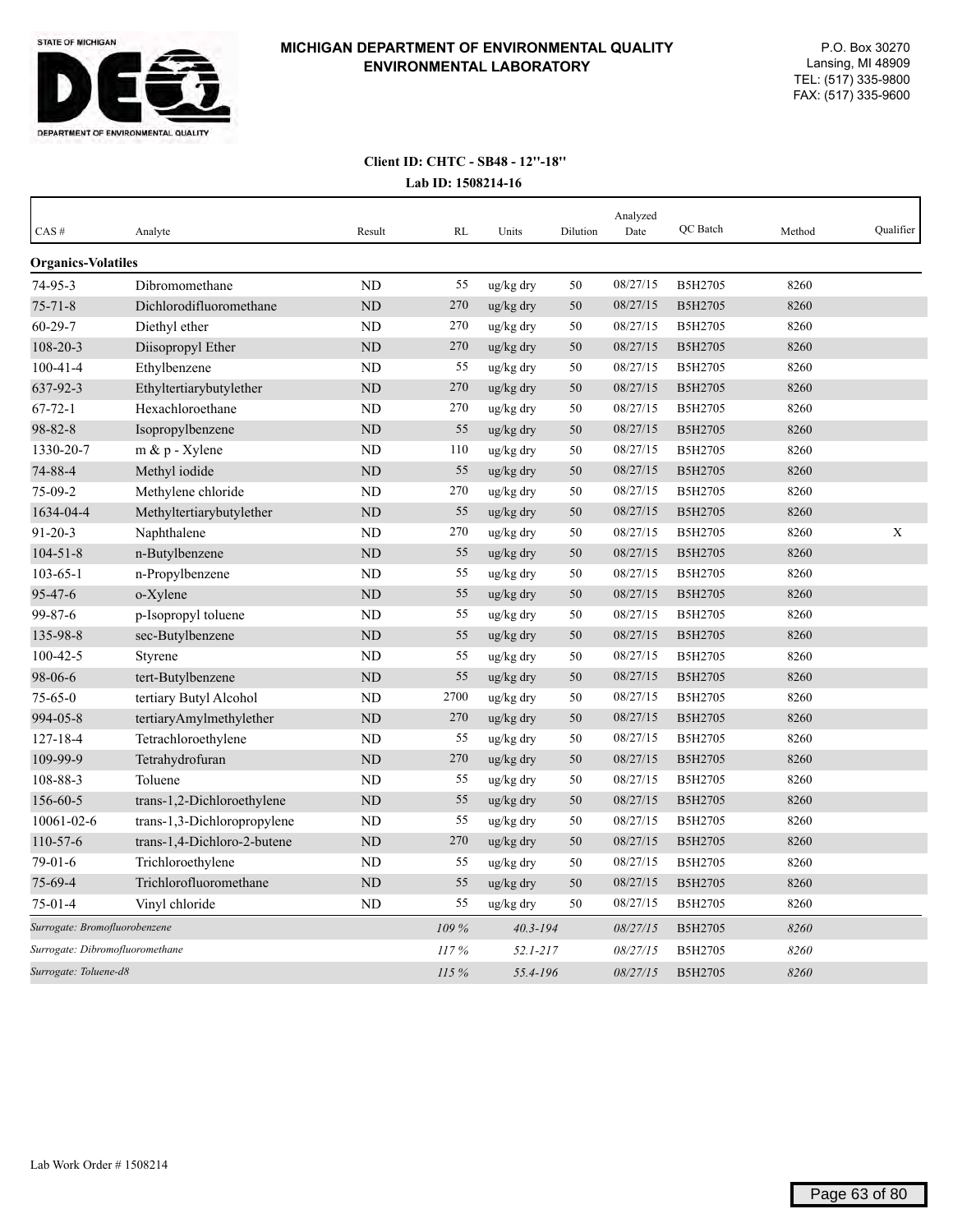

| CAS#                             | Analyte                     | Result         | <b>RL</b> | Units        | Dilution     | Analyzed<br>Date | QC Batch | Method    | Qualifier    |
|----------------------------------|-----------------------------|----------------|-----------|--------------|--------------|------------------|----------|-----------|--------------|
| <b>Organics-Semivolatiles</b>    |                             |                |           |              |              |                  |          |           | See note Y20 |
| $91 - 57 - 6$                    | 2-Methylnaphthalene         | <b>ND</b>      | 520       | ug/kg dry    | $\mathbf{1}$ | 09/09/15         | B5H2706  | 8270      |              |
| 83-32-9                          | Acenaphthene                | ND             | 210       | ug/kg dry    | $\mathbf{1}$ | 09/09/15         | B5H2706  | 8270      |              |
| 208-96-8                         | Acenaphthylene              | <b>ND</b>      | 210       | ug/kg dry    | $\mathbf{1}$ | 09/09/15         | B5H2706  | 8270      |              |
| $120 - 12 - 7$                   | Anthracene                  | <b>ND</b>      | 210       | ug/kg dry    | $\mathbf{1}$ | 09/09/15         | B5H2706  | 8270      |              |
| $56 - 55 - 3$                    | Benz[a]anthracene           | N <sub>D</sub> | 210       | ug/kg dry    | 1            | 09/09/15         | B5H2706  | 8270      |              |
| $50 - 32 - 8$                    | Benzo[a]pyrene              | ND             | 420       | ug/kg dry    | $\mathbf{1}$ | 09/09/15         | B5H2706  | 8270      |              |
| 205-99-2                         | Benzo[b]fluoranthene        | ND             | 420       | ug/kg dry    | 1            | 09/09/15         | B5H2706  | 8270      |              |
| 191-24-2                         | Benzo[g,h,i]perylene        | <b>ND</b>      | 420       | ug/kg dry    | $\mathbf{1}$ | 09/09/15         | B5H2706  | 8270      |              |
| 207-08-9                         | Benzo[k]fluoranthene        | <b>ND</b>      | 420       | ug/kg dry    | $\mathbf{1}$ | 09/09/15         | B5H2706  | 8270      |              |
| 218-01-9                         | Chrysene                    | <b>ND</b>      | 210       | ug/kg dry    | $\mathbf{1}$ | 09/09/15         | B5H2706  | 8270      |              |
| $53 - 70 - 3$                    | Dibenz[a,h]anthracene       | ND             | 420       | ug/kg dry    | $\mathbf{1}$ | 09/09/15         | B5H2706  | 8270      |              |
| 206-44-0                         | Fluoranthene                | <b>ND</b>      | 210       | ug/kg dry    | $\mathbf{1}$ | 09/09/15         | B5H2706  | 8270      |              |
| $86 - 73 - 7$                    | Fluorene                    | ND             | 210       | ug/kg dry    | 1            | 09/09/15         | B5H2706  | 8270      |              |
| 193-39-5                         | Indeno $(1,2,3-c,d)$ pyrene | $\rm ND$       | 420       | ug/kg dry    | $\mathbf{1}$ | 09/09/15         | B5H2706  | 8270      |              |
| $91 - 20 - 3$                    | Naphthalene                 | ND             | 210       | ug/kg dry    | $\mathbf{1}$ | 09/09/15         | B5H2706  | 8270      |              |
| $85 - 01 - 8$                    | Phenanthrene                | ND             | 210       | ug/kg dry    | $\mathbf{1}$ | 09/09/15         | B5H2706  | 8270      |              |
| 129-00-0                         | Pyrene                      | ND             | 210       | ug/kg dry    | $\mathbf{1}$ | 09/09/15         | B5H2706  | 8270      |              |
| Surrogate: 2-Fluorobiphenyl      |                             |                | 72.7%     | $32.9 - 115$ |              | 09/09/15         | B5H2706  | 8270      |              |
| Surrogate: Nitrobenzene-d5       |                             |                | 66.0%     | $31.8 - 115$ |              | 09/09/15         | B5H2706  | 8270      |              |
| Surrogate: p-Terphenyl-d14       |                             |                | 90.8%     | $38.5 - 115$ |              | 09/09/15         | B5H2706  | 8270      |              |
| <b>Organics-PCBs as Aroclors</b> |                             |                |           |              |              |                  |          |           |              |
| 12674-11-2                       | Aroclor 1016                | ND             | 100       | ug/kg dry    | $\mathbf{1}$ | 09/13/15         | B5I0411  | 8081/8082 |              |
| 11104-28-2                       | Aroclor 1221                | $\rm ND$       | 100       | ug/kg dry    | $\mathbf{1}$ | 09/13/15         | B5I0411  | 8081/8082 |              |
| 11141-16-5                       | Aroclor 1232                | <b>ND</b>      | 100       | ug/kg dry    | $\mathbf{1}$ | 09/13/15         | B5I0411  | 8081/8082 |              |
| 53469-21-9                       | Aroclor 1242                | ND             | 100       | ug/kg dry    | $\mathbf{1}$ | 09/13/15         | B5I0411  | 8081/8082 |              |
| 12672-29-6                       | Aroclor 1248                | ND             | 100       | ug/kg dry    | 1            | 09/13/15         | B5I0411  | 8081/8082 |              |
| 11097-69-1                       | Aroclor 1254                | <b>ND</b>      | 100       | ug/kg dry    | $\mathbf{1}$ | 09/13/15         | B5I0411  | 8081/8082 |              |
| 11096-82-5                       | Aroclor 1260                | <b>ND</b>      | 100       | ug/kg dry    | $\mathbf{1}$ | 09/13/15         | B5I0411  | 8081/8082 |              |
| 37324-23-5                       | Aroclor 1262                | <b>ND</b>      | 100       | ug/kg dry    | $\mathbf{1}$ | 09/13/15         | B5I0411  | 8081/8082 |              |
| 11100-14-4                       | Aroclor 1268                | ND             | 100       | ug/kg dry    | 1            | 09/13/15         | B5I0411  | 8081/8082 |              |
| Surrogate: Decachlorobiphenyl    |                             |                | 62.0%     | $30 - 150$   |              | 09/13/15         | B5I0411  | 8081/8082 |              |
| Surrogate: Tetrachloro-m-xylene  |                             |                | 76.1%     | $30 - 150$   |              | 09/13/15         | B5I0411  | 8081/8082 |              |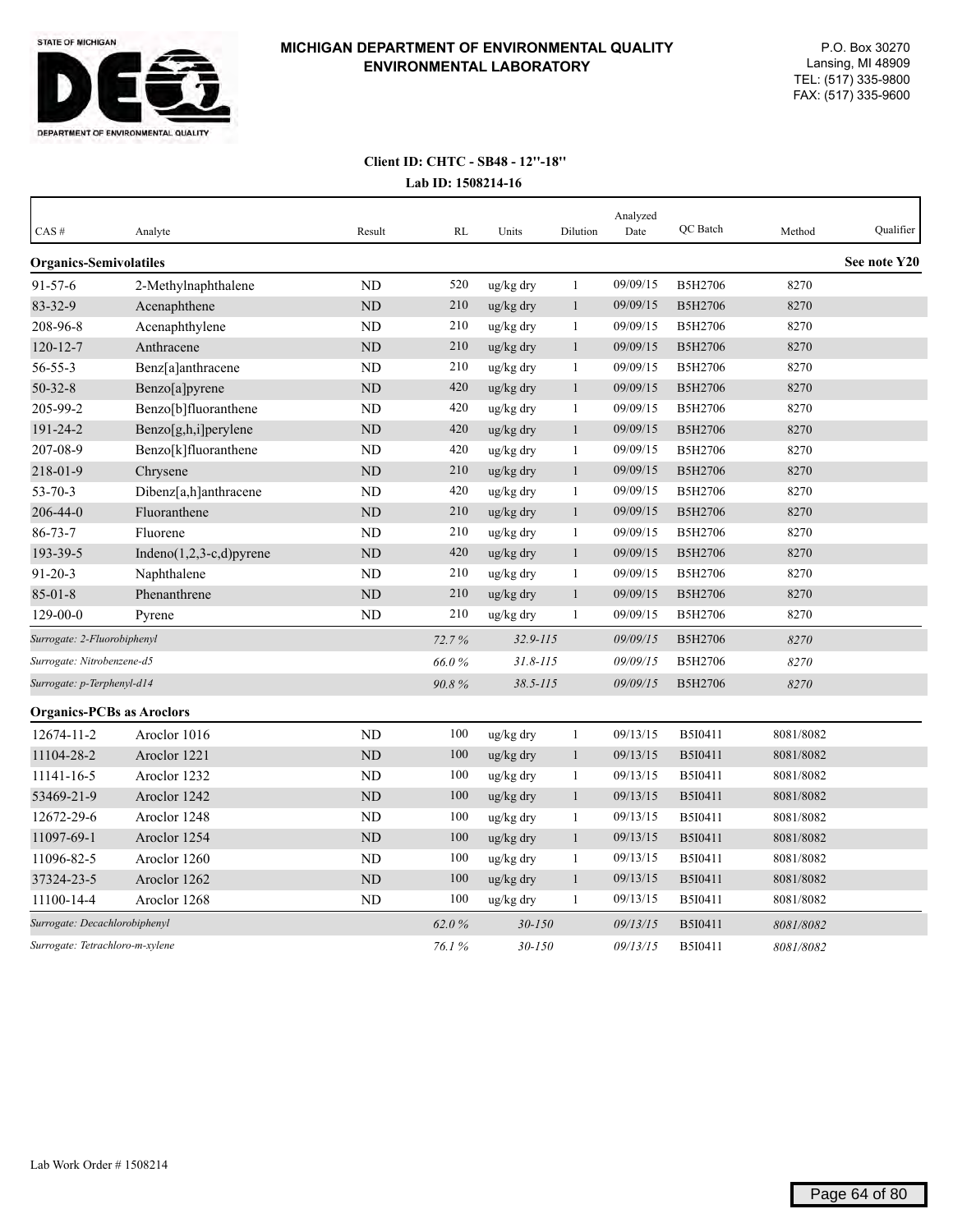

# **Client ID: CHTC - SB48 - 12''-18''**

**Lab ID: 1508214-16**

| CAS#                     | Analyte                             | Result    | RL   | Units         | Dilution     | Analyzed<br>Date | QC Batch | Method     | Qualifier |
|--------------------------|-------------------------------------|-----------|------|---------------|--------------|------------------|----------|------------|-----------|
|                          | <b>Inorganics-General Chemistry</b> |           |      |               |              |                  |          |            |           |
| <b>TS</b>                | % Total Solids                      | 96.3      | 0.1  | $\frac{0}{0}$ | $\mathbf{1}$ | 08/26/15         | B5H2610  | 2540 B     |           |
| $57 - 12 - 5$            | <b>Total Cyanide</b>                | 0.16      | 0.10 | mg/kg dry     | 1            | 08/28/15         | B5H2406  | ASTM D7284 |           |
| <b>Inorganics-Metals</b> |                                     |           |      |               |              |                  |          |            |           |
| 7429-90-5                | <b>Aluminium</b>                    | 14000     | 10   | mg/kg dry     | 100          | 09/04/15         | B5H2802  | 6020/200.8 |           |
| 7440-36-0                | Antimony                            | <b>ND</b> | 0.3  | mg/kg dry     | 10           | 09/04/15         | B5H2703  | 6020/200.8 |           |
| 7440-38-2                | Arsenic                             | 2.1       | 0.5  | mg/kg dry     | 10           | 09/03/15         | B5H2802  | 6020/200.8 |           |
| 7440-39-3                | <b>Barium</b>                       | 19        | 10   | mg/kg dry     | 100          | 09/04/15         | B5H2802  | 6020/200.8 | A04       |
| 7440-41-7                | <b>Beryllium</b>                    | 0.4       | 0.2  | mg/kg dry     | 10           | 09/03/15         | B5H2802  | 6020/200.8 |           |
| 7440-43-9                | Cadmium                             | <b>ND</b> | 0.2  | mg/kg dry     | 10           | 09/03/15         | B5H2802  | 6020/200.8 |           |
| 7440-47-3                | Chromium                            | 40        | 20   | mg/kg dry     | 100          | 09/04/15         | B5H2802  | 6020/200.8 |           |
| 7440-48-4                | Cobalt                              | 17        | 5.0  | mg/kg dry     | 100          | 09/04/15         | B5H2802  | 6020/200.8 |           |
| 7440-50-8                | Copper                              | 1600      | 10   | mg/kg dry     | 100          | 09/04/15         | B5H2802  | 6020/200.8 |           |
| 7439-89-6                | Iron                                | 22000     | 5.0  | mg/kg dry     | 10           | 09/11/15         | B5H2802  | 6010/200.7 | A09       |
| 7439-92-1                | Lead                                | 13        | 1.0  | mg/kg dry     | 10           | 09/03/15         | B5H2802  | 6020/200.8 |           |
| 7439-93-2                | Lithium                             | 5.3       | 0.2  | mg/kg dry     | $\mathbf{1}$ | 09/11/15         | B5H2802  | 6010/200.7 |           |
| 7439-95-4                | <b>Magnesium</b>                    | 13000     | 50   | mg/kg dry     | 10           | 09/11/15         | B5H2802  | 6010/200.7 |           |
| 7439-96-5                | <b>Manganese</b>                    | 330       | 10   | mg/kg dry     | 100          | 09/04/15         | B5H2802  | 6020/200.8 |           |
| 7439-97-6                | Mercury                             | <b>ND</b> | 0.05 | mg/kg dry     | $\mathbf{1}$ | 09/03/15         | B5I0204  | 7471/245.5 |           |
| 7440-02-0                | <b>Nickel</b>                       | 29        | 1.0  | mg/kg dry     | 10           | 09/03/15         | B5H2802  | 6020/200.8 |           |
| 7782-49-2                | Selenium                            | <b>ND</b> | 0.2  | mg/kg dry     | 10           | 09/03/15         | B5H2802  | 6020/200.8 |           |
| 7440-22-4                | <b>Silver</b>                       | 0.9       | 0.1  | mg/kg dry     | 10           | 09/03/15         | B5H2802  | 6020/200.8 |           |
| 7440-28-0                | Thallium                            | ND        | 0.5  | mg/kg dry     | 10           | 09/03/15         | B5H2802  | 6020/200.8 |           |
| 7440-66-6                | Zinc                                | 70        | 10   | mg/kg dry     | 100          | 09/03/15         | B5H2802  | 6020/200.8 |           |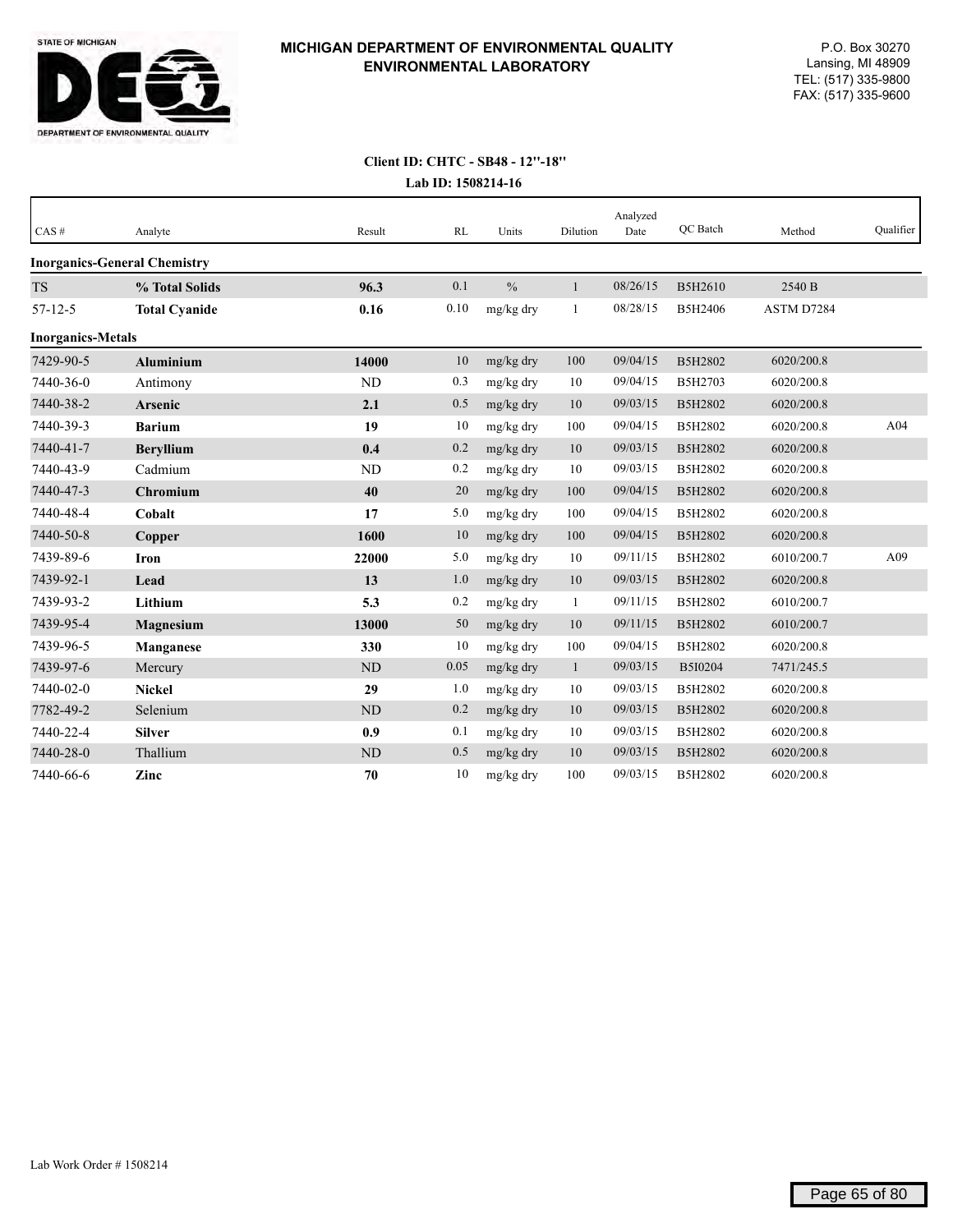

| CAS#                      | Analyte                     | Result    | RL   | Units     | Dilution | Analyzed<br>Date | QC Batch       | Method | Qualifier    |
|---------------------------|-----------------------------|-----------|------|-----------|----------|------------------|----------------|--------|--------------|
| <b>Organics-Volatiles</b> |                             |           |      |           |          |                  |                |        | See note Y15 |
| 630-20-6                  | 1,1,1,2-Tetrachloroethane   | <b>ND</b> | 68   | ug/kg dry | 50       | 08/27/15         | B5H2705        | 8260   |              |
| $71 - 55 - 6$             | 1,1,1-Trichloroethane       | ND        | 68   | ug/kg dry | 50       | 08/27/15         | B5H2705        | 8260   |              |
| 79-34-5                   | 1,1,2,2-Tetrachloroethane   | <b>ND</b> | 68   | ug/kg dry | 50       | 08/27/15         | B5H2705        | 8260   |              |
| $79 - 00 - 5$             | 1,1,2-Trichloroethane       | <b>ND</b> | 68   | ug/kg dry | 50       | 08/27/15         | B5H2705        | 8260   |              |
| $75 - 34 - 3$             | 1.1-Dichloroethane          | <b>ND</b> | 68   | ug/kg dry | 50       | 08/27/15         | <b>B5H2705</b> | 8260   |              |
| 75-35-4                   | 1,1-Dichloroethylene        | ND        | 68   | ug/kg dry | 50       | 08/27/15         | B5H2705        | 8260   |              |
| $87 - 61 - 6$             | 1,2,3-Trichlorobenzene      | <b>ND</b> | 340  | ug/kg dry | $50\,$   | 08/27/15         | B5H2705        | 8260   |              |
| $96 - 18 - 4$             | 1,2,3-Trichloropropane      | <b>ND</b> | 68   | ug/kg dry | 50       | 08/27/15         | B5H2705        | 8260   |              |
| 526-73-8                  | 1,2,3-Trimethylbenzene      | <b>ND</b> | 68   | ug/kg dry | 50       | 08/27/15         | B5H2705        | 8260   |              |
| $120 - 82 - 1$            | 1,2,4-Trichlorobenzene      | ND        | 340  | ug/kg dry | 50       | 08/27/15         | B5H2705        | 8260   |              |
| $95 - 63 - 6$             | 1,2,4-Trimethylbenzene      | <b>ND</b> | 68   | ug/kg dry | 50       | 08/27/15         | B5H2705        | 8260   |              |
| $96 - 12 - 8$             | 1,2-Dibromo-3-chloropropane | ND        | 340  | ug/kg dry | 50       | 08/27/15         | B5H2705        | 8260   |              |
| 106-93-4                  | 1,2-Dibromoethane           | <b>ND</b> | 68   | ug/kg dry | 50       | 08/27/15         | B5H2705        | 8260   |              |
| $95 - 50 - 1$             | 1,2-Dichlorobenzene         | <b>ND</b> | 68   | ug/kg dry | 50       | 08/27/15         | B5H2705        | 8260   |              |
| 107-06-2                  | 1,2-Dichloroethane          | <b>ND</b> | 68   | ug/kg dry | 50       | 08/27/15         | B5H2705        | 8260   |              |
| 78-87-5                   | 1,2-Dichloropropane         | <b>ND</b> | 68   | ug/kg dry | 50       | 08/27/15         | B5H2705        | 8260   |              |
| 108-67-8                  | 1,3,5-Trimethylbenzene      | ND        | 68   | ug/kg dry | 50       | 08/27/15         | B5H2705        | 8260   |              |
| 541-73-1                  | 1,3-Dichlorobenzene         | ND        | 68   | ug/kg dry | 50       | 08/27/15         | B5H2705        | 8260   |              |
| 106-46-7                  | 1,4-Dichlorobenzene         | <b>ND</b> | 68   | ug/kg dry | 50       | 08/27/15         | B5H2705        | 8260   |              |
| 78-93-3                   | 2-Butanone (MEK)            | <b>ND</b> | 340  | ug/kg dry | 50       | 08/27/15         | B5H2705        | 8260   |              |
| 591-78-6                  | 2-Hexanone                  | <b>ND</b> | 340  | ug/kg dry | 50       | 08/27/15         | B5H2705        | 8260   |              |
| $91 - 57 - 6$             | 2-Methylnaphthalene         | <b>ND</b> | 340  | ug/kg dry | 50       | 08/27/15         | B5H2705        | 8260   | X            |
| $67 - 64 - 1$             | 2-Propanone (acetone)       | <b>ND</b> | 1400 | ug/kg dry | 50       | 08/27/15         | B5H2705        | 8260   |              |
| $108 - 10 - 1$            | 4-Methyl-2-pentanone (MIBK) | <b>ND</b> | 340  | ug/kg dry | 50       | 08/27/15         | B5H2705        | 8260   |              |
| $107 - 13 - 1$            | Acrylonitrile               | <b>ND</b> | 340  | ug/kg dry | 50       | 08/27/15         | B5H2705        | 8260   |              |
| $71 - 43 - 2$             | Benzene                     | ND        | 68   | ug/kg dry | 50       | 08/27/15         | B5H2705        | 8260   |              |
| 108-86-1                  | Bromobenzene                | <b>ND</b> | 68   | ug/kg dry | 50       | 08/27/15         | B5H2705        | 8260   |              |
| 74-97-5                   | Bromochloromethane          | <b>ND</b> | 68   | ug/kg dry | 50       | 08/27/15         | B5H2705        | 8260   |              |
| $75 - 27 - 4$             | Bromodichloromethane        | <b>ND</b> | 68   | ug/kg dry | 50       | 08/27/15         | <b>B5H2705</b> | 8260   |              |
| $75 - 25 - 2$             | Bromoform                   | <b>ND</b> | 68   | ug/kg dry | 50       | 08/27/15         | B5H2705        | 8260   |              |
| 74-83-9                   | Bromomethane                | $\rm ND$  | 340  | ug/kg dry | $50\,$   | 08/27/15         | B5H2705        | 8260   |              |
| $75 - 15 - 0$             | Carbon disulfide            | <b>ND</b> | 68   | ug/kg dry | 50       | 08/27/15         | B5H2705        | 8260   |              |
| $56 - 23 - 5$             | Carbon tetrachloride        | $\rm ND$  | 68   | ug/kg dry | 50       | 08/27/15         | B5H2705        | 8260   |              |
| 108-90-7                  | Chlorobenzene               | ND        | 68   | ug/kg dry | 50       | 08/27/15         | B5H2705        | 8260   |              |
| $75 - 00 - 3$             | Chloroethane                | ND        | 340  | ug/kg dry | 50       | 08/27/15         | B5H2705        | 8260   |              |
| 67-66-3                   | Chloroform                  | $\rm ND$  | 68   | ug/kg dry | 50       | 08/27/15         | B5H2705        | 8260   |              |
| $74 - 87 - 3$             | Chloromethane               | $\rm ND$  | 340  | ug/kg dry | 50       | 08/27/15         | B5H2705        | 8260   |              |
| 156-59-2                  | cis-1,2-Dichloroethylene    | ND        | 68   | ug/kg dry | 50       | 08/27/15         | B5H2705        | 8260   |              |
| 10061-01-5                | cis-1,3-Dichloropropylene   | $\rm ND$  | 68   | ug/kg dry | $50\,$   | 08/27/15         | B5H2705        | 8260   |              |
| 110-82-7                  | Cyclohexane                 | ND        | 340  | ug/kg dry | 50       | 08/27/15         | B5H2705        | 8260   |              |
| 124-48-1                  | Dibromochloromethane        | $\rm ND$  | 68   | ug/kg dry | 50       | 08/27/15         | B5H2705        | 8260   |              |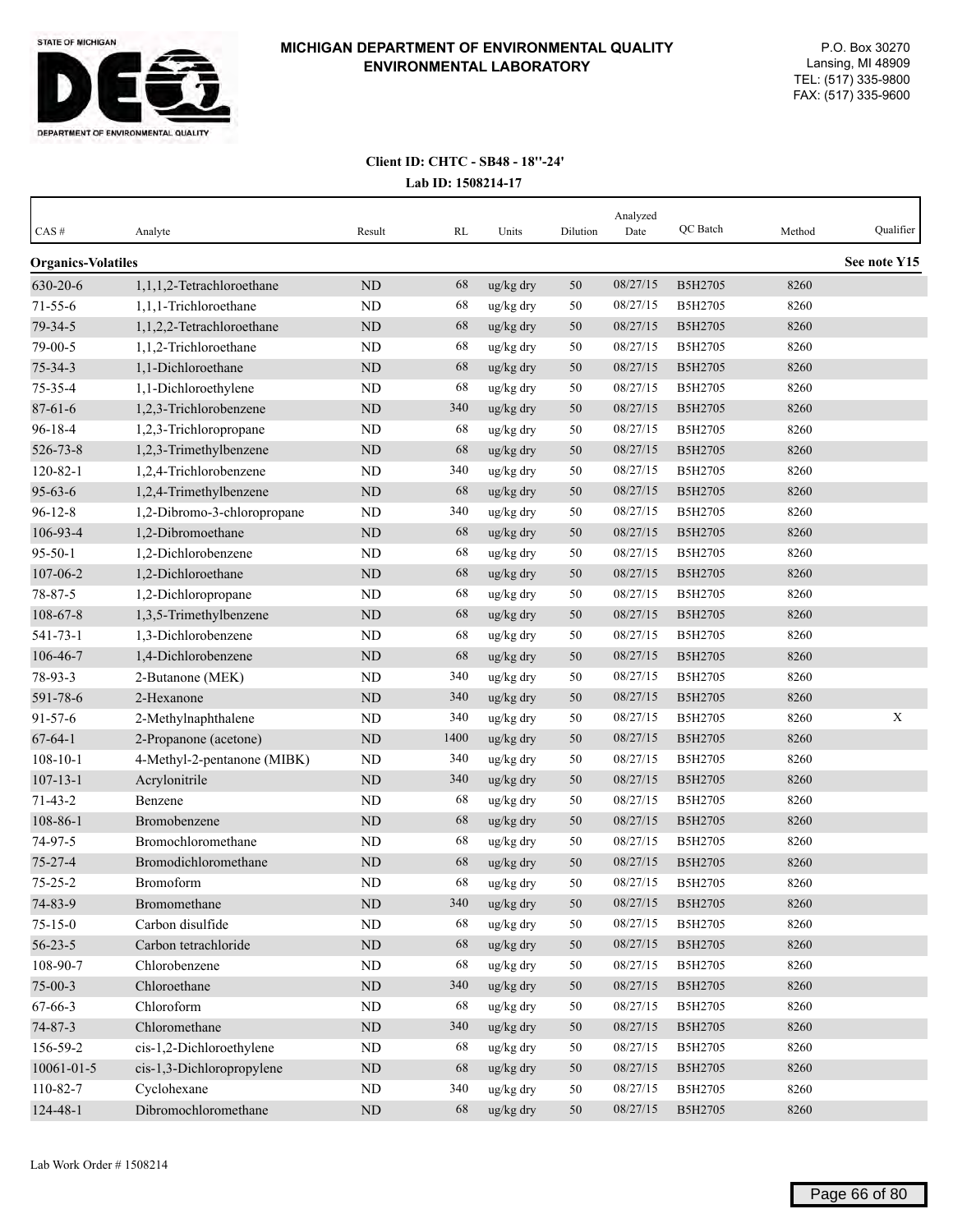

| CAS#                            | Analyte                     | Result    | RL    | Units        | Dilution | Analyzed<br>Date | QC Batch | Method | Qualifier    |
|---------------------------------|-----------------------------|-----------|-------|--------------|----------|------------------|----------|--------|--------------|
| <b>Organics-Volatiles</b>       |                             |           |       |              |          |                  |          |        | See note Y15 |
| $74 - 95 - 3$                   | Dibromomethane              | <b>ND</b> | 68    | ug/kg dry    | 50       | 08/27/15         | B5H2705  | 8260   |              |
| $75 - 71 - 8$                   | Dichlorodifluoromethane     | <b>ND</b> | 340   | ug/kg dry    | 50       | 08/27/15         | B5H2705  | 8260   |              |
| $60 - 29 - 7$                   | Diethyl ether               | ND        | 340   | ug/kg dry    | 50       | 08/27/15         | B5H2705  | 8260   |              |
| 108-20-3                        | Diisopropyl Ether           | <b>ND</b> | 340   | ug/kg dry    | 50       | 08/27/15         | B5H2705  | 8260   |              |
| $100 - 41 - 4$                  | Ethylbenzene                | <b>ND</b> | 68    | ug/kg dry    | 50       | 08/27/15         | B5H2705  | 8260   |              |
| 637-92-3                        | Ethyltertiarybutylether     | <b>ND</b> | 340   | ug/kg dry    | 50       | 08/27/15         | B5H2705  | 8260   |              |
| $67 - 72 - 1$                   | Hexachloroethane            | <b>ND</b> | 340   | ug/kg dry    | 50       | 08/27/15         | B5H2705  | 8260   |              |
| 98-82-8                         | Isopropylbenzene            | <b>ND</b> | 68    | ug/kg dry    | 50       | 08/27/15         | B5H2705  | 8260   |              |
| 1330-20-7                       | m & p - Xylene              | <b>ND</b> | 140   | ug/kg dry    | 50       | 08/27/15         | B5H2705  | 8260   |              |
| 74-88-4                         | Methyl iodide               | <b>ND</b> | 68    | ug/kg dry    | 50       | 08/27/15         | B5H2705  | 8260   |              |
| $75-09-2$                       | Methylene chloride          | ND        | 340   | ug/kg dry    | 50       | 08/27/15         | B5H2705  | 8260   |              |
| 1634-04-4                       | Methyltertiarybutylether    | <b>ND</b> | 68    | ug/kg dry    | 50       | 08/27/15         | B5H2705  | 8260   |              |
| $91 - 20 - 3$                   | Naphthalene                 | ND        | 340   | ug/kg dry    | 50       | 08/27/15         | B5H2705  | 8260   | X            |
| $104 - 51 - 8$                  | n-Butylbenzene              | <b>ND</b> | 68    | ug/kg dry    | 50       | 08/27/15         | B5H2705  | 8260   |              |
| $103 - 65 - 1$                  | n-Propylbenzene             | ND        | 68    | ug/kg dry    | 50       | 08/27/15         | B5H2705  | 8260   |              |
| 95-47-6                         | o-Xylene                    | ND        | 68    | ug/kg dry    | 50       | 08/27/15         | B5H2705  | 8260   |              |
| 99-87-6                         | p-Isopropyl toluene         | <b>ND</b> | 68    | ug/kg dry    | 50       | 08/27/15         | B5H2705  | 8260   |              |
| 135-98-8                        | sec-Butylbenzene            | <b>ND</b> | 68    | ug/kg dry    | 50       | 08/27/15         | B5H2705  | 8260   |              |
| $100 - 42 - 5$                  | Styrene                     | <b>ND</b> | 68    | ug/kg dry    | 50       | 08/27/15         | B5H2705  | 8260   |              |
| 98-06-6                         | tert-Butylbenzene           | <b>ND</b> | 68    | ug/kg dry    | 50       | 08/27/15         | B5H2705  | 8260   |              |
| $75 - 65 - 0$                   | tertiary Butyl Alcohol      | <b>ND</b> | 3400  | ug/kg dry    | 50       | 08/27/15         | B5H2705  | 8260   |              |
| 994-05-8                        | tertiaryAmylmethylether     | <b>ND</b> | 340   | ug/kg dry    | 50       | 08/27/15         | B5H2705  | 8260   |              |
| $127 - 18 - 4$                  | Tetrachloroethylene         | <b>ND</b> | 68    | ug/kg dry    | 50       | 08/27/15         | B5H2705  | 8260   |              |
| 109-99-9                        | Tetrahydrofuran             | ND        | 340   | ug/kg dry    | 50       | 08/27/15         | B5H2705  | 8260   |              |
| 108-88-3                        | Toluene                     | <b>ND</b> | 68    | ug/kg dry    | 50       | 08/27/15         | B5H2705  | 8260   |              |
| 156-60-5                        | trans-1,2-Dichloroethylene  | <b>ND</b> | 68    | ug/kg dry    | 50       | 08/27/15         | B5H2705  | 8260   |              |
| 10061-02-6                      | trans-1,3-Dichloropropylene | <b>ND</b> | 68    | ug/kg dry    | 50       | 08/27/15         | B5H2705  | 8260   |              |
| $110-57-6$                      | trans-1,4-Dichloro-2-butene | <b>ND</b> | 340   | ug/kg dry    | 50       | 08/27/15         | B5H2705  | 8260   |              |
| 79-01-6                         | Trichloroethylene           | ND        | 68    | ug/kg dry    | 50       | 08/27/15         | B5H2705  | 8260   |              |
| $75 - 69 - 4$                   | Trichlorofluoromethane      | <b>ND</b> | 68    | ug/kg dry    | 50       | 08/27/15         | B5H2705  | 8260   |              |
| $75 - 01 - 4$                   | Vinyl chloride              | ND        | 68    | ug/kg dry    | 50       | 08/27/15         | B5H2705  | 8260   |              |
| Surrogate: Bromofluorobenzene   |                             |           | 115 % | $40.3 - 194$ |          | 08/27/15         | B5H2705  | 8260   |              |
| Surrogate: Dibromofluoromethane |                             |           | 127%  | 52.1-217     |          | 08/27/15         | B5H2705  | 8260   |              |
| Surrogate: Toluene-d8           |                             |           | 122%  | 55.4-196     |          | 08/27/15         | B5H2705  | 8260   |              |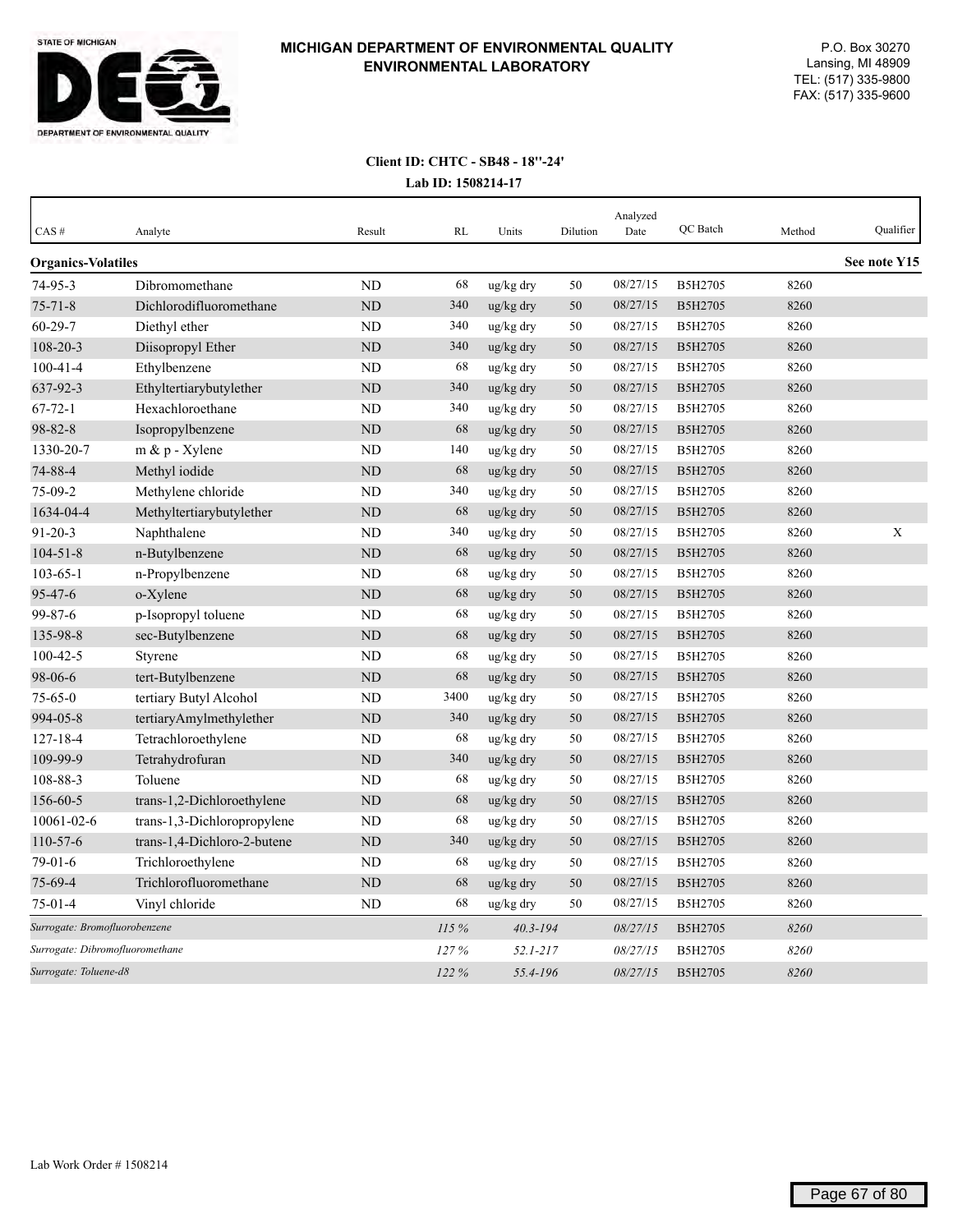

| CAS#                             | Analyte                     | Result         | RL    | Units        | Dilution     | Analyzed<br>Date | OC Batch       | Method    | Qualifier    |
|----------------------------------|-----------------------------|----------------|-------|--------------|--------------|------------------|----------------|-----------|--------------|
| <b>Organics-Semivolatiles</b>    |                             |                |       |              |              |                  |                |           | See note Y20 |
| $91 - 57 - 6$                    | 2-Methylnaphthalene         | N <sub>D</sub> | 540   | ug/kg dry    | $\mathbf{1}$ | 09/08/15         | <b>B5H2808</b> | 8270      |              |
| 83-32-9                          | Acenaphthene                | ND             | 220   | ug/kg dry    | $\mathbf{1}$ | 09/08/15         | <b>B5H2808</b> | 8270      |              |
| 208-96-8                         | Acenaphthylene              | <b>ND</b>      | 220   | ug/kg dry    | $\mathbf{1}$ | 09/08/15         | <b>B5H2808</b> | 8270      |              |
| $120 - 12 - 7$                   | Anthracene                  | <b>ND</b>      | 220   | ug/kg dry    | $\mathbf{1}$ | 09/08/15         | <b>B5H2808</b> | 8270      |              |
| $56 - 55 - 3$                    | Benz[a]anthracene           | <b>ND</b>      | 220   | ug/kg dry    | $\mathbf{1}$ | 09/08/15         | <b>B5H2808</b> | 8270      |              |
| $50 - 32 - 8$                    | Benzo[a]pyrene              | ND             | 430   | ug/kg dry    | $\mathbf{1}$ | 09/08/15         | <b>B5H2808</b> | 8270      |              |
| 205-99-2                         | Benzo[b]fluoranthene        | <b>ND</b>      | 430   | ug/kg dry    | $\mathbf{1}$ | 09/08/15         | <b>B5H2808</b> | 8270      |              |
| 191-24-2                         | Benzo[g,h,i]perylene        | ND             | 430   | ug/kg dry    | $\mathbf{1}$ | 09/08/15         | <b>B5H2808</b> | 8270      |              |
| 207-08-9                         | Benzo[k]fluoranthene        | ND             | 430   | ug/kg dry    | $\mathbf{1}$ | 09/08/15         | <b>B5H2808</b> | 8270      |              |
| 218-01-9                         | Chrysene                    | ND             | 220   | ug/kg dry    | $\mathbf{1}$ | 09/08/15         | <b>B5H2808</b> | 8270      |              |
| $53 - 70 - 3$                    | Dibenz[a,h]anthracene       | <b>ND</b>      | 430   | ug/kg dry    | $\mathbf{1}$ | 09/08/15         | <b>B5H2808</b> | 8270      |              |
| 206-44-0                         | <b>Fluoranthene</b>         | 230            | 220   | ug/kg dry    | $\mathbf{1}$ | 09/08/15         | <b>B5H2808</b> | 8270      |              |
| $86 - 73 - 7$                    | Fluorene                    | <b>ND</b>      | 220   | ug/kg dry    | $\mathbf{1}$ | 09/08/15         | <b>B5H2808</b> | 8270      |              |
| 193-39-5                         | Indeno $(1,2,3-c,d)$ pyrene | ND             | 430   | ug/kg dry    | $\mathbf{1}$ | 09/08/15         | <b>B5H2808</b> | 8270      |              |
| $91 - 20 - 3$                    | Naphthalene                 | <b>ND</b>      | 220   | ug/kg dry    | -1           | 09/08/15         | <b>B5H2808</b> | 8270      |              |
| $85 - 01 - 8$                    | <b>Phenanthrene</b>         | 220            | 220   | ug/kg dry    | $\mathbf{1}$ | 09/08/15         | <b>B5H2808</b> | 8270      |              |
| $129 - 00 - 0$                   | <b>Pyrene</b>               | 280            | 220   | ug/kg dry    | 1            | 09/08/15         | <b>B5H2808</b> | 8270      |              |
| Surrogate: 2-Fluorobiphenyl      |                             |                | 69.2% | $32.9 - 115$ |              | 09/08/15         | <b>B5H2808</b> | 8270      |              |
| Surrogate: Nitrobenzene-d5       |                             |                | 65.4% | $31.8 - 115$ |              | 09/08/15         | <b>B5H2808</b> | 8270      |              |
| Surrogate: p-Terphenyl-d14       |                             |                | 77.9% | $38.5 - 115$ |              | 09/08/15         | <b>B5H2808</b> | 8270      |              |
| <b>Organics-PCBs as Aroclors</b> |                             |                |       |              |              |                  |                |           |              |
| 12674-11-2                       | Aroclor 1016                | <b>ND</b>      | 110   | ug/kg dry    | $\mathbf{1}$ | 09/13/15         | B5I0411        | 8081/8082 |              |
| 11104-28-2                       | Aroclor 1221                | <b>ND</b>      | 110   | ug/kg dry    | $\mathbf{1}$ | 09/13/15         | B5I0411        | 8081/8082 |              |
| 11141-16-5                       | Aroclor 1232                | <b>ND</b>      | 110   | ug/kg dry    | 1            | 09/13/15         | B5I0411        | 8081/8082 |              |
| 53469-21-9                       | Aroclor 1242                | <b>ND</b>      | 110   | ug/kg dry    | $\mathbf{1}$ | 09/13/15         | B5I0411        | 8081/8082 |              |
| 12672-29-6                       | Aroclor 1248                | <b>ND</b>      | 110   | ug/kg dry    | $\mathbf{1}$ | 09/13/15         | B5I0411        | 8081/8082 |              |
| 11097-69-1                       | Aroclor 1254                | ND             | 110   | ug/kg dry    | $\mathbf{1}$ | 09/13/15         | B5I0411        | 8081/8082 |              |
| 11096-82-5                       | Aroclor 1260                | ND             | 110   | ug/kg dry    | 1            | 09/13/15         | B5I0411        | 8081/8082 |              |
| 37324-23-5                       | Aroclor 1262                | ND             | 110   | ug/kg dry    | $\mathbf{1}$ | 09/13/15         | <b>B5I0411</b> | 8081/8082 |              |
| 11100-14-4                       | Aroclor 1268                | N <sub>D</sub> | 110   | ug/kg dry    | $\mathbf{1}$ | 09/13/15         | B5I0411        | 8081/8082 |              |
| Surrogate: Decachlorobiphenyl    |                             |                | 65.1% | $30 - 150$   |              | 09/13/15         | B5I0411        | 8081/8082 |              |
| Surrogate: Tetrachloro-m-xylene  |                             |                | 78.0% | $30 - 150$   |              | 09/13/15         | B5I0411        | 8081/8082 |              |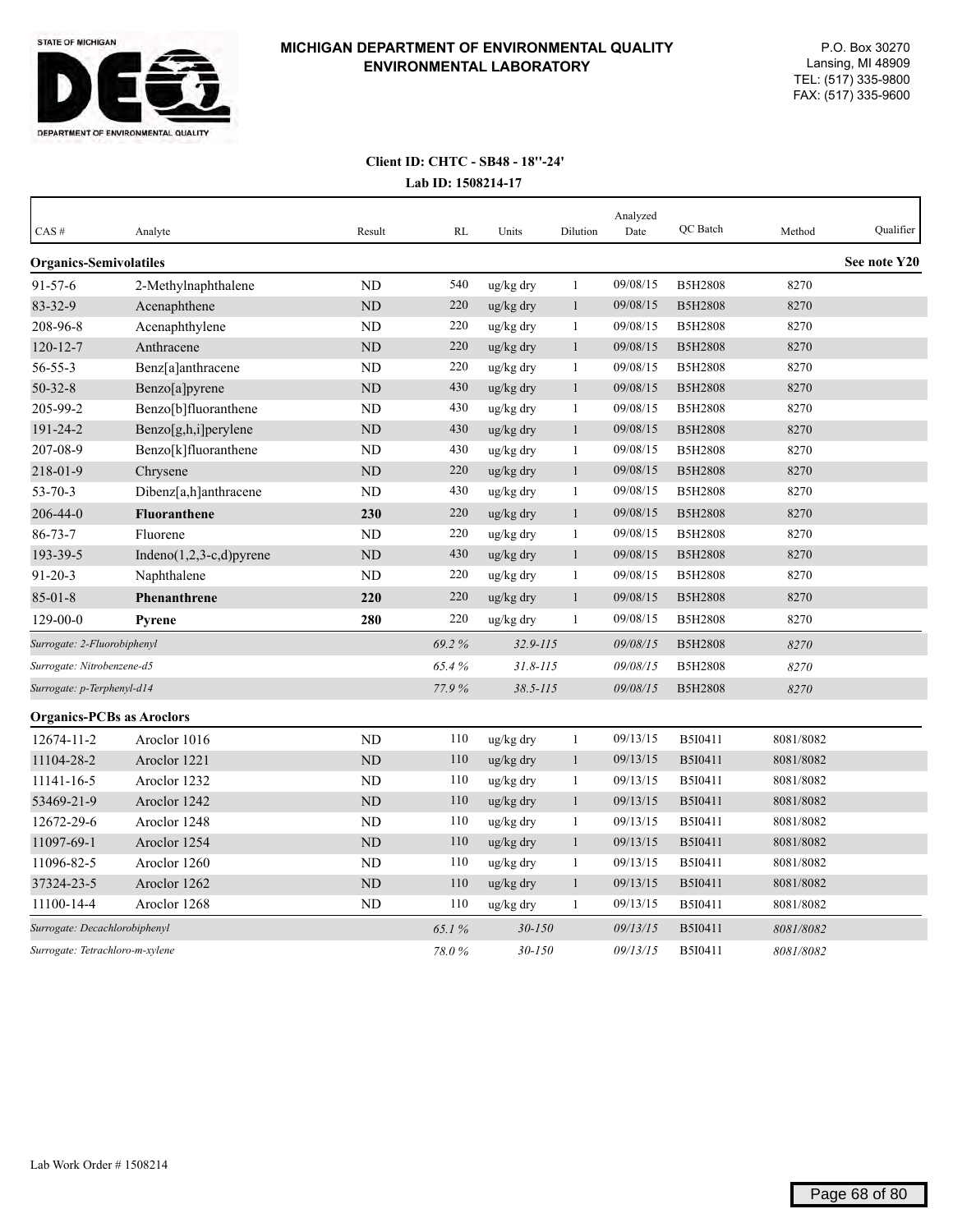

| CAS#                     | Analyte                             | Result    | RL   | Units         | Dilution     | Analyzed<br>Date | OC Batch       | Method     | Qualifier |
|--------------------------|-------------------------------------|-----------|------|---------------|--------------|------------------|----------------|------------|-----------|
|                          | <b>Inorganics-General Chemistry</b> |           |      |               |              |                  |                |            |           |
| <b>TS</b>                | % Total Solids                      | 93.0      | 0.1  | $\frac{0}{0}$ | 1            | 08/26/15         | B5H2610        | 2540 B     |           |
| $57 - 12 - 5$            | Total Cyanide                       | ND        | 0.11 | mg/kg dry     | $\mathbf{1}$ | 08/28/15         | B5H2406        | ASTM D7284 |           |
| <b>Inorganics-Metals</b> |                                     |           |      |               |              |                  |                |            |           |
| 7429-90-5                | <b>Aluminium</b>                    | 10000     | 10   | mg/kg dry     | 100          | 09/04/15         | <b>B5I0101</b> | 6020/200.8 |           |
| 7440-36-0                | <b>Antimony</b>                     | 0.3       | 0.3  | mg/kg dry     | 10           | 09/08/15         | B5H3103        | 6020/200.8 |           |
| 7440-38-2                | Arsenic                             | <b>ND</b> | 5.0  | mg/kg dry     | 100          | 09/04/15         | <b>B5I0101</b> | 6020/200.8 |           |
| 7440-39-3                | <b>Barium</b>                       | 23        | 10   | mg/kg dry     | 100          | 09/04/15         | B5I0101        | 6020/200.8 |           |
| 7440-41-7                | Beryllium                           | ND        | 2.0  | mg/kg dry     | 100          | 09/04/15         | <b>B5I0101</b> | 6020/200.8 |           |
| 7440-43-9                | Cadmium                             | <b>ND</b> | 0.2  | mg/kg dry     | 10           | 09/04/15         | B5I0101        | 6020/200.8 |           |
| 7440-47-3                | Chromium                            | 26        | 20   | mg/kg dry     | 100          | 09/04/15         | <b>B5I0101</b> | 6020/200.8 |           |
| 7440-48-4                | Cobalt                              | 15        | 5.0  | mg/kg dry     | 100          | 09/04/15         | B5I0101        | 6020/200.8 |           |
| 7440-50-8                | Copper                              | 4000      | 10   | mg/kg dry     | 100          | 09/04/15         | <b>B5I0101</b> | 6020/200.8 |           |
| 7439-89-6                | <b>Iron</b>                         | 15000     | 5.0  | mg/kg dry     | 10           | 09/11/15         | B5I0101        | 6010/200.7 | A09       |
| 7439-92-1                | Lead                                | 14        | 10   | mg/kg dry     | 100          | 09/04/15         | <b>B5I0101</b> | 6020/200.8 |           |
| 7439-93-2                | Lithium                             | 5.0       | 0.2  | mg/kg dry     | $\mathbf{1}$ | 09/11/15         | B5I0101        | 6010/200.7 |           |
| 7439-95-4                | Magnesium                           | 11000     | 50   | mg/kg dry     | 10           | 09/11/15         | <b>B5I0101</b> | 6010/200.7 |           |
| 7439-96-5                | <b>Manganese</b>                    | 300       | 10   | mg/kg dry     | 100          | 09/04/15         | B5I0101        | 6020/200.8 |           |
| 7439-97-6                | Mercury                             | <b>ND</b> | 0.05 | mg/kg dry     | $\mathbf{1}$ | 09/03/15         | B5I0204        | 7471/245.5 |           |
| 7440-02-0                | <b>Nickel</b>                       | 33        | 10   | mg/kg dry     | 100          | 09/04/15         | <b>B5I0101</b> | 6020/200.8 |           |
| 7782-49-2                | Selenium                            | <b>ND</b> | 2.0  | mg/kg dry     | 100          | 09/04/15         | <b>B5I0101</b> | 6020/200.8 |           |
| 7440-22-4                | <b>Silver</b>                       | 0.9       | 0.1  | mg/kg dry     | 10           | 09/04/15         | B5I0101        | 6020/200.8 |           |
| 7440-28-0                | Thallium                            | <b>ND</b> | 5.0  | mg/kg dry     | 100          | 09/04/15         | <b>B5I0101</b> | 6020/200.8 |           |
| 7440-66-6                | Zinc                                | 85        | 10   | mg/kg dry     | 100          | 09/04/15         | <b>B5I0101</b> | 6020/200.8 |           |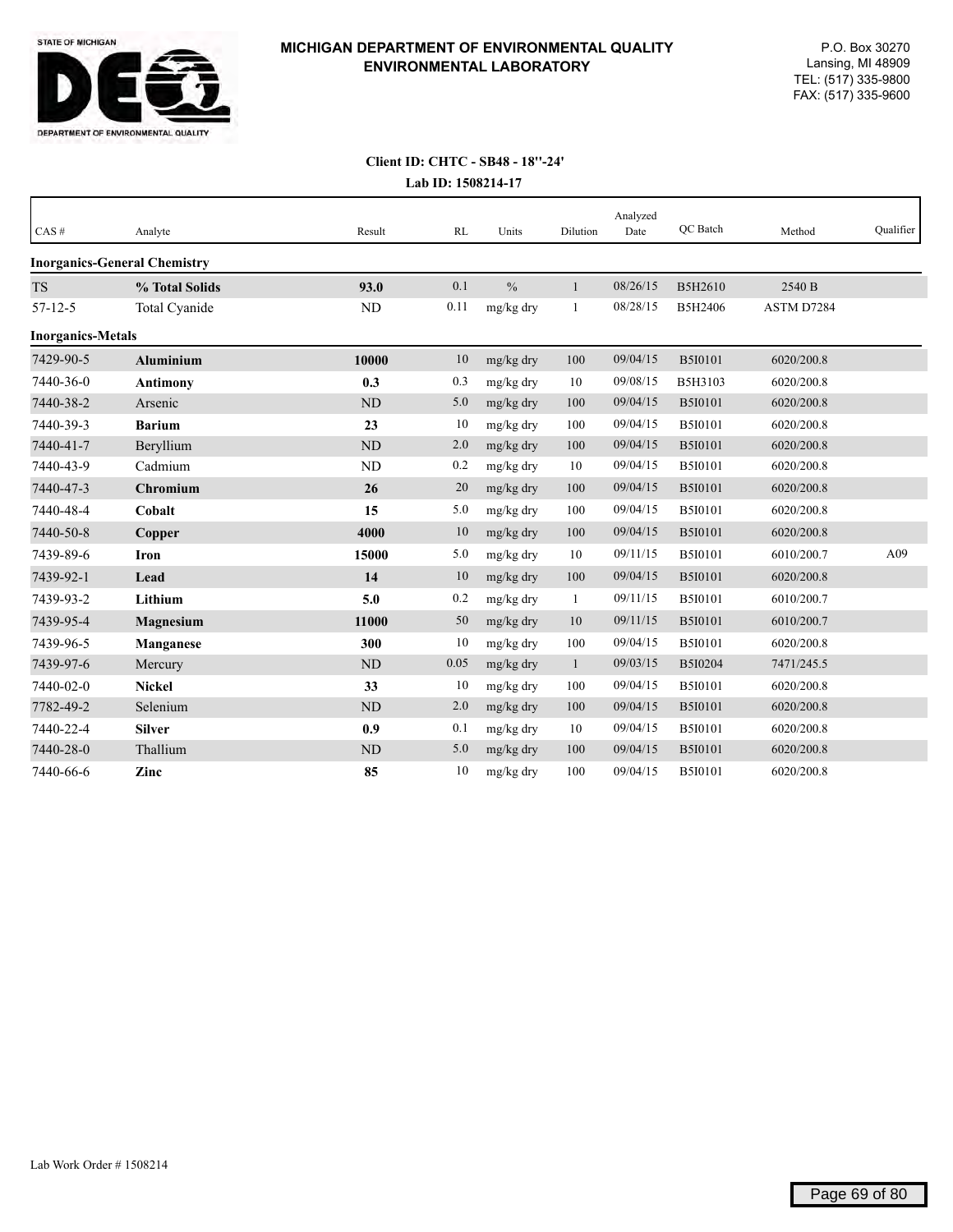

| $CAS \#$                  | Analyte                     | Result    | RL   | Units     | Dilution | Analyzed<br>Date | QC Batch | Method | Qualifier    |
|---------------------------|-----------------------------|-----------|------|-----------|----------|------------------|----------|--------|--------------|
| <b>Organics-Volatiles</b> |                             |           |      |           |          |                  |          |        | See note Y15 |
| 630-20-6                  | 1,1,1,2-Tetrachloroethane   | <b>ND</b> | 57   | ug/kg dry | 50       | 08/27/15         | B5H2705  | 8260   |              |
| $71 - 55 - 6$             | 1,1,1-Trichloroethane       | ND        | 57   | ug/kg dry | 50       | 08/27/15         | B5H2705  | 8260   |              |
| 79-34-5                   | 1,1,2,2-Tetrachloroethane   | ND        | 57   | ug/kg dry | 50       | 08/27/15         | B5H2705  | 8260   |              |
| 79-00-5                   | 1,1,2-Trichloroethane       | ND        | 57   | ug/kg dry | 50       | 08/27/15         | B5H2705  | 8260   |              |
| $75 - 34 - 3$             | 1,1-Dichloroethane          | <b>ND</b> | 57   | ug/kg dry | 50       | 08/27/15         | B5H2705  | 8260   |              |
| 75-35-4                   | 1,1-Dichloroethylene        | <b>ND</b> | 57   | ug/kg dry | 50       | 08/27/15         | B5H2705  | 8260   |              |
| $87 - 61 - 6$             | 1,2,3-Trichlorobenzene      | ND        | 280  | ug/kg dry | 50       | 08/27/15         | B5H2705  | 8260   |              |
| $96 - 18 - 4$             | 1,2,3-Trichloropropane      | ND        | 57   | ug/kg dry | 50       | 08/27/15         | B5H2705  | 8260   |              |
| 526-73-8                  | 1,2,3-Trimethylbenzene      | <b>ND</b> | 57   | ug/kg dry | 50       | 08/27/15         | B5H2705  | 8260   |              |
| $120 - 82 - 1$            | 1,2,4-Trichlorobenzene      | <b>ND</b> | 280  | ug/kg dry | 50       | 08/27/15         | B5H2705  | 8260   |              |
| $95 - 63 - 6$             | 1,2,4-Trimethylbenzene      | <b>ND</b> | 57   | ug/kg dry | 50       | 08/27/15         | B5H2705  | 8260   |              |
| $96 - 12 - 8$             | 1,2-Dibromo-3-chloropropane | <b>ND</b> | 280  | ug/kg dry | 50       | 08/27/15         | B5H2705  | 8260   |              |
| 106-93-4                  | 1,2-Dibromoethane           | ND        | 57   | ug/kg dry | 50       | 08/27/15         | B5H2705  | 8260   |              |
| $95 - 50 - 1$             | 1,2-Dichlorobenzene         | <b>ND</b> | 57   | ug/kg dry | 50       | 08/27/15         | B5H2705  | 8260   |              |
| 107-06-2                  | 1,2-Dichloroethane          | ND        | 57   | ug/kg dry | 50       | 08/27/15         | B5H2705  | 8260   |              |
| 78-87-5                   | 1,2-Dichloropropane         | <b>ND</b> | 57   | ug/kg dry | 50       | 08/27/15         | B5H2705  | 8260   |              |
| 108-67-8                  | 1,3,5-Trimethylbenzene      | ND        | 57   | ug/kg dry | 50       | 08/27/15         | B5H2705  | 8260   |              |
| $541 - 73 - 1$            | 1,3-Dichlorobenzene         | <b>ND</b> | 57   | ug/kg dry | 50       | 08/27/15         | B5H2705  | 8260   |              |
| 106-46-7                  | 1,4-Dichlorobenzene         | <b>ND</b> | 57   | ug/kg dry | 50       | 08/27/15         | B5H2705  | 8260   |              |
| 78-93-3                   | 2-Butanone (MEK)            | <b>ND</b> | 280  | ug/kg dry | 50       | 08/27/15         | B5H2705  | 8260   |              |
| 591-78-6                  | 2-Hexanone                  | ND        | 280  | ug/kg dry | 50       | 08/27/15         | B5H2705  | 8260   |              |
| $91 - 57 - 6$             | 2-Methylnaphthalene         | <b>ND</b> | 280  | ug/kg dry | 50       | 08/27/15         | B5H2705  | 8260   | $\mathbf X$  |
| $67 - 64 - 1$             | 2-Propanone (acetone)       | <b>ND</b> | 1100 | ug/kg dry | 50       | 08/27/15         | B5H2705  | 8260   |              |
| $108 - 10 - 1$            | 4-Methyl-2-pentanone (MIBK) | ND        | 280  | ug/kg dry | 50       | 08/27/15         | B5H2705  | 8260   |              |
| $107 - 13 - 1$            | Acrylonitrile               | ND        | 280  | ug/kg dry | 50       | 08/27/15         | B5H2705  | 8260   |              |
| $71 - 43 - 2$             | Benzene                     | <b>ND</b> | 57   | ug/kg dry | 50       | 08/27/15         | B5H2705  | 8260   |              |
| 108-86-1                  | Bromobenzene                | ND        | 57   | ug/kg dry | 50       | 08/27/15         | B5H2705  | 8260   |              |
| 74-97-5                   | Bromochloromethane          | <b>ND</b> | 57   | ug/kg dry | 50       | 08/27/15         | B5H2705  | 8260   |              |
| $75 - 27 - 4$             | Bromodichloromethane        | ND        | 57   | ug/kg dry | 50       | 08/27/15         | B5H2705  | 8260   |              |
| $75 - 25 - 2$             | Bromoform                   | ND        | 57   | ug/kg dry | 50       | 08/27/15         | B5H2705  | 8260   |              |
| 74-83-9                   | Bromomethane                | ND        | 280  | ug/kg dry | 50       | 08/27/15         | B5H2705  | 8260   |              |
| $75 - 15 - 0$             | Carbon disulfide            | ND        | 57   | ug/kg dry | 50       | 08/27/15         | B5H2705  | 8260   |              |
| $56 - 23 - 5$             | Carbon tetrachloride        | $\rm ND$  | 57   | ug/kg dry | 50       | 08/27/15         | B5H2705  | 8260   |              |
| 108-90-7                  | Chlorobenzene               | ND        | 57   | ug/kg dry | 50       | 08/27/15         | B5H2705  | 8260   |              |
| $75 - 00 - 3$             | Chloroethane                | $\rm ND$  | 280  | ug/kg dry | $50\,$   | 08/27/15         | B5H2705  | 8260   |              |
| 67-66-3                   | Chloroform                  | $\rm ND$  | 57   | ug/kg dry | 50       | 08/27/15         | B5H2705  | 8260   |              |
| 74-87-3                   | Chloromethane               | ND        | 280  | ug/kg dry | 50       | 08/27/15         | B5H2705  | 8260   |              |
| 156-59-2                  | cis-1,2-Dichloroethylene    | ND        | 57   | ug/kg dry | 50       | 08/27/15         | B5H2705  | 8260   |              |
| $10061 - 01 - 5$          | cis-1,3-Dichloropropylene   | $\rm ND$  | 57   | ug/kg dry | 50       | 08/27/15         | B5H2705  | 8260   |              |
| 110-82-7                  | Cyclohexane                 | $\rm ND$  | 280  | ug/kg dry | 50       | 08/27/15         | B5H2705  | 8260   |              |
| 124-48-1                  | Dibromochloromethane        | $\rm ND$  | 57   | ug/kg dry | 50       | 08/27/15         | B5H2705  | 8260   |              |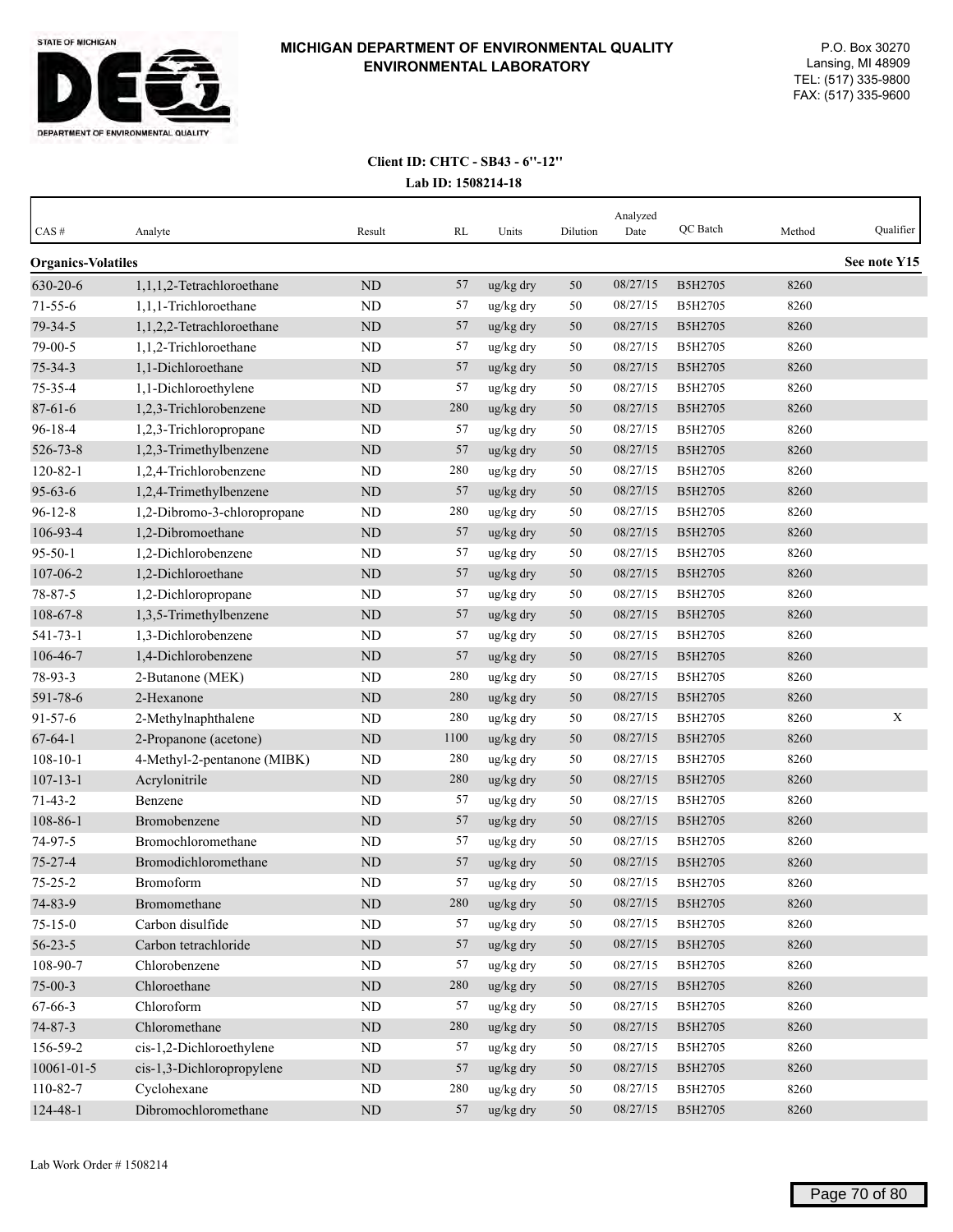

| CAS#                            | Analyte                     | Result         | <b>RL</b> | Units        | Dilution | Analyzed<br>Date | QC Batch       | Method | Qualifier    |
|---------------------------------|-----------------------------|----------------|-----------|--------------|----------|------------------|----------------|--------|--------------|
| <b>Organics-Volatiles</b>       |                             |                |           |              |          |                  |                |        | See note Y15 |
| 74-95-3                         | Dibromomethane              | <b>ND</b>      | 57        | ug/kg dry    | 50       | 08/27/15         | B5H2705        | 8260   |              |
| $75 - 71 - 8$                   | Dichlorodifluoromethane     | ND             | 280       | ug/kg dry    | 50       | 08/27/15         | <b>B5H2705</b> | 8260   |              |
| $60 - 29 - 7$                   | Diethyl ether               | <b>ND</b>      | 280       | ug/kg dry    | 50       | 08/27/15         | B5H2705        | 8260   |              |
| 108-20-3                        | Diisopropyl Ether           | ND             | 280       | ug/kg dry    | 50       | 08/27/15         | <b>B5H2705</b> | 8260   |              |
| $100 - 41 - 4$                  | Ethylbenzene                | <b>ND</b>      | 57        | ug/kg dry    | 50       | 08/27/15         | B5H2705        | 8260   |              |
| 637-92-3                        | Ethyltertiarybutylether     | <b>ND</b>      | 280       | ug/kg dry    | 50       | 08/27/15         | B5H2705        | 8260   |              |
| $67 - 72 - 1$                   | Hexachloroethane            | ND             | 280       | ug/kg dry    | 50       | 08/27/15         | B5H2705        | 8260   |              |
| 98-82-8                         | Isopropylbenzene            | <b>ND</b>      | 57        | ug/kg dry    | 50       | 08/27/15         | B5H2705        | 8260   |              |
| 1330-20-7                       | $m \& p$ - Xylene           | <b>ND</b>      | 110       | ug/kg dry    | 50       | 08/27/15         | B5H2705        | 8260   |              |
| 74-88-4                         | Methyl iodide               | <b>ND</b>      | 57        | ug/kg dry    | 50       | 08/27/15         | B5H2705        | 8260   |              |
| $75-09-2$                       | Methylene chloride          | ND             | 280       | ug/kg dry    | 50       | 08/27/15         | B5H2705        | 8260   |              |
| 1634-04-4                       | Methyltertiarybutylether    | <b>ND</b>      | 57        | ug/kg dry    | 50       | 08/27/15         | B5H2705        | 8260   |              |
| $91 - 20 - 3$                   | Naphthalene                 | <b>ND</b>      | 280       | ug/kg dry    | 50       | 08/27/15         | B5H2705        | 8260   | X            |
| $104 - 51 - 8$                  | n-Butylbenzene              | <b>ND</b>      | 57        | ug/kg dry    | 50       | 08/27/15         | B5H2705        | 8260   |              |
| $103 - 65 - 1$                  | n-Propylbenzene             | <b>ND</b>      | 57        | ug/kg dry    | 50       | 08/27/15         | B5H2705        | 8260   |              |
| $95 - 47 - 6$                   | o-Xylene                    | <b>ND</b>      | 57        | ug/kg dry    | 50       | 08/27/15         | B5H2705        | 8260   |              |
| 99-87-6                         | p-Isopropyl toluene         | <b>ND</b>      | 57        | ug/kg dry    | 50       | 08/27/15         | B5H2705        | 8260   |              |
| 135-98-8                        | sec-Butylbenzene            | ND             | 57        | ug/kg dry    | 50       | 08/27/15         | B5H2705        | 8260   |              |
| $100 - 42 - 5$                  | Styrene                     | <b>ND</b>      | 57        | ug/kg dry    | 50       | 08/27/15         | B5H2705        | 8260   |              |
| 98-06-6                         | tert-Butylbenzene           | N <sub>D</sub> | 57        | ug/kg dry    | 50       | 08/27/15         | B5H2705        | 8260   |              |
| $75 - 65 - 0$                   | tertiary Butyl Alcohol      | <b>ND</b>      | 2800      | ug/kg dry    | 50       | 08/27/15         | B5H2705        | 8260   |              |
| 994-05-8                        | tertiaryAmylmethylether     | <b>ND</b>      | 280       | ug/kg dry    | 50       | 08/27/15         | B5H2705        | 8260   |              |
| 127-18-4                        | Tetrachloroethylene         | <b>ND</b>      | 57        | ug/kg dry    | 50       | 08/27/15         | B5H2705        | 8260   |              |
| 109-99-9                        | Tetrahydrofuran             | ND             | 280       | ug/kg dry    | 50       | 08/27/15         | B5H2705        | 8260   |              |
| 108-88-3                        | Toluene                     | <b>ND</b>      | 57        | ug/kg dry    | 50       | 08/27/15         | B5H2705        | 8260   |              |
| 156-60-5                        | trans-1,2-Dichloroethylene  | <b>ND</b>      | 57        | ug/kg dry    | 50       | 08/27/15         | B5H2705        | 8260   |              |
| 10061-02-6                      | trans-1,3-Dichloropropylene | <b>ND</b>      | 57        | ug/kg dry    | 50       | 08/27/15         | B5H2705        | 8260   |              |
| $110 - 57 - 6$                  | trans-1,4-Dichloro-2-butene | <b>ND</b>      | 280       | ug/kg dry    | 50       | 08/27/15         | B5H2705        | 8260   |              |
| $79-01-6$                       | Trichloroethylene           | <b>ND</b>      | 57        | ug/kg dry    | 50       | 08/27/15         | B5H2705        | 8260   |              |
| 75-69-4                         | Trichlorofluoromethane      | <b>ND</b>      | 57        | ug/kg dry    | 50       | 08/27/15         | B5H2705        | 8260   |              |
| 75-01-4                         | Vinyl chloride              | ND             | 57        | ug/kg dry    | 50       | 08/27/15         | B5H2705        | 8260   |              |
| Surrogate: Bromofluorobenzene   |                             |                | 114%      | $40.3 - 194$ |          | 08/27/15         | B5H2705        | 8260   |              |
| Surrogate: Dibromofluoromethane |                             |                | 125%      | $52.1 - 217$ |          | 08/27/15         | B5H2705        | 8260   |              |
| Surrogate: Toluene-d8           |                             |                | 120%      | 55.4-196     |          | 08/27/15         | B5H2705        | 8260   |              |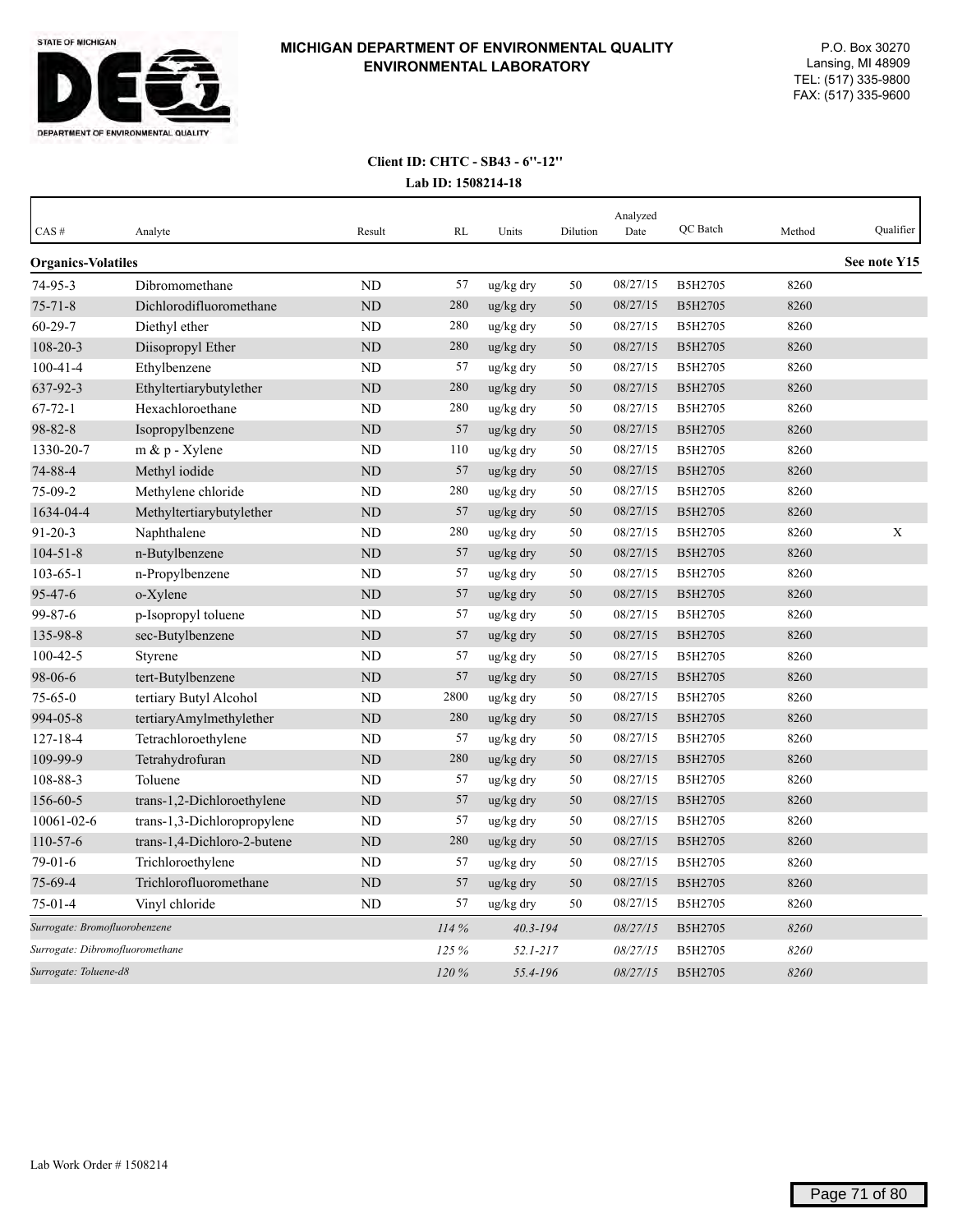

| CAS#                             | Analyte                     | Result         | <b>RL</b> | Units                 | Dilution     | Analyzed<br>Date | QC Batch       | Method    | Qualifier    |
|----------------------------------|-----------------------------|----------------|-----------|-----------------------|--------------|------------------|----------------|-----------|--------------|
| <b>Organics-Semivolatiles</b>    |                             |                |           |                       |              |                  |                |           | See note Y20 |
| $91 - 57 - 6$                    | 2-Methylnaphthalene         | <b>ND</b>      | 520       | ug/kg dry             | $\mathbf{1}$ | 09/08/15         | <b>B5H2808</b> | 8270      |              |
| 83-32-9                          | Acenaphthene                | ND             | 210       | ug/kg dry             | $\mathbf{1}$ | 09/08/15         | <b>B5H2808</b> | 8270      |              |
| 208-96-8                         | Acenaphthylene              | N <sub>D</sub> | 210       | ug/kg dry             | $\mathbf{1}$ | 09/08/15         | <b>B5H2808</b> | 8270      |              |
| $120 - 12 - 7$                   | Anthracene                  | <b>ND</b>      | 210       | ug/kg dry             | $\mathbf{1}$ | 09/08/15         | <b>B5H2808</b> | 8270      |              |
| $56 - 55 - 3$                    | Benz[a]anthracene           | <b>ND</b>      | 210       | ug/kg dry             | $\mathbf{1}$ | 09/08/15         | <b>B5H2808</b> | 8270      |              |
| $50 - 32 - 8$                    | Benzo[a]pyrene              | ND             | 420       | ug/kg dry             | $\mathbf{1}$ | 09/08/15         | <b>B5H2808</b> | 8270      |              |
| 205-99-2                         | Benzo[b]fluoranthene        | <b>ND</b>      | 420       | ug/kg dry             | $\mathbf{1}$ | 09/08/15         | <b>B5H2808</b> | 8270      |              |
| 191-24-2                         | Benzo[g,h,i]perylene        | ND             | 420       | ug/kg dry             | $\mathbf{1}$ | 09/08/15         | <b>B5H2808</b> | 8270      |              |
| 207-08-9                         | Benzo[k]fluoranthene        | ND             | 420       | ug/kg dry             | $\mathbf{1}$ | 09/08/15         | <b>B5H2808</b> | 8270      |              |
| 218-01-9                         | Chrysene                    | <b>ND</b>      | 210       | ug/kg dry             | $\mathbf{1}$ | 09/08/15         | <b>B5H2808</b> | 8270      |              |
| $53 - 70 - 3$                    | Dibenz[a,h]anthracene       | <b>ND</b>      | 420       | ug/kg dry             | 1            | 09/08/15         | <b>B5H2808</b> | 8270      |              |
| 206-44-0                         | Fluoranthene                | <b>ND</b>      | 210       | ug/kg dry             | $\mathbf{1}$ | 09/08/15         | <b>B5H2808</b> | 8270      |              |
| $86 - 73 - 7$                    | Fluorene                    | <b>ND</b>      | 210       | ug/kg dry             | $\mathbf{1}$ | 09/08/15         | <b>B5H2808</b> | 8270      |              |
| 193-39-5                         | Indeno $(1,2,3-c,d)$ pyrene | ND             | 420       | $\frac{u g}{k g}$ dry | $\mathbf{1}$ | 09/08/15         | <b>B5H2808</b> | 8270      |              |
| $91 - 20 - 3$                    | Naphthalene                 | <b>ND</b>      | 210       | ug/kg dry             | $\mathbf{1}$ | 09/08/15         | <b>B5H2808</b> | 8270      |              |
| $85 - 01 - 8$                    | Phenanthrene                | <b>ND</b>      | 210       | ug/kg dry             | $\mathbf{1}$ | 09/08/15         | <b>B5H2808</b> | 8270      |              |
| $129 - 00 - 0$                   | Pyrene                      | ND             | 210       | ug/kg dry             | 1            | 09/08/15         | <b>B5H2808</b> | 8270      |              |
| Surrogate: 2-Fluorobiphenyl      |                             |                | 66.1%     | $32.9 - 115$          |              | 09/08/15         | <b>B5H2808</b> | 8270      |              |
| Surrogate: Nitrobenzene-d5       |                             |                | 62.7%     | $31.8 - 115$          |              | 09/08/15         | <b>B5H2808</b> | 8270      |              |
| Surrogate: p-Terphenyl-d14       |                             |                | 78.8%     | $38.5 - 115$          |              | 09/08/15         | <b>B5H2808</b> | 8270      |              |
| <b>Organics-PCBs as Aroclors</b> |                             |                |           |                       |              |                  |                |           |              |
| 12674-11-2                       | Aroclor 1016                | <b>ND</b>      | 100       | ug/kg dry             | $\mathbf{1}$ | 09/13/15         | B5I0411        | 8081/8082 |              |
| 11104-28-2                       | Aroclor 1221                | <b>ND</b>      | 100       | ug/kg dry             | $\mathbf{1}$ | 09/13/15         | B5I0411        | 8081/8082 |              |
| 11141-16-5                       | Aroclor 1232                | <b>ND</b>      | 100       | ug/kg dry             | $\mathbf{1}$ | 09/13/15         | B5I0411        | 8081/8082 |              |
| 53469-21-9                       | Aroclor 1242                | <b>ND</b>      | 100       | ug/kg dry             | $\mathbf{1}$ | 09/13/15         | B5I0411        | 8081/8082 |              |
| 12672-29-6                       | Aroclor 1248                | <b>ND</b>      | 100       | ug/kg dry             | $\mathbf{1}$ | 09/13/15         | B5I0411        | 8081/8082 |              |
| 11097-69-1                       | Aroclor 1254                | ND             | 100       | ug/kg dry             | $\mathbf{1}$ | 09/13/15         | B5I0411        | 8081/8082 |              |
| 11096-82-5                       | Aroclor 1260                | ND             | 100       | ug/kg dry             | $\mathbf{1}$ | 09/13/15         | B5I0411        | 8081/8082 |              |
| 37324-23-5                       | Aroclor 1262                | <b>ND</b>      | 100       | ug/kg dry             | $\mathbf{1}$ | 09/13/15         | B5I0411        | 8081/8082 |              |
| 11100-14-4                       | Aroclor 1268                | <b>ND</b>      | 100       | ug/kg dry             | $\mathbf{1}$ | 09/13/15         | B5I0411        | 8081/8082 |              |
| Surrogate: Decachlorobiphenyl    |                             |                | 72.3%     | $30 - 150$            |              | 09/13/15         | B5I0411        | 8081/8082 |              |
| Surrogate: Tetrachloro-m-xylene  |                             |                | 73.3%     | $30 - 150$            |              | 09/13/15         | <b>B5I0411</b> | 8081/8082 |              |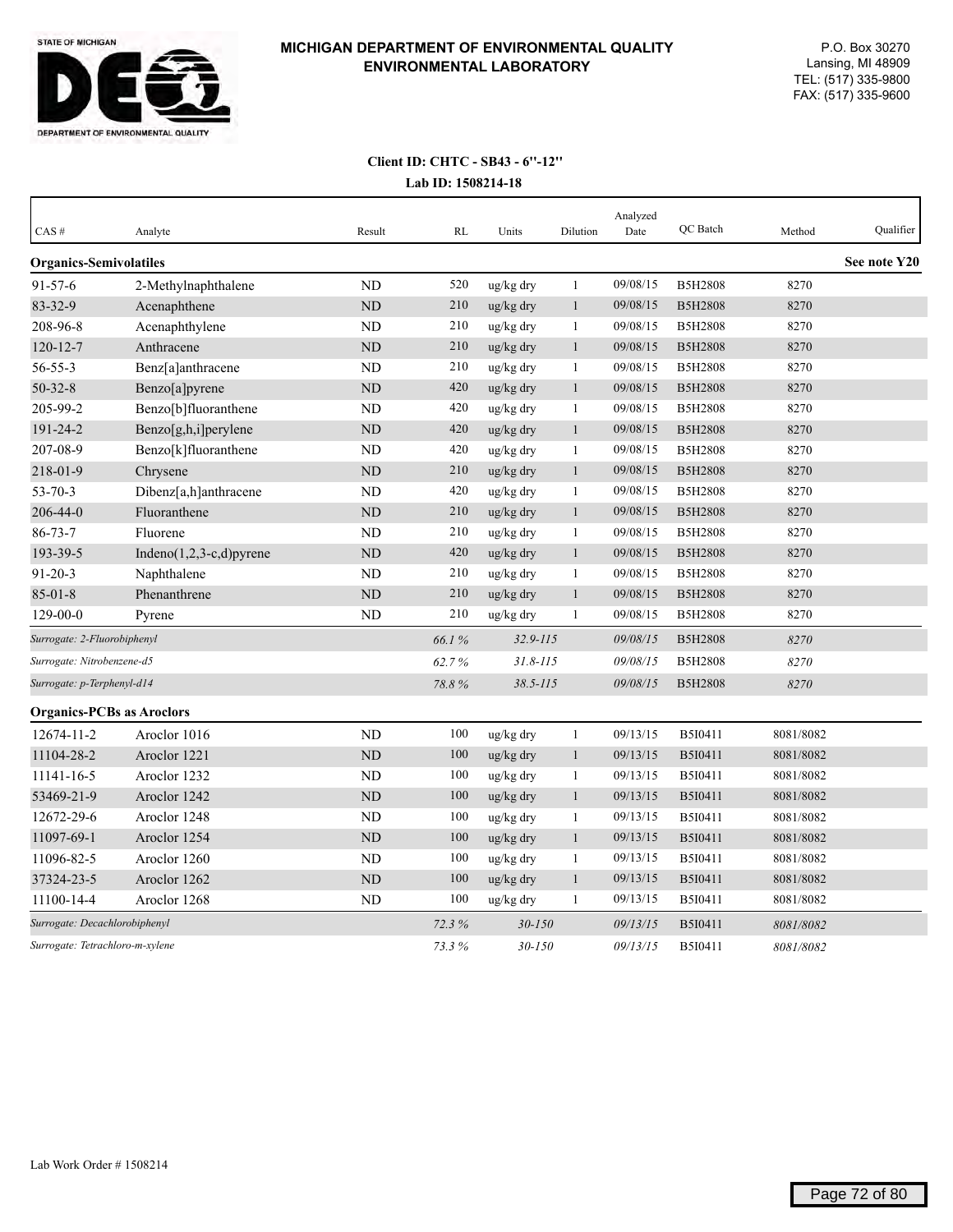

| CAS#                     | Analyte                             | Result    | RL   | Units         | Dilution     | Analyzed<br>Date | QC Batch       | Method     | Qualifier |
|--------------------------|-------------------------------------|-----------|------|---------------|--------------|------------------|----------------|------------|-----------|
|                          | <b>Inorganics-General Chemistry</b> |           |      |               |              |                  |                |            |           |
| <b>TS</b>                | % Total Solids                      | 95.3      | 0.1  | $\frac{0}{0}$ | $\mathbf{1}$ | 08/26/15         | B5H2610        | 2540 B     |           |
| $57 - 12 - 5$            | Total Cyanide                       | ND        | 0.10 | mg/kg dry     | $\mathbf{1}$ | 08/28/15         | B5H2406        | ASTM D7284 |           |
| <b>Inorganics-Metals</b> |                                     |           |      |               |              |                  |                |            |           |
| 7429-90-5                | <b>Aluminium</b>                    | 15000     | 10   | mg/kg dry     | 100          | 09/04/15         | <b>B5I0101</b> | 6020/200.8 |           |
| 7440-36-0                | Antimony                            | <b>ND</b> | 0.3  | mg/kg dry     | 10           | 09/08/15         | B5H3103        | 6020/200.8 |           |
| 7440-38-2                | Arsenic                             | <b>ND</b> | 5.0  | mg/kg dry     | 100          | 09/04/15         | <b>B5I0101</b> | 6020/200.8 |           |
| 7440-39-3                | <b>Barium</b>                       | 9.2       | 1.0  | mg/kg dry     | 10           | 09/04/15         | B5I0101        | 6020/200.8 |           |
| 7440-41-7                | Beryllium                           | <b>ND</b> | 2.0  | mg/kg dry     | 100          | 09/04/15         | <b>B5I0101</b> | 6020/200.8 |           |
| 7440-43-9                | Cadmium                             | <b>ND</b> | 0.2  | mg/kg dry     | 10           | 09/04/15         | B5I0101        | 6020/200.8 |           |
| 7440-47-3                | <b>Chromium</b>                     | 28        | 20   | mg/kg dry     | 100          | 09/04/15         | B5I0101        | 6020/200.8 |           |
| 7440-48-4                | Cobalt                              | 17        | 5.0  | mg/kg dry     | 100          | 09/04/15         | B5I0101        | 6020/200.8 |           |
| 7440-50-8                | Copper                              | 500       | 10   | mg/kg dry     | 100          | 09/04/15         | <b>B5I0101</b> | 6020/200.8 |           |
| 7439-89-6                | <b>Iron</b>                         | 17000     | 5.0  | mg/kg dry     | 10           | 09/11/15         | <b>B5I0101</b> | 6010/200.7 | A09       |
| 7439-92-1                | Lead                                | 1.3       | 1.0  | mg/kg dry     | 10           | 09/04/15         | <b>B5I0101</b> | 6020/200.8 |           |
| 7439-93-2                | Lithium                             | 4.1       | 0.2  | mg/kg dry     | $\mathbf{1}$ | 09/11/15         | <b>B5I0101</b> | 6010/200.7 |           |
| 7439-95-4                | Magnesium                           | 12000     | 50   | mg/kg dry     | 10           | 09/11/15         | <b>B5I0101</b> | 6010/200.7 |           |
| 7439-96-5                | Manganese                           | 300       | 10   | mg/kg dry     | 100          | 09/04/15         | B5I0101        | 6020/200.8 |           |
| 7439-97-6                | Mercury                             | <b>ND</b> | 0.05 | mg/kg dry     | $\mathbf{1}$ | 09/03/15         | B5I0204        | 7471/245.5 |           |
| 7440-02-0                | <b>Nickel</b>                       | 36        | 10   | mg/kg dry     | 100          | 09/04/15         | B5I0101        | 6020/200.8 |           |
| 7782-49-2                | Selenium                            | ND        | 2.0  | mg/kg dry     | 100          | 09/04/15         | <b>B5I0101</b> | 6020/200.8 |           |
| 7440-22-4                | <b>Silver</b>                       | 0.7       | 0.1  | mg/kg dry     | 10           | 09/04/15         | <b>B5I0101</b> | 6020/200.8 |           |
| 7440-28-0                | Thallium                            | <b>ND</b> | 0.5  | mg/kg dry     | 10           | 09/04/15         | <b>B5I0101</b> | 6020/200.8 |           |
| 7440-66-6                | Zinc                                | 56        | 10   | mg/kg dry     | 100          | 09/04/15         | B5I0101        | 6020/200.8 |           |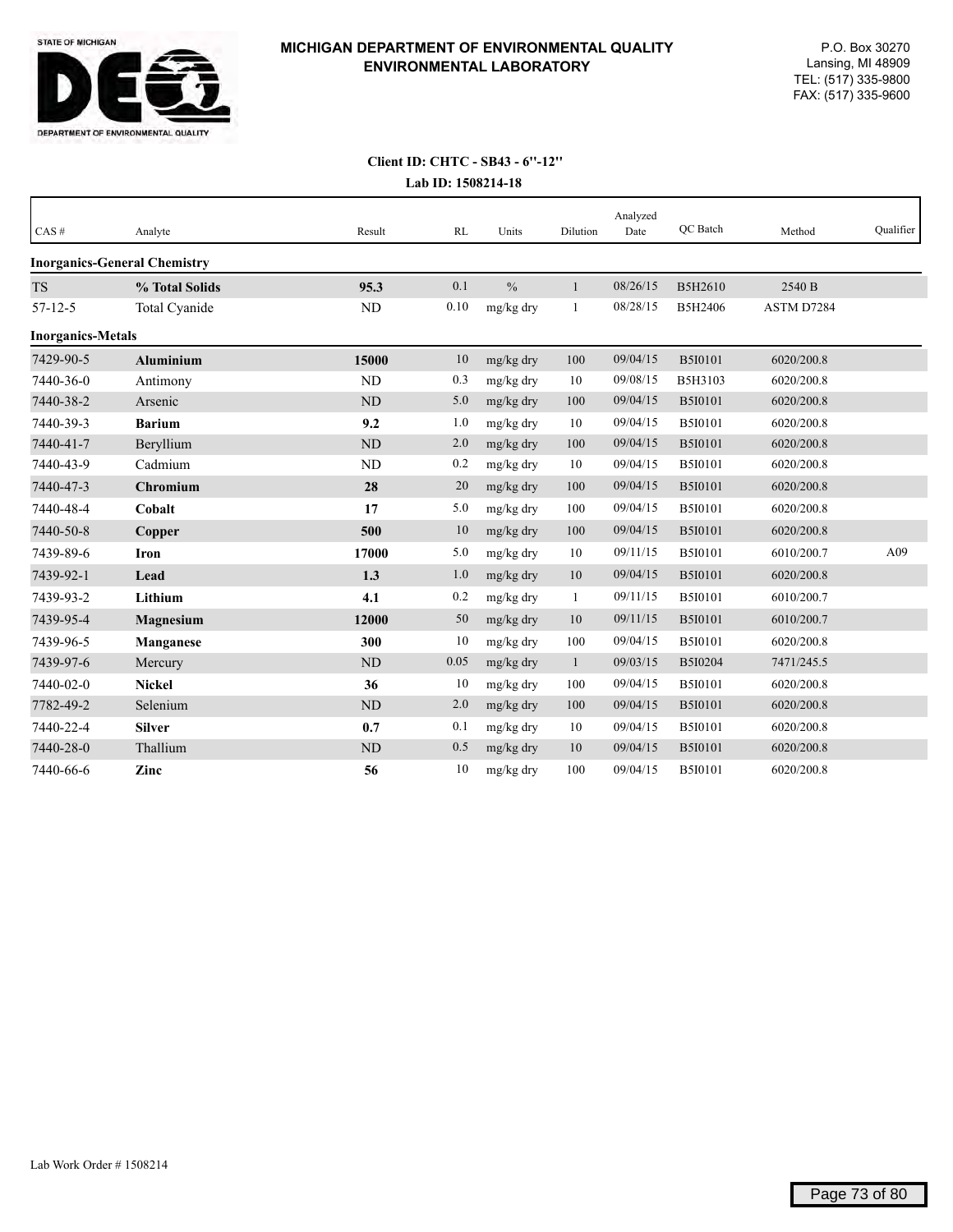

| CAS#                      | Analyte                     | Result     | RL   | Units     | Dilution | Analyzed<br>Date | QC Batch       | Method | Qualifier |
|---------------------------|-----------------------------|------------|------|-----------|----------|------------------|----------------|--------|-----------|
| <b>Organics-Volatiles</b> |                             |            |      |           |          |                  |                |        |           |
| 630-20-6                  | 1,1,1,2-Tetrachloroethane   | ND         | 61   | ug/kg dry | 50       | 08/27/15         | B5H2705        | 8260   |           |
| $71 - 55 - 6$             | 1,1,1-Trichloroethane       | ND         | 61   | ug/kg dry | 50       | 08/27/15         | B5H2705        | 8260   |           |
| 79-34-5                   | 1,1,2,2-Tetrachloroethane   | <b>ND</b>  | 61   | ug/kg dry | 50       | 08/27/15         | B5H2705        | 8260   |           |
| 79-00-5                   | 1,1,2-Trichloroethane       | <b>ND</b>  | 61   | ug/kg dry | 50       | 08/27/15         | B5H2705        | 8260   |           |
| $75 - 34 - 3$             | 1,1-Dichloroethane          | <b>ND</b>  | 61   | ug/kg dry | 50       | 08/27/15         | B5H2705        | 8260   |           |
| 75-35-4                   | 1,1-Dichloroethylene        | ND         | 61   | ug/kg dry | 50       | 08/27/15         | B5H2705        | 8260   |           |
| $87 - 61 - 6$             | 1,2,3-Trichlorobenzene      | ND         | 310  | ug/kg dry | 50       | 08/27/15         | B5H2705        | 8260   |           |
| $96 - 18 - 4$             | 1,2,3-Trichloropropane      | ND         | 61   | ug/kg dry | 50       | 08/27/15         | B5H2705        | 8260   |           |
| 526-73-8                  | 1,2,3-Trimethylbenzene      | ND         | 61   | ug/kg dry | 50       | 08/27/15         | B5H2705        | 8260   |           |
| $120 - 82 - 1$            | 1,2,4-Trichlorobenzene      | ND         | 310  | ug/kg dry | 50       | 08/27/15         | B5H2705        | 8260   |           |
| $95 - 63 - 6$             | 1,2,4-Trimethylbenzene      | ND         | 61   | ug/kg dry | 50       | 08/27/15         | B5H2705        | 8260   |           |
| $96 - 12 - 8$             | 1,2-Dibromo-3-chloropropane | ND         | 310  | ug/kg dry | 50       | 08/27/15         | B5H2705        | 8260   |           |
| 106-93-4                  | 1,2-Dibromoethane           | ND         | 61   | ug/kg dry | 50       | 08/27/15         | B5H2705        | 8260   |           |
| $95 - 50 - 1$             | 1,2-Dichlorobenzene         | <b>ND</b>  | 61   | ug/kg dry | 50       | 08/27/15         | B5H2705        | 8260   |           |
| 107-06-2                  | 1,2-Dichloroethane          | ND         | 61   | ug/kg dry | 50       | 08/27/15         | B5H2705        | 8260   |           |
| $78 - 87 - 5$             | 1,2-Dichloropropane         | ND         | 61   | ug/kg dry | 50       | 08/27/15         | B5H2705        | 8260   |           |
| 108-67-8                  | 1,3,5-Trimethylbenzene      | $\rm ND$   | 61   | ug/kg dry | 50       | 08/27/15         | B5H2705        | 8260   |           |
| 541-73-1                  | 1,3-Dichlorobenzene         | <b>ND</b>  | 61   | ug/kg dry | 50       | 08/27/15         | B5H2705        | 8260   |           |
| 106-46-7                  | 1,4-Dichlorobenzene         | ND         | 61   | ug/kg dry | 50       | 08/27/15         | B5H2705        | 8260   |           |
| 78-93-3                   | 2-Butanone (MEK)            | ND         | 310  | ug/kg dry | 50       | 08/27/15         | B5H2705        | 8260   |           |
| 591-78-6                  | 2-Hexanone                  | ND         | 310  | ug/kg dry | 50       | 08/27/15         | B5H2705        | 8260   |           |
| $91 - 57 - 6$             | 2-Methylnaphthalene         | ND         | 310  | ug/kg dry | 50       | 08/27/15         | B5H2705        | 8260   | X         |
| $67 - 64 - 1$             | 2-Propanone (acetone)       | ND         | 1200 | ug/kg dry | 50       | 08/27/15         | B5H2705        | 8260   |           |
| $108 - 10 - 1$            | 4-Methyl-2-pentanone (MIBK) | <b>ND</b>  | 310  | ug/kg dry | 50       | 08/27/15         | B5H2705        | 8260   |           |
| $107 - 13 - 1$            | Acrylonitrile               | ND         | 310  | ug/kg dry | 50       | 08/27/15         | B5H2705        | 8260   |           |
| $71 - 43 - 2$             | Benzene                     | ND         | 61   | ug/kg dry | 50       | 08/27/15         | B5H2705        | 8260   |           |
| 108-86-1                  | Bromobenzene                | ND         | 61   | ug/kg dry | 50       | 08/27/15         | <b>B5H2705</b> | 8260   |           |
| 74-97-5                   | Bromochloromethane          | <b>ND</b>  | 61   | ug/kg dry | 50       | 08/27/15         | B5H2705        | 8260   |           |
| $75 - 27 - 4$             | Bromodichloromethane        | ND         | 61   | ug/kg dry | 50       | 08/27/15         | B5H2705        | 8260   |           |
| $75 - 25 - 2$             | Bromoform                   | <b>ND</b>  | 61   | ug/kg dry | 50       | 08/27/15         | B5H2705        | 8260   |           |
| 74-83-9                   | Bromomethane                | $\rm ND$   | 310  | ug/kg dry | $50\,$   | 08/27/15         | B5H2705        | 8260   |           |
| $75 - 15 - 0$             | Carbon disulfide            | $\rm ND$   | 61   | ug/kg dry | 50       | 08/27/15         | B5H2705        | 8260   |           |
| $56 - 23 - 5$             | Carbon tetrachloride        | $\rm ND$   | 61   | ug/kg dry | 50       | 08/27/15         | B5H2705        | 8260   |           |
| 108-90-7                  | Chlorobenzene               | $\rm ND$   | 61   | ug/kg dry | 50       | 08/27/15         | B5H2705        | 8260   |           |
| $75 - 00 - 3$             | Chloroethane                | $\rm ND$   | 310  | ug/kg dry | 50       | 08/27/15         | B5H2705        | 8260   |           |
| 67-66-3                   | Chloroform                  | $\rm ND$   | 61   | ug/kg dry | 50       | 08/27/15         | B5H2705        | 8260   |           |
| $74 - 87 - 3$             | Chloromethane               | $\rm ND$   | 310  | ug/kg dry | 50       | 08/27/15         | B5H2705        | 8260   |           |
| 156-59-2                  | cis-1,2-Dichloroethylene    | ND         | 61   | ug/kg dry | 50       | 08/27/15         | B5H2705        | 8260   |           |
| 10061-01-5                | cis-1,3-Dichloropropylene   | ${\rm ND}$ | 61   | ug/kg dry | $50\,$   | 08/27/15         | B5H2705        | 8260   |           |
| 110-82-7                  | Cyclohexane                 | ND         | 310  | ug/kg dry | 50       | 08/27/15         | B5H2705        | 8260   |           |
| 124-48-1                  | Dibromochloromethane        | $\rm ND$   | 61   | ug/kg dry | 50       | 08/27/15         | B5H2705        | 8260   |           |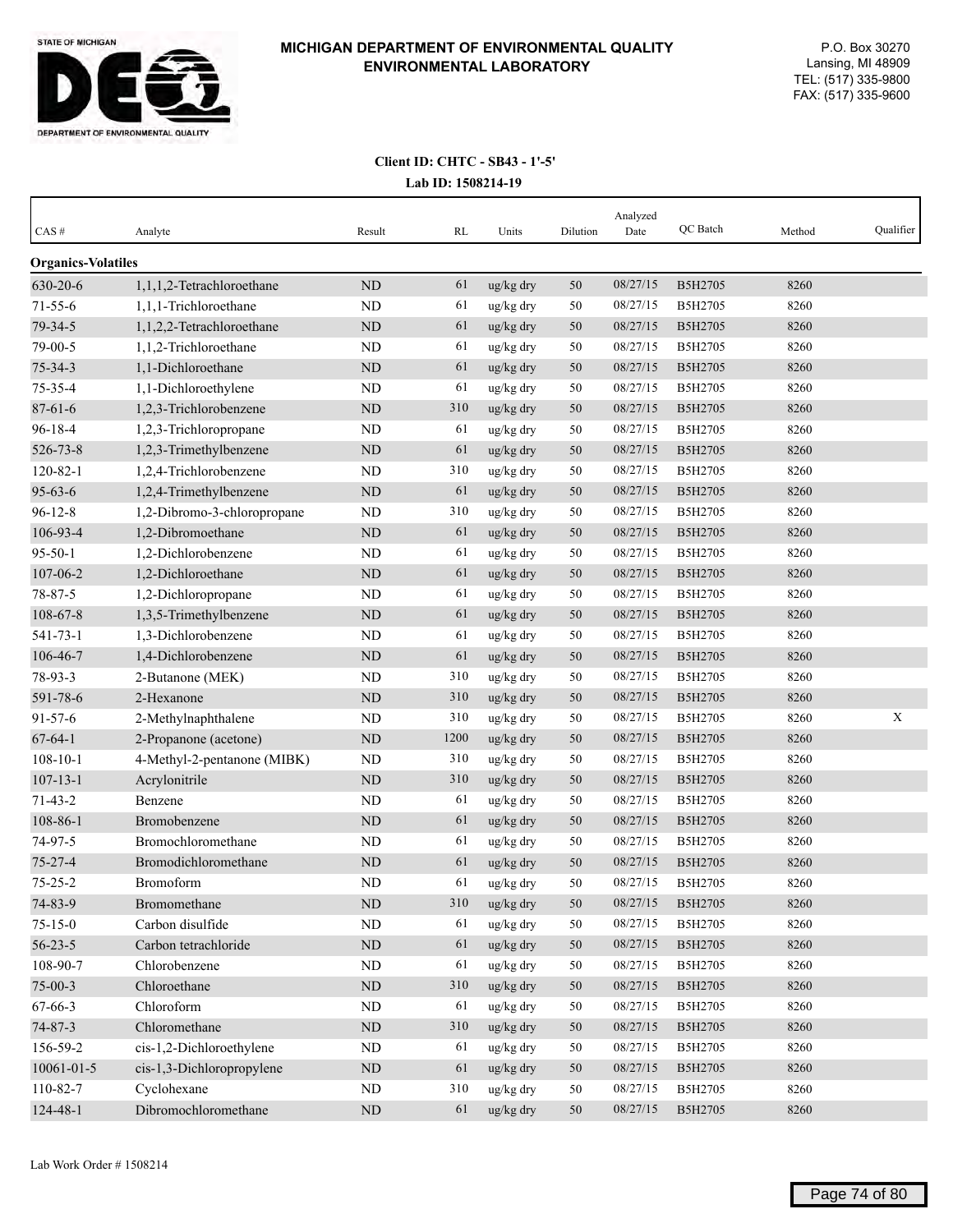

| CAS#                            | Analyte                     | Result         | RL    | Units        | Dilution | Analyzed<br>Date | QC Batch       | Method | Qualifier |
|---------------------------------|-----------------------------|----------------|-------|--------------|----------|------------------|----------------|--------|-----------|
| <b>Organics-Volatiles</b>       |                             |                |       |              |          |                  |                |        |           |
| 74-95-3                         | Dibromomethane              | N <sub>D</sub> | 61    | ug/kg dry    | 50       | 08/27/15         | B5H2705        | 8260   |           |
| $75 - 71 - 8$                   | Dichlorodifluoromethane     | ND             | 310   | ug/kg dry    | 50       | 08/27/15         | B5H2705        | 8260   |           |
| $60 - 29 - 7$                   | Diethyl ether               | ND             | 310   | ug/kg dry    | 50       | 08/27/15         | B5H2705        | 8260   |           |
| 108-20-3                        | Diisopropyl Ether           | ND             | 310   | ug/kg dry    | 50       | 08/27/15         | B5H2705        | 8260   |           |
| $100 - 41 - 4$                  | Ethylbenzene                | ND             | 61    | ug/kg dry    | 50       | 08/27/15         | B5H2705        | 8260   |           |
| 637-92-3                        | Ethyltertiarybutylether     | ND             | 310   | ug/kg dry    | 50       | 08/27/15         | B5H2705        | 8260   |           |
| $67 - 72 - 1$                   | Hexachloroethane            | <b>ND</b>      | 310   | ug/kg dry    | 50       | 08/27/15         | B5H2705        | 8260   |           |
| 98-82-8                         | Isopropylbenzene            | <b>ND</b>      | 61    | ug/kg dry    | 50       | 08/27/15         | <b>B5H2705</b> | 8260   |           |
| 1330-20-7                       | m & p - Xylene              | <b>ND</b>      | 120   | ug/kg dry    | 50       | 08/27/15         | B5H2705        | 8260   |           |
| 74-88-4                         | Methyl iodide               | ND             | 61    | ug/kg dry    | 50       | 08/27/15         | <b>B5H2705</b> | 8260   |           |
| 75-09-2                         | Methylene chloride          | <b>ND</b>      | 310   | ug/kg dry    | 50       | 08/27/15         | B5H2705        | 8260   |           |
| 1634-04-4                       | Methyltertiarybutylether    | <b>ND</b>      | 61    | ug/kg dry    | 50       | 08/27/15         | B5H2705        | 8260   |           |
| $91 - 20 - 3$                   | Naphthalene                 | ND             | 310   | ug/kg dry    | 50       | 08/27/15         | B5H2705        | 8260   | X         |
| $104 - 51 - 8$                  | n-Butylbenzene              | <b>ND</b>      | 61    | ug/kg dry    | 50       | 08/27/15         | B5H2705        | 8260   |           |
| $103 - 65 - 1$                  | n-Propylbenzene             | <b>ND</b>      | 61    | ug/kg dry    | 50       | 08/27/15         | B5H2705        | 8260   |           |
| 95-47-6                         | o-Xylene                    | <b>ND</b>      | 61    | ug/kg dry    | 50       | 08/27/15         | B5H2705        | 8260   |           |
| 99-87-6                         | p-Isopropyl toluene         | <b>ND</b>      | 61    | ug/kg dry    | 50       | 08/27/15         | B5H2705        | 8260   |           |
| 135-98-8                        | sec-Butylbenzene            | <b>ND</b>      | 61    | ug/kg dry    | 50       | 08/27/15         | <b>B5H2705</b> | 8260   |           |
| $100 - 42 - 5$                  | Styrene                     | <b>ND</b>      | 61    | ug/kg dry    | 50       | 08/27/15         | B5H2705        | 8260   |           |
| 98-06-6                         | tert-Butylbenzene           | <b>ND</b>      | 61    | ug/kg dry    | 50       | 08/27/15         | B5H2705        | 8260   |           |
| $75 - 65 - 0$                   | tertiary Butyl Alcohol      | <b>ND</b>      | 3100  | ug/kg dry    | 50       | 08/27/15         | B5H2705        | 8260   |           |
| 994-05-8                        | tertiaryAmylmethylether     | ND             | 310   | ug/kg dry    | 50       | 08/27/15         | B5H2705        | 8260   |           |
| $127 - 18 - 4$                  | Tetrachloroethylene         | <b>ND</b>      | 61    | ug/kg dry    | 50       | 08/27/15         | B5H2705        | 8260   |           |
| 109-99-9                        | Tetrahydrofuran             | ND             | 310   | ug/kg dry    | 50       | 08/27/15         | B5H2705        | 8260   |           |
| 108-88-3                        | Toluene                     | <b>ND</b>      | 61    | ug/kg dry    | 50       | 08/27/15         | B5H2705        | 8260   |           |
| 156-60-5                        | trans-1,2-Dichloroethylene  | ND             | 61    | ug/kg dry    | 50       | 08/27/15         | B5H2705        | 8260   |           |
| 10061-02-6                      | trans-1,3-Dichloropropylene | N <sub>D</sub> | 61    | ug/kg dry    | 50       | 08/27/15         | B5H2705        | 8260   |           |
| $110-57-6$                      | trans-1,4-Dichloro-2-butene | <b>ND</b>      | 310   | ug/kg dry    | 50       | 08/27/15         | B5H2705        | 8260   |           |
| $79-01-6$                       | Trichloroethylene           | ND             | 61    | ug/kg dry    | 50       | 08/27/15         | B5H2705        | 8260   |           |
| 75-69-4                         | Trichlorofluoromethane      | <b>ND</b>      | 61    | ug/kg dry    | 50       | 08/27/15         | B5H2705        | 8260   |           |
| $75-01-4$                       | Vinyl chloride              | <b>ND</b>      | 61    | ug/kg dry    | 50       | 08/27/15         | B5H2705        | 8260   |           |
| Surrogate: Bromofluorobenzene   |                             |                | 112%  | $40.3 - 194$ |          | 08/27/15         | B5H2705        | 8260   |           |
| Surrogate: Dibromofluoromethane |                             |                | 122 % | $52.1 - 217$ |          | 08/27/15         | B5H2705        | 8260   |           |
| Surrogate: Toluene-d8           |                             |                | 118 % | 55.4-196     |          | 08/27/15         | <b>B5H2705</b> | 8260   |           |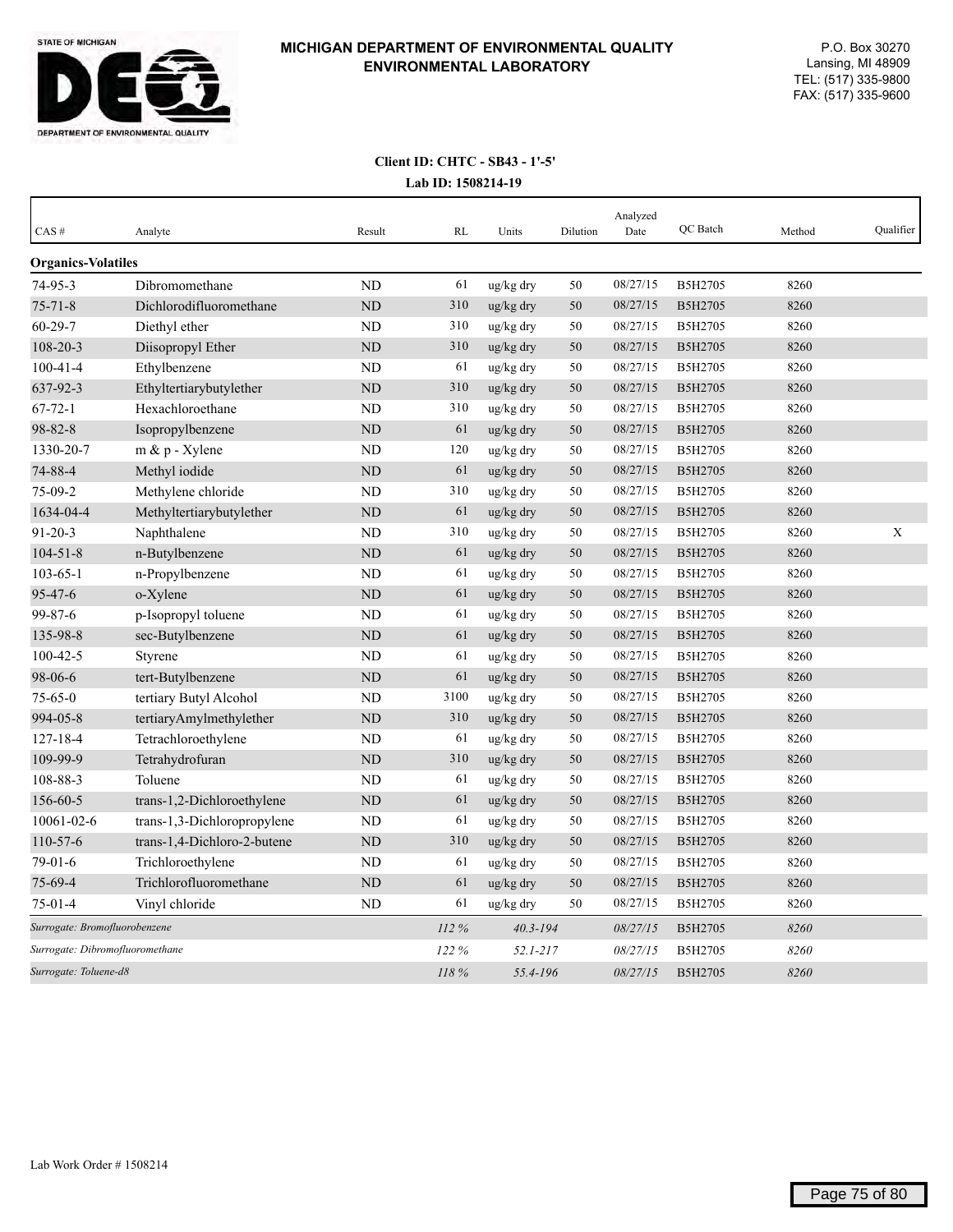

| CAS#                             | Analyte                     | Result         | RL         | Units        | Dilution     | Analyzed<br>Date | QC Batch       | Method    | Qualifier    |
|----------------------------------|-----------------------------|----------------|------------|--------------|--------------|------------------|----------------|-----------|--------------|
| <b>Organics-Semivolatiles</b>    |                             |                |            |              |              |                  |                |           | See note Y20 |
| $91 - 57 - 6$                    | 2-Methylnaphthalene         | <b>ND</b>      | 560        | ug/kg dry    | $\mathbf{1}$ | 09/08/15         | <b>B5H2808</b> | 8270      |              |
| 83-32-9                          | Acenaphthene                | ND             | 220        | ug/kg dry    | $\mathbf{1}$ | 09/08/15         | <b>B5H2808</b> | 8270      |              |
| 208-96-8                         | Acenaphthylene              | ND             | 220        | ug/kg dry    | 1            | 09/08/15         | <b>B5H2808</b> | 8270      |              |
| $120 - 12 - 7$                   | Anthracene                  | <b>ND</b>      | 220        | ug/kg dry    | $\mathbf{1}$ | 09/08/15         | <b>B5H2808</b> | 8270      |              |
| $56 - 55 - 3$                    | Benz[a]anthracene           | <b>ND</b>      | 220        | ug/kg dry    | 1            | 09/08/15         | <b>B5H2808</b> | 8270      |              |
| $50 - 32 - 8$                    | Benzo[a]pyrene              | $\rm ND$       | 450        | ug/kg dry    | $\mathbf{1}$ | 09/08/15         | <b>B5H2808</b> | 8270      |              |
| 205-99-2                         | Benzo[b]fluoranthene        | <b>ND</b>      | 450        | ug/kg dry    | $\mathbf{1}$ | 09/08/15         | <b>B5H2808</b> | 8270      |              |
| 191-24-2                         | Benzo[g,h,i]perylene        | ND             | 450        | ug/kg dry    | $\,1$        | 09/08/15         | <b>B5H2808</b> | 8270      |              |
| 207-08-9                         | Benzo[k]fluoranthene        | <b>ND</b>      | 450        | ug/kg dry    | $\mathbf{1}$ | 09/08/15         | <b>B5H2808</b> | 8270      |              |
| 218-01-9                         | Chrysene                    | <b>ND</b>      | 220        | ug/kg dry    | $\mathbf{1}$ | 09/08/15         | <b>B5H2808</b> | 8270      |              |
| $53 - 70 - 3$                    | Dibenz[a,h]anthracene       | <b>ND</b>      | 450        | ug/kg dry    | 1            | 09/08/15         | <b>B5H2808</b> | 8270      |              |
| 206-44-0                         | Fluoranthene                | <b>ND</b>      | 220        | ug/kg dry    | $\mathbf{1}$ | 09/08/15         | <b>B5H2808</b> | 8270      |              |
| $86 - 73 - 7$                    | Fluorene                    | <b>ND</b>      | 220        | ug/kg dry    | $\mathbf{1}$ | 09/08/15         | <b>B5H2808</b> | 8270      |              |
| 193-39-5                         | Indeno $(1,2,3-c,d)$ pyrene | <b>ND</b>      | 450        | ug/kg dry    | $\mathbf{1}$ | 09/08/15         | <b>B5H2808</b> | 8270      |              |
| $91 - 20 - 3$                    | Naphthalene                 | <b>ND</b>      | 220        | ug/kg dry    | $\mathbf{1}$ | 09/08/15         | <b>B5H2808</b> | 8270      |              |
| $85 - 01 - 8$                    | Phenanthrene                | ND             | 220        | ug/kg dry    | $\mathbf{1}$ | 09/08/15         | <b>B5H2808</b> | 8270      |              |
| $129 - 00 - 0$                   | Pyrene                      | ND             | 220        | ug/kg dry    | $\mathbf{1}$ | 09/08/15         | <b>B5H2808</b> | 8270      |              |
| Surrogate: 2-Fluorobiphenyl      |                             |                | 70.4%      | $32.9 - 115$ |              | 09/08/15         | <b>B5H2808</b> | 8270      |              |
| Surrogate: Nitrobenzene-d5       |                             |                | 66.8%      | $31.8 - 115$ |              | 09/08/15         | <b>B5H2808</b> | 8270      |              |
| Surrogate: p-Terphenyl-d14       |                             |                | 86.4%      | $38.5 - 115$ |              | 09/08/15         | <b>B5H2808</b> | 8270      |              |
| <b>Organics-PCBs as Aroclors</b> |                             |                |            |              |              |                  |                |           |              |
| 12674-11-2                       | Aroclor 1016                | N <sub>D</sub> | 110        | ug/kg dry    | $\,1\,$      | 09/15/15         | B5I0805        | 8081/8082 |              |
| 11104-28-2                       | Aroclor 1221                | ND             | 110        | ug/kg dry    | $\mathbf{1}$ | 09/15/15         | <b>B5I0805</b> | 8081/8082 |              |
| 11141-16-5                       | Aroclor 1232                | ND             | 110        | ug/kg dry    | $\mathbf{1}$ | 09/15/15         | B5I0805        | 8081/8082 |              |
| 53469-21-9                       | Aroclor 1242                | ND             | 110        | ug/kg dry    | $\mathbf{1}$ | 09/15/15         | B5I0805        | 8081/8082 |              |
| 12672-29-6                       | Aroclor 1248                | ND             | 110        | ug/kg dry    | 1            | 09/15/15         | B5I0805        | 8081/8082 |              |
| 11097-69-1                       | Aroclor 1254                | <b>ND</b>      | 110        | ug/kg dry    | $\mathbf{1}$ | 09/15/15         | B5I0805        | 8081/8082 |              |
| 11096-82-5                       | Aroclor 1260                | ND             | 110        | ug/kg dry    | 1            | 09/15/15         | <b>B5I0805</b> | 8081/8082 |              |
| 37324-23-5                       | Aroclor 1262                | <b>ND</b>      | 110        | ug/kg dry    | $\mathbf{1}$ | 09/15/15         | B5I0805        | 8081/8082 |              |
| 11100-14-4                       | Aroclor 1268                | <b>ND</b>      | 110        | ug/kg dry    | $\mathbf{1}$ | 09/15/15         | <b>B5I0805</b> | 8081/8082 |              |
| Surrogate: Decachlorobiphenyl    |                             |                | 86.6%      | $30 - 150$   |              | 09/15/15         | <b>B5I0805</b> | 8081/8082 |              |
| Surrogate: Tetrachloro-m-xylene  |                             | 69.7%          | $30 - 150$ |              | 09/15/15     | <b>B5I0805</b>   | 8081/8082      |           |              |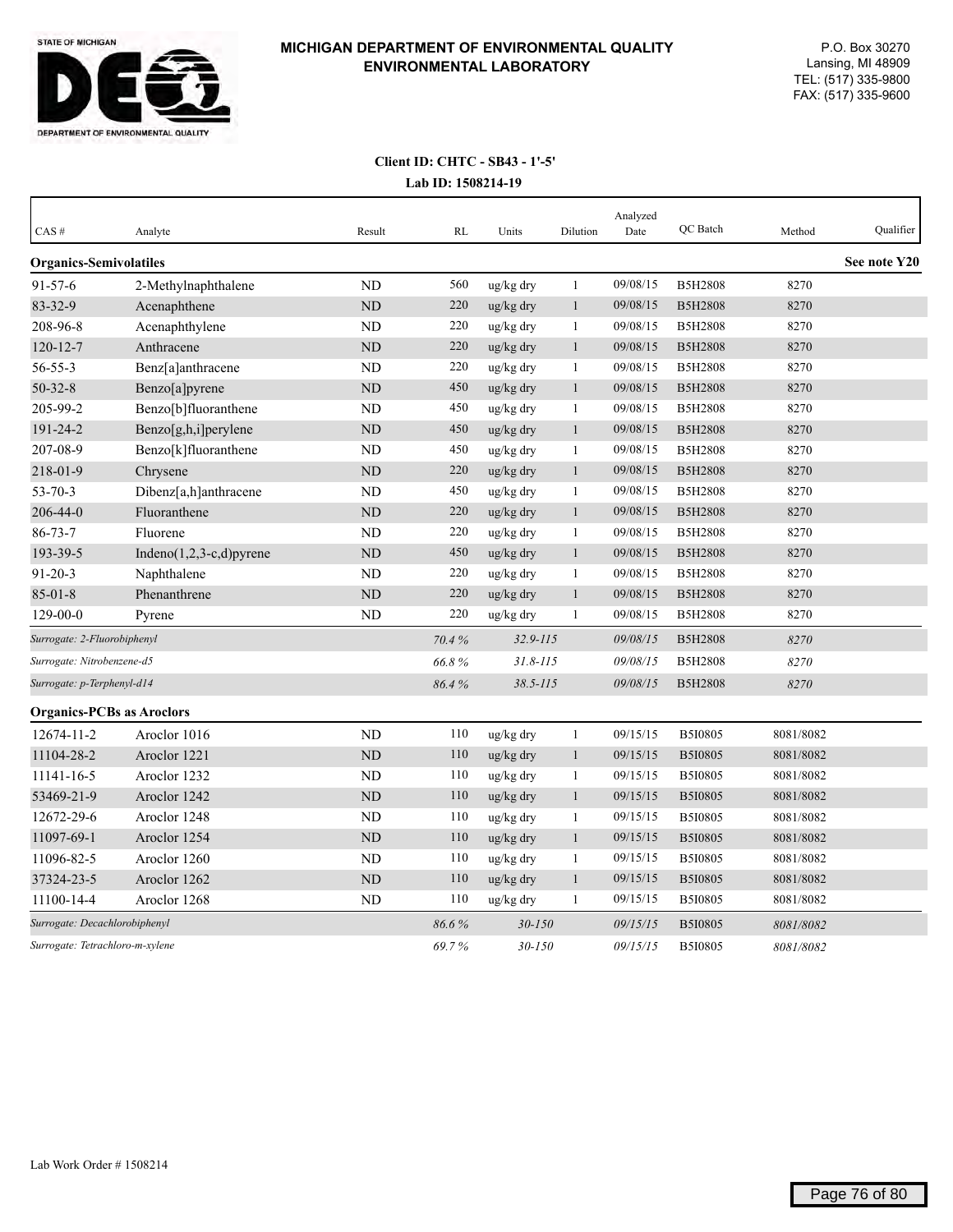

| CAS#                     | Analyte                             | Result         | RL   | Units         | Dilution     | Analyzed<br>Date | QC Batch       | Method     | Qualifier |
|--------------------------|-------------------------------------|----------------|------|---------------|--------------|------------------|----------------|------------|-----------|
|                          | <b>Inorganics-General Chemistry</b> |                |      |               |              |                  |                |            |           |
| <b>TS</b>                | % Total Solids                      | 89.8           | 0.1  | $\frac{0}{0}$ | $\mathbf{1}$ | 08/26/15         | B5H2610        | 2540 B     |           |
| $57 - 12 - 5$            | Total Cyanide                       | ND             | 0.11 | mg/kg dry     | 1            | 08/28/15         | B5H2406        | ASTM D7284 |           |
| <b>Inorganics-Metals</b> |                                     |                |      |               |              |                  |                |            |           |
| 7429-90-5                | <b>Aluminium</b>                    | 16000          | 10   | mg/kg dry     | 100          | 09/04/15         | <b>B5I0101</b> | 6020/200.8 |           |
| 7440-36-0                | Antimony                            | ND             | 0.3  | mg/kg dry     | 10           | 09/08/15         | B5H3103        | 6020/200.8 |           |
| 7440-38-2                | Arsenic                             | N <sub>D</sub> | 5.0  | mg/kg dry     | 100          | 09/04/15         | <b>B5I0101</b> | 6020/200.8 |           |
| 7440-39-3                | <b>Barium</b>                       | 9.0            | 1.0  | mg/kg dry     | 10           | 09/04/15         | B5I0101        | 6020/200.8 |           |
| 7440-41-7                | Beryllium                           | ND             | 2.0  | mg/kg dry     | 100          | 09/04/15         | <b>B5I0101</b> | 6020/200.8 |           |
| 7440-43-9                | Cadmium                             | ND             | 0.2  | mg/kg dry     | 10           | 09/04/15         | B5I0101        | 6020/200.8 |           |
| 7440-47-3                | <b>Chromium</b>                     | 29             | 20   | mg/kg dry     | 100          | 09/04/15         | <b>B5I0101</b> | 6020/200.8 |           |
| 7440-48-4                | Cobalt                              | 19             | 5.0  | mg/kg dry     | 100          | 09/04/15         | B5I0101        | 6020/200.8 |           |
| 7440-50-8                | Copper                              | 510            | 10   | mg/kg dry     | 100          | 09/04/15         | <b>B5I0101</b> | 6020/200.8 |           |
| 7439-89-6                | Iron                                | 18000          | 5.0  | mg/kg dry     | 10           | 09/11/15         | B5I0101        | 6010/200.7 | A09       |
| 7439-92-1                | Lead                                | 1.2            | 1.0  | mg/kg dry     | 10           | 09/04/15         | <b>B5I0101</b> | 6020/200.8 |           |
| 7439-93-2                | Lithium                             | 4.2            | 0.2  | mg/kg dry     | 1            | 09/11/15         | B5I0101        | 6010/200.7 |           |
| 7439-95-4                | Magnesium                           | 12000          | 50   | mg/kg dry     | 10           | 09/11/15         | <b>B5I0101</b> | 6010/200.7 |           |
| 7439-96-5                | Manganese                           | 320            | 10   | mg/kg dry     | 100          | 09/04/15         | B5I0101        | 6020/200.8 |           |
| 7439-97-6                | Mercury                             | ND             | 0.06 | mg/kg dry     | $\mathbf{1}$ | 09/03/15         | B5I0204        | 7471/245.5 |           |
| 7440-02-0                | <b>Nickel</b>                       | 38             | 10   | mg/kg dry     | 100          | 09/04/15         | B5I0101        | 6020/200.8 |           |
| 7782-49-2                | Selenium                            | ND             | 2.0  | mg/kg dry     | 100          | 09/04/15         | <b>B5I0101</b> | 6020/200.8 |           |
| 7440-22-4                | <b>Silver</b>                       | 0.5            | 0.1  | mg/kg dry     | 10           | 09/04/15         | B5I0101        | 6020/200.8 |           |
| 7440-28-0                | Thallium                            | <b>ND</b>      | 0.5  | mg/kg dry     | 10           | 09/04/15         | <b>B5I0101</b> | 6020/200.8 |           |
| 7440-66-6                | Zinc                                | 59             | 10   | mg/kg dry     | 100          | 09/04/15         | B5I0101        | 6020/200.8 |           |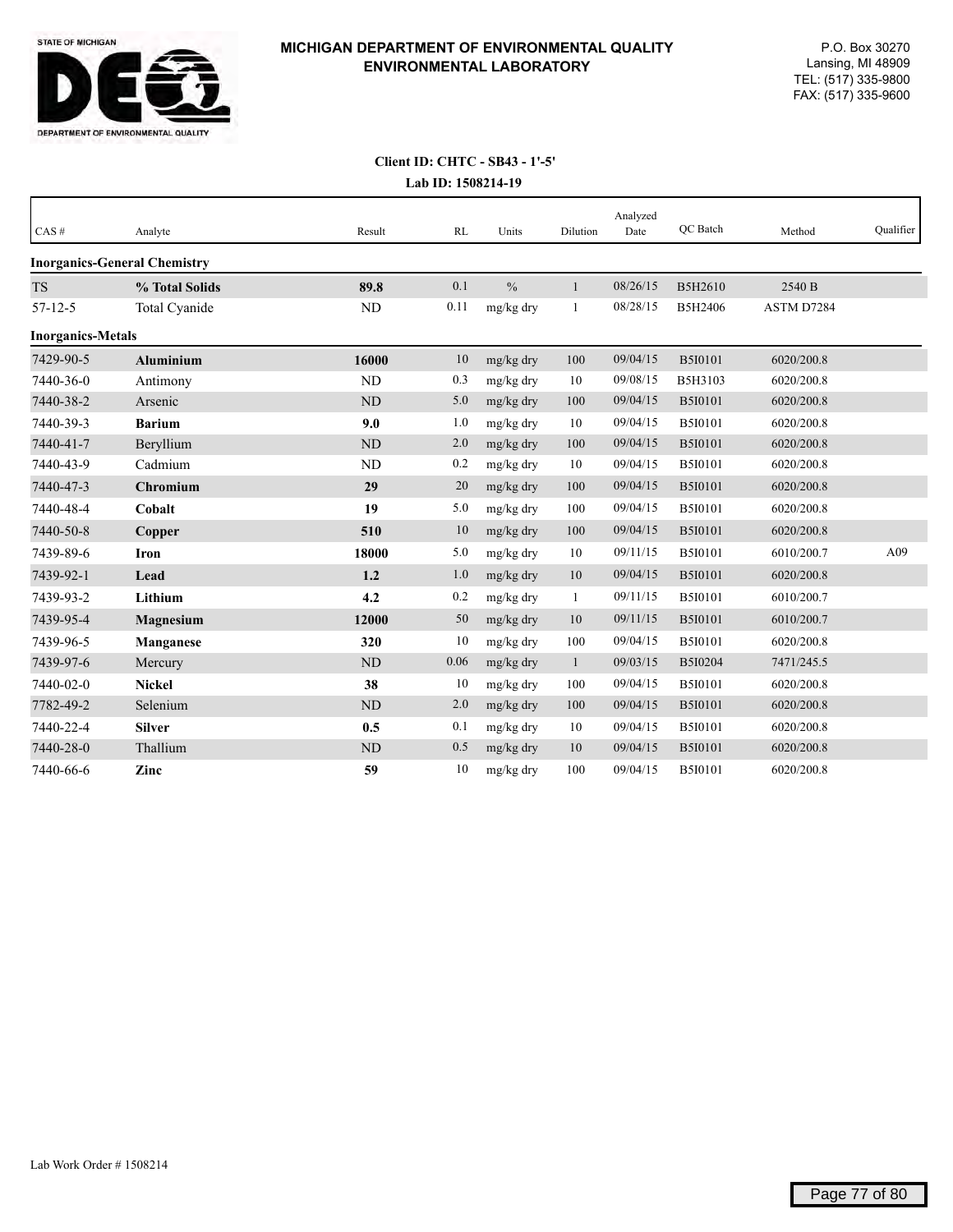

# **Lab ID: 1508214-20 Client ID: CHTC - SB42 - 6''-12''**

| CAS#                                | Analyte        | Result    | RL    | Units                 | Dilution | Analyzed<br>Date | QC Batch       | Method    | Qualifier |
|-------------------------------------|----------------|-----------|-------|-----------------------|----------|------------------|----------------|-----------|-----------|
|                                     |                |           |       |                       |          |                  |                |           |           |
| <b>Organics-PCBs as Aroclors</b>    |                |           |       |                       |          |                  |                |           |           |
| $12674 - 11 - 2$                    | Aroclor 1016   | <b>ND</b> | 100   | $\frac{u g}{k g}$ dry |          | 09/15/15         | <b>B5I0805</b> | 8081/8082 |           |
| 11104-28-2                          | Aroclor 1221   | ND        | 100   | ug/kg dry             |          | 09/15/15         | <b>B5I0805</b> | 8081/8082 |           |
| $11141 - 16 - 5$                    | Aroclor 1232   | <b>ND</b> | 100   | $\frac{u g}{k g}$ dry |          | 09/15/15         | <b>B5I0805</b> | 8081/8082 |           |
| 53469-21-9                          | Aroclor 1242   | ND        | 100   | ug/kg dry             |          | 09/15/15         | <b>B5I0805</b> | 8081/8082 |           |
| 12672-29-6                          | Aroclor 1248   | ND        | 100   | ug/kg dry             | -1       | 09/15/15         | <b>B5I0805</b> | 8081/8082 |           |
| 11097-69-1                          | Aroclor 1254   | ND        | 100   | ug/kg dry             |          | 09/15/15         | <b>B5I0805</b> | 8081/8082 |           |
| 11096-82-5                          | Aroclor 1260   | <b>ND</b> | 100   | $\frac{u g}{k g}$ dry |          | 09/15/15         | <b>B5I0805</b> | 8081/8082 |           |
| 37324-23-5                          | Aroclor 1262   | ND        | 100   | ug/kg dry             |          | 09/15/15         | <b>B5I0805</b> | 8081/8082 |           |
| 11100-14-4                          | Aroclor 1268   | ND        | 100   | $\frac{u g}{k g}$ dry |          | 09/15/15         | <b>B5I0805</b> | 8081/8082 |           |
| Surrogate: Decachlorobiphenyl       |                |           | 84.9% | $30 - 150$            |          | 09/15/15         | <b>B5I0805</b> | 8081/8082 |           |
| Surrogate: Tetrachloro-m-xylene     |                |           | 67.9% | $30 - 150$            |          | 09/15/15         | <b>B5I0805</b> | 8081/8082 |           |
| <b>Inorganics-General Chemistry</b> |                |           |       |                       |          |                  |                |           |           |
| <b>TS</b>                           | % Total Solids | 96.3      | 0.1   | $\frac{0}{0}$         |          | 08/26/15         | B5H2610        | 2540 B    |           |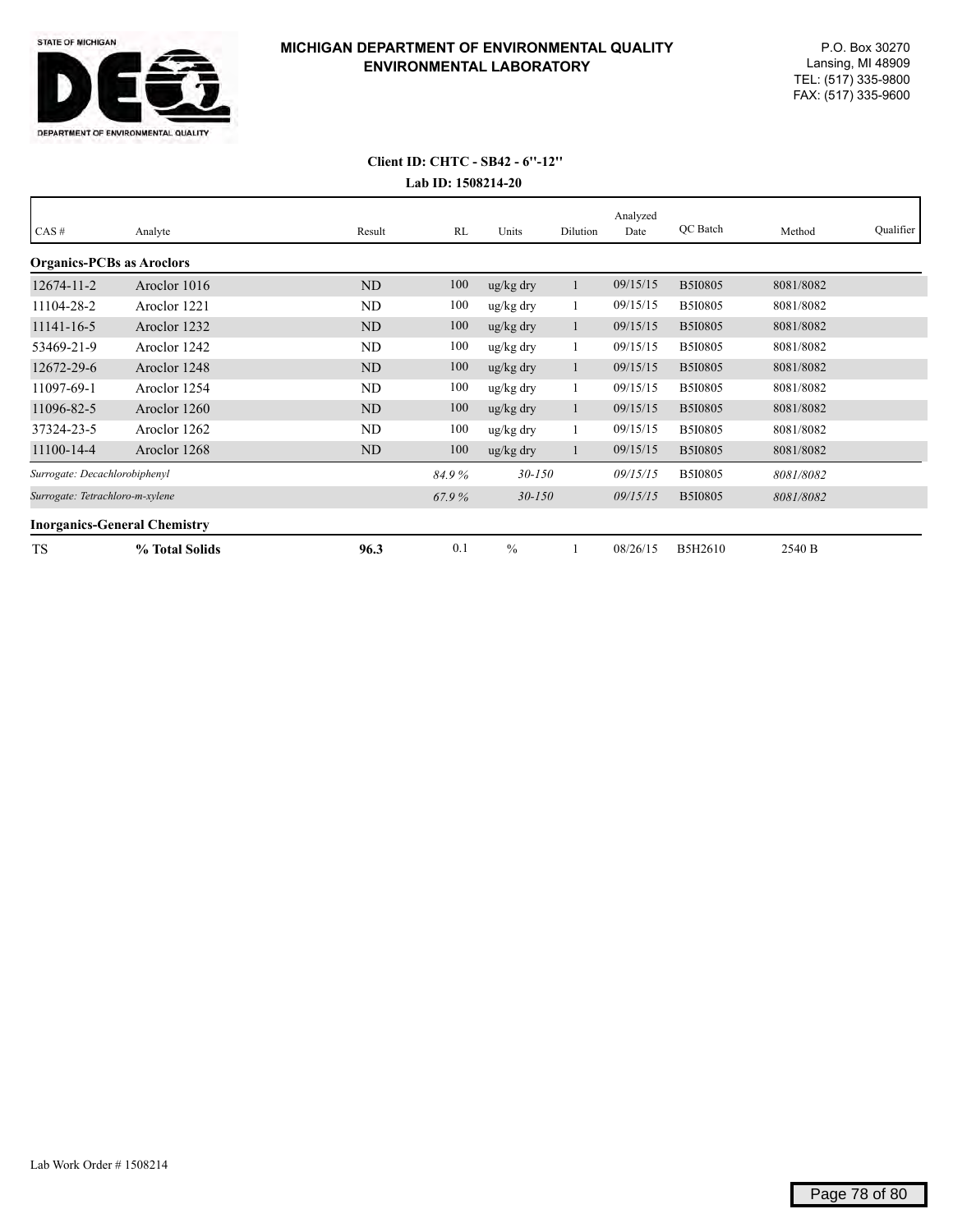| 1508214                                                                                                                                                                                                                                                                                                                                                                                                                                                                                                                                                                                                          | <b>Abandoned Mining Waste Torch Lake</b>   |                               |                                                                                                                                                                                                                                                                                                                                                                                                            |                             | PCB Catt Tawarach                                                                                                                                                                                                                                                                                                                                                                   | $G_{\text{eff}}$                                       | SOIL/SEDIMENT                                                                                                    |
|------------------------------------------------------------------------------------------------------------------------------------------------------------------------------------------------------------------------------------------------------------------------------------------------------------------------------------------------------------------------------------------------------------------------------------------------------------------------------------------------------------------------------------------------------------------------------------------------------------------|--------------------------------------------|-------------------------------|------------------------------------------------------------------------------------------------------------------------------------------------------------------------------------------------------------------------------------------------------------------------------------------------------------------------------------------------------------------------------------------------------------|-----------------------------|-------------------------------------------------------------------------------------------------------------------------------------------------------------------------------------------------------------------------------------------------------------------------------------------------------------------------------------------------------------------------------------|--------------------------------------------------------|------------------------------------------------------------------------------------------------------------------|
| <b>Site Code/Project Number</b>                                                                                                                                                                                                                                                                                                                                                                                                                                                                                                                                                                                  | CC Email 1<br>AY                           |                               |                                                                                                                                                                                                                                                                                                                                                                                                            |                             | <b>Project TAT Days</b>                                                                                                                                                                                                                                                                                                                                                             |                                                        | Sample Collector                                                                                                 |
| 31000098<br>Dept-Division-District                                                                                                                                                                                                                                                                                                                                                                                                                                                                                                                                                                               | 813<br>pincumbej<br>CC Email 2<br>Index    |                               |                                                                                                                                                                                                                                                                                                                                                                                                            |                             | <b>Project Due Date</b>                                                                                                                                                                                                                                                                                                                                                             |                                                        | <b>Jeff Pincumbe</b><br><b>Sample Collector Phone</b>                                                            |
| <b>DEQ-RRD-Calumet Field Office</b>                                                                                                                                                                                                                                                                                                                                                                                                                                                                                                                                                                              | 44251<br>shiggyb<br>PCA<br>CC Email 3      | Shireyb                       |                                                                                                                                                                                                                                                                                                                                                                                                            |                             |                                                                                                                                                                                                                                                                                                                                                                                     |                                                        | 517-335-6418                                                                                                     |
| <b>State Project Manager</b><br>Amy Keranen                                                                                                                                                                                                                                                                                                                                                                                                                                                                                                                                                                      | 30872                                      | i.binkley@westonsolutions.com |                                                                                                                                                                                                                                                                                                                                                                                                            |                             | <b>Accept Analysis</b>                                                                                                                                                                                                                                                                                                                                                              |                                                        | <b>Contract Firm</b><br>Weston solutions                                                                         |
| <b>State Project Manager Email</b><br>keranena                                                                                                                                                                                                                                                                                                                                                                                                                                                                                                                                                                   | Project<br>Overflow Lab Choice 1<br>456990 |                               |                                                                                                                                                                                                                                                                                                                                                                                                            |                             | hold time codes                                                                                                                                                                                                                                                                                                                                                                     |                                                        | <b>Contract Firm Primary Contact</b><br>Bin                                                                      |
| <b>State Project Manager Phone</b><br>906-337-0389                                                                                                                                                                                                                                                                                                                                                                                                                                                                                                                                                               | Overflow Lab Choice 2<br>Phase<br>00       |                               |                                                                                                                                                                                                                                                                                                                                                                                                            |                             |                                                                                                                                                                                                                                                                                                                                                                                     |                                                        |                                                                                                                  |
| Lab Use                                                                                                                                                                                                                                                                                                                                                                                                                                                                                                                                                                                                          |                                            | Collection                    | Collection                                                                                                                                                                                                                                                                                                                                                                                                 |                             |                                                                                                                                                                                                                                                                                                                                                                                     |                                                        | 9065235457                                                                                                       |
| Only<br><b>Field Sample Identification</b><br>01<br>$\mathbf{1}$                                                                                                                                                                                                                                                                                                                                                                                                                                                                                                                                                 |                                            | Date                          | Time                                                                                                                                                                                                                                                                                                                                                                                                       | Container<br>Count Comments |                                                                                                                                                                                                                                                                                                                                                                                     |                                                        |                                                                                                                  |
| CHTC- $5501 - 3'' - 9$<br>0d<br>$\overline{z}$                                                                                                                                                                                                                                                                                                                                                                                                                                                                                                                                                                   |                                            | 8120/15                       | 1400                                                                                                                                                                                                                                                                                                                                                                                                       |                             |                                                                                                                                                                                                                                                                                                                                                                                     |                                                        |                                                                                                                  |
| CHTC-SSO2 -<br>63<br>3<br>CHTC-5503 - 3" - 9"                                                                                                                                                                                                                                                                                                                                                                                                                                                                                                                                                                    |                                            |                               | 1420<br>1430                                                                                                                                                                                                                                                                                                                                                                                               |                             |                                                                                                                                                                                                                                                                                                                                                                                     |                                                        |                                                                                                                  |
| 04<br>4<br>CHTC-5504-3'-9"                                                                                                                                                                                                                                                                                                                                                                                                                                                                                                                                                                                       |                                            |                               | 1435                                                                                                                                                                                                                                                                                                                                                                                                       |                             |                                                                                                                                                                                                                                                                                                                                                                                     |                                                        |                                                                                                                  |
| 65<br>5<br>CHTC-5505-3"-9"                                                                                                                                                                                                                                                                                                                                                                                                                                                                                                                                                                                       |                                            |                               | 1440                                                                                                                                                                                                                                                                                                                                                                                                       |                             |                                                                                                                                                                                                                                                                                                                                                                                     |                                                        |                                                                                                                  |
| $\overline{6}$<br>06<br>CHTC-5506-3"-9"                                                                                                                                                                                                                                                                                                                                                                                                                                                                                                                                                                          |                                            |                               | 1450                                                                                                                                                                                                                                                                                                                                                                                                       |                             |                                                                                                                                                                                                                                                                                                                                                                                     |                                                        |                                                                                                                  |
| 07<br>CHTC- 5507 - 3" - 9"<br>7                                                                                                                                                                                                                                                                                                                                                                                                                                                                                                                                                                                  |                                            |                               | 1505                                                                                                                                                                                                                                                                                                                                                                                                       |                             |                                                                                                                                                                                                                                                                                                                                                                                     |                                                        |                                                                                                                  |
| 08<br>8<br>CHTC- $0M_01 - 0 - 6$ "                                                                                                                                                                                                                                                                                                                                                                                                                                                                                                                                                                               |                                            |                               | 1510                                                                                                                                                                                                                                                                                                                                                                                                       |                             |                                                                                                                                                                                                                                                                                                                                                                                     |                                                        | tar? may not want to analyze                                                                                     |
| 9<br>CHTC-5508-3"-9"<br>09                                                                                                                                                                                                                                                                                                                                                                                                                                                                                                                                                                                       |                                            |                               | 1523                                                                                                                                                                                                                                                                                                                                                                                                       |                             |                                                                                                                                                                                                                                                                                                                                                                                     |                                                        |                                                                                                                  |
| 10<br>ı٥<br>CHTC- OMOZ- 0-6"<br><b>ORGANIC CHEMISTRY</b>                                                                                                                                                                                                                                                                                                                                                                                                                                                                                                                                                         | <b>METALS CHEMISTRY PACKAGES</b>           |                               | 1540                                                                                                                                                                                                                                                                                                                                                                                                       | <b>MS-TOTAL METALS</b>      |                                                                                                                                                                                                                                                                                                                                                                                     |                                                        | <b>GENERAL CHEMISTRY</b>                                                                                         |
| Chlorinated only<br>12345678910<br>GRO<br>12345678910<br>1,4 Dloxane<br>12345678910<br>OS - Pesticides, PCBs<br>Pesticides & PCBs<br>12345678910<br>Pesticides only<br>1 2 3 4 5 6 7 8 9 10<br>PCBs only<br>12345678910<br>12345678910<br>Toxaphene<br><b>BNA - Base Neutral Acids</b><br><b>BNAs</b><br>12345678910<br><b>PNAs only</b><br>(1, 2, 3, 4, 5, 6, 7, 8, 9, 10)<br>12345678910<br><b>BNs only</b><br><b>Organic Specially Requests</b><br>Library search - Volatiles 12345678910<br>Library search - SemiVols 1 2 3 4 5 6 7 8 9 10<br><b>Finger Print</b><br>12345678910<br>DRO / ORO<br>12345678910 | (As, Ba, Cd, Cr, Cu, Pb, Hg, Se, Ag, Zn)   |                               | Barium - Ba<br>Beryllum-Be<br>Cadmium - Cd<br>Cobalt - Co<br>Chromium - Cr<br>Copper - Cu<br>Iron-Fe<br>Mercury - Hg<br>Lithlum - LI<br>Manganese - Mn<br>Malyhdenum - Ma<br>Nickel - NI<br>Lead - Pb<br>Antimony - Sb<br>Selenium - Se<br>Strontlum - Sr<br>Titanium - Ti<br>Thallum - TI<br>Uranlum - U<br>Vanadium - V<br>$Zinc - Zn$<br>Calclum - Ca<br>Potassium - K<br>Magnesium - Mg<br>Sodlum - Na |                             | 12345678910<br>12345678910<br>12345678910<br>12345678910<br>12345678910<br>12345678910<br>12345678910<br>12345678910<br>12345678910<br>12345678910<br>12345678910<br>12345678910<br>12345678910<br>12345678910<br>12345678910<br>12345678910<br>12345678910<br>12345678910<br>12345678910<br>12345678910<br>12345678910<br>12345678910<br>12345678910<br>42345678910<br>12345678910 | Kieldahl Nitrogen - KN<br><b>Total Phosphorus - TP</b> | Chem Oxyg Dem - COD<br>1 2 3 4 5 6 7 8 9 10<br>Total Org Carbon-TOC<br>12345678910<br>12345678910<br>12345678910 |
| <b>Relinquished by</b><br><b>Print Name</b><br>Jeff Pincumbe - MDEQ<br>& Org.<br>Signature:                                                                                                                                                                                                                                                                                                                                                                                                                                                                                                                      |                                            | <b>Received By</b><br>Keranen | $JEPF$ FINCUMBE                                                                                                                                                                                                                                                                                                                                                                                            |                             |                                                                                                                                                                                                                                                                                                                                                                                     | MDEG                                                   | Date / Time<br>$5 - 23 - 15$<br>2.001                                                                            |
| Chain of Custody<br><b>Print Name</b><br>& Org.<br>Signature:<br><b>Print Name</b><br>& Org.                                                                                                                                                                                                                                                                                                                                                                                                                                                                                                                     | reunbe<br>70F4                             |                               |                                                                                                                                                                                                                                                                                                                                                                                                            |                             | Joshua Pung MDEQ                                                                                                                                                                                                                                                                                                                                                                    |                                                        | 8125115<br>1224                                                                                                  |